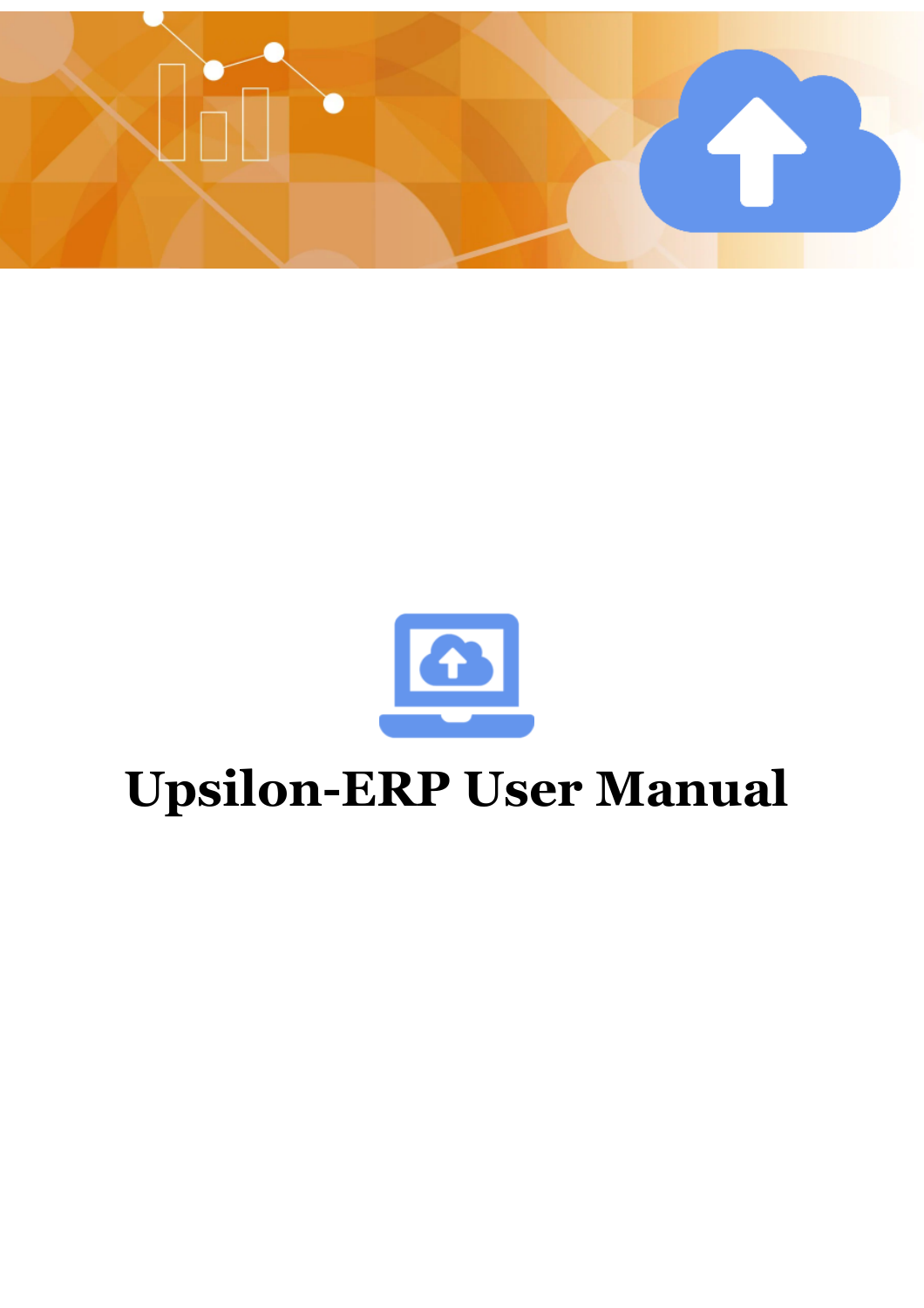## <span id="page-1-0"></span>1 Table of Contents

| <b>Table of Contents</b><br>1.           | $1 - 4$        |
|------------------------------------------|----------------|
| <b>Upsilon-ERP</b><br>2.                 | $5 - 6$        |
| Dashboards<br>2.1.                       | 6              |
| 2.1.1. System Overview Dashboard         | 6              |
| <b>Sales Dashboard</b><br>2.1.2.         | 6              |
| <b>Purchase Dashboard</b><br>2.1.3.      | 6              |
| <b>Stock Control Dashboard</b><br>2.1.4. | 6              |
| Documents<br>2.1.5.                      | 6              |
| 2.1.5.1. Quotations Dashboard            | 6              |
| 2.1.5.2. Sales Orders Dashboard          | 6              |
| 2.1.5.3. Invoices Dashboard              | $6 - 7$        |
| 2.1.5.4. Credit Notes Dashboard          | $\overline{7}$ |
| 2.1.5.5. Pro-Forma Invoices Dashboard    | $\overline{7}$ |
| 2.1.5.6. Works Orders Dashboard          | $\overline{7}$ |
| 2.1.5.7. Purchase Orders Dashboard       | 7              |
| 2.1.5.8. Debit Notes Dashboard           | $\overline{7}$ |
| 2.2. Sales                               | 7              |
| 2.2.1. Customers                         | $7 - 9$        |
| 2.2.2. Analysis Codes                    | $9 - 11$       |
| 2.2.3. Business Types                    | $11 - 12$      |
| 2.2.4. Categories                        | $12 - 13$      |
| 2.2.5. Reports                           | 13             |
| 2.2.5.1. Customers Report                | $13 - 14$      |
| 2.2.5.2. Analysis Codes Report           | $14 - 15$      |
| 2.2.5.3. Business Types Report           | 16             |
| 2.2.5.4. Customer Categories Report      | 17             |
| 2.3. Purchase                            | 18             |
| 2.3.1. Suppliers                         | $18-19$        |
| 2.3.2. ISO Ratings                       | $19 - 21$      |
| 2.3.3. Reports                           | 21             |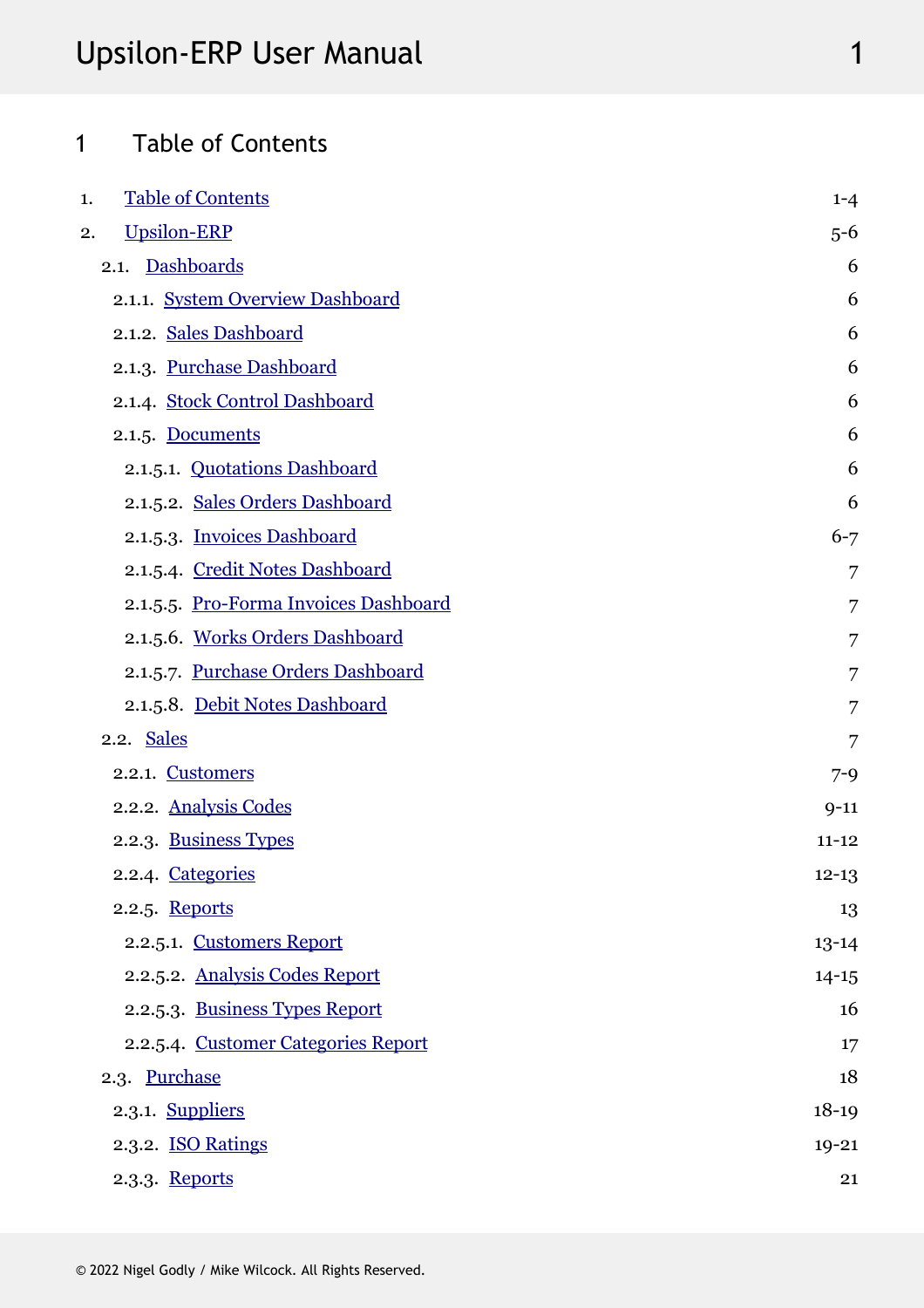| 2.3.3.1. Suppliers Report                 | $21 - 22$ |
|-------------------------------------------|-----------|
| 2.3.3.2. Supplier ISO Ratings Report      | $22 - 23$ |
| 2.4. Stock Control                        | 23-24     |
| 2.4.1. Products                           | $24 - 25$ |
| 2.4.2. Product Categories                 | $26 - 27$ |
| 2.4.3. Units Of Sale                      | $27 - 28$ |
| 2.4.4. Product Adjustments                | 28        |
| 2.4.4.1. Product Adjustments In           | $28 - 29$ |
| 2.4.4.2. Product Adjustments Out          | 29        |
| 2.4.4.3. Adjust Level                     | 29-30     |
| 2.4.5. Product Quarantine                 | 30        |
| 2.4.5.1. Quarantine In                    | 30        |
| 2.4.5.2. Quarantine Out                   | 30-31     |
| 2.4.6. Inter-Branch Transfer              | 31        |
| 2.4.7. Luckins                            | $31 - 32$ |
| 2.4.7.1. Search                           | 32        |
| 2.4.7.1.1. Luckins Product Range Enquiry  | 32-34     |
| 2.4.7.1.2. Luckins Commodity Code Enquiry | 34-36     |
| 2.4.7.2. Datafile Processing              | 36        |
| 2.4.7.2.1. Create                         | 36-37     |
| 2.4.7.2.2. Luckins Revision Processing    | 37        |
| 2.4.7.2.3. Luckins Special Processing     | 37-38     |
| 2.4.7.3. Options                          | 38        |
| 2.4.7.3.1. Luckins Options                | 38-39     |
| 2.4.8. Reports                            | 39        |
| 2.4.8.1. Products Report                  | 39-40     |
| 2.4.8.2. Product Categories Report        | $40 - 41$ |
| 2.4.8.3. Product Transactions Report      | $41 - 42$ |
| 2.4.8.4. Product Valuation Report         | $42 - 43$ |
| 2.5. Documents                            | 43        |
| 2.5.1. Quotation Module                   | 43-44     |
| 2.5.1.1. Quotations                       | 44-47     |
|                                           |           |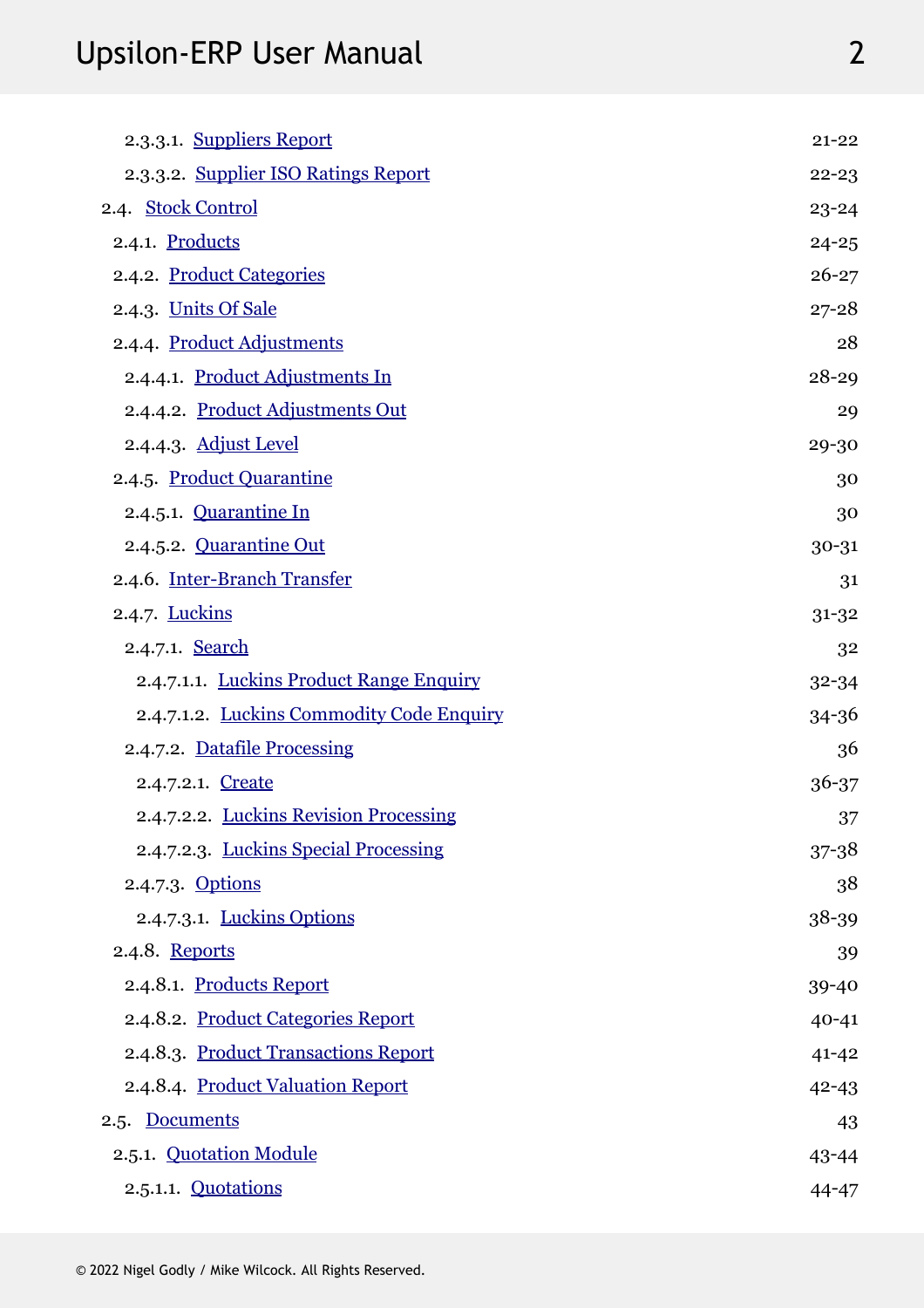| 2.5.1.2. Lead Types                        | $47 - 48$ |
|--------------------------------------------|-----------|
| 2.5.1.3. Cancellation Types                | $48 - 50$ |
| 2.5.1.4. Reports                           | 50        |
| 2.5.1.4.1. Print Quotations Report         | $50 - 51$ |
| 2.5.1.4.2. Quotations Report               | $51 - 52$ |
| 2.5.1.4.3. Lead Types Report               | $52 - 53$ |
| 2.5.1.4.4. Cancellation Types Report       | 53-54     |
| 2.5.2. Sales Orders Overview               | 54-55     |
| 2.5.2.1. Sales Orders                      | 55-58     |
| 2.5.2.2. Invoices For A Given Order        | 58        |
| 2.5.2.3. Reports                           | 58        |
| 2.5.2.3.1. Print Order Confirmation Report | 58-60     |
| 2.5.2.3.2. Sales Orders Report             | 60-61     |
| 2.5.2.3.3. Invoice Numbers Report          | 61-62     |
| 2.5.3. Invoices Overview                   | 62        |
| 2.5.3.1. Invoices                          | $62 - 65$ |
| 2.5.3.2. Reports                           | 65        |
| 2.5.3.2.1. Print Invoices Report           | 65-67     |
| 2.5.3.2.2. Invoices Report                 | 67-68     |
| 2.5.4. Credit Notes Overview               | 68        |
| 2.5.4.1. Credit Notes                      | 68-71     |
| 2.5.4.2. Reports                           | 71        |
| 2.5.4.2.1. Print Credit Notes Report       | $71 - 72$ |
| 2.5.4.2.2. Credit Notes Report             | $72 - 74$ |
| 2.5.5. Pro-Forma Invoices Overview         | 74        |
| 2.5.5.1. Pro-Forma Invoices                | $74 - 77$ |
| 2.5.5.2. Reports                           | 77        |
| 2.5.5.2.1. Print Pro-Forma Invoices Report | $77 - 78$ |
| 2.5.5.2.2. Pro-Forma Invoices Report       | 78-79     |
| 2.5.6. Works Orders Overview               | 79-80     |
| 2.5.6.1. Works Orders                      | 80-83     |
| 2.5.6.2. Reports                           | 83        |
|                                            |           |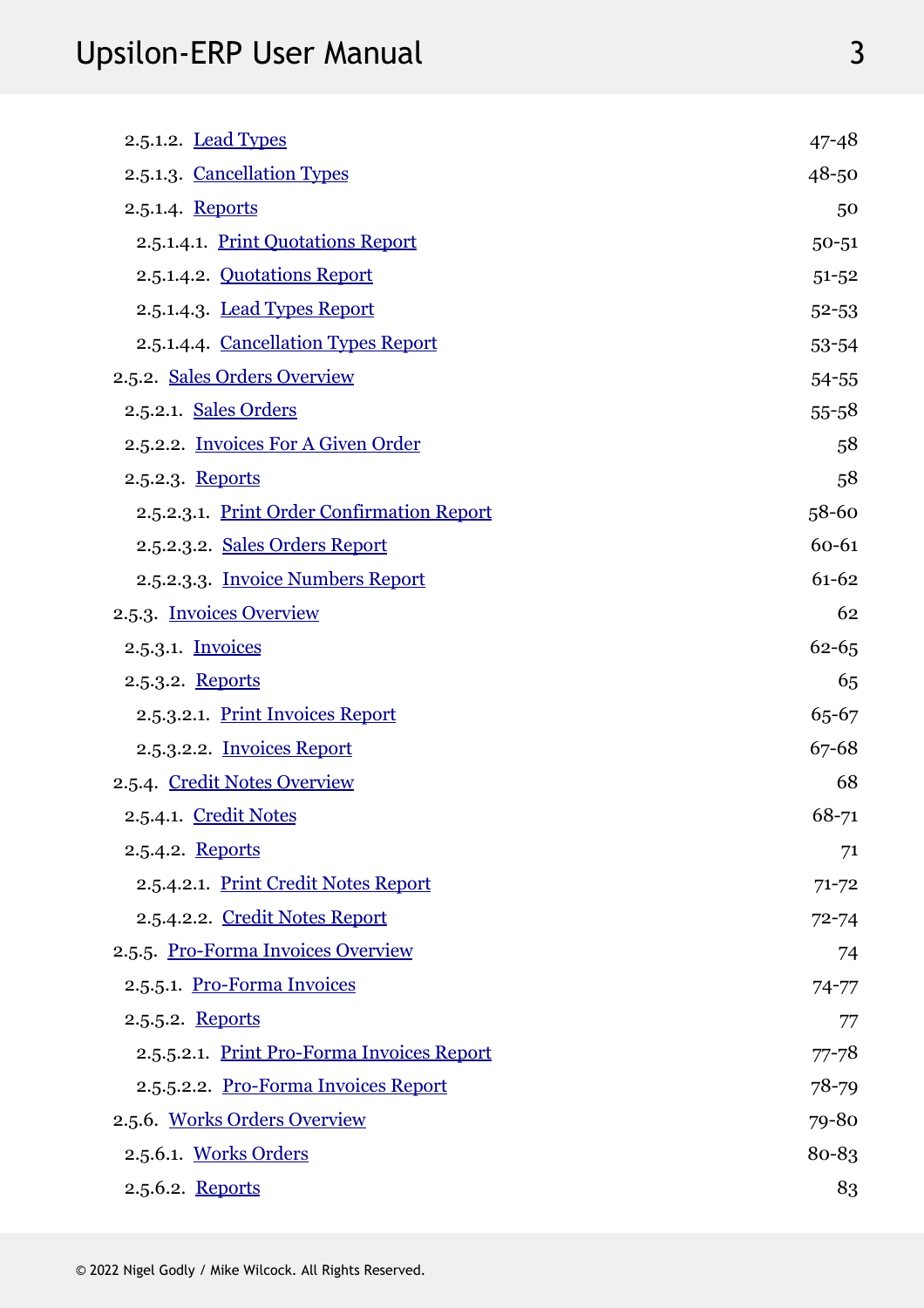| 2.5.6.2.1. Works Orders Report          | 83-84     |
|-----------------------------------------|-----------|
| 2.5.6.2.2. Print Picking List Report    | 84-85     |
| 2.5.7. Purchase Orders Overview         | 85-86     |
| 2.5.7.1. Purchase Orders                | 86-89     |
| 2.5.7.2. Reports                        | 89        |
| 2.5.7.2.1. Print Purchase Orders Report | 89-90     |
| 2.5.7.2.2. Purchase Orders Report       | $90 - 91$ |
| 2.5.8. Debit Notes Overview             | $91 - 92$ |
| 2.5.8.1. Debit Notes                    | $92 - 95$ |
| 2.5.8.2. Reason Codes                   | 95-96     |
| 2.5.8.3. Reports                        | 96        |
| 2.5.8.3.1. Print Debit Notes Report     | 96-97     |
| 2.5.8.3.2. Debit Notes Report           | 97-99     |
| 2.5.8.3.3. Reason Codes Report          | 99-100    |
| 2.6. Settings                           | 100       |
| 2.6.1. Company Information              | 100-101   |
| 2.6.2. Branch Information               | 101-102   |
| 2.6.3. Tax Codes                        | 102-103   |
| 2.6.4. Delivery Addresses               | 103-105   |
| 2.6.5. Log Viewer                       | 105       |
| 2.6.6. Security                         | 105       |
| 2.6.6.1. Users                          | 106-107   |
| 2.6.6.2. User Groups                    | 107-108   |
| 2.7. User Menu                          | 108       |
| 2.7.1. My Profile                       | 108       |
| 2.7.2. About                            | 108       |
| 2.7.3. Logout                           | 108-109   |
| <b>Index</b><br>3.                      | 110-112   |
|                                         |           |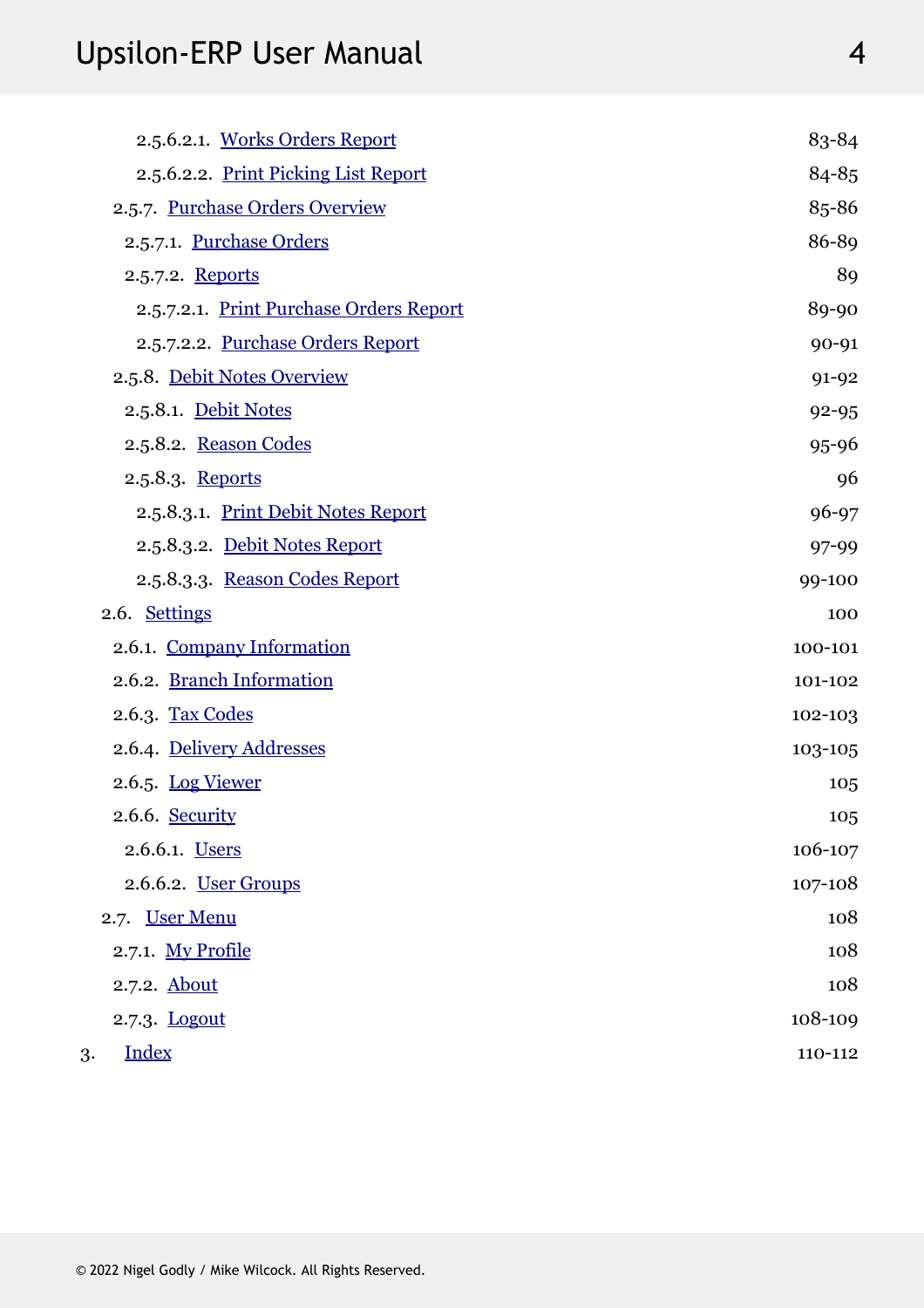## <span id="page-5-0"></span>2 Upsilon-ERP System

## **Upsilon-ERP**

Upsilon-ERP is a cloud-based ERP solution designed specifically for the UK wholesale and manufacturing industry sectors.



The system comprises interlinked modules for **Sales (Section 2.2)**, **Purchase (Section 2.3)**, **Stock Control (Section 2.4)**, **Quotations (Section 2.5.1)**, **Sales Orders (Section 2.5.2)**, **Invoices (Section 2.5.3)**, **Pro-Forma Invoices (Section 2.5.5)**, **Credit Notes (Section 2.5.4)**, **Works Orders (Section 2.5.6)**, **Purchase Orders (Section 2.5.7)** and **Debit Notes (Section 2.5.8)** and provides everything that you will need in order to get your wholesale or manufacturing business running smoothly and efficiently from day one.

### **Core Features**

The following bullet points highlight some of the core features of the Upsilon system. To find out more ways in which Upsilon-ERP can benefit your wholesale or manufacturing business then please get in touch with us via the TSM website Contact page.

### **Multiple Branch Support**

Upsilon has been built from the ground up to include support for businesses which have multiple satellite branch locations. Each product created within the Upsilon Stock Control module can have product transactions and balances, re-order levels, maximum stock levels and locations applied which are specific to each of your company's physical branch locations. In addition to this there are also options for inter-branch stock transfers to allow the transfer of physical stock between branch locations.

Whether you are a single branch with plans to expand or already have multiple sites you can be sure that Upsilon will scale to meet your existing and future requirements.

### **Report & Dashboards Designer**

The system features a built-in web based report writer. This allows complete customisation of all reports and dashboards included within the system in an easy to use WYSIWYG interface.

Also, this allows your company's unique branding to be added to any reports, along with layout changes to match your stationery, the addition of custom fields or custom reporting logic and much more.

### **Search Capabilities**

All data grids within the Upsilon-ERP system contain a Quick Search and Advanced Search option. In most cases the quick search option will allow you to find the information that you require with just a few key presses. Should more detailed filtering be required the Advanced Search option allows you to query your information on an individual field by field basis. This means that finding the information that you require is quick and easily available throughout each module within the Upsilon system.

### **Luckins Distributors Database**

Upsilon-ERP fully integrates with the Luckins Distributors Database, providing your business with access to a weekly updated database of over 750,000 product items from over 1000 suppliers.

TSM have worked closely with Luckins to make sure that Upsilon-ERP fully supports the Luckins Distributors Database from product launch – This close integration ensures that comprehensive, accurate and up to date product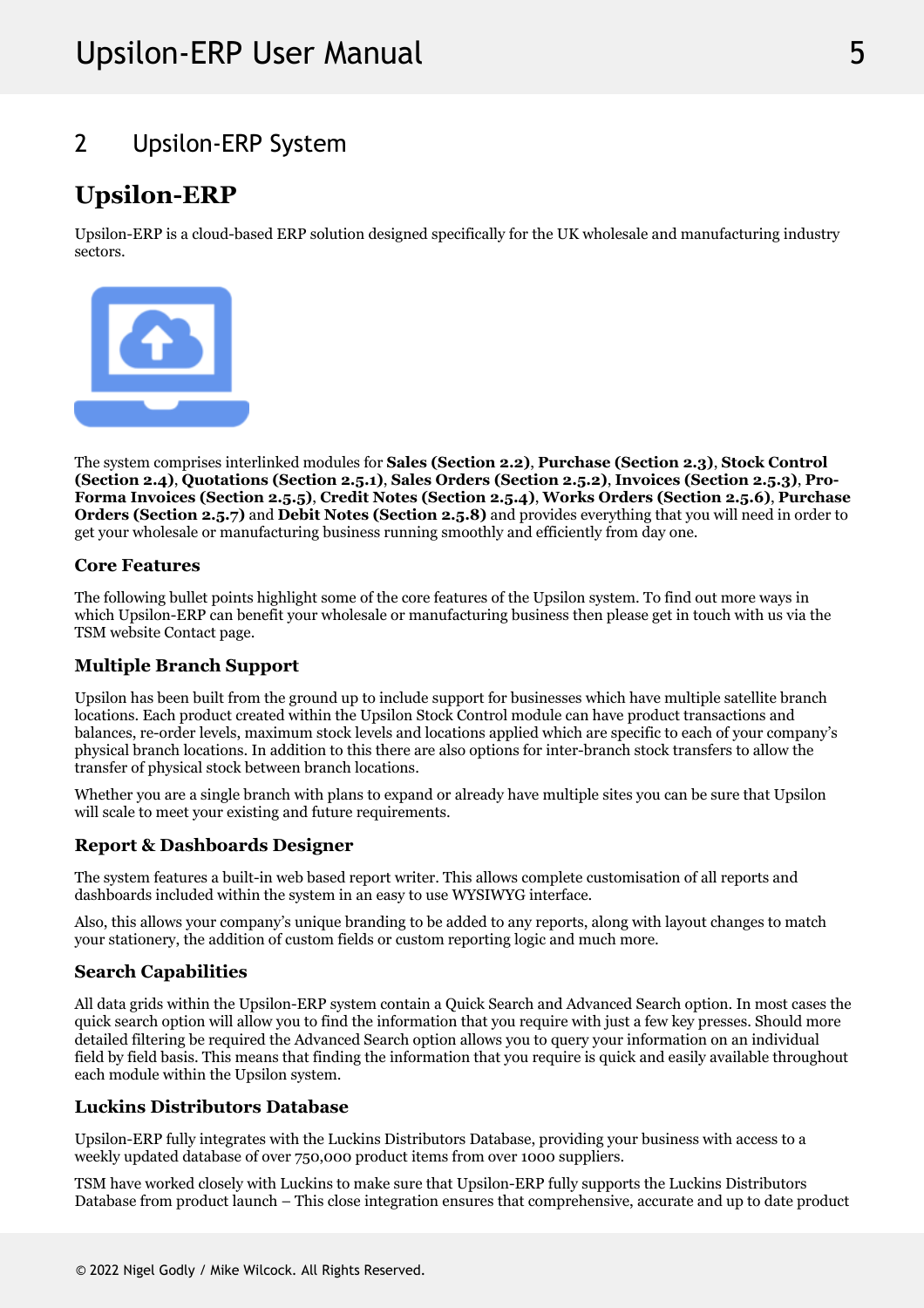<span id="page-6-0"></span>and pricing information is never more than a few mouse clicks away.

### **Data Export Formats**

All data grids within the Upsilon-ERP system can be exported to MS Excel, CSV or XML formats giving users the ability to search, filter and then export their information in popular formats for use within other applications.

In addition to this all reporting output can also be exported to PDF, MS Word, html, MS Excel or CSV formats.

#### **Help System**

All modules in Upsilon-ERP are backed by a fully featured, searchable and context sensitive online help system. For help on any particular option simply click the Help button and you will be taken to the relevant topic within the web help system.

Additionally, the complete help system is also available as a printable PDF manual, should this be required.

### **User Security**

The system is backed by a comprehensive group level user security system. An unlimited number of user groups can be created with differing levels of access to the system. User accounts can then be assigned to a group thus allowing complete control over precisely which areas of the system your company's users are granted access to.

## 2.1 Dashboards Overview

Dashboards overview.

## 2.1.1 System Overview Dashboard

System overview help.

## 2.1.2 Sales Dashboard

Sales dashboard.

## 2.1.3 Purchase Dashboard

Purchase dashboard.

## 2.1.4 Stock Control Dashboard

Stock control dashboard.

## 2.1.5 Documents

## 2.1.5.1 Quotations Dashboard

Quotations dashboard.

## 2.1.5.2 Sales Orders Dashboard

Sales Order Processing dashboard.

## 2.1.5.3 Invoices Dashboard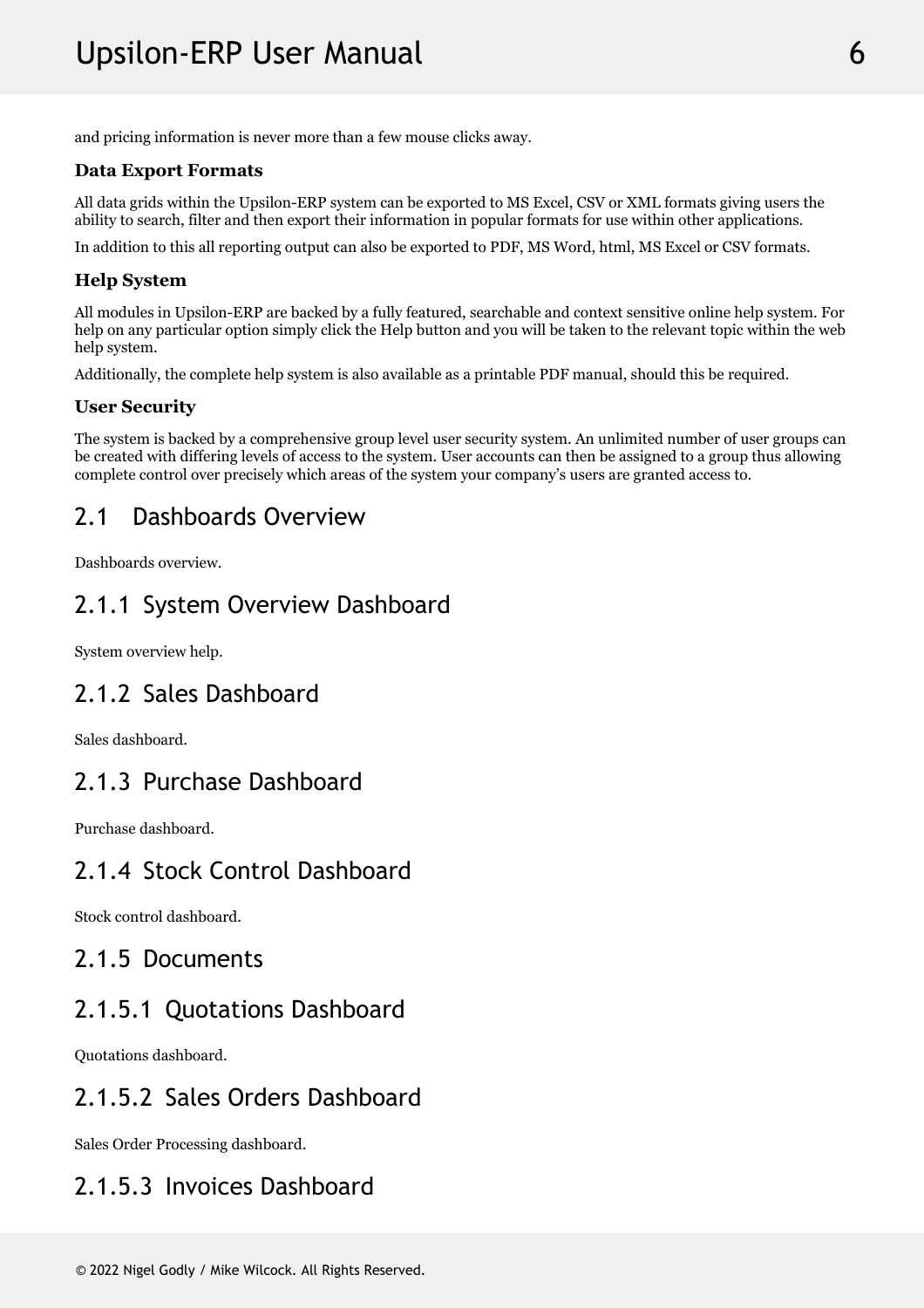# <span id="page-7-0"></span>Upsilon-ERP User Manual 7 November 2014

Invoices dashboard.

## 2.1.5.4 Credit Notes Dashboard

Credit Notes dashboard.

## 2.1.5.5 Pro-Forma Invoices Dashboard

Pro-Forma Invoices dashboard.

## 2.1.5.6 Works Orders Dashboard

Works Orders dashboard.

## 2.1.5.7 Purchase Orders Dashboard

Purchase Order Processing dashboard.

## 2.1.5.8 Debit Notes Dashboard

Debit Notes dashboard.

## 2.2 Sales Module Overview

#### **Sales Module Overview**

### **Introduction**

Upsilon-ERP's Sales Module allows you to keep track and analyse all aspects of your customer base. The module features options to allow the categorisation and analysis of customers by Analysis Code, Business Type or Customer Category and is backed by fully-featured reporting options.

Additionally, there are options to place customer accounts on hold, set customer settlement discounts, set customer credit limits and specify customer payment terms.

### **Customer Unique Prices & Discounts**

Each customer record created has options for unique pricing via the Customer Price File option and Customer percentage discounts via the Customer Discounts option. Discount percentages can be applied across product categories in order to streamline the sales process. These pricing options are then shared via the Quotations, Sales Orders, Invoices, Credit Notes and Pro-Forma Invoices modules.

### **Delivery Addresses**

There are also options to create multiple delivery addresses for each customer account.

## 2.2.1 Customers

The Upsilon Customers option allows you to manage all aspects of your companies customer base. The module includes options for specifying customer unique pricing, percentage discounting over product categories, specifying one or more Analysis Codes and creating multiple delivery addresses for each customer account.

For further help on the grid and form options click the respective tab pages below.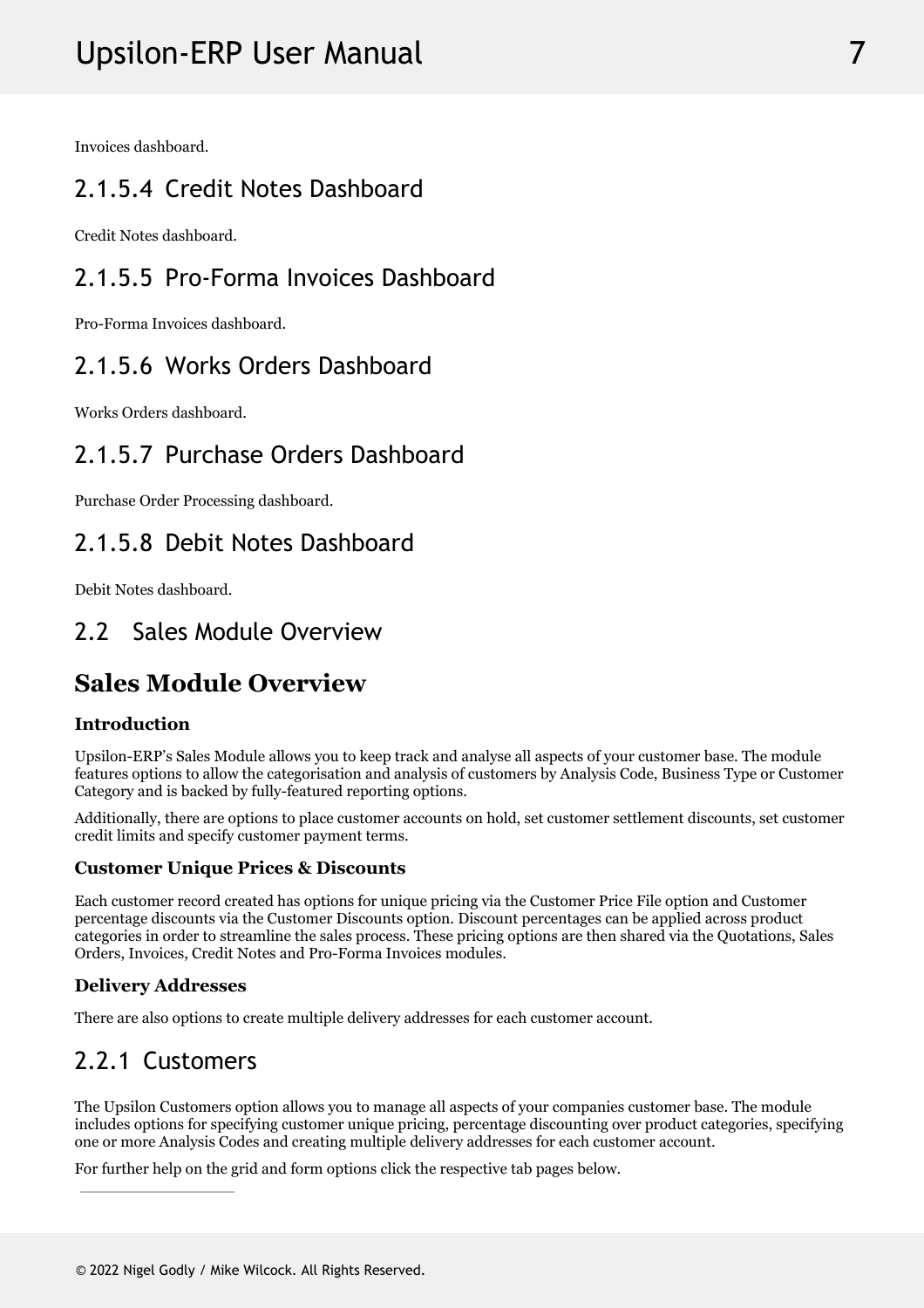| <b>Customers DataGrid</b>     |                                                                                                                                                                                                                                                                                                          |
|-------------------------------|----------------------------------------------------------------------------------------------------------------------------------------------------------------------------------------------------------------------------------------------------------------------------------------------------------|
| the Upsilon customers module. | Upsilon Customers grid allows you to browse, filter and sort the customer accounts that you have created within                                                                                                                                                                                          |
|                               | TIP: Clicking the pencil icon will launch the form in edit mode for the selected record.                                                                                                                                                                                                                 |
| <b>Toolbar</b>                |                                                                                                                                                                                                                                                                                                          |
| <b>Toolbar Item</b>           | <b>Description</b>                                                                                                                                                                                                                                                                                       |
| Quick search<br>O             | The Quick Search option can be used to quickly filter the grid.                                                                                                                                                                                                                                          |
|                               | NOTE: Fields searched by the Quick Search option are Account Reference,<br>昏<br>Company Name, Postcode and Contact Name.                                                                                                                                                                                 |
| <b>Add New</b>                | Add New record.                                                                                                                                                                                                                                                                                          |
| Search                        | The search button can be used if a more detailed search is required. Using this<br>option the grid can be filtered by any value in any field.                                                                                                                                                            |
| Export *                      | The Export button is used to export the grid records to an external, downloadable<br>data file. Supported file formats are MS Excel, CSV and XML. At time of export<br>there are also options to specify which columns are included in the exported data<br>along with other file type specific options. |
| Settings $\blacktriangledown$ | The Settings button can be used to customise the column layout of the grid by<br>adding or subtracting grid columns. The status of the grid can also be saved so<br>that the required grid status can be loaded again at a later time.                                                                   |
| Refresh                       | Refresh the grid.                                                                                                                                                                                                                                                                                        |
| Help                          | Calls context sensitive help system.                                                                                                                                                                                                                                                                     |

Customers Form

The Upsilon Customers form allows you to edit, save or delete the selected customer record.

### **Toolbar**

### **Toolbar Description** Add new record. **Add New** ω  $\equiv$  NOTE: When in Add mode the form toolbar buttons will be replaced with Add and Cancel buttons. Add will add the new record and Cancel will return the form to Edit mode. Save the form. a Save Delete the current record. **Delete**  $\equiv$  NOTE: The system will not allow deletion of an Customer if it is in use within the quotation module, sales order module, invoice module, credit note module or pro-forma invoice module or if it has analysis codes, discounts, price file or delivery address records defined.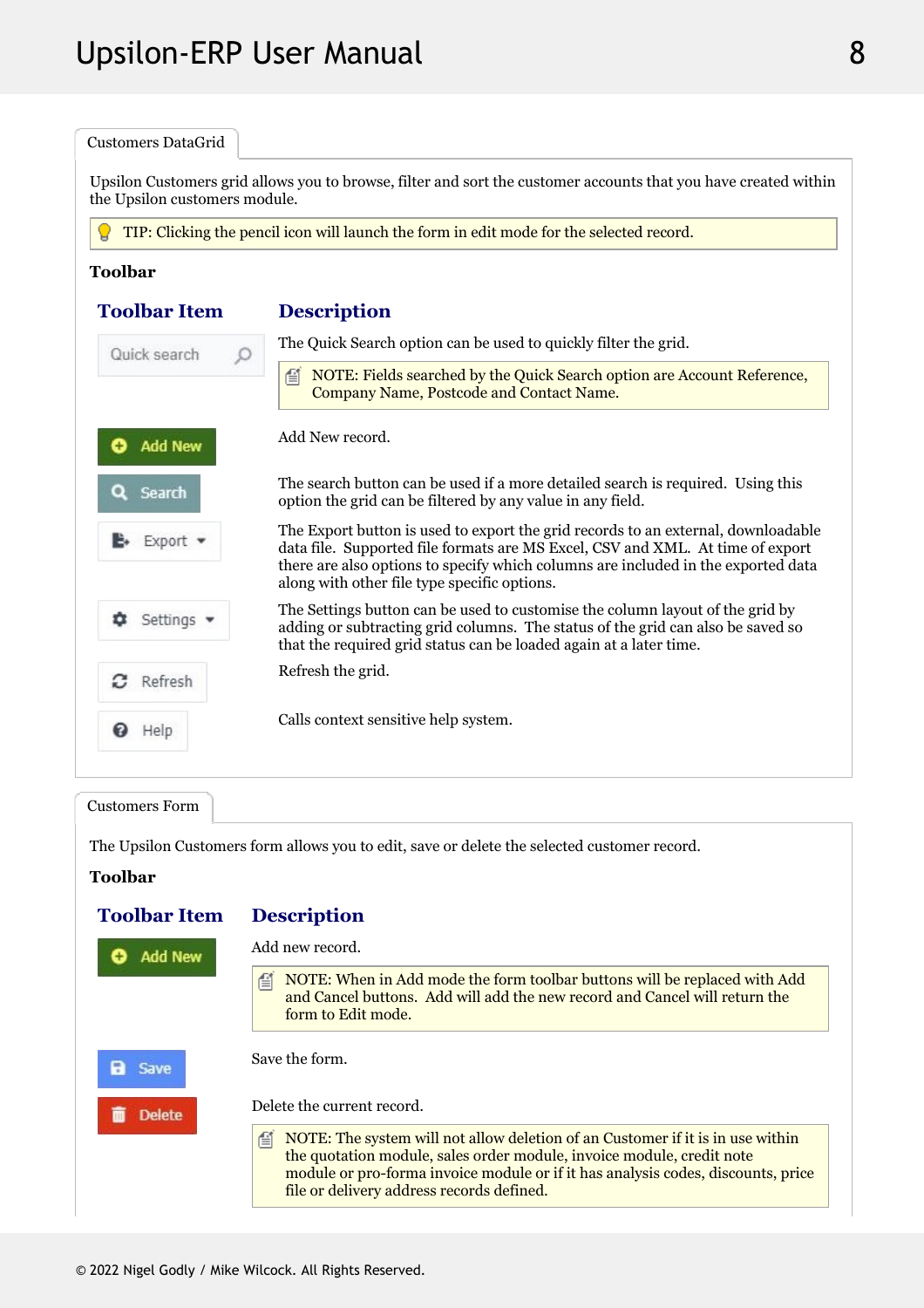#### <span id="page-9-0"></span>**Toolbar Description**

| €       | Help        | Call the context sensitive help system. |
|---------|-------------|-----------------------------------------|
| $\circ$ | <b>Back</b> | Return to calling grid.                 |

### **Mandatory Fields**

| <b>Field Name</b>        | <b>Notes</b>                                                                                                            |  |
|--------------------------|-------------------------------------------------------------------------------------------------------------------------|--|
| <b>Account Reference</b> | The Account Reference field Is editable only upon adding new records and must be<br>unique within the Customers option. |  |
| <b>Business Type</b>     | Lookup from the Customer Business Types (Section 2.2.3) option.                                                         |  |
| <b>Customer Category</b> | Lookup from the Customer Categories (Section 2.2.4) options.                                                            |  |

**Tab Pages**

| <b>Tab Name</b>         | <b>Description</b>                                                                                                                                                                                                                              |  |
|-------------------------|-------------------------------------------------------------------------------------------------------------------------------------------------------------------------------------------------------------------------------------------------|--|
| Customer                | The customer tab is where basic account information can be added and updated such<br>as company name, address and contact details. There is also an option to perform a<br>postcode lookup to ensure that the details entered are correct.      |  |
| <b>Account Settings</b> | The account settings tab is where the default settings for each customer are set, such as<br>default tax code and payment terms.                                                                                                                |  |
| Analysis Codes          | The analysis codes tab allows you to select one or more analysis codes to be applied to<br>the current customer record.                                                                                                                         |  |
| Price File              | The Price File tab allows you to create and update any unique customer pricing for the<br>current customer record.                                                                                                                              |  |
| <b>Discounts</b>        | The Discounts tab allows you to create and update any customer product range<br>discounts for the current customer record.                                                                                                                      |  |
| Delivery Addresses      | The Delivery Addresses tab allows you to create and update one or more delivery<br>addresses for the currently selected customer record.                                                                                                        |  |
| Documents               | The Documents tab lists all documents (quotes, sales orders, invoices, credit notes and<br>pro-forma invoices) which have been created in the documents module for the<br>current customer record. The most recent records are displayed first. |  |
|                         |                                                                                                                                                                                                                                                 |  |

## 2.2.2 Analysis Codes

The Upsilon Analysis Codes option is used to create customer Analysis Codes. One or more Analysis Codes can then be activated for each customer account. Analysis Codes can be used to analyse and report on sales documentation such as quotations, sales orders, invoices, credit notes and pro-forma invoices. Typical reasons for using the Analysis Codes option would be to analyse sales for specific geographic regions or by sales person.

For help on the analysis codes option grid or form click the respective tab pages below.

Analysis Codes DataGrid

The Upsilon analysis codes grid allows you to browse, filter and sort the analysis code records that you have created within the Upsilon analysis codes option.

TIP: Clicking the pencil icon will launch the form in edit mode for the selected record.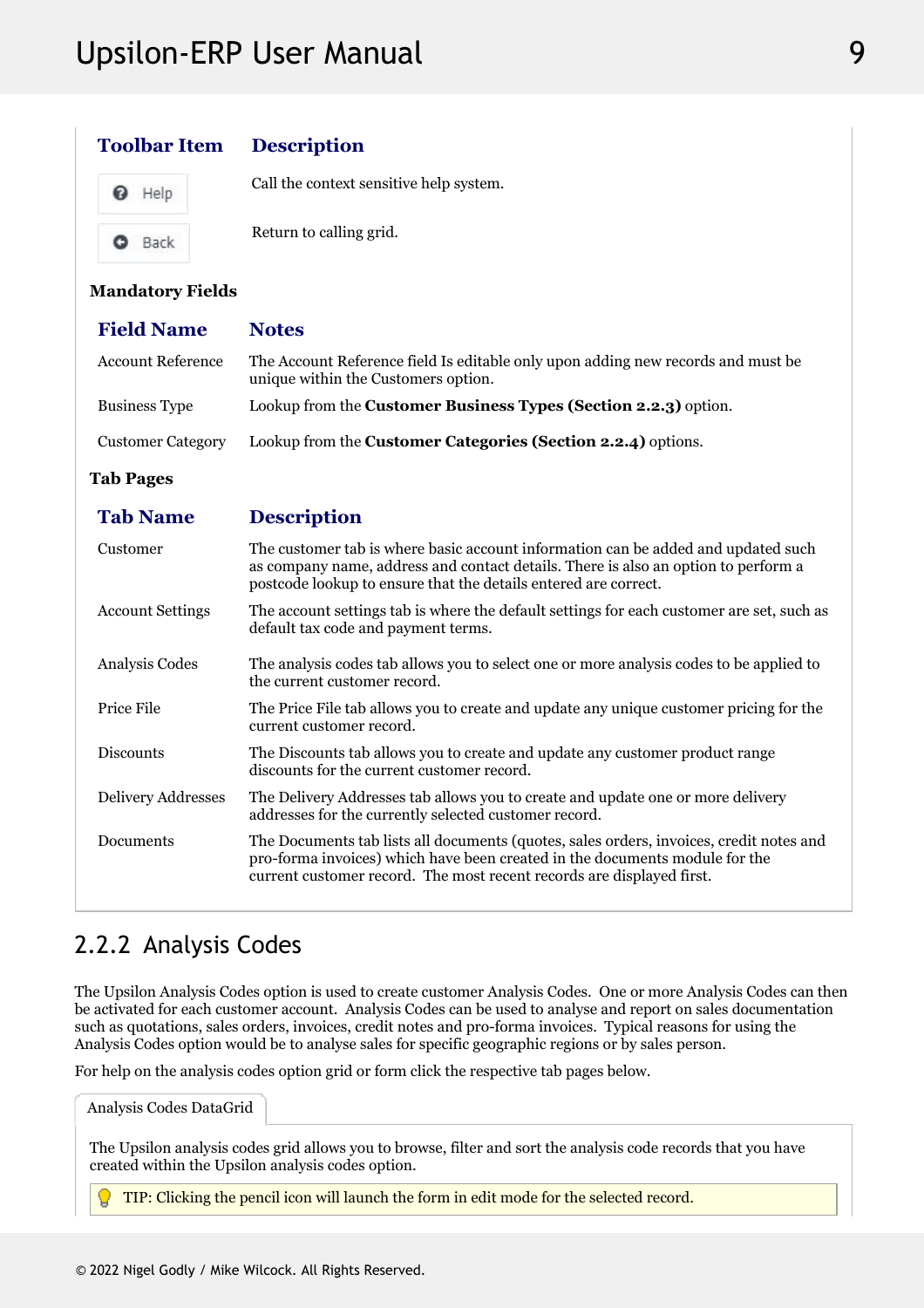| <b>Toolbar</b>                |                                                                                                                                                                                                                                                                                                          |
|-------------------------------|----------------------------------------------------------------------------------------------------------------------------------------------------------------------------------------------------------------------------------------------------------------------------------------------------------|
| <b>Toolbar Item</b>           | <b>Description</b>                                                                                                                                                                                                                                                                                       |
| Quick search<br>O             | The Quick Search option can be used to quickly filter the grid.                                                                                                                                                                                                                                          |
|                               | NOTE: Fields searched by the Quick Search option are Analysis Code and<br>儨<br>Description.                                                                                                                                                                                                              |
| <b>Add New</b>                | Add New record.                                                                                                                                                                                                                                                                                          |
| Search                        | The search button can be used if a more detailed search is required. Using this<br>option the grid can be filtered by any value in any field.                                                                                                                                                            |
| Export                        | The Export button is used to export the grid records to an external, downloadable<br>data file. Supported file formats are MS Excel, CSV and XML. At time of export<br>there are also options to specify which columns are included in the exported data<br>along with other file type specific options. |
| Settings $\blacktriangledown$ | The Settings button can be used to customise the column layout of the grid by<br>adding or subtracting grid columns. The status of the grid can also be saved so<br>that the required grid status can be loaded again at a later time.                                                                   |
| с<br>Refresh                  | Refresh the grid.                                                                                                                                                                                                                                                                                        |
| Help<br>อ                     | Calls context sensitive help system.                                                                                                                                                                                                                                                                     |

### Analysis Codes Form

The analysis codes form allows you to edit, save or delete the selected analysis code record.

### **Toolbar**

## **Toolbar Description** Add new record. **Add New**  $\equiv$  NOTE: When in Add mode the form toolbar buttons will be replaced with Add and Cancel buttons. Add will add the new record and Cancel will return the form to Edit mode. Save the form. a Save Delete the current record. **Delete**  $\equiv$  NOTE: The system will not allow deletion of an Analysis Code if it is in use within the customer module, quotation module, sales order module, invoice module, credit note module or pro-forma invoice module. Call the context sensitive help system. Help Return to calling grid. Back **Mandatory Fields**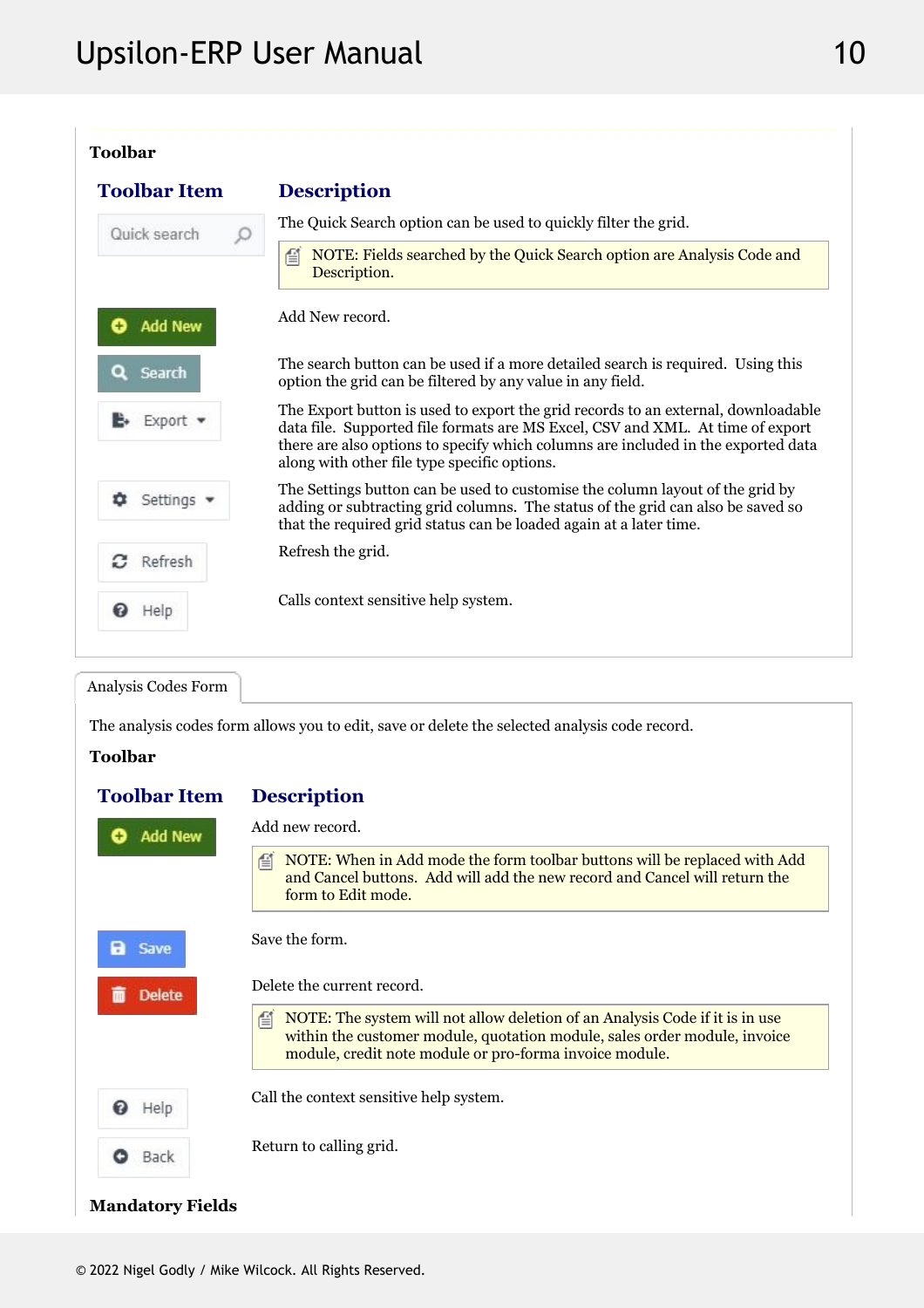# <span id="page-11-0"></span>Upsilon-ERP User Manual 2008 11 2010 11

#### **Field Name Notes**

Analysis Code The Analysis Code field Is editable only upon adding new records and must be unique within the Analysis Codes option.

## 2.2.3 Business Types

The Upsilon Business Types option is used to create customer Business Types. Customer records created within the **Customers (Section 2.2.1)** option can then be assigned a business type.

For further help on the grid and form options click the respective tab pages below.

Business Types DataGrid

The Upsilon business types grid allows you to browse, filter and sort the business type records that you have created within the Upsilon business types option.

TIP: Clicking the pencil icon will launch the form in edit mode for the selected record.

### **Toolbar**

### **Toolbar**

### **Description**

The Quick Search option can be used to quickly filter the grid. Quick search 儨 NOTE: Fields searched by the Quick Search option are Business Type and Description. Add new record. **Add New** The search button can be used if a more detailed search is required. Using this Search option the grid can be filtered by any value in any field. The Export button is used to export the grid records to an external, downloadable **Export** data file. Supported file formats are MS Excel, CSV and XML. At time of export there are also options to specify which columns are included in the exported data along with other file type specific options. The Settings button can be used to customise the column layout of the grid by Settings adding or subtracting grid columns. The status of the grid can also be saved so that the required grid status can be loaded again at a later time. Refresh the grid. Refresh Calls context sensitive help system. Help

Business Types Form

The business types form allows you to add, edit, save or delete records.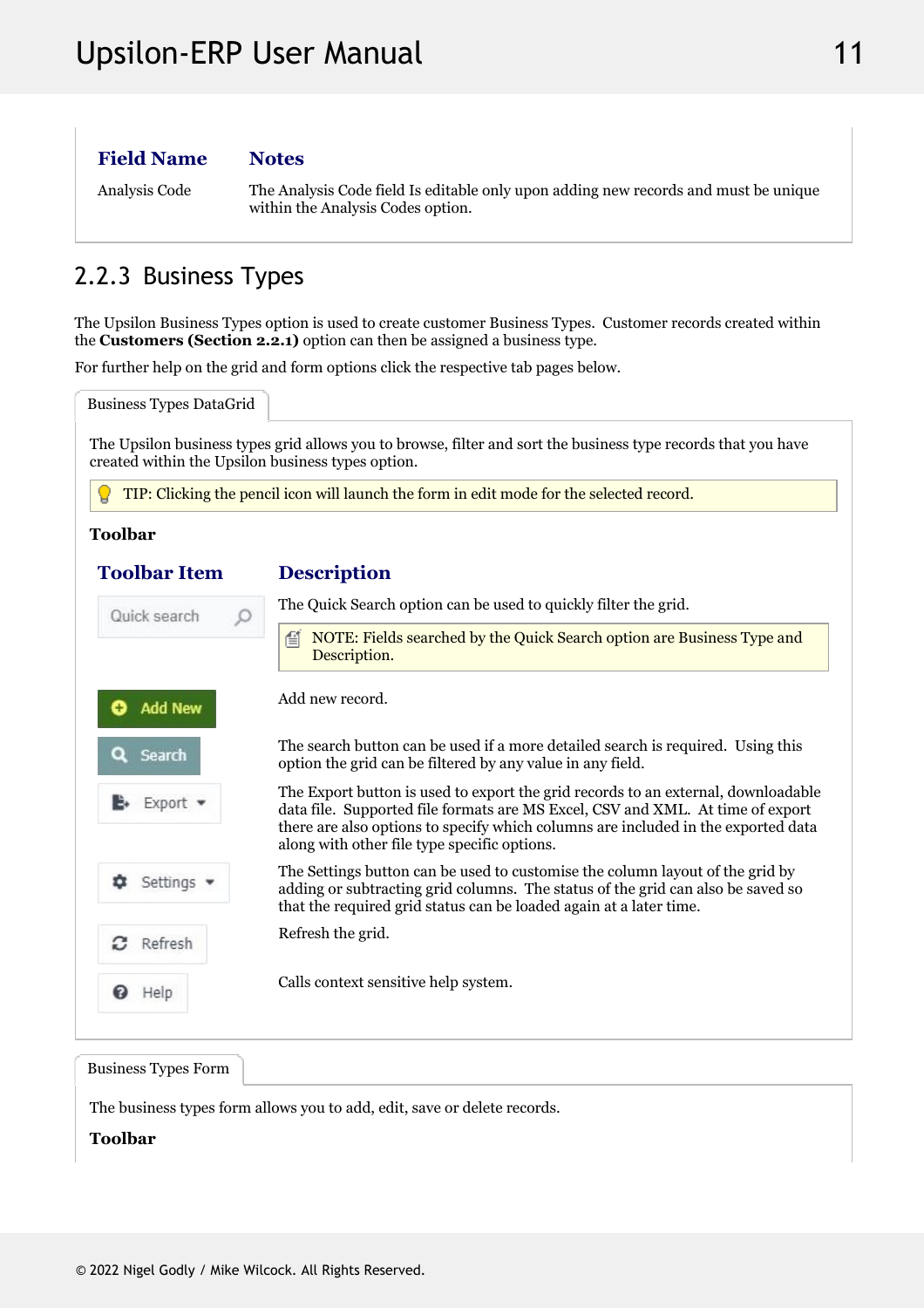<span id="page-12-0"></span>

| <b>Toolbar Item</b>     | <b>Description</b>                                                                                                                                                                 |
|-------------------------|------------------------------------------------------------------------------------------------------------------------------------------------------------------------------------|
| Add New                 | Add new record.                                                                                                                                                                    |
|                         | NOTE: When in Add mode the form toolbar buttons will be replaced with Add<br>自<br>and Cancel buttons. Add will add the new record and Cancel will return the<br>form to Edit mode. |
| a<br>Save               | Save the current record.                                                                                                                                                           |
| <b>Delete</b>           | Delete the current record.                                                                                                                                                         |
|                         | NOTE: The system will not allow deletion of an Analysis Code if it is in use<br>昏<br>within the customer (Section 2.2.1) module.                                                   |
| ❸<br>Help               | Call the context sensitive help system.                                                                                                                                            |
| Back<br>o               | Return to the calling grid.                                                                                                                                                        |
| <b>Mandatory Fields</b> |                                                                                                                                                                                    |
| <b>Field Name</b>       | <b>Notes</b>                                                                                                                                                                       |
| <b>Business Type</b>    | The Business Type field Is editable only upon adding new records and must be unique<br>within the Business Types option.                                                           |

## 2.2.4 Categories

The Upsilon Customer Categories option is used to create customer categories. Customer records created within the **Customers (Section 2.2.1)** option can then be assigned a category.

For further help on the grid and form options click the respective tab pages below.

| Categories DataGrid                                                                      |                                                                                                                                                                                  |  |
|------------------------------------------------------------------------------------------|----------------------------------------------------------------------------------------------------------------------------------------------------------------------------------|--|
|                                                                                          | The Upsilon Customer Categories grid allows you to browse, filter and sort the Customer Category records that<br>you have created within the Upsilon Customer Categories option. |  |
| TIP: Clicking the pencil icon will launch the form in edit mode for the selected record. |                                                                                                                                                                                  |  |
| <b>Toolbar</b>                                                                           |                                                                                                                                                                                  |  |
| <b>Toolbar Item</b>                                                                      | <b>Description</b>                                                                                                                                                               |  |
| Quick search<br>$\mathcal{Q}$                                                            | The Quick Search option can be used to quickly filter the grid.                                                                                                                  |  |
|                                                                                          | NOTE: Fields searched by the Quick Search option are Category<br>囼<br>Reference and Description.                                                                                 |  |
| <b>Add New</b>                                                                           | Add new record.                                                                                                                                                                  |  |
| Search                                                                                   | The search button can be used if a more detailed search is required. Using this<br>option the grid can be filtered by any value in any field.                                    |  |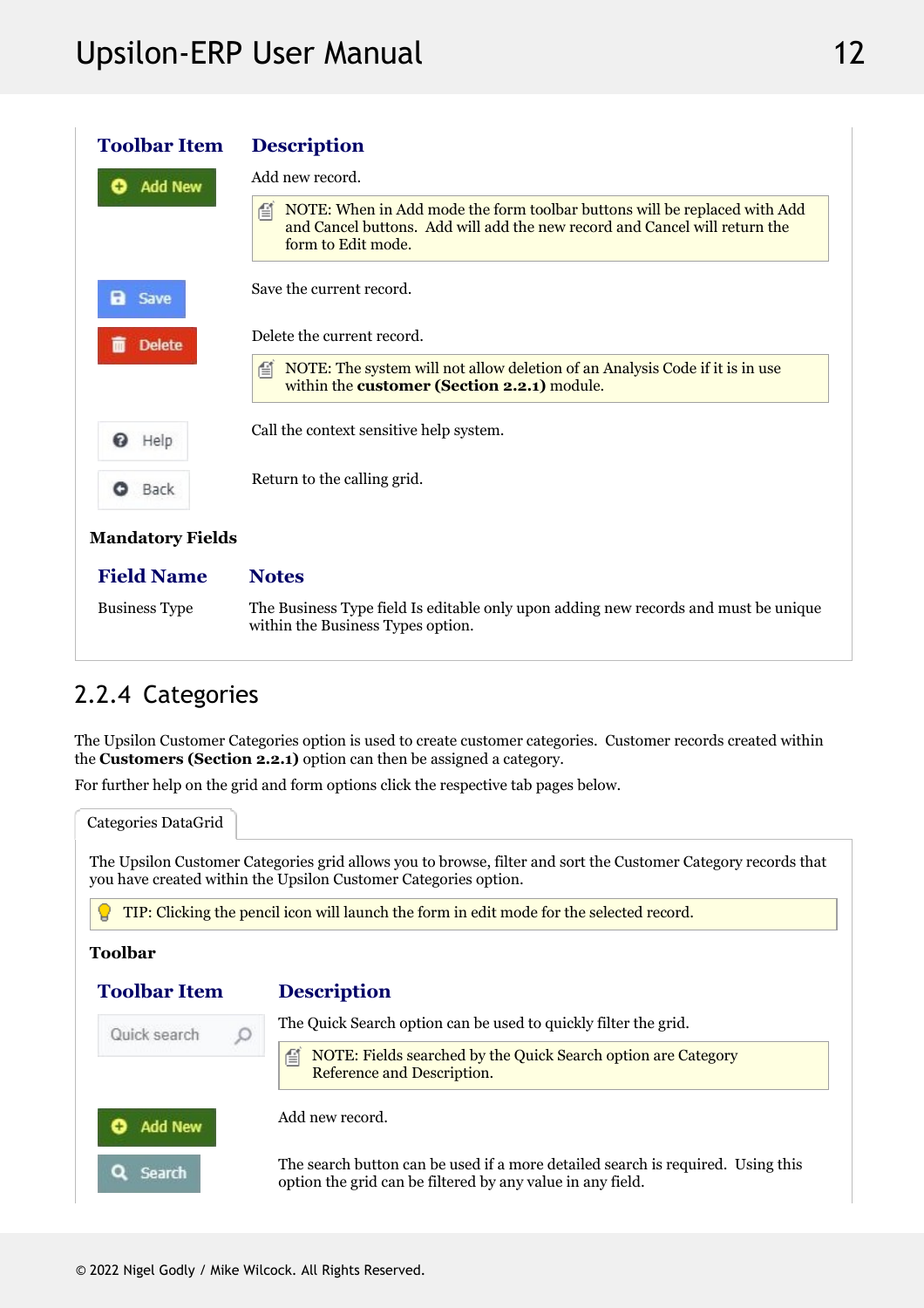<span id="page-13-0"></span>

| <b>Toolbar Item</b> | <b>Description</b>                                                                                                                                                                                                                                                                                       |  |
|---------------------|----------------------------------------------------------------------------------------------------------------------------------------------------------------------------------------------------------------------------------------------------------------------------------------------------------|--|
| Export              | The Export button is used to export the grid records to an external, downloadable<br>data file. Supported file formats are MS Excel, CSV and XML. At time of export<br>there are also options to specify which columns are included in the exported data<br>along with other file type specific options. |  |
| Settinas ▼          | The Settings button can be used to customise the column layout of the grid by<br>adding or subtracting grid columns. The status of the grid can also be saved so<br>that the required grid status can be loaded again at a later time.                                                                   |  |
| Refresh             | Refresh the grid.                                                                                                                                                                                                                                                                                        |  |
| Help                | Calls context sensitive help system.                                                                                                                                                                                                                                                                     |  |
|                     |                                                                                                                                                                                                                                                                                                          |  |

### Categories Form

The business types form allows you to add, edit, save or delete records.

### **Toolbar**

| <b>Toolbar Item</b> | <b>Description</b>                                                                                                                                                                 |
|---------------------|------------------------------------------------------------------------------------------------------------------------------------------------------------------------------------|
| <b>Add New</b>      | Add new record.                                                                                                                                                                    |
|                     | NOTE: When in Add mode the form toolbar buttons will be replaced with Add<br>自<br>and Cancel buttons. Add will add the new record and Cancel will return the<br>form to Edit mode. |
| a Save              | Save the current record.                                                                                                                                                           |
| <b>Delete</b>       | Delete the current record.                                                                                                                                                         |
|                     | NOTE: The system will not allow deletion of a Customer Category if it is in use<br>自<br>within the customer (Section 2.2.1) module.                                                |
| ❸<br>Help           | Call the context sensitive help system.                                                                                                                                            |
| Back                | Return to the calling grid.                                                                                                                                                        |
|                     |                                                                                                                                                                                    |

### **Mandatory Fields**

#### **Field Name Notes**

Business Type The Category Reference field Is editable only upon adding new records and must be unique within the Customer categories option.

## 2.2.5 Reports

## 2.2.5.1 Customers Report

The Upsilon Customers Report allows you to produce a list of Customers that have been entered in the **Customers**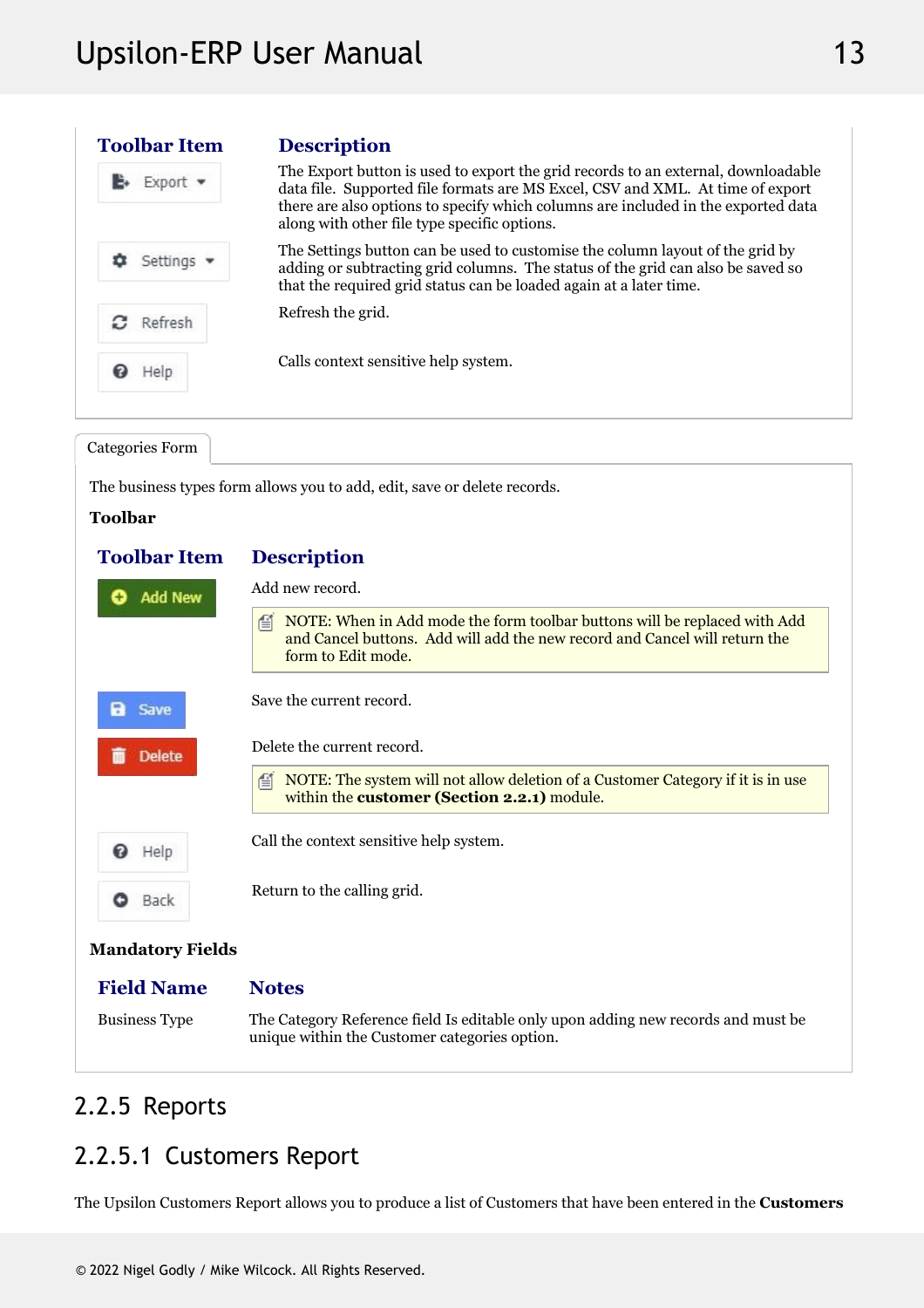### <span id="page-14-0"></span>**(Section 2.2.1)** option.

Once the report has been rendered in the Upsilon Report Viewer it is also possible to drill-down to view further information by clicking on the Account Reference field.

| <b>Report Parameters</b>          |                                                 |
|-----------------------------------|-------------------------------------------------|
| <b>Parameter</b><br><b>Name</b>   | <b>Description</b>                              |
| Lower Account<br>Reference        | Lower customer account reference.               |
| <b>Upper Account</b><br>Reference | Upper customer account reference.               |
| <b>Button Name</b>                | <b>Description</b>                              |
| ๏<br>Help                         | Call context sensitive help system.             |
| Print                             | Render the report in the Upsilon report viewer. |
| <b>Report Viewer Options</b>      |                                                 |

| <b>Toolbar Item</b>                          | <b>Description</b>                                                                                        |
|----------------------------------------------|-----------------------------------------------------------------------------------------------------------|
| Print +                                      | Print current report to printer.                                                                          |
|                                              | NOTE: Printing is done via PDF format. Your web browser will<br>囼<br>require a plug-in to view PDF files. |
|                                              |                                                                                                           |
| <b>El</b> Save ▼                             | Save the current report to PDF, HTML, MS Word, MS Excel or CSV<br>Data file.                              |
| 譱                                            | Search the current report for a text string.                                                              |
| $\mathbb{N}$<br>of $2 \rightarrow$<br>Page 1 | Navigate sequentially through the current report pages or enter a<br>specific page number to jump to.     |
| Q 100% +                                     | Zoom in or out.                                                                                           |
| ■ Single Page ▼                              | Select page view.                                                                                         |
| <b>O</b> Back                                | Back to calling application.                                                                              |
| Design                                       | Call the Upsilon Report Designer.                                                                         |
|                                              |                                                                                                           |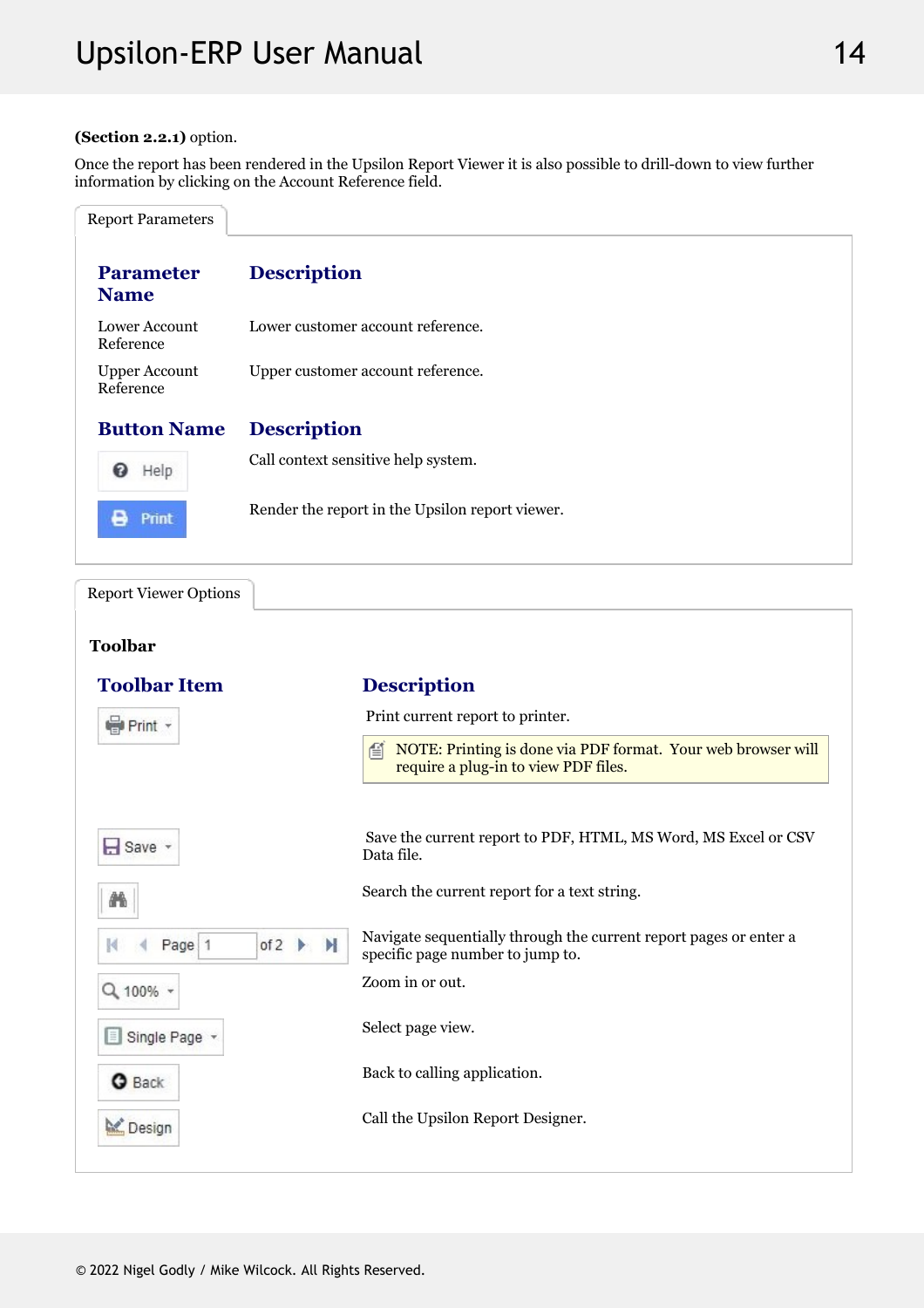## 2.2.5.2 Analysis Codes Report

The Upsilon Analysis Codes Report allows you to produce a list of Customer Analysis Codes that have been entered in the **Analysis Codes (Section 2.2.2)** option.

| <b>Report Parameters</b>        |                                                 |
|---------------------------------|-------------------------------------------------|
| <b>Parameter</b><br><b>Name</b> | <b>Description</b>                              |
| Lower Analysis<br>Code          | Lower sales analysis code.                      |
| <b>Upper Analysis</b><br>Code   | Upper sales analysis code.                      |
| <b>Button Name</b>              | <b>Description</b>                              |
| ๏<br>Help                       | Call context sensitive help system.             |
| Print                           | Render the report in the Upsilon report viewer. |
|                                 |                                                 |

Report Viewer Options

| <b>Toolbar Item</b>             | <b>Description</b>                                                                                        |
|---------------------------------|-----------------------------------------------------------------------------------------------------------|
| Print +                         | Print current report to printer.                                                                          |
|                                 | NOTE: Printing is done via PDF format. Your web browser will<br>自<br>require a plug-in to view PDF files. |
| $\Box$ Save $\sim$              | Save the current report to PDF, HTML, MS Word, MS Excel or CSV                                            |
|                                 | Data file.                                                                                                |
| 鸙                               | Search the current report for a text string.                                                              |
| N<br>of $2 \rightarrow$<br>Page | Navigate sequentially through the current report pages or enter a<br>specific page number to jump to.     |
| Q 100% +                        | Zoom in or out.                                                                                           |
| Single Page +                   | Select page view.                                                                                         |
| <b>O</b> Back                   | Back to calling application.                                                                              |
| Design                          | Call the Upsilon Report Designer.                                                                         |
|                                 |                                                                                                           |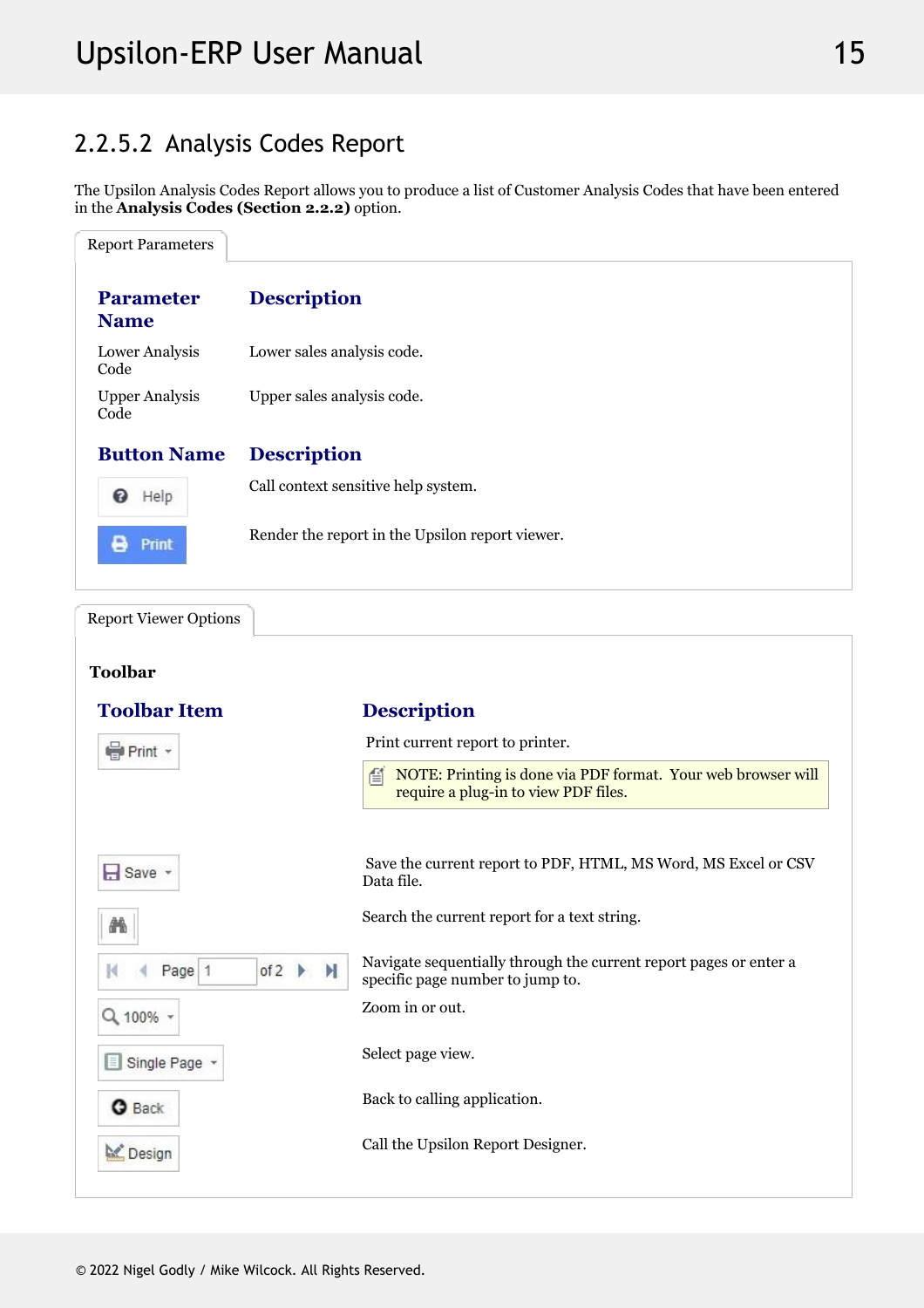## <span id="page-16-0"></span>2.2.5.3 Business Types Report

The Upsilon Business Types Report allows you to produce a list of Business Types that have been entered in the **Business Types (Section 2.2.3)** option.

| <b>Report Parameters</b>             |                                                 |
|--------------------------------------|-------------------------------------------------|
| <b>Parameter</b><br><b>Name</b>      | <b>Description</b>                              |
| <b>Lower Business</b><br><b>Type</b> | Lower customer business type.                   |
| <b>Upper Business</b><br><b>Type</b> | Upper customer business type.                   |
| <b>Button Name</b>                   | <b>Description</b>                              |
| ❸<br>Help                            | Call context sensitive help system.             |
| Print                                | Render the report in the Upsilon report viewer. |
|                                      |                                                 |

Report Viewer Options

| <b>Toolbar Item</b>                                 | <b>Description</b>                                                                                        |
|-----------------------------------------------------|-----------------------------------------------------------------------------------------------------------|
| Print +                                             | Print current report to printer.                                                                          |
|                                                     | NOTE: Printing is done via PDF format. Your web browser will<br>囼<br>require a plug-in to view PDF files. |
|                                                     |                                                                                                           |
| $\Box$ Save $\sim$                                  | Save the current report to PDF, HTML, MS Word, MS Excel or CSV<br>Data file.                              |
| 鸙                                                   | Search the current report for a text string.                                                              |
| $\blacktriangleright$<br>of $2 \rightarrow$<br>Page | Navigate sequentially through the current report pages or enter a<br>specific page number to jump to.     |
| Q 100% +                                            | Zoom in or out.                                                                                           |
| Single Page                                         | Select page view.                                                                                         |
| <b>O</b> Back                                       | Back to calling application.                                                                              |
| Design                                              | Call the Upsilon Report Designer.                                                                         |
|                                                     |                                                                                                           |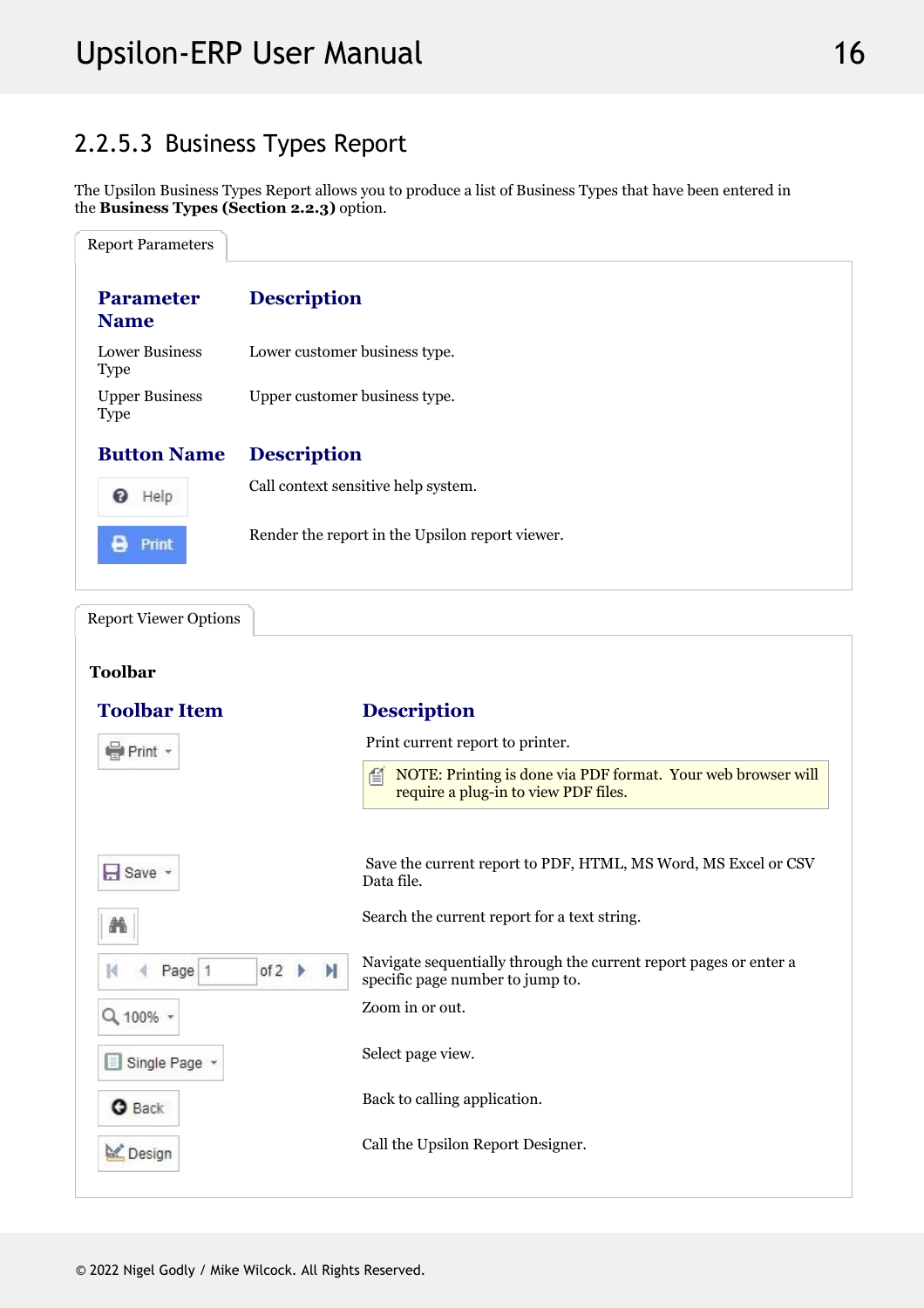## <span id="page-17-0"></span>2.2.5.4 Customer Categories Report

The Upsilon Customer Categories Report allows you to produce a list of Customer Categories that have been entered in the **Customer Categories (Section 2.2.4)** option.

| <b>Report Parameters</b>           |                                                 |
|------------------------------------|-------------------------------------------------|
| <b>Report</b><br><b>Parameters</b> | <b>Description</b>                              |
| Lower Customer<br>Category         | Lower customer category.                        |
| <b>Upper Customer</b><br>Category  | Upper customer category.                        |
| <b>Button Name</b>                 | <b>Description</b>                              |
| 0<br>Help                          | Call context sensitive help system.             |
| Ξ,<br>Print                        | Render the report in the Upsilon report viewer. |
|                                    |                                                 |

Report Viewer Options

| <b>Toolbar Item</b>                        | <b>Description</b>                                                                                        |
|--------------------------------------------|-----------------------------------------------------------------------------------------------------------|
| Print +                                    | Print current report to printer.                                                                          |
|                                            | NOTE: Printing is done via PDF format. Your web browser will<br>囼<br>require a plug-in to view PDF files. |
|                                            |                                                                                                           |
| $\Box$ Save $\sim$                         | Save the current report to PDF, HTML, MS Word, MS Excel or CSV<br>Data file.                              |
| 鸙                                          | Search the current report for a text string.                                                              |
| $\mathbf{H}$<br>of $2 \rightarrow$<br>Page | Navigate sequentially through the current report pages or enter a<br>specific page number to jump to.     |
| Q 100% +                                   | Zoom in or out.                                                                                           |
| Single Page *                              | Select page view.                                                                                         |
| <b>O</b> Back                              | Back to calling application.                                                                              |
| Design                                     | Call the Upsilon Report Designer.                                                                         |
|                                            |                                                                                                           |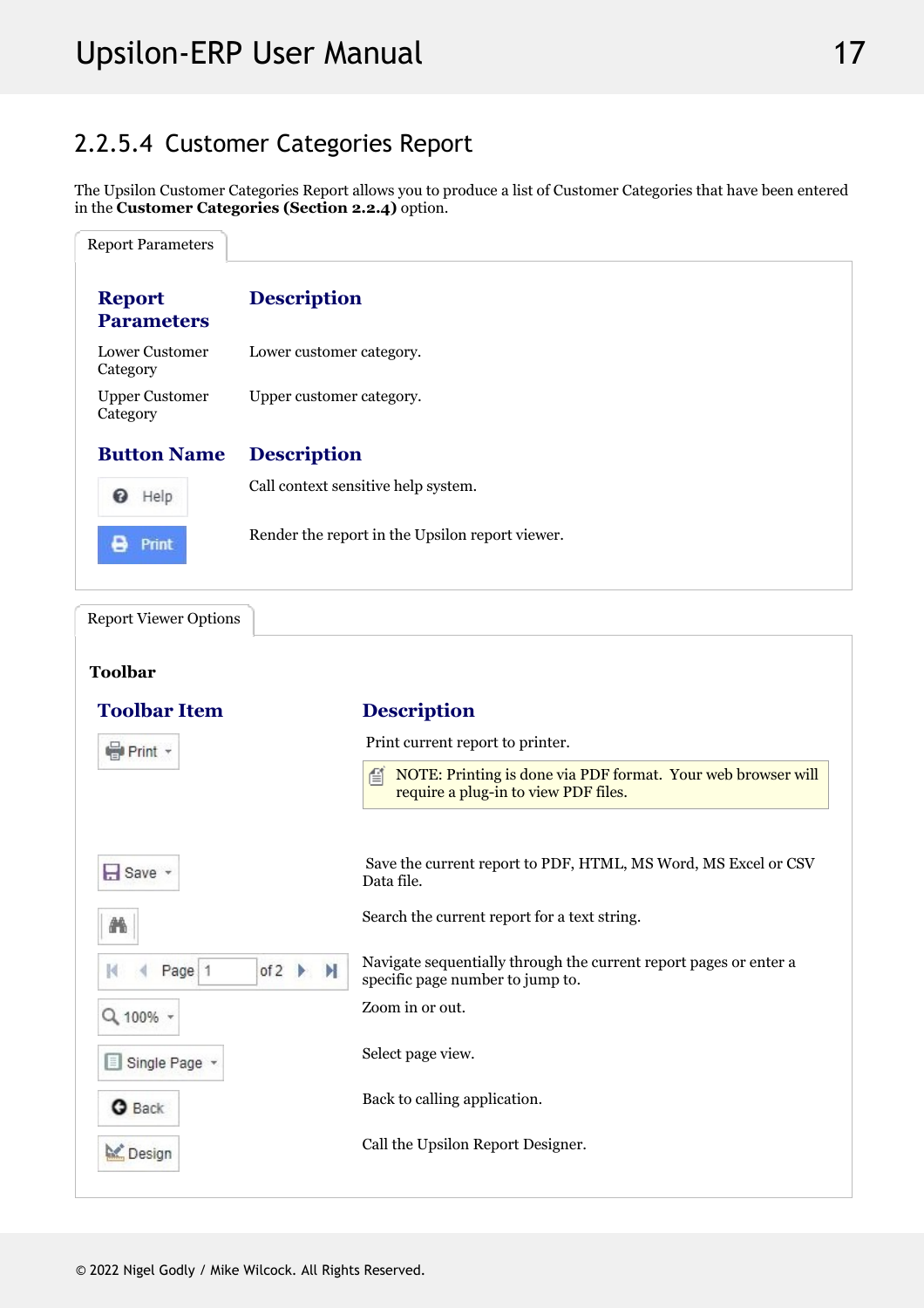## <span id="page-18-0"></span>2.3 Purchase Module Overview

#### **Purchase Module Overview COVER 1999**

### **Introduction**

Upsilon-ERP's Purchase Module allows you to keep track and analyse all aspects of your supplier base. The module also features options for categorising suppliers by ISO Rating and is backed by fully-featured reporting options.

Additionally, there are options to set free carriage thresholds for each supplier and specify suppliers as internal suppliers.

## **Product / Supplier Pricing**

Supplier pricing, part numbers, lead times and other information can be managed by the Products Supplied option allowing unique information to be created on a per-product per-supplier basis. This information is then shared by the Purchase Order and Debit Notes modules.

## 2.3.1 Suppliers

The Upsilon Suppliers option allows you to manage all aspects of your companies supplier base.

For further help on the grid and form options click the respective tab pages below.

Suppliers DataGrid

Upsilon Suppliers grid allows you to browse, filter and sort the supplier accounts that you have created within the Upsilon suppliers module.

TIP: Clicking the pencil icon will launch the form in edit mode for the selected record.

### **Toolbar**

### **Toolbar**

### **Description**

The Quick Search option can be used to quickly filter the grid. Quick search NOTE: Fields searched by the Quick Search option are Account Reference, Company Name, Postcode and Contact Name. Add New record. **Add New** The search button can be used if a more detailed search is required. Using this Search option the grid can be filtered by any value in any field. The Export button is used to export the grid records to an external, downloadable Export data file. Supported file formats are MS Excel, CSV and XML. At time of export there are also options to specify which columns are included in the exported data along with other file type specific options. The Settings button can be used to customise the column layout of the grid by Settings adding or subtracting grid columns. The status of the grid can also be saved so that the required grid status can be loaded again at a later time. Refresh the grid. Refresh Calls context sensitive help system. ຄ Help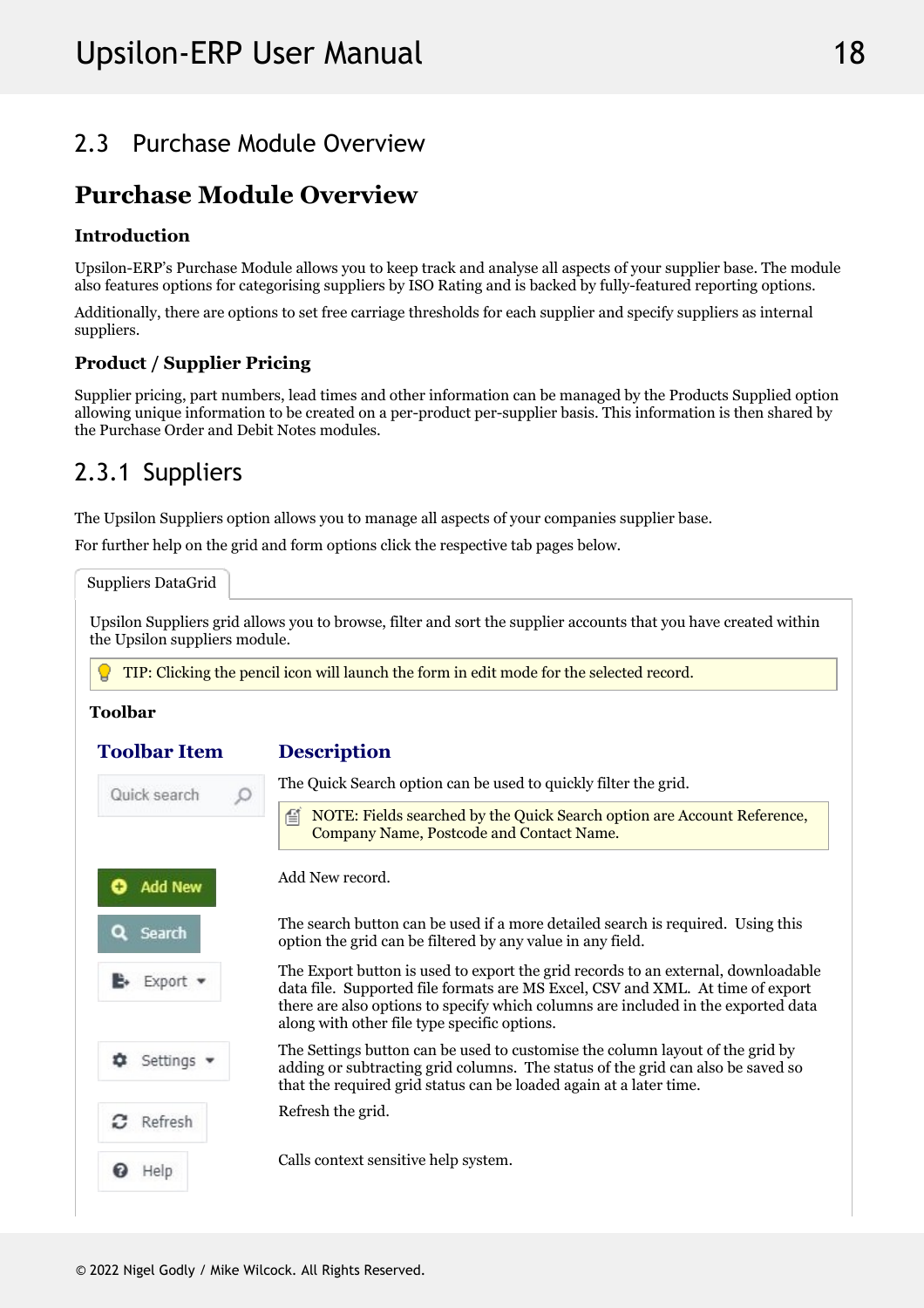<span id="page-19-0"></span>Suppliers Form The Upsilon Suppliers form allows you to edit, save or delete the selected supplier record. **Toolbar Toolbar Description** Add new record. **Add New** ω  $\Box$  NOTE: When in Add mode the form toolbar buttons will be replaced with Add and Cancel buttons. Add will add the new record and Cancel will return the form to Edit mode. Save the form. a Save Delete the current record. **Delete**  $\equiv$  NOTE: The system will not allow deletion of a supplier record if it is in use within the debit notes, purchase order or if it has products supplied records defined. Call the context sensitive help system. 0 Help Return to calling grid. Back **Mandatory Fields**

| <b>Field Name</b>        | <b>Notes</b>                                                                                                                                                                                                                                               |  |
|--------------------------|------------------------------------------------------------------------------------------------------------------------------------------------------------------------------------------------------------------------------------------------------------|--|
| <b>Account Reference</b> | The Account Reference field Is editable only upon adding new records and must be<br>unique within the Suppliers option.                                                                                                                                    |  |
| <b>Tab Pages</b>         |                                                                                                                                                                                                                                                            |  |
| <b>Tab Name</b>          | <b>Description</b>                                                                                                                                                                                                                                         |  |
| Supplier                 | The Supplier tab is where basic account information can be added and updated such as<br>company name, address and contact details. There is also an option to perform a<br>postcode lookup to ensure that the details entered are correct.                 |  |
| <b>Account Settings</b>  | The account settings tab is where the default settings for each supplier are set.                                                                                                                                                                          |  |
| <b>Products Supplied</b> | The Products Supplied tab allows you to build a record of products that you purchase<br>from the currently selected supplier. The Products Supplied option will be<br>automatically updated whenever a product is added to a Purchase Order or Debit Note. |  |
| Documents                | The Documents tab lists all documents (purchase orders and debit notes) which have<br>been created in the documents module for the current supplier record. The most<br>recent records are displayed first.                                                |  |
|                          |                                                                                                                                                                                                                                                            |  |

## 2.3.2 ISO Ratings

The Upsilon ISO Ratings option is used to create Supplier ISO RAtings. Supplier records created within the **Suppliers (Section 2.3.1)** option can then be assigned an ISO Rating.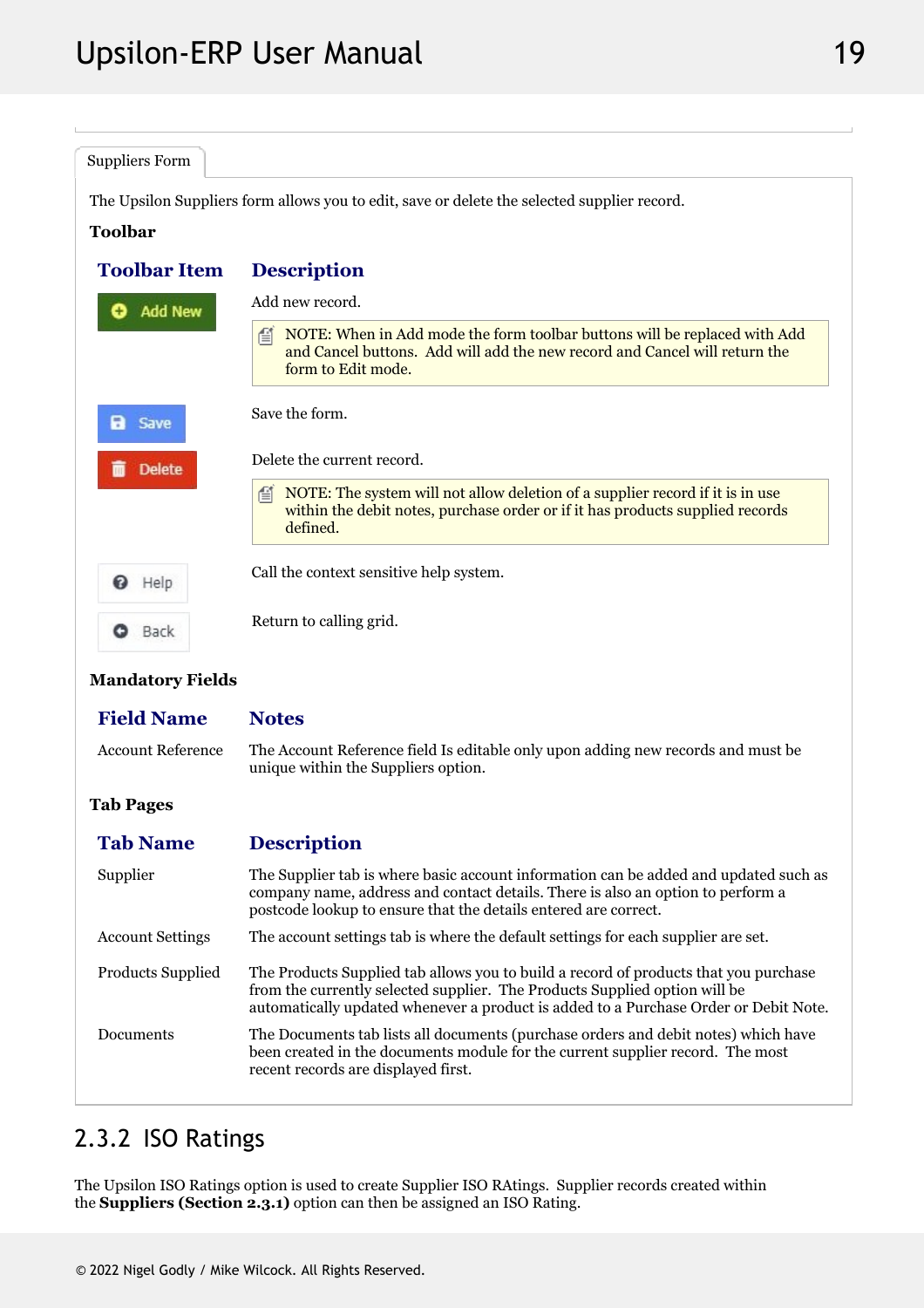For further help on the grid and form options click the respective tab pages below.

ISO Ratings DataGrid The Upsilon ISO Ratings grid allows you to browse, filter and sort the ISO Ratings records that you have created within the Upsilon ISO Ratings option. TIP: Clicking the pencil icon will launch the form in edit mode for the selected record. **Toolbar Toolbar Description** The Quick Search option can be used to quickly filter the grid. Quick search 昏 NOTE: Fields searched by the Quick Search option are ISO Rating and Description. Add new record. **Add New** The search button can be used if a more detailed search is required. Using this Search option the grid can be filtered by any value in any field. The Export button is used to export the grid records to an external, downloadable Export \* data file. Supported file formats are MS Excel, CSV and XML. At time of export there are also options to specify which columns are included in the exported data along with other file type specific options. The Settings button can be used to customise the column layout of the grid by Settings adding or subtracting grid columns. The status of the grid can also be saved so that the required grid status can be loaded again at a later time. Refresh the grid. Refresh Calls context sensitive help system. Help ฌ

ISO Ratings Form

The ISO Ratings form allows you to add, edit, save or delete records.

### **Toolbar**

#### **Toolbar Description**

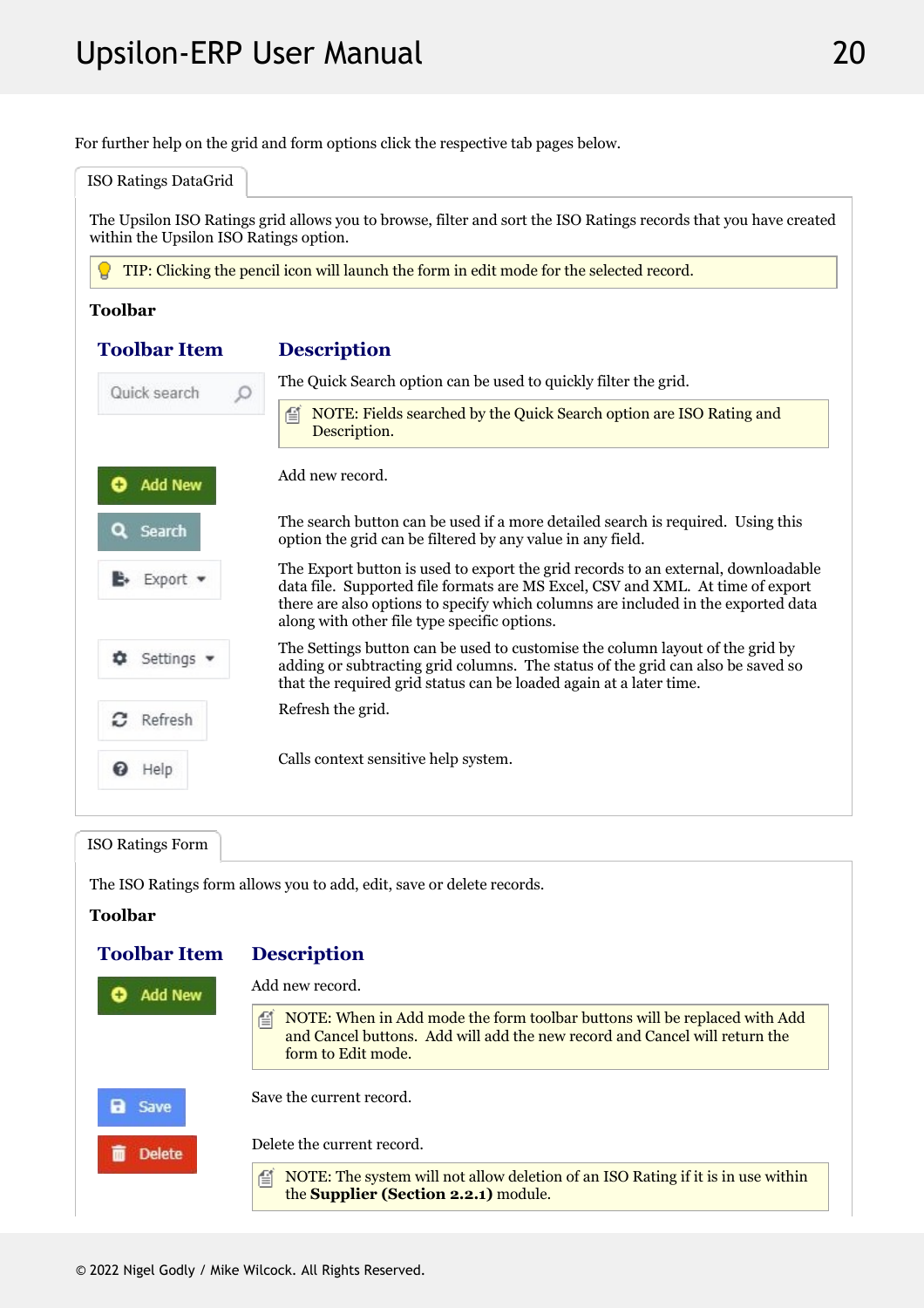<span id="page-21-0"></span>

| <b>Toolbar Item</b> | <b>Description</b>                      |  |
|---------------------|-----------------------------------------|--|
| Help<br>❸           | Call the context sensitive help system. |  |
| Back<br>o           | Return to the calling grid.             |  |

### **Mandatory Fields**

| <b>Field Name Notes</b> |  |
|-------------------------|--|
|                         |  |

ISO Rating The ISO Rating field Is editable only upon adding new records and must be unique within the ISO Ratings option.

## 2.3.3 Reports

## 2.3.3.1 Suppliers Report

The Upsilon Suppliers Report allows you to produce a list of Suppliers that have been entered in the **Suppliers (Section 2.3.1)** option.

Once the report has been rendered in the Upsilon Report Viewer it is also possible to drill-down to view further information by clicking on the Account Reference field.

| <b>Report Parameters</b>          |                                                 |
|-----------------------------------|-------------------------------------------------|
| <b>Parameter</b><br><b>Name</b>   | <b>Description</b>                              |
| Lower Account<br>Reference        | Lower supplier account reference.               |
| <b>Upper Account</b><br>Reference | Upper supplier account reference.               |
| <b>Button Name</b>                | <b>Description</b>                              |
| ❸<br>Help                         | Call context sensitive help system.             |
| E<br>Print                        | Render the report in the Upsilon report viewer. |
|                                   |                                                 |

Report Viewer Options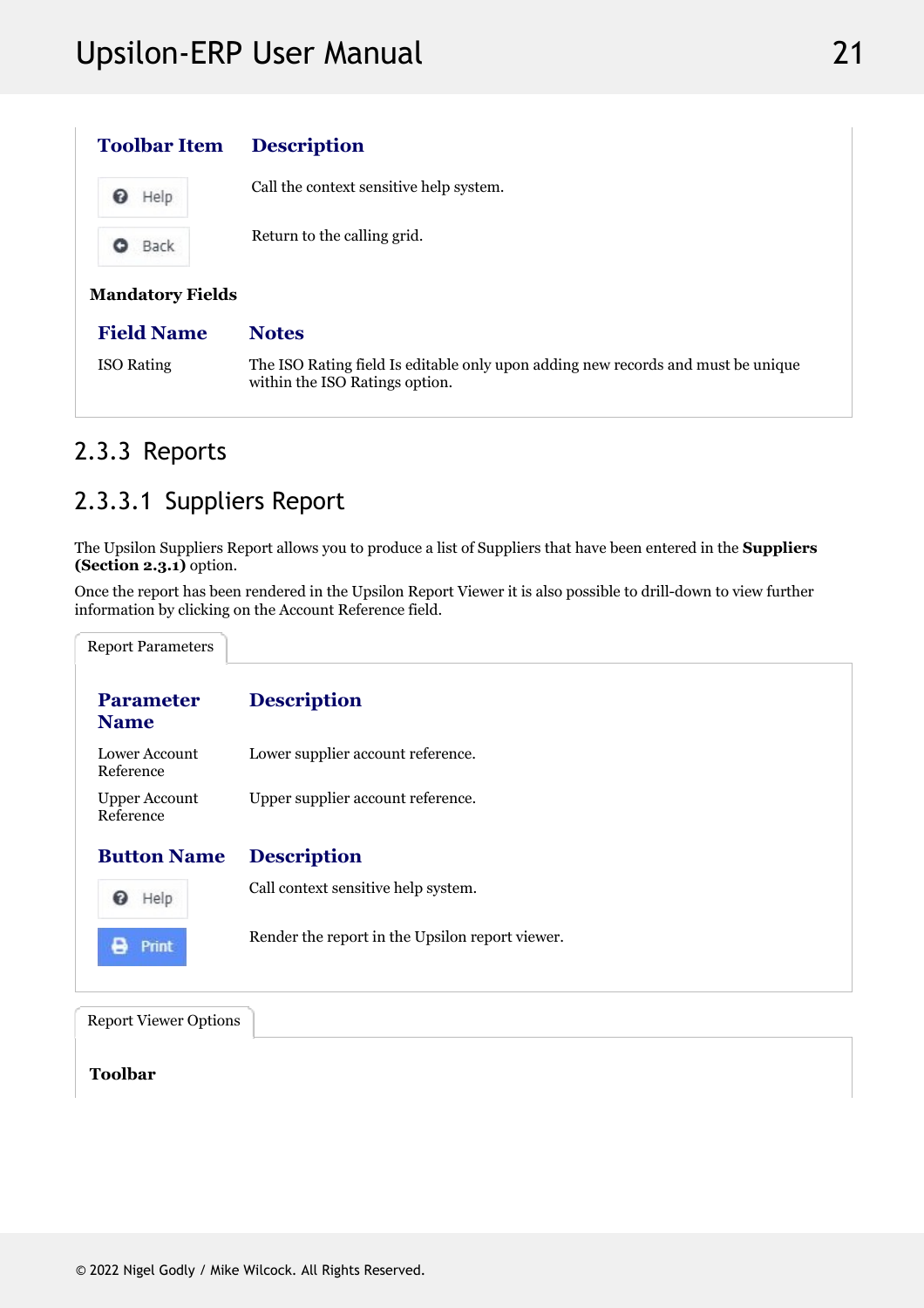<span id="page-22-0"></span>

| <b>Toolbar Item</b>                                   | <b>Description</b>                                                                                        |
|-------------------------------------------------------|-----------------------------------------------------------------------------------------------------------|
| <b>骨 Print</b> ▼                                      | Print current report to printer.                                                                          |
|                                                       | NOTE: Printing is done via PDF format. Your web browser will<br>昏<br>require a plug-in to view PDF files. |
| $\Box$ Save $\sim$                                    | Save the current report to PDF, HTML, MS Word, MS Excel or CSV<br>Data file.                              |
| 鸙                                                     | Search the current report for a text string.                                                              |
| $\blacktriangleright$<br>of $2 \rightarrow$<br>Page 1 | Navigate sequentially through the current report pages or enter a<br>specific page number to jump to.     |
| Q 100% +                                              | Zoom in or out.                                                                                           |
| Single Page *                                         | Select page view.                                                                                         |
| <b>O</b> Back                                         | Back to calling application.                                                                              |
| Design                                                | Call the Upsilon Report Designer.                                                                         |
|                                                       |                                                                                                           |

## 2.3.3.2 Supplier ISO Ratings Report

The Upsilon Supplier ISO Ratings Report allows you to produce a list of ISO Ratings that have been entered in the **ISO Ratings (Section 2.3.2)** option.

| <b>Parameter</b><br><b>Name</b> | <b>Description</b>                              |
|---------------------------------|-------------------------------------------------|
| Lower ISO Rating                | Lower ISO Rating.                               |
| <b>Upper ISO Rating</b>         | Upper ISO Rating.                               |
| <b>Button Name</b>              | <b>Description</b>                              |
| ๏<br>Help                       | Call context sensitive help system.             |
| в<br>Print                      | Render the report in the Upsilon report viewer. |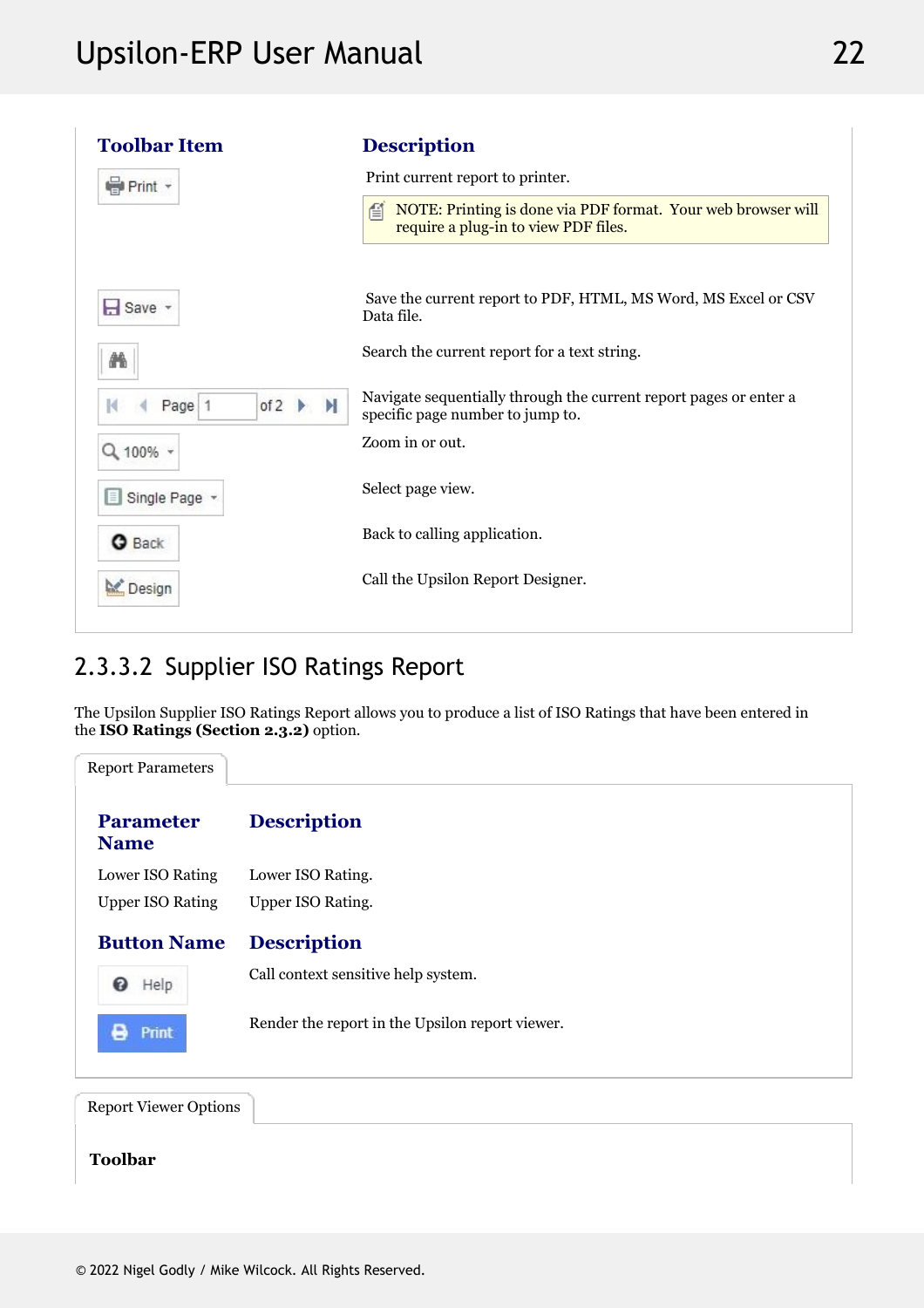<span id="page-23-0"></span>

| <b>Toolbar Item</b>                                   | <b>Description</b>                                                                                        |
|-------------------------------------------------------|-----------------------------------------------------------------------------------------------------------|
| Print +                                               | Print current report to printer.                                                                          |
|                                                       | NOTE: Printing is done via PDF format. Your web browser will<br>昏<br>require a plug-in to view PDF files. |
| <b>El</b> Save ▼                                      | Save the current report to PDF, HTML, MS Word, MS Excel or CSV<br>Data file.                              |
| 鸙                                                     | Search the current report for a text string.                                                              |
| $\blacktriangleright$<br>of $2 \rightarrow$<br>Page 1 | Navigate sequentially through the current report pages or enter a<br>specific page number to jump to.     |
| Q 100% +                                              | Zoom in or out.                                                                                           |
| ■ Single Page ▼                                       | Select page view.                                                                                         |
| <b>O</b> Back                                         | Back to calling application.                                                                              |
| Design                                                | Call the Upsilon Report Designer.                                                                         |
|                                                       |                                                                                                           |

## 2.4 Stock Control Overview

#### **Stock Control Overview**

## **Introduction**

Upsilon-ERP's Stock Control Module allows you to keep track and analyse all aspects of your product base. The module features options for Product Categories, Units of Sale, Product Adjustments, Product Quarantine, Inter-Branch Stock Transfers and is backed by fully-featured reporting options.

Additionally, the Upsilon-ERP Stock Control Module supports the following functionality:

## **Transaction History**

Each product added to the Upsilon-ERP products module has a complete transaction history displaying a full audit trail of all product movements; This means that you can keep track of your product movements quickly and easily.

## **Bill Of Materials**

The system also features a Bill of Materials option for each product listing. The Bill of Materials settings are then automatically linked to the Upsilon-ERP Works Orders Module.

### **Product Categories**

Product categories can be created in the Product Categories option. Once your product base has been categorised these categories can then be linked to the customer discount option in Upsilon's Sales Module. As well as this reports exist to list products by category as well as being able to filter the products grid by any specific category reference.

#### **Units Of Sale**

Units of sale can be created within the Unit of Sale option. Products can then be assigned multiple Units of Sale as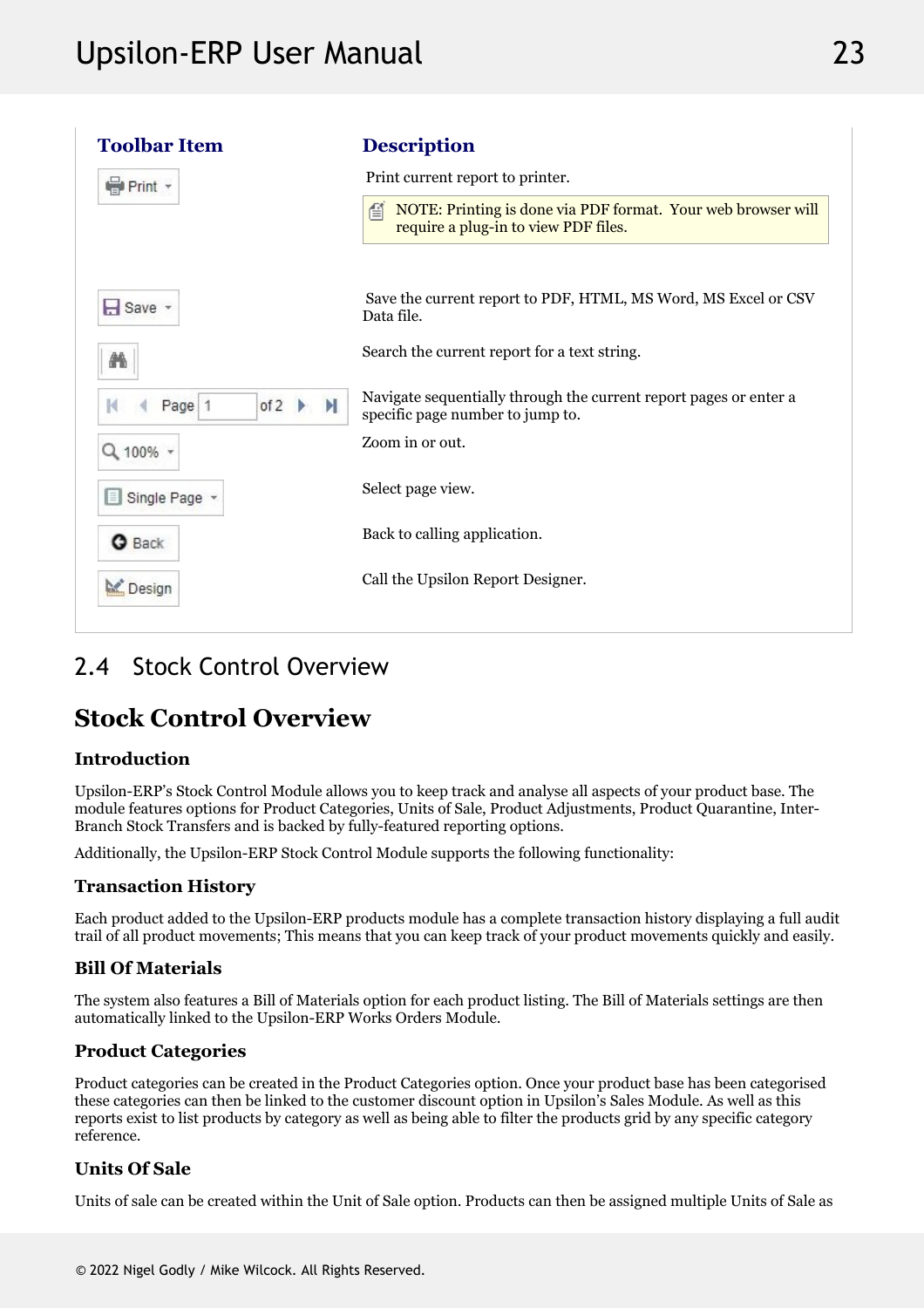<span id="page-24-0"></span>required. Units of sale can then be selected when adding items in Upsilon's Quotation, Sales Order, Invoice, Credit Note, Pro-Forma Invoice, Purchase Order and Debit Note modules.

## 2.4.1 Products

The Upsilon Products option allows you to manage all aspects of your companies Product base. The module includes options for specifying multiple product units of sale, product categories, Bill Of Materials, Product Suppliers and product transaction history.

For further help on the grid and form options click the respective tab pages below.

| Products DataGrid        |                                                                                                                                                                                                                                                                                                          |
|--------------------------|----------------------------------------------------------------------------------------------------------------------------------------------------------------------------------------------------------------------------------------------------------------------------------------------------------|
| Upsilon Products module. | Upsilon Products grid allows you to browse, filter and sort the product records that you have created within the                                                                                                                                                                                         |
|                          | TIP: Clicking the pencil icon will launch the form in edit mode for the selected record.                                                                                                                                                                                                                 |
| <b>Toolbar</b>           |                                                                                                                                                                                                                                                                                                          |
| <b>Toolbar Item</b>      | <b>Description</b>                                                                                                                                                                                                                                                                                       |
| Quick search             | The Quick Search option can be used to quickly filter the grid.                                                                                                                                                                                                                                          |
|                          | NOTE: Fields searched by the Quick Search option are Product Code,<br>Description, and Location.                                                                                                                                                                                                         |
| <b>Add New</b>           | Add New record.                                                                                                                                                                                                                                                                                          |
| Search                   | The search button can be used if a more detailed search is required. Using this<br>option the grid can be filtered by any value in any field.                                                                                                                                                            |
| Export *                 | The Export button is used to export the grid records to an external, downloadable<br>data file. Supported file formats are MS Excel, CSV and XML. At time of export<br>there are also options to specify which columns are included in the exported data<br>along with other file type specific options. |
| Settings -               | The Settings button can be used to customise the column layout of the grid by<br>adding or subtracting grid columns. The status of the grid can also be saved so<br>that the required grid status can be loaded again at a later time.                                                                   |
| е<br>Refresh             | Refresh the grid.                                                                                                                                                                                                                                                                                        |
| Help<br>Ø                | Calls context sensitive help system.                                                                                                                                                                                                                                                                     |

The Upsilon Products form allows you to edit, save or delete the selected product record.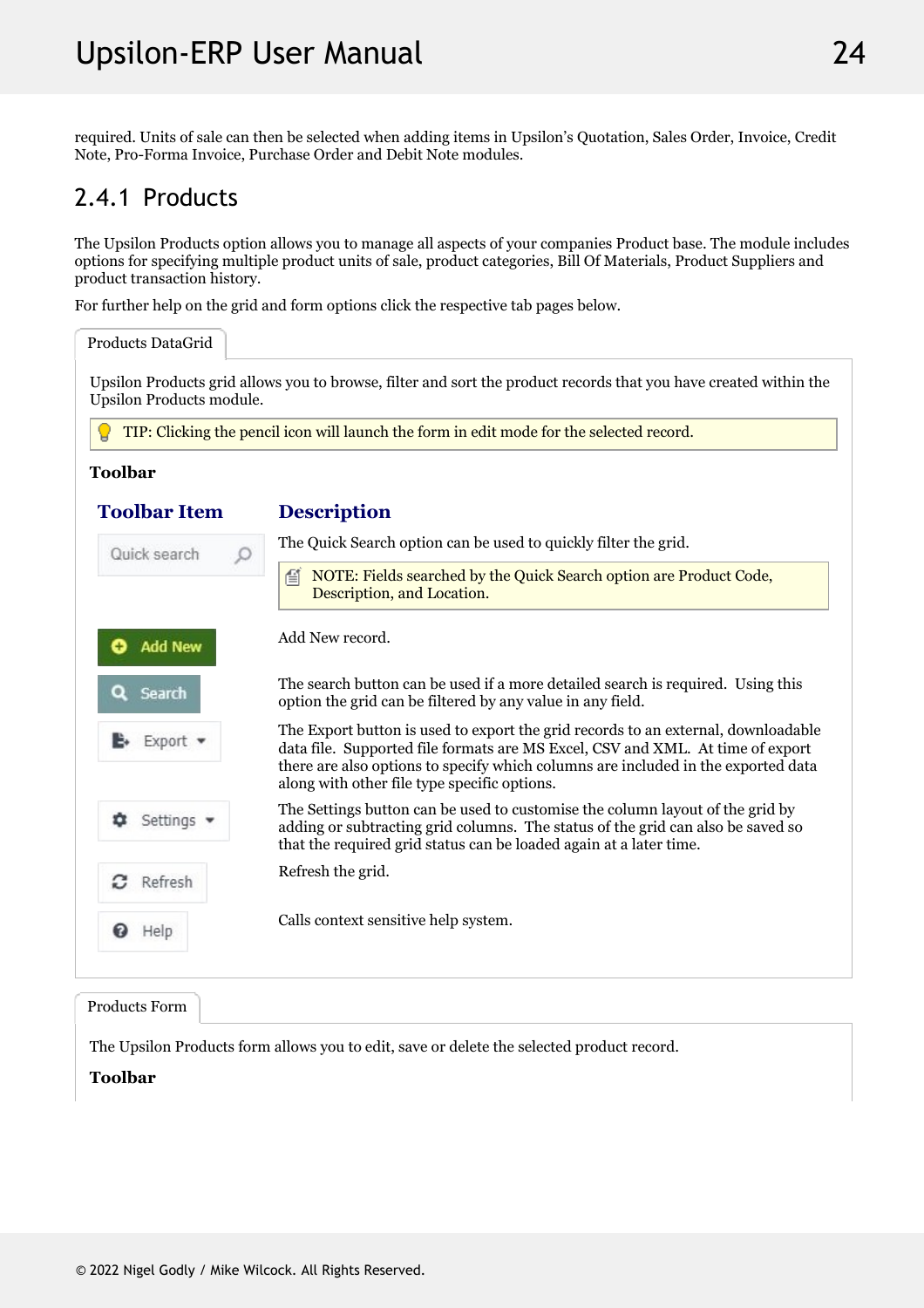| <b>Toolbar Item</b>               | <b>Description</b>                                                                                                                                                                                                                                                                                                             |
|-----------------------------------|--------------------------------------------------------------------------------------------------------------------------------------------------------------------------------------------------------------------------------------------------------------------------------------------------------------------------------|
| <b>Add New</b><br>Ð               | Add new record.                                                                                                                                                                                                                                                                                                                |
|                                   | NOTE: When in Add mode the form toolbar buttons will be replaced with Add<br>囼<br>and Cancel buttons. Add will add the new record and Cancel will return the<br>form to Edit mode.                                                                                                                                             |
| а<br>Save                         | Save the form.                                                                                                                                                                                                                                                                                                                 |
| <b>Delete</b>                     | Delete the current record.                                                                                                                                                                                                                                                                                                     |
|                                   | NOTE: The system will not allow deletion of a Product Record if it has product<br>昏<br>transactions records, component (BoM) records, product supplier records, units<br>of sale records or is used within the quotations, sales orders, invoices, credit<br>notes, pro-forma invoices, purchase orders or debit note modules. |
| 狂<br>Options $\blacktriangledown$ | Duplicate<br>Duplicate the current product.                                                                                                                                                                                                                                                                                    |
| Help<br>ଈ                         | Call the context sensitive help system.                                                                                                                                                                                                                                                                                        |
| Back                              | Return to calling grid.                                                                                                                                                                                                                                                                                                        |

### **Mandatory Fields**

| <b>Field Name</b>   | <b>Notes</b>                                                                                                                                                                                                                                                                         |  |
|---------------------|--------------------------------------------------------------------------------------------------------------------------------------------------------------------------------------------------------------------------------------------------------------------------------------|--|
| <b>Product Code</b> | The Product Code field Is editable only upon adding new records and must be unique<br>within the Products option.                                                                                                                                                                    |  |
| Category Code       | Lookup from the Product Categories (Section 2.4.2) option.                                                                                                                                                                                                                           |  |
| Tab Pages           |                                                                                                                                                                                                                                                                                      |  |
| <b>Tab Name</b>     | <b>Description</b>                                                                                                                                                                                                                                                                   |  |
| Product             | The Product tab is where basic information relating to the currently selected product<br>can be edited.                                                                                                                                                                              |  |
| Unit Of Sale        | The Unit Of Sale tab allows you to specify one or more units of sale for the currently<br>selected product record. The selected Units Of Sale are then available when products<br>are added to document items such as Quotes or Sales Orders.                                        |  |
| <b>Balances</b>     | View the current balance for each branch created in the <b>Branch Information</b><br>$(Section 2.6.2)$ option.                                                                                                                                                                       |  |
| Suppliers           | View and update any product supplier records created for this product.                                                                                                                                                                                                               |  |
| <b>BOM</b>          | Specify product components.                                                                                                                                                                                                                                                          |  |
| History             | View a complete transaction history of all product movements for the currently<br>selected product record.                                                                                                                                                                           |  |
| Documents           | The Documents tab lists all document items (quotes, sales orders, invoices, credit<br>notes, pro-forma invoices, purchase orders and debit notes) which have been created<br>in the documents module for the current product record. The most recent records are<br>displayed first. |  |
|                     |                                                                                                                                                                                                                                                                                      |  |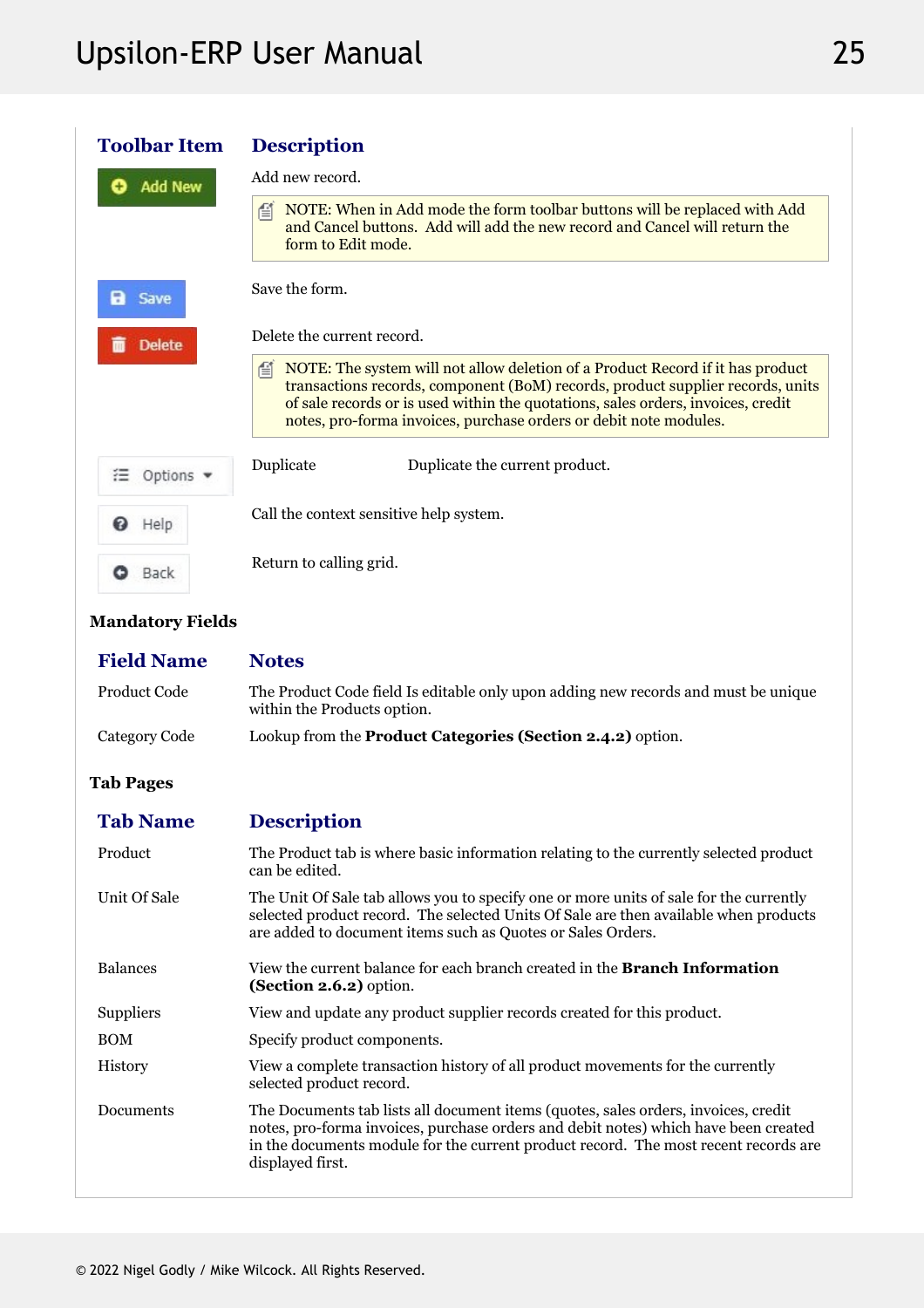## <span id="page-26-0"></span>2.4.2 Product Categories

The Upsilon Product Categories option is used to create product categories. Product records created within the **Products (Section 2.4.1)** option can then be assigned a product category.

For further help on the grid and form options click the respective tab pages below.

| Product Categories DataGrid |                                                                                                                                                                                                                                                                                                          |
|-----------------------------|----------------------------------------------------------------------------------------------------------------------------------------------------------------------------------------------------------------------------------------------------------------------------------------------------------|
|                             | Upsilon Product Categories grid allows you to browse, filter and sort the product category records that you have<br>created within the Upsilon Product Categories module.                                                                                                                                |
|                             | TIP: Clicking the pencil icon will launch the form in edit mode for the selected record.                                                                                                                                                                                                                 |
| <b>Toolbar</b>              |                                                                                                                                                                                                                                                                                                          |
| <b>Toolbar Item</b>         | <b>Description</b>                                                                                                                                                                                                                                                                                       |
| Quick search                | The Quick Search option can be used to quickly filter the grid.                                                                                                                                                                                                                                          |
|                             | 昏<br>NOTE: Fields searched by the Quick Search option are Category Code and<br>Description.                                                                                                                                                                                                              |
| <b>Add New</b>              | Add New record.                                                                                                                                                                                                                                                                                          |
| Search                      | The search button can be used if a more detailed search is required. Using this<br>option the grid can be filtered by any value in any field.                                                                                                                                                            |
| Export *                    | The Export button is used to export the grid records to an external, downloadable<br>data file. Supported file formats are MS Excel, CSV and XML. At time of export<br>there are also options to specify which columns are included in the exported data<br>along with other file type specific options. |
| Settings -                  | The Settings button can be used to customise the column layout of the grid by<br>adding or subtracting grid columns. The status of the grid can also be saved so<br>that the required grid status can be loaded again at a later time.                                                                   |
| Refresh                     | Refresh the grid.                                                                                                                                                                                                                                                                                        |
| Help                        | Calls context sensitive help system.                                                                                                                                                                                                                                                                     |

Products Form

The Upsilon Product Categories form allows you to edit, save or delete the selected product category record.

### **Toolbar**

Add New

#### **Toolbar Description**

Add new record.

 $\Box$  NOTE: When in Add mode the form toolbar buttons will be replaced with Add and Cancel buttons. Add will add the new record and Cancel will return the form to Edit mode.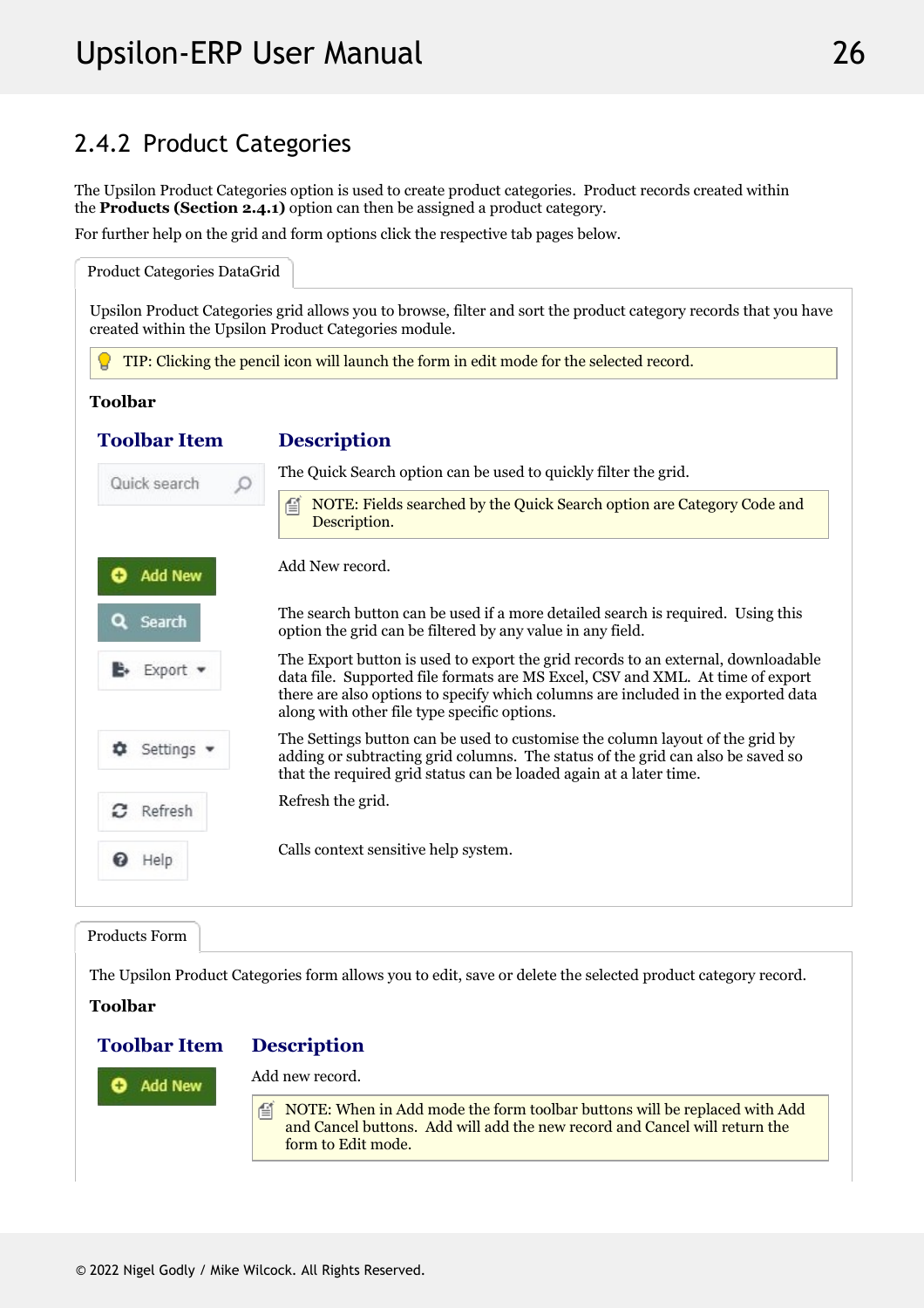<span id="page-27-0"></span>

Category Code The Category Code field Is editable only upon adding new records and must be unique within the Product Categories option.

## 2.4.3 Units Of Sale

The Upsilon Units of Sale option is used to create product Units of Sale. Product records created within the **Products (Section 2.4.1)** option can then be assigned one or more Units Of Sale.

For further help on the grid and form options click the respective tab pages below.

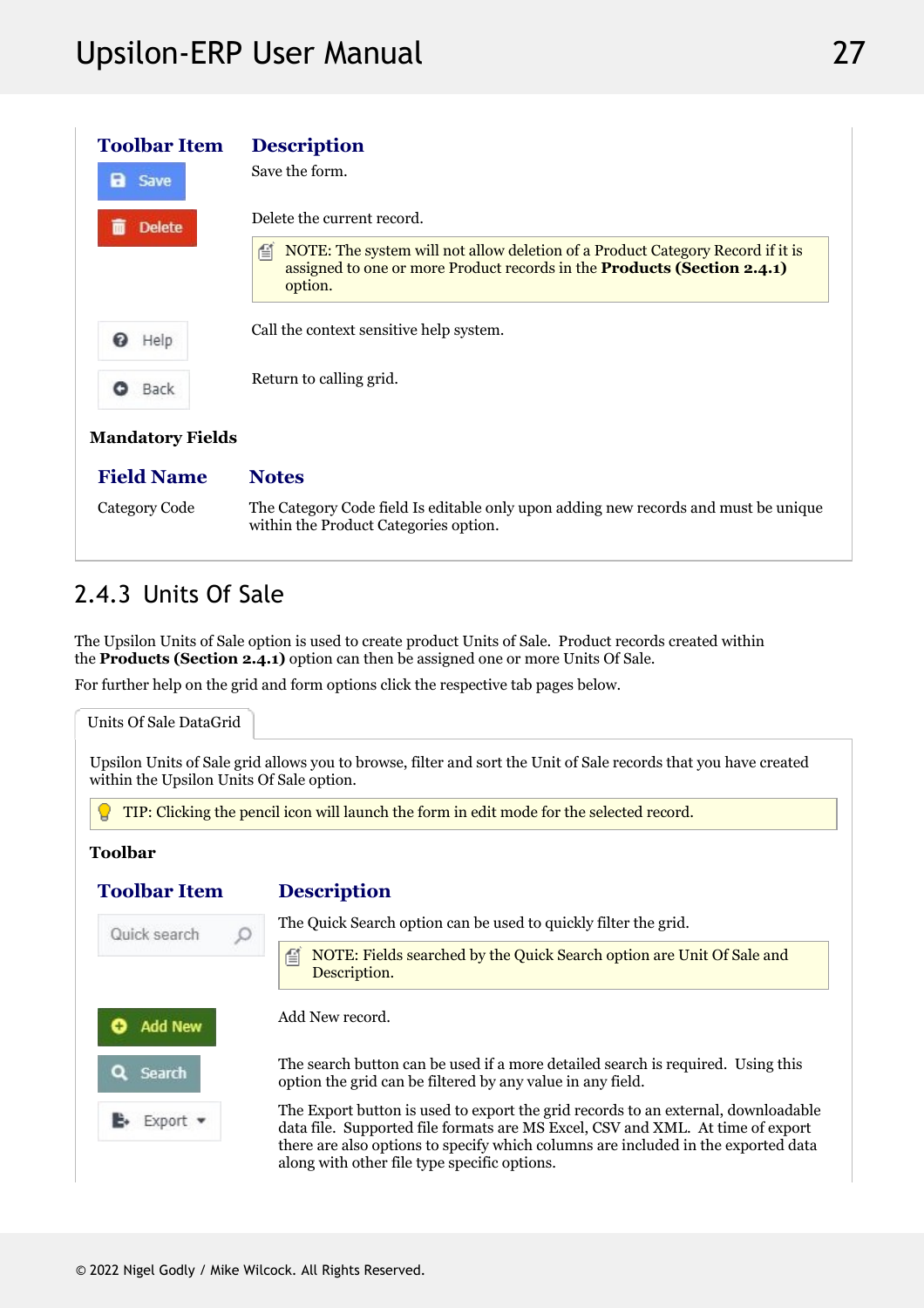<span id="page-28-0"></span>

| <b>Toolbar Item</b>           | <b>Description</b>                                                                                                                                                                                                                     |  |
|-------------------------------|----------------------------------------------------------------------------------------------------------------------------------------------------------------------------------------------------------------------------------------|--|
| Settings $\blacktriangledown$ | The Settings button can be used to customise the column layout of the grid by<br>adding or subtracting grid columns. The status of the grid can also be saved so<br>that the required grid status can be loaded again at a later time. |  |
| Refresh                       | Refresh the grid.                                                                                                                                                                                                                      |  |
| Help                          | Calls context sensitive help system.                                                                                                                                                                                                   |  |
|                               |                                                                                                                                                                                                                                        |  |

### Units Of Sale Form

The Upsilon Unit Of Sale form allows you to edit, save or delete the selected Unit Of Sale record.

### **Toolbar**

| <b>Toolbar Item</b>     | <b>Description</b>                                                                                                                                                                 |
|-------------------------|------------------------------------------------------------------------------------------------------------------------------------------------------------------------------------|
| <b>Add New</b>          | Add new record.                                                                                                                                                                    |
|                         | NOTE: When in Add mode the form toolbar buttons will be replaced with Add<br>囼<br>and Cancel buttons. Add will add the new record and Cancel will return the<br>form to Edit mode. |
| a Save                  | Save the form.                                                                                                                                                                     |
| <b>Delete</b>           | Delete the current record.                                                                                                                                                         |
|                         | 囼<br>NOTE: The system will not allow deletion of a Unit Of Sale Record if it is<br>assigned to one or more Product records in the Products (Section 2.4.1)<br>option.              |
| 0<br>Help               | Call the context sensitive help system.                                                                                                                                            |
| Back<br>o               | Return to calling grid.                                                                                                                                                            |
| <b>Mandatory Fields</b> |                                                                                                                                                                                    |
| <b>Field Name</b>       | <b>Notes</b>                                                                                                                                                                       |
| Unit Of Sale            | The Unit Of Sale field Is editable only upon adding new records and must be unique                                                                                                 |

## 2.4.4 Product Adjustments

## 2.4.4.1 Product Adjustments In

The Upsilon Product Adjustments In option allows you to manually increase the in stock quantity for a selected product.

within the Product Categories option.

When an adjustment in is made the in stock figure in the current branch is increased by the quantity entered and a goods in (GI) product transaction is created as a record of the adjustment.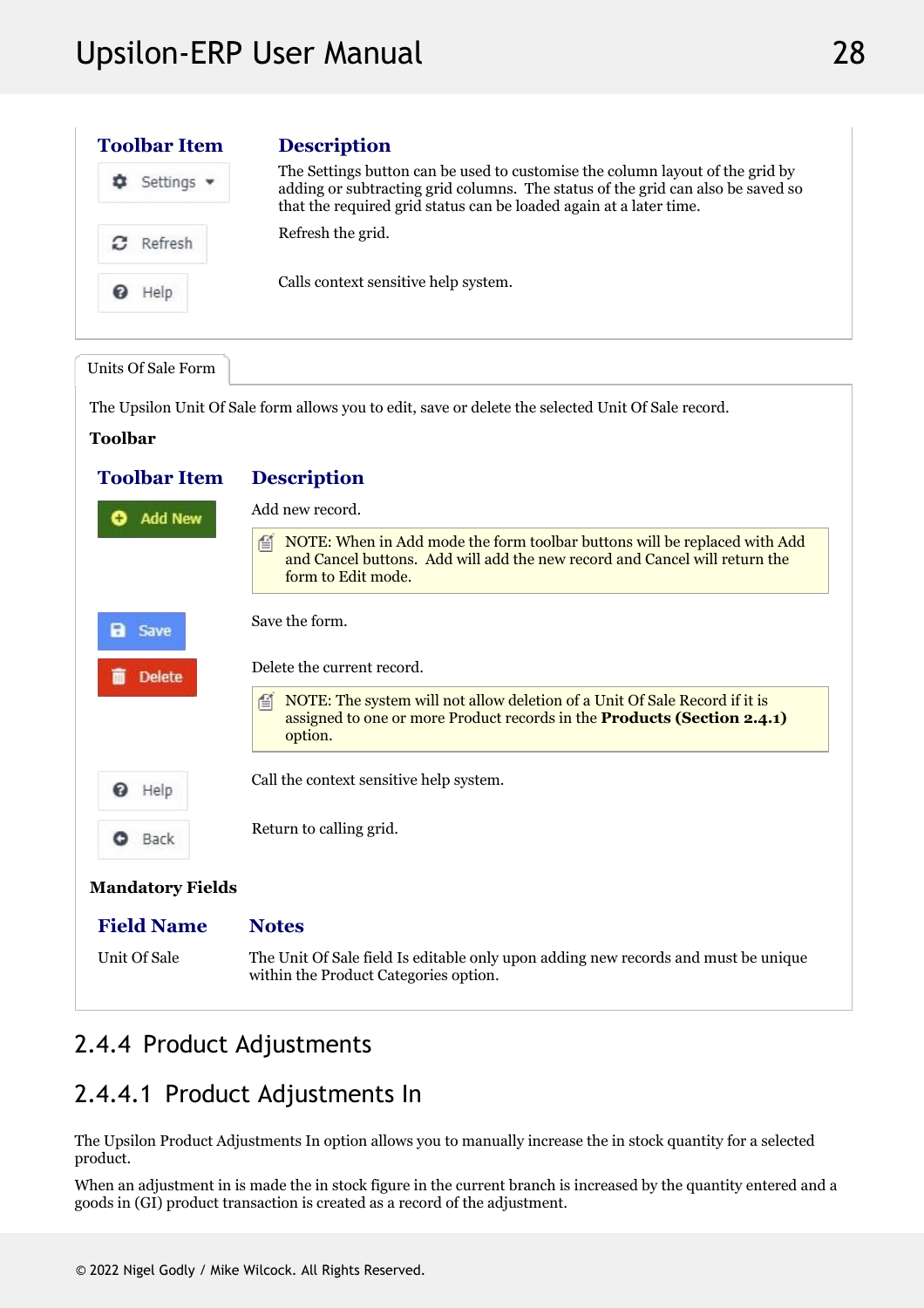<span id="page-29-0"></span>

| <b>Field Name</b>       | <b>Description</b>                                                               |
|-------------------------|----------------------------------------------------------------------------------|
| Product Code            | Mandatory. Enter the product code to be adjusted.                                |
| <b>Type</b>             | Product Type. Read only.                                                         |
| Quantity                | Quantity to adjust. Must be greater than zero.                                   |
| <b>Cost Price</b>       | Cost price from the selected product record. Can be overridden here if required. |
| Sale Price              | Sale price from the selected product record. Can be overridden here if required. |
| <b>Transaction Date</b> | Mandatory. Transaction date.                                                     |
| Account                 | Free text. Transaction account number.                                           |
| Reference               | Free text. Transaction reference.                                                |
| Details                 | Free Text. Transaction details.                                                  |

## 2.4.4.2 Product Adjustments Out

The Upsilon Product Adjustments Out option allows you to manually decrease the in stock quantity for a selected product.

When an adjustment out is made the in stock figure in the current branch is decreased by the quantity entered and a goods out (GO) product transaction is created as a record of the adjustment.

| <b>Field Name</b>       | <b>Description</b>                                                                                                                   |
|-------------------------|--------------------------------------------------------------------------------------------------------------------------------------|
| <b>Product Code</b>     | Mandatory. Enter the product code to be adjusted.                                                                                    |
| Type                    | Product Type. Read only.                                                                                                             |
| Quantity                | Quantity to adjust. Must be greater than zero.                                                                                       |
|                         | NOTE: The quantity entered must be less than the In Stock - Allocated figure for the<br>囼<br>selected product in the current branch. |
| Cost Price              | Cost price from the selected product record. Can be overridden here if required.                                                     |
| Sale Price              | Sale price from the selected product record. Can be overidden here if required.                                                      |
| <b>Transaction Date</b> | Mandatory. Transaction date.                                                                                                         |
| Account                 | Free text. Transaction account number.                                                                                               |
| Reference               | Free text. Transaction reference.                                                                                                    |
| Details                 | Free Text. Transaction details.                                                                                                      |

## 2.4.4.3 Adjust Level

The Upsilon Product Adjust Level option allows you to manually adjust the stock level for a selected product.

The Adjust Product Level option will automatically calculate whether or not the in stock figure needs to be increased or decreased based upon the New Quantity field value entered and a goods in (GI) or goods out (GO) transaction will be created accordingly.

#### **Field Description**

Product Code Mandatory. Enter the product code to be adjusted.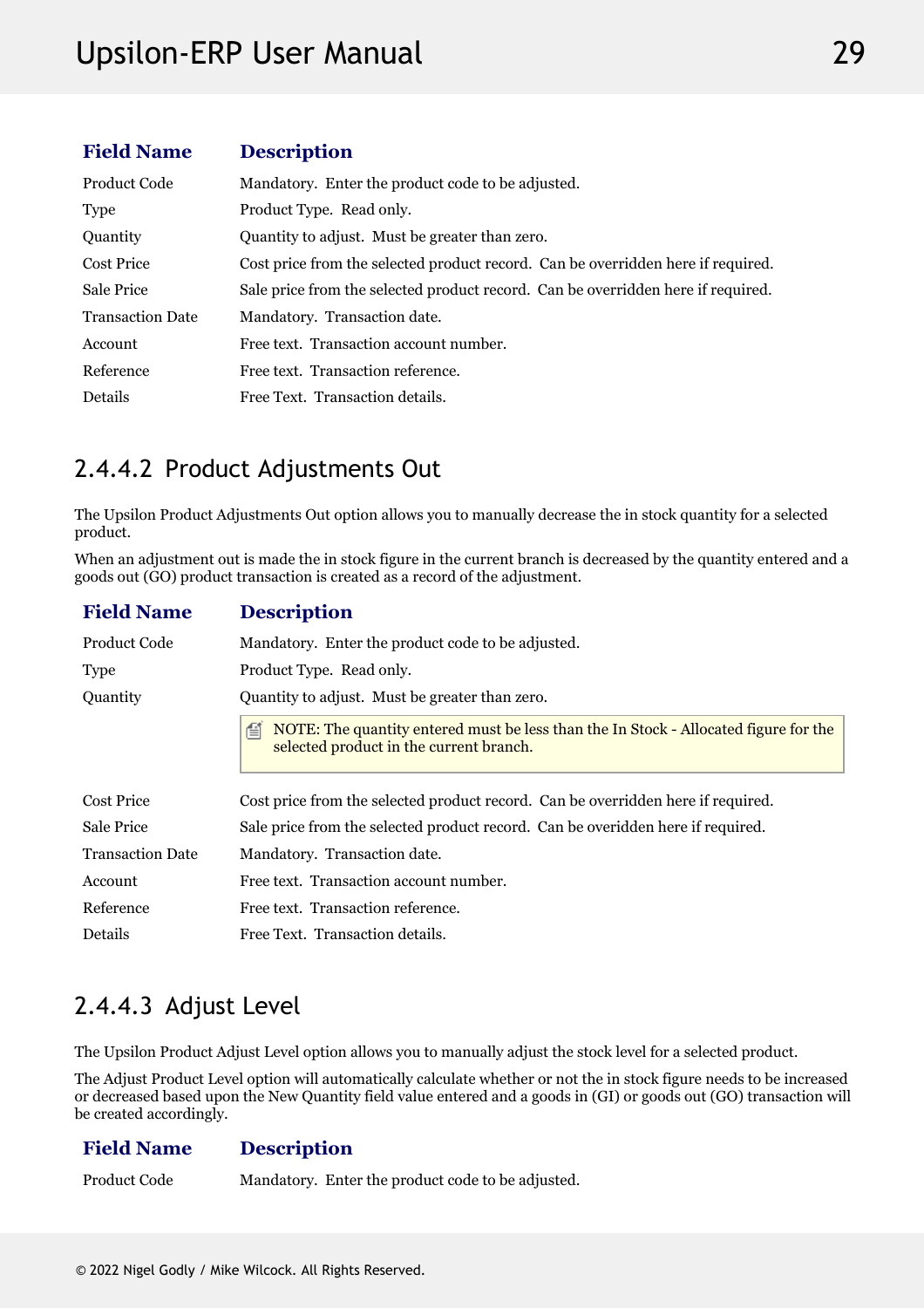<span id="page-30-0"></span>

| <b>Field Name</b>       | <b>Description</b>                                                              |
|-------------------------|---------------------------------------------------------------------------------|
| Type                    | Product Type. Read only.                                                        |
| New Quantity            | Quantity to adjust. Must be greater than zero.                                  |
| Cost Price              | Cost price from the selected product record. Can be overidden here if required. |
| Sale Price              | Sale price from the selected product record. Can be overidden here if required. |
| <b>Transaction Date</b> | Mandatory. Transaction date.                                                    |
| Account                 | Free text. Transaction account number.                                          |
| Reference               | Free text. Transaction reference.                                               |
| Details                 | Free Text. Transaction details.                                                 |

## 2.4.5 Product Quarantine

## 2.4.5.1 Quarantine In

The Upsilon Product Quarantine In option allows you to manually increase the quarantined quantity for a selected product.

When a quarantine in adjustment is made the quarantined stock figure in the current branch is increased by the quantity entered and a quarantine in (QI) product transaction is created as a record of the adjustment. The in stock and free stock figures are also decreased by the quantity entered figure.

| <b>Field Name</b>       | <b>Description</b>                                                                                                                   |
|-------------------------|--------------------------------------------------------------------------------------------------------------------------------------|
| Product Code            | Mandatory. Enter the product code to be adjusted.                                                                                    |
| <b>Type</b>             | Product Type. Read only.                                                                                                             |
| Quantity                | Quantity to quarantine. Must be greater than zero.                                                                                   |
|                         | NOTE: The quantity entered must be less than the In Stock - Allocated figure for the<br>囼<br>selected product in the current branch. |
| <b>Cost Price</b>       | Cost price from the selected product record. Can be overidden here if required.                                                      |
| Sale Price              | Sale price from the selected product record. Can be overidden here if required.                                                      |
| <b>Transaction Date</b> | Mandatory. Transaction date.                                                                                                         |
| Account                 | Free text. Transaction account number.                                                                                               |
| Reference               | Free text. Transaction reference.                                                                                                    |
| Details                 | Free Text. Transaction details.                                                                                                      |

## 2.4.5.2 Quarantine Out

The Upsilon Product Quarantine Out option allows you to manually decrease the quarantined quantity for a selected product.

When a quarantine out adjustment is made the quarantined stock figure in the current branch is decreased by the quantity entered and a quarantine out (QO) product transaction is created as a record of the adjustment. The in stock and free stock figures are also increased by the quantity entered figure.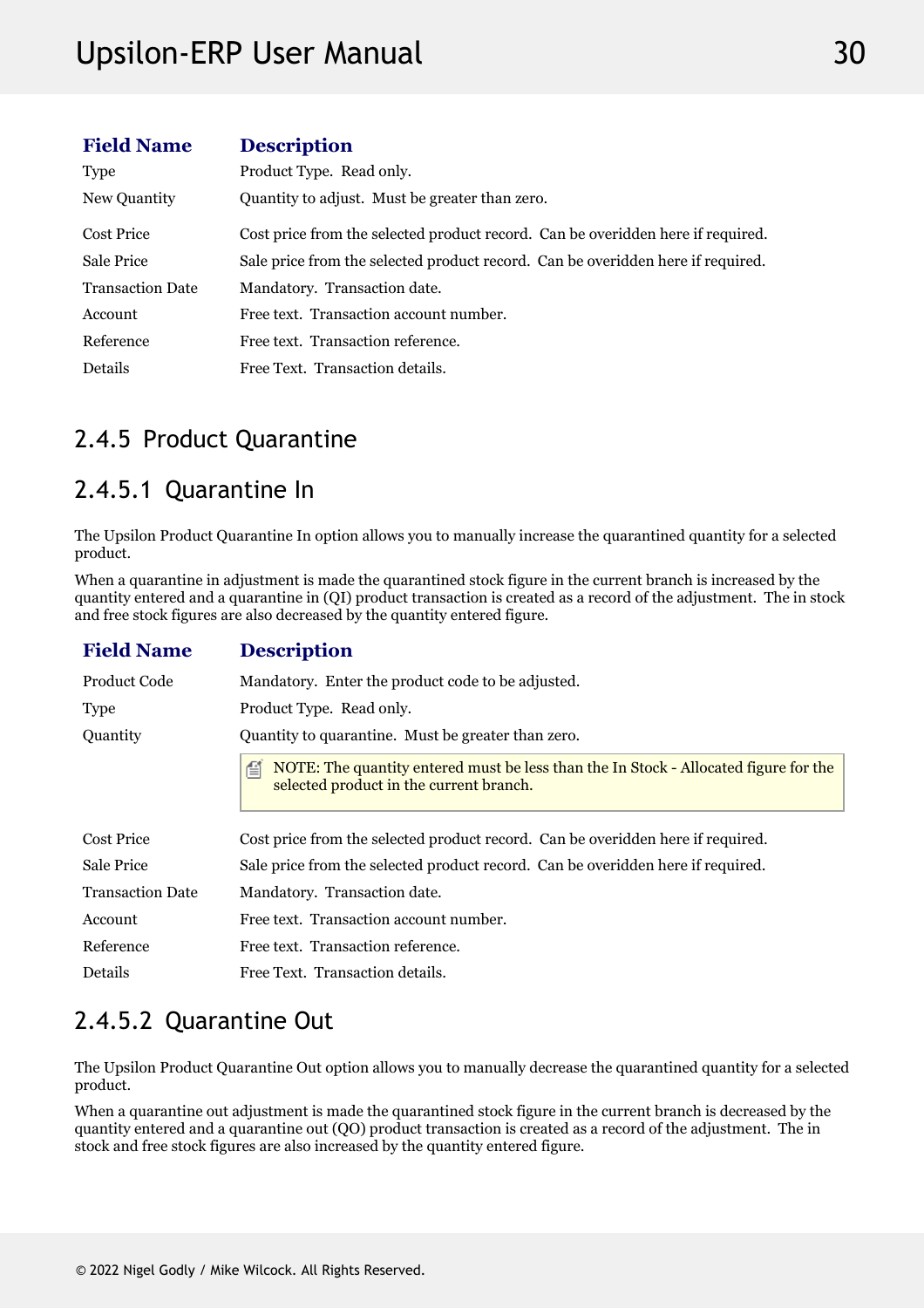<span id="page-31-0"></span>

| <b>Field Name</b>       | <b>Description</b>                                                                                                                              |
|-------------------------|-------------------------------------------------------------------------------------------------------------------------------------------------|
| Product Code            | Mandatory. Enter the product code to be adjusted.                                                                                               |
| <b>Type</b>             | Product Type. Read only.                                                                                                                        |
| Quantity                | Quantity to quarantine. Must be greater than zero.                                                                                              |
|                         | NOTE: The quantity entered must be less than or equal to the current<br>自<br>quarantined figure for the selected product in the current branch. |
| <b>Cost Price</b>       | Cost price from the selected product record. Can be overidden here if required.                                                                 |
| Sale Price              | Sale price from the selected product record. Can be overidden here if required.                                                                 |
| <b>Transaction Date</b> | Mandatory. Transaction date.                                                                                                                    |
| Account                 | Free text. Transaction account number.                                                                                                          |
| Reference               | Free text. Transaction reference.                                                                                                               |
| Details                 | Free Text. Transaction details.                                                                                                                 |

## 2.4.6 Inter-Branch Transfer

The Upsilon Inter-Branch Transfer option allows you to transfer a selected quantity of stock between branches for a selected product.

When the transfer is performed a goods out (GO) transaction will be created for the source branch and a goods in (GI) transaction created for the target branch. The in stock figure for the source branch will be decremented whilst the in stock figure for the target branch will be incremented for the selected quantity.

| <b>Field Name</b>         | <b>Description</b>                                                                                                                                          |
|---------------------------|-------------------------------------------------------------------------------------------------------------------------------------------------------------|
| Source Branch             | Source branch.                                                                                                                                              |
| <b>Target Branch</b>      | Target branch.                                                                                                                                              |
| Product Code              | Mandatory. Enter the product code to be adjusted.                                                                                                           |
| Type                      | Product Type. Read only.                                                                                                                                    |
| Quantity                  | Quantity to transfer. Must be greater than zero.                                                                                                            |
|                           | NOTE: The quantity entered must be greater than or equal to the current in stock -<br>自<br>allocated figure for the selected product in the current branch. |
| Sale Price                | Sale price from the selected product record. Read only.                                                                                                     |
| <b>Average Cost Price</b> | Average cost price calculated from the product transaction history. Read only.                                                                              |
| <b>Transaction Date</b>   | Mandatory. Transaction date.                                                                                                                                |
| Account                   | Free text. Transaction account number.                                                                                                                      |
| Reference                 | Free text. Transaction reference.                                                                                                                           |
| Details                   | Free Text. Transaction details.                                                                                                                             |

## 2.4.7 Luckins Distributors Database Overview

#### **Luckins Distributors Database Overview**

## **Introduction**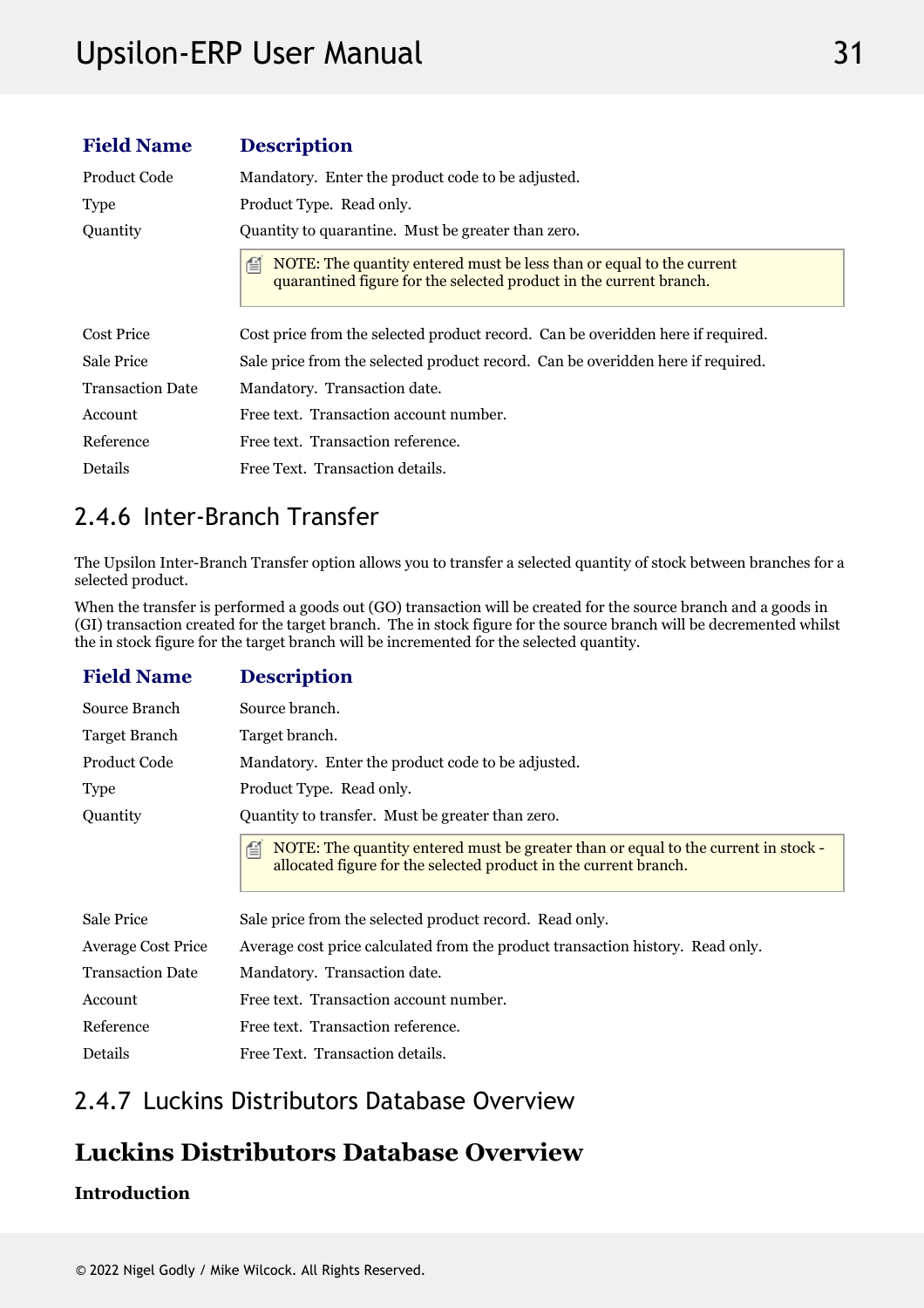<span id="page-32-0"></span>Upsilon-ERP fully integrates with the Luckins Distributors Database providing your business with access to a weekly updated database of over 850,000 product items from over 500 suppliers.

TSM have worked closely with Luckins to make sure that Upsilon-ERP fully supports the Luckins Distributors Database from product launch – This close integration ensures that comprehensive, accurate and up to date product and pricing information is never more than a few mouse clicks away.

## 2.4.7.1 Search

## 2.4.7.1.1 Luckins Product Range Enquiry

The Upsilon Product Range Enquiry option allows users to filter the Luckins Distributors Database by manufacturer specified product ranges. The Product Range Enquiry is a four tier system whereby users select a supplier, a major product range, a minor product range and are then presented with a list of items which match the selected criteria.

Tier 1 - Supplier DataGrid

The Upsilon Luckins Product Range Enquiry Supplier grid allows you to browse, filter and sort the supplier records contained within the Luckins database.

TIP: Clicking the supplier name field will drill-down to the Tier 2 - Major Product Range records for the selected supplier.

### **Toolbar**

| <b>Toolbar Item</b> | <b>Description</b>                                                                                                                                                                                                                                                                                       |
|---------------------|----------------------------------------------------------------------------------------------------------------------------------------------------------------------------------------------------------------------------------------------------------------------------------------------------------|
| Quick search        | The Quick Search option can be used to quickly filter the grid.                                                                                                                                                                                                                                          |
|                     | NOTE: Fields searched by the Quick Search option are Supplier<br>自<br>Code, Product Range Code and Description.                                                                                                                                                                                          |
| Search              | The search button can be used if a more detailed search is required. Using this<br>option the grid can be filtered by any value in any field.                                                                                                                                                            |
| $Export$ $\sim$     | The Export button is used to export the grid records to an external, downloadable<br>data file. Supported file formats are MS Excel, CSV and XML. At time of export<br>there are also options to specify which columns are included in the exported data<br>along with other file type specific options. |
| Settings $\sqrt{ }$ | The Settings button can be used to customise the column layout of the grid by<br>adding or subtracting grid columns. The status of the grid can also be saved so<br>that the required grid status can be loaded again at a later time.                                                                   |
| Refresh             | Refresh the grid.                                                                                                                                                                                                                                                                                        |
| €<br>Help           | Calls context sensitive help system.                                                                                                                                                                                                                                                                     |

Tier 2 - Major Product Range DataGrid

The Upsilon Luckins Product Range Enquiry Major Product Range grid allows you to browse, filter and sort major product range records for the selected supplier record.

TIP: Clicking the product range major field will drill-down to the minor product ranges for the selected record.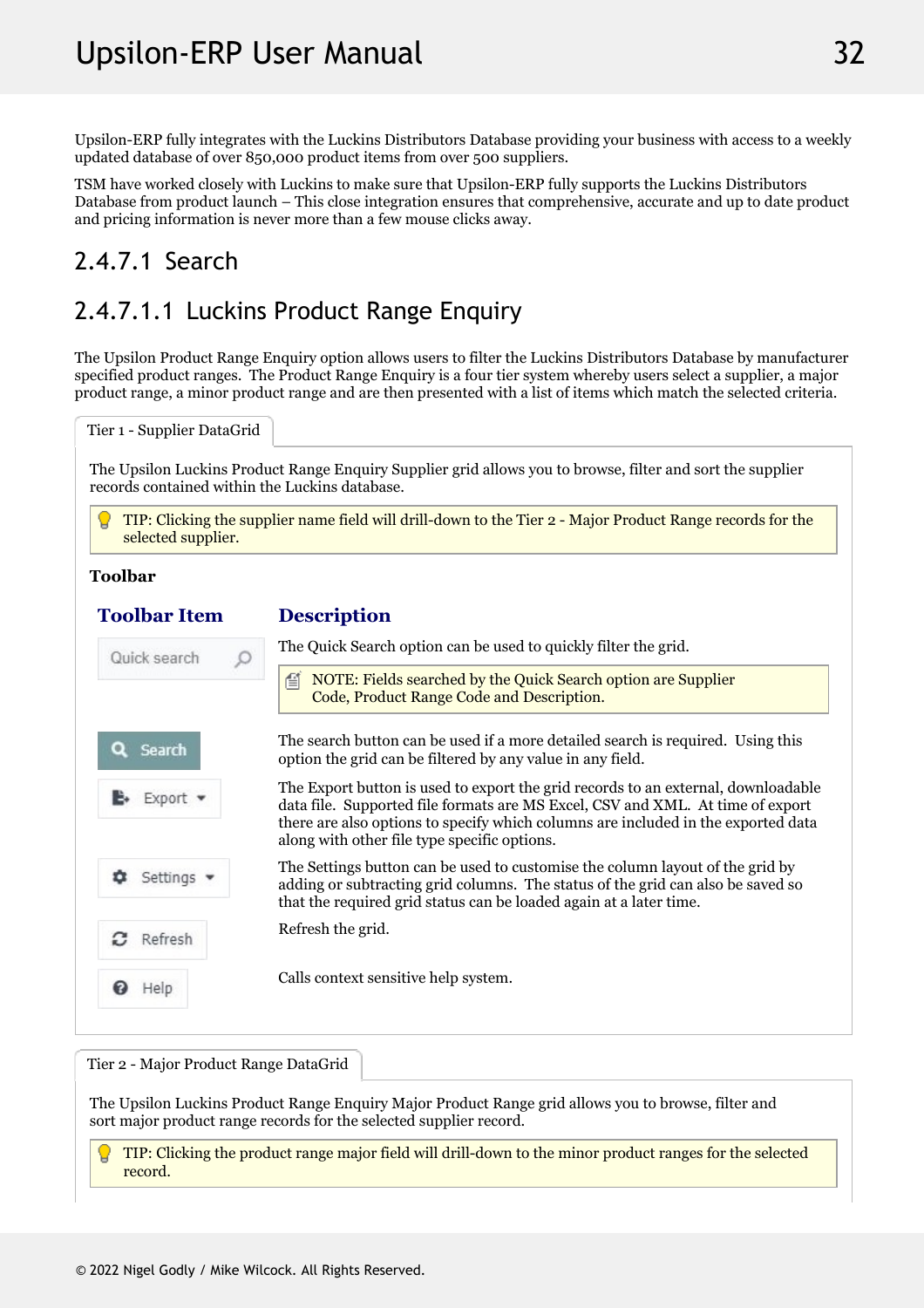## **Toolbar**

| <b>Toolbar Item</b> | <b>Description</b>                                                                                                                                                                                                                                                                                       |
|---------------------|----------------------------------------------------------------------------------------------------------------------------------------------------------------------------------------------------------------------------------------------------------------------------------------------------------|
| Quick search        | The Quick Search option can be used to quickly filter the grid.                                                                                                                                                                                                                                          |
|                     | NOTE: Fields searched by the Quick Search option are Item Code, Supplier<br>囼<br>Code, Catalogue Number 1, Catalogue Number 2 and Short Description.                                                                                                                                                     |
| Q<br>Search         | The search button can be used if a more detailed search is required. Using this<br>option the grid can be filtered by any value in any field.                                                                                                                                                            |
| Export              | The Export button is used to export the grid records to an external, downloadable<br>data file. Supported file formats are MS Excel, CSV and XML. At time of export<br>there are also options to specify which columns are included in the exported data<br>along with other file type specific options. |
| Settings ។          | The Settings button can be used to customise the column layout of the grid by<br>adding or subtracting grid columns. The status of the grid can also be saved so<br>that the required grid status can be loaded again at a later time.                                                                   |
| з<br>Refresh        | Refresh the grid.                                                                                                                                                                                                                                                                                        |
| ๏<br>Help           | Calls context sensitive help system.                                                                                                                                                                                                                                                                     |

Tier 3 - Minor Product Range DataGrid

The Upsilon Luckins Product Range Enquiry Minor Product Range grid allows you to browse, filter and sort minor product range records for the selected supplier / major product range record.

Ω. TIP: Clicking the product range minor field will drill-down to the item records for the selected minor product range record.

## **Toolbar**

## **Toolbar**

### **Description**

| Quick search | The Quick Search option can be used to quickly filter the grid.                                                                                                                                                                                                                                          |  |
|--------------|----------------------------------------------------------------------------------------------------------------------------------------------------------------------------------------------------------------------------------------------------------------------------------------------------------|--|
|              | NOTE: Fields searched by the Quick Search option are Supplier<br>昏<br>Code, Product Range Code and Description.                                                                                                                                                                                          |  |
| Search       | The search button can be used if a more detailed search is required. Using this<br>option the grid can be filtered by any value in any field.                                                                                                                                                            |  |
| EXport .     | The Export button is used to export the grid records to an external, downloadable<br>data file. Supported file formats are MS Excel, CSV and XML. At time of export<br>there are also options to specify which columns are included in the exported data<br>along with other file type specific options. |  |
| Settings ▼   | The Settings button can be used to customise the column layout of the grid by<br>adding or subtracting grid columns. The status of the grid can also be saved so<br>that the required grid status can be loaded again at a later time.                                                                   |  |
| з<br>Refresh | Refresh the grid.                                                                                                                                                                                                                                                                                        |  |
| Help         | Calls context sensitive help system.                                                                                                                                                                                                                                                                     |  |
|              |                                                                                                                                                                                                                                                                                                          |  |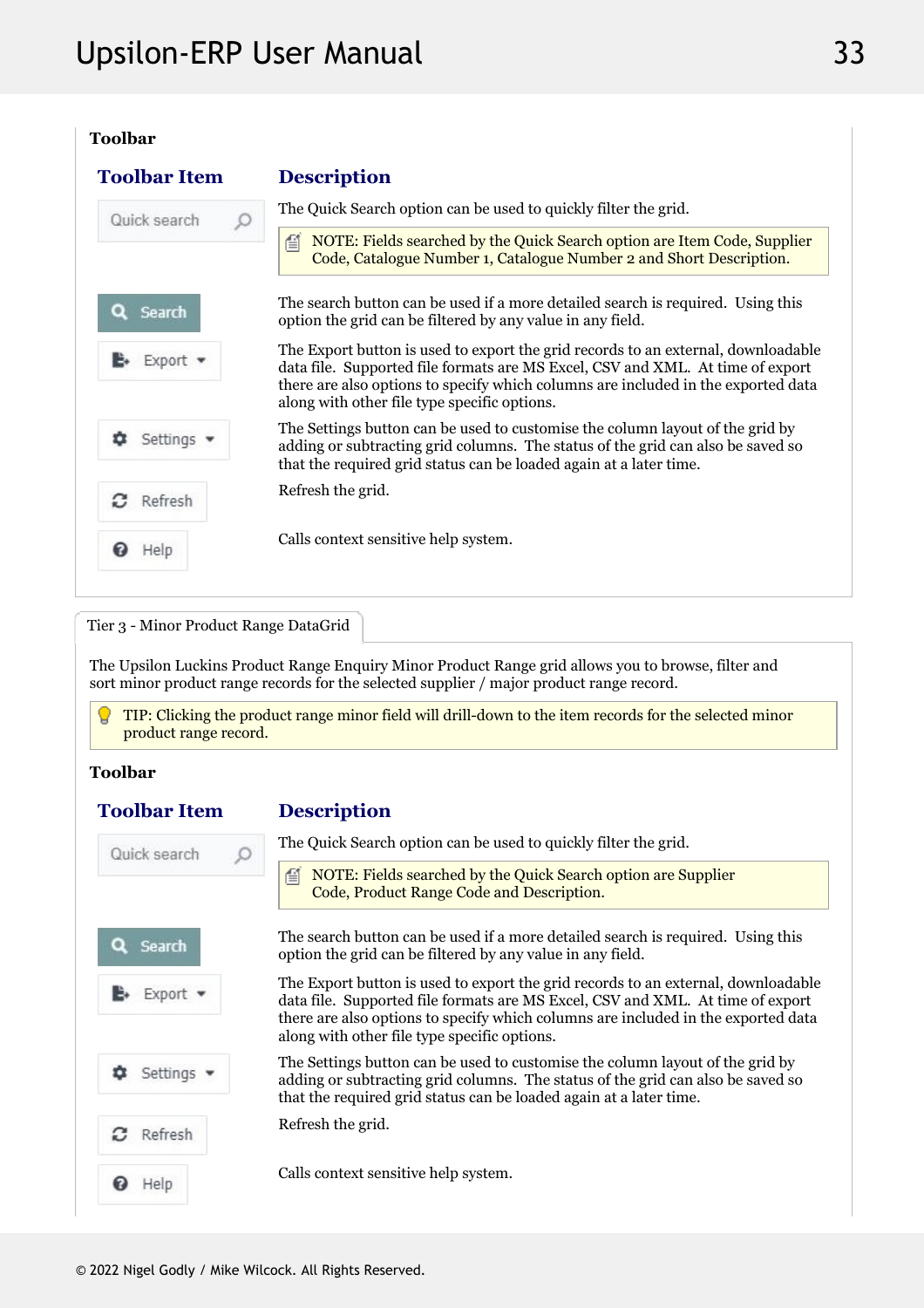<span id="page-34-0"></span>

| Tier 4 - Items DataGrid     |                                                                                                                                                                                                                                                                                                          |
|-----------------------------|----------------------------------------------------------------------------------------------------------------------------------------------------------------------------------------------------------------------------------------------------------------------------------------------------------|
|                             | The Upsilon Luckins Product Range Enquiry Items grid allows you to browse, filter and sort item records for<br>the selected supplier / major / minor product range record.                                                                                                                               |
| item record.                | TIP: Clicking the magnifying glass icon will drill-down to the complete record information for the selected                                                                                                                                                                                              |
| <b>Toolbar</b>              |                                                                                                                                                                                                                                                                                                          |
| <b>Toolbar Item</b>         | <b>Description</b>                                                                                                                                                                                                                                                                                       |
| Quick search                | The Quick Search option can be used to quickly filter the grid.                                                                                                                                                                                                                                          |
|                             | NOTE: Fields searched by the Quick Search option are Item Code, Catalogue<br>Number 1, Catalogue Number 2 and Brand Name.                                                                                                                                                                                |
| $\mathbf{\Omega}$<br>Search | The search button can be used if a more detailed search is required. Using this<br>option the grid can be filtered by any value in any field.                                                                                                                                                            |
| Export *                    | The Export button is used to export the grid records to an external, downloadable<br>data file. Supported file formats are MS Excel, CSV and XML. At time of export<br>there are also options to specify which columns are included in the exported data<br>along with other file type specific options. |
| Settings .                  | The Settings button can be used to customise the column layout of the grid by<br>adding or subtracting grid columns. The status of the grid can also be saved so<br>that the required grid status can be loaded again at a later time.                                                                   |
| Refresh                     | Refresh the grid.                                                                                                                                                                                                                                                                                        |
| Help                        | Calls context sensitive help system.                                                                                                                                                                                                                                                                     |
|                             |                                                                                                                                                                                                                                                                                                          |

## 2.4.7.1.2 Luckins Commodity Code Enquiry

The Upsilon Commodity Code Enquiry option allows users to filter the Luckins Distributors Database by Luckins specified Commodity Codes. The Commodity Code Enquiry is a three tier system whereby users select a major Commodity Code, a minor Commodity Code and are then presented with a list of items which match the selected criteria.

Tier 1 - Major Commodity Code DataGrid

The Upsilon Luckins Major Commodity Code grid allows you to browse, filter and sort the Commodity Code records contained within the Luckins database.

TIP: Clicking the Major Commodity Code field will drill-down to the Tier 2 - Minor Commodity Code records for the selected Major Commodity Code.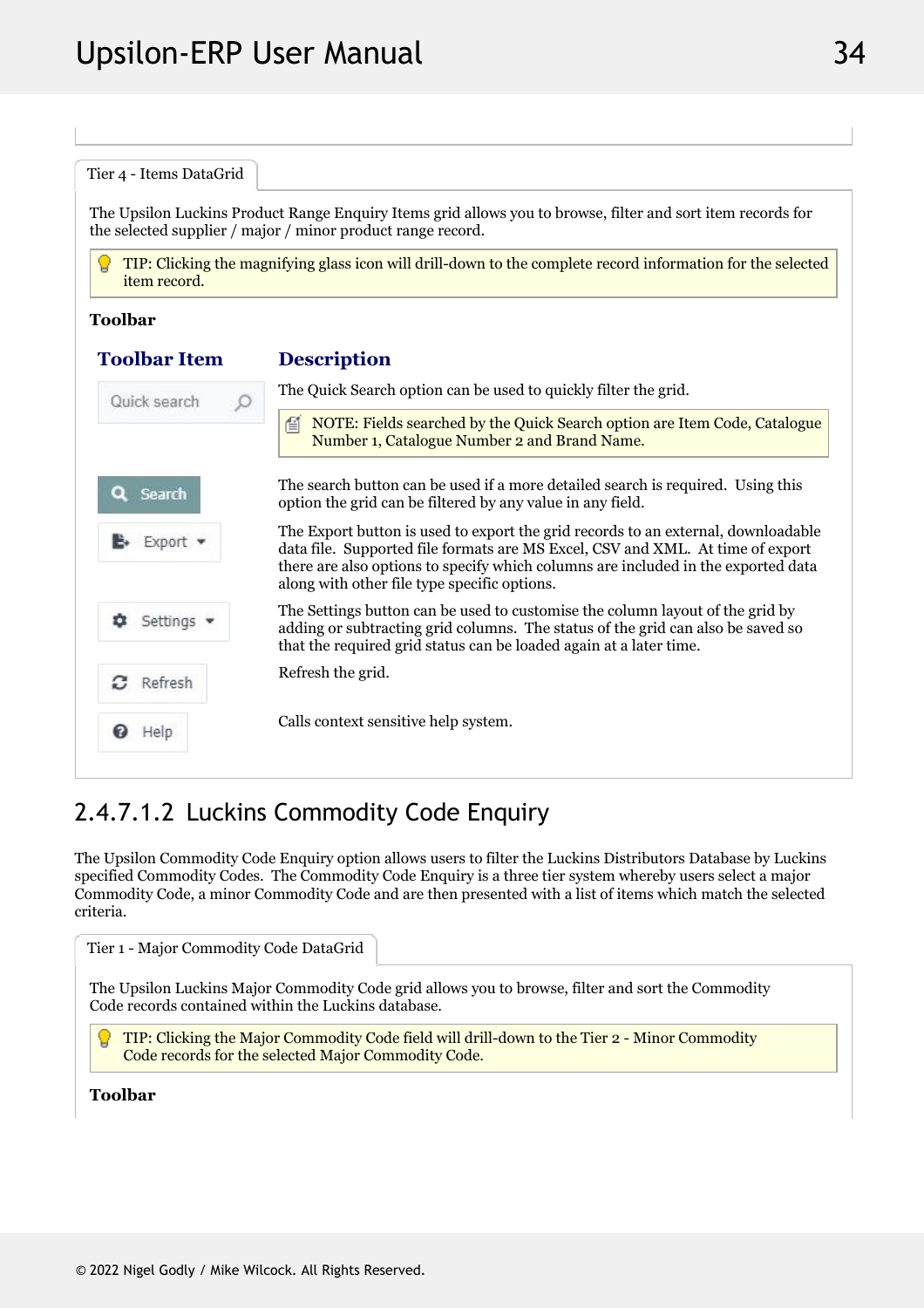| <b>Toolbar Item</b> | <b>Description</b>                                                                                                                                                                                                                                                                                       |
|---------------------|----------------------------------------------------------------------------------------------------------------------------------------------------------------------------------------------------------------------------------------------------------------------------------------------------------|
| Quick search        | The Quick Search option can be used to quickly filter the grid.                                                                                                                                                                                                                                          |
|                     | NOTE: Fields searched by the Quick Search option are Commodity Code and<br>昏<br>Description.                                                                                                                                                                                                             |
| Search              | The search button can be used if a more detailed search is required. Using this<br>option the grid can be filtered by any value in any field.                                                                                                                                                            |
| Export *            | The Export button is used to export the grid records to an external, downloadable<br>data file. Supported file formats are MS Excel, CSV and XML. At time of export<br>there are also options to specify which columns are included in the exported data<br>along with other file type specific options. |
| Settings •          | The Settings button can be used to customise the column layout of the grid by<br>adding or subtracting grid columns. The status of the grid can also be saved so<br>that the required grid status can be loaded again at a later time.                                                                   |
| е<br>Refresh        | Refresh the grid.                                                                                                                                                                                                                                                                                        |
| Help<br>๏           | Calls context sensitive help system.                                                                                                                                                                                                                                                                     |
|                     |                                                                                                                                                                                                                                                                                                          |

Tier 2 - Minor Commodity Code DataGrid

The Upsilon Luckins Commodity Code Minor grid allows you to browse, filter and sort minor Commodity Code records for the selected supplier record.

**TIP:** Clicking the product range minor field will drill-down to the item records for the selected Commodity Code Major / Minor combination.

### **Toolbar**

### **Toolbar**

### **Description**

The Quick Search option can be used to quickly filter the grid. Quick search 儨 NOTE: Fields searched by the Quick Search option are Commodity Code and Description. The search button can be used if a more detailed search is required. Using this Search option the grid can be filtered by any value in any field. The Export button is used to export the grid records to an external, downloadable Export \* data file. Supported file formats are MS Excel, CSV and XML. At time of export there are also options to specify which columns are included in the exported data along with other file type specific options. The Settings button can be used to customise the column layout of the grid by Settings adding or subtracting grid columns. The status of the grid can also be saved so that the required grid status can be loaded again at a later time. Refresh the grid. Refresh Calls context sensitive help system. Help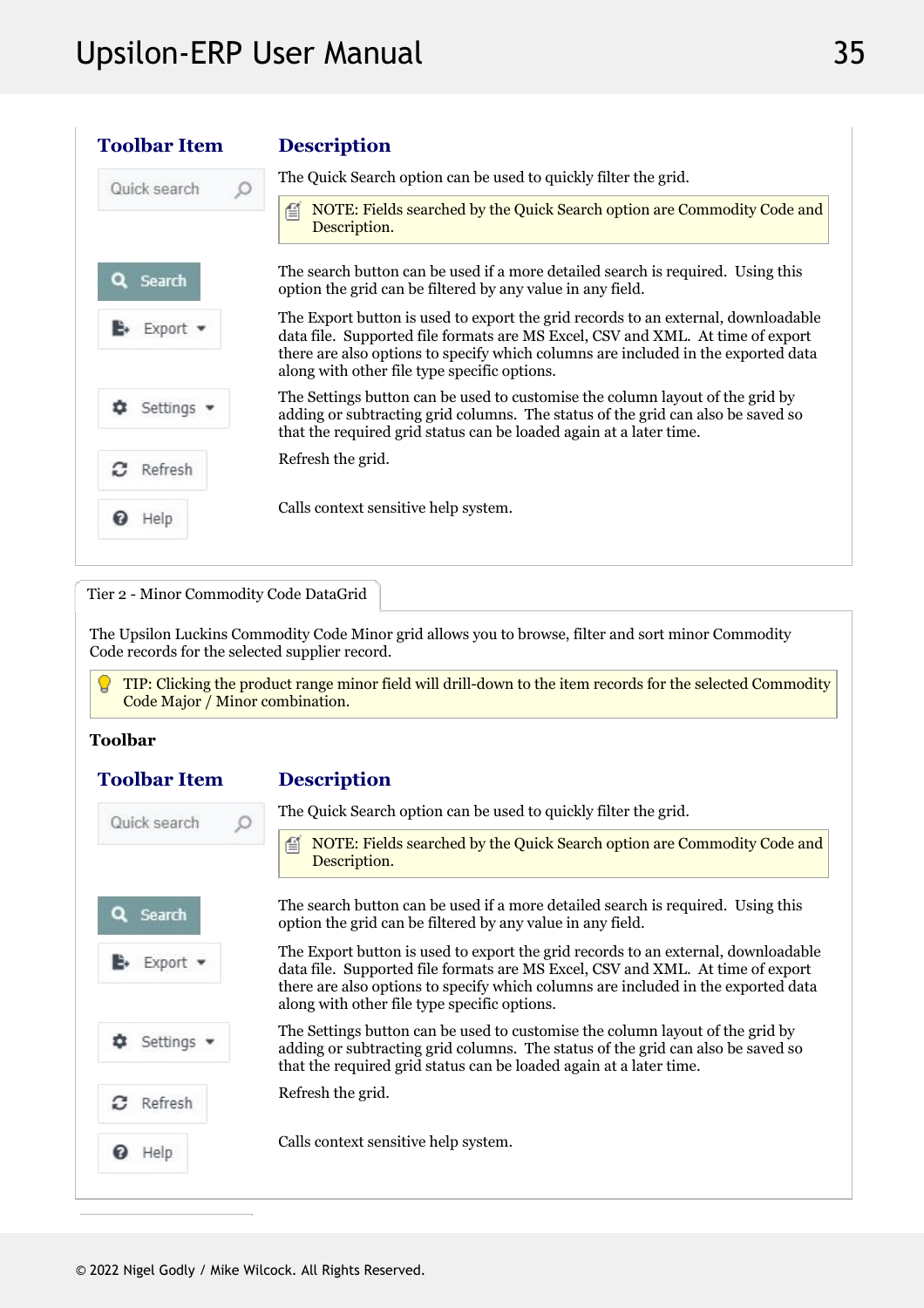| Tier 3 - Items DataGrid |                                                                                                                                                                                                                                                                                                          |
|-------------------------|----------------------------------------------------------------------------------------------------------------------------------------------------------------------------------------------------------------------------------------------------------------------------------------------------------|
|                         | The Upsilon Luckins Commodity Code Enquiry Items grid allows you to browse, filter and sort item records for<br>the selected Commodity Code Major / Minor combination.                                                                                                                                   |
| item record.            | TIP: Clicking the magnifying glass icon will drill-down to the complete record information for the selected                                                                                                                                                                                              |
| <b>Toolbar</b>          |                                                                                                                                                                                                                                                                                                          |
| <b>Toolbar Item</b>     | <b>Description</b>                                                                                                                                                                                                                                                                                       |
| Quick search            | The Quick Search option can be used to quickly filter the grid.                                                                                                                                                                                                                                          |
|                         | NOTE: Fields searched by the Quick Search option are Item Code, Catalogue<br>Number 1, Catalogue Number 2 and Brand Name.                                                                                                                                                                                |
| Search                  | The search button can be used if a more detailed search is required. Using this<br>option the grid can be filtered by any value in any field.                                                                                                                                                            |
| Export                  | The Export button is used to export the grid records to an external, downloadable<br>data file. Supported file formats are MS Excel, CSV and XML. At time of export<br>there are also options to specify which columns are included in the exported data<br>along with other file type specific options. |
| Settings                | The Settings button can be used to customise the column layout of the grid by<br>adding or subtracting grid columns. The status of the grid can also be saved so<br>that the required grid status can be loaded again at a later time.                                                                   |
| Refresh                 | Refresh the grid.                                                                                                                                                                                                                                                                                        |
| Help                    | Calls context sensitive help system.                                                                                                                                                                                                                                                                     |

# 2.4.7.2 Datafile Processing

# 2.4.7.2.1 Luckins Create Processing

Luckins Create Processing is used to initially populate the Luckins Database tables with information. Create Processing is a three stage process beginning with downloading the create files from the Luckins FTP server, checking the validity of the create data and finally importing the create files into the Luckins Database. Each stage is described in more detail below.

### **Stage 1**

Initial Create Processing stage. Click the Next button to begin the Create Process.

#### **Stage 2**

Stage 2 will attempt to connect to the Luckins FTP server and check for available Create Issues. If create data is found on the Luckins FTP server then the available Create Issue Numbers will be displayed in the drop down field. Clicking the Download button will download the selected create data from the Luckins FTP server and extract the files onto your web server. Once this process has completed you will be prompted to proceed to Stage 3.

If you plan to manually upload the Create data to your web server then click the Skip button to proceed to Stage 3.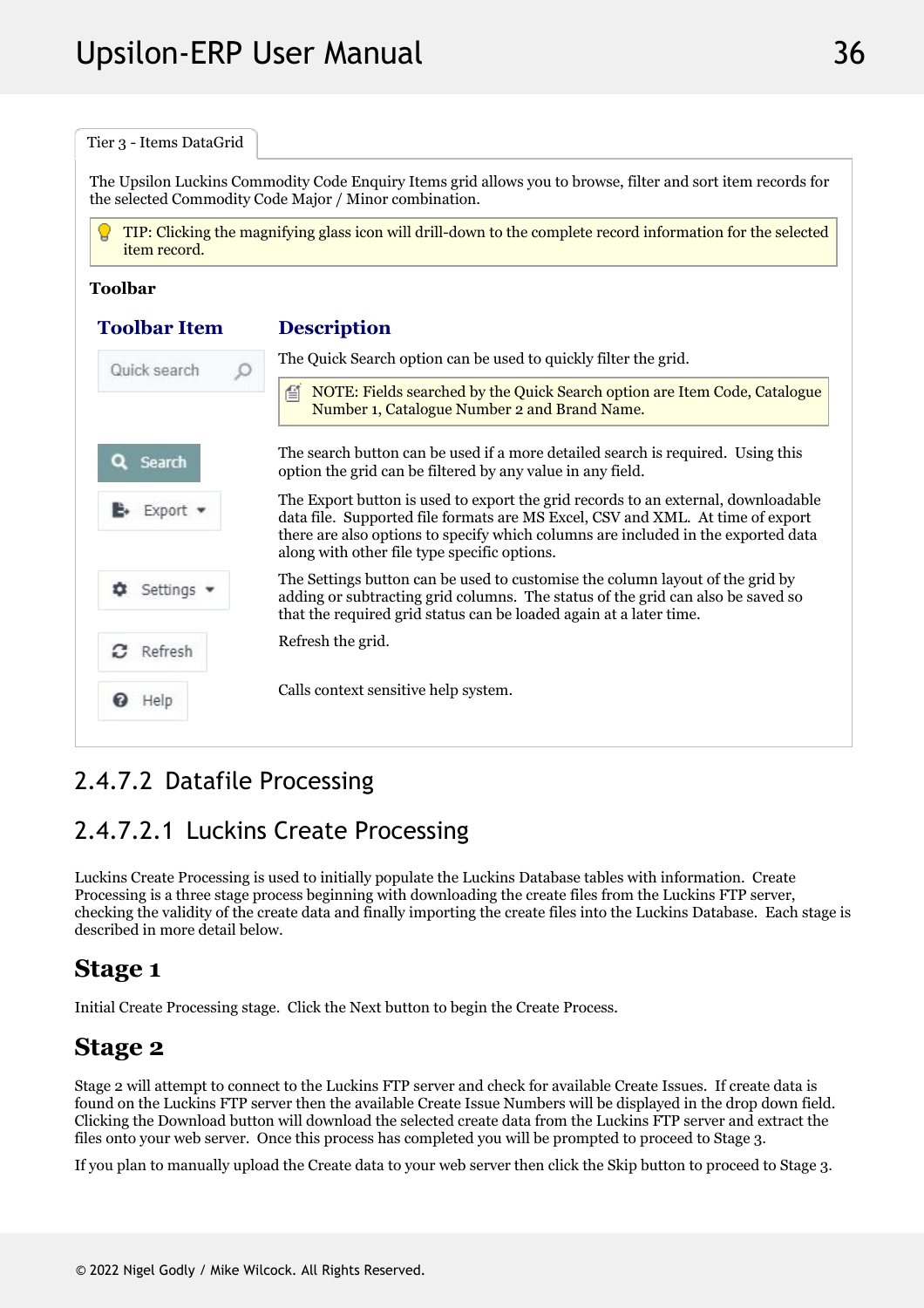### **Stage 3**

Stage 3 will then display the Issue Information, Record Information and Bulletin File for the selected Create Issue. This allows you to inspect the Create information prior to importation. If you are satisfied that the information is in order click the next button to begin the import. **ALL existing Luckins data will be overwritten!**

Once the Create Process has completed a dialog will be displayed. If errors occurred during the Create Process the error(s) will be displayed and you will be prompted to return to Stage 1. If the Create Process was successful the record totals will be displayed and upon clicking the Finish button you will be redirected to the **Version History ('Luckins Version History' in the on-line documentation)** grid.

# 2.4.7.2.2 Luckins Revision Processing

Luckins Revision Processing is used to update the Luckins Database information in order that all information contained within the database is up to date and correct. Revision Processing is a three stage process beginning with downloading the correct update issue number files from the Luckins FTP server, checking the validity of the update data and finally importing the update files into the Luckins Database. Each stage is described in more detail below.

#### **Stage 1**

Initial Revision Processing stage. Click the Next button to begin the Revision Process.

#### **Stage 2**

Stage 2 will attempt to connect to the Luckins FTP server and check for the next available revision issue number. If the next logical revision is found on the Luckins FTP server then clicking the Download button will download the revision data from the Luckins FTP server and extract the files onto your web server. Once this process has completed you will be prompted to proceed to Stage 3.

If you plan to manually upload the Revision data to your web server then click the Skip button to proceed to Stage 3.

### **Stage 3**

Stage 3 will then display the Issue Information, Record Information and Bulletin File for the selected Revision Issue Number. This allows you to inspect the Revision information prior to importation. If you are satisfied that the information is in order click the next button to begin the import.

Once the Revision Process has completed a dialog will be displayed. If errors occurred during the Revision Process the error(s) will be displayed and you will be prompted to return to Stage 1. If the Revision Process was successful the record totals will be displayed and upon clicking the Finish button you will be redirected to the **Version History ('Luckins Version History' in the on-line documentation)** grid.

# 2.4.7.2.3 Luckins Special Processing

Luckins Special Processing is used to update the Luckins Database information if a problem has been detected in the Luckins Distributors database. Special Processing is a three stage process beginning with downloading the correct special issue number files from the Luckins FTP server, checking the validity of the special data and finally importing the special issue files into the Luckins Database. Each stage is described in more detail below.

#### **Stage 1**

Initial Special Processing stage. Click the Next button to begin the Special Issue Process.

#### **Stage 2**

Stage 2 will attempt to connect to the Luckins FTP server and check for the next available special issue number. If the a special revision is found on the Luckins FTP server then clicking the Download button will download the special data from the Luckins FTP server and extract the files onto your web server. Once this process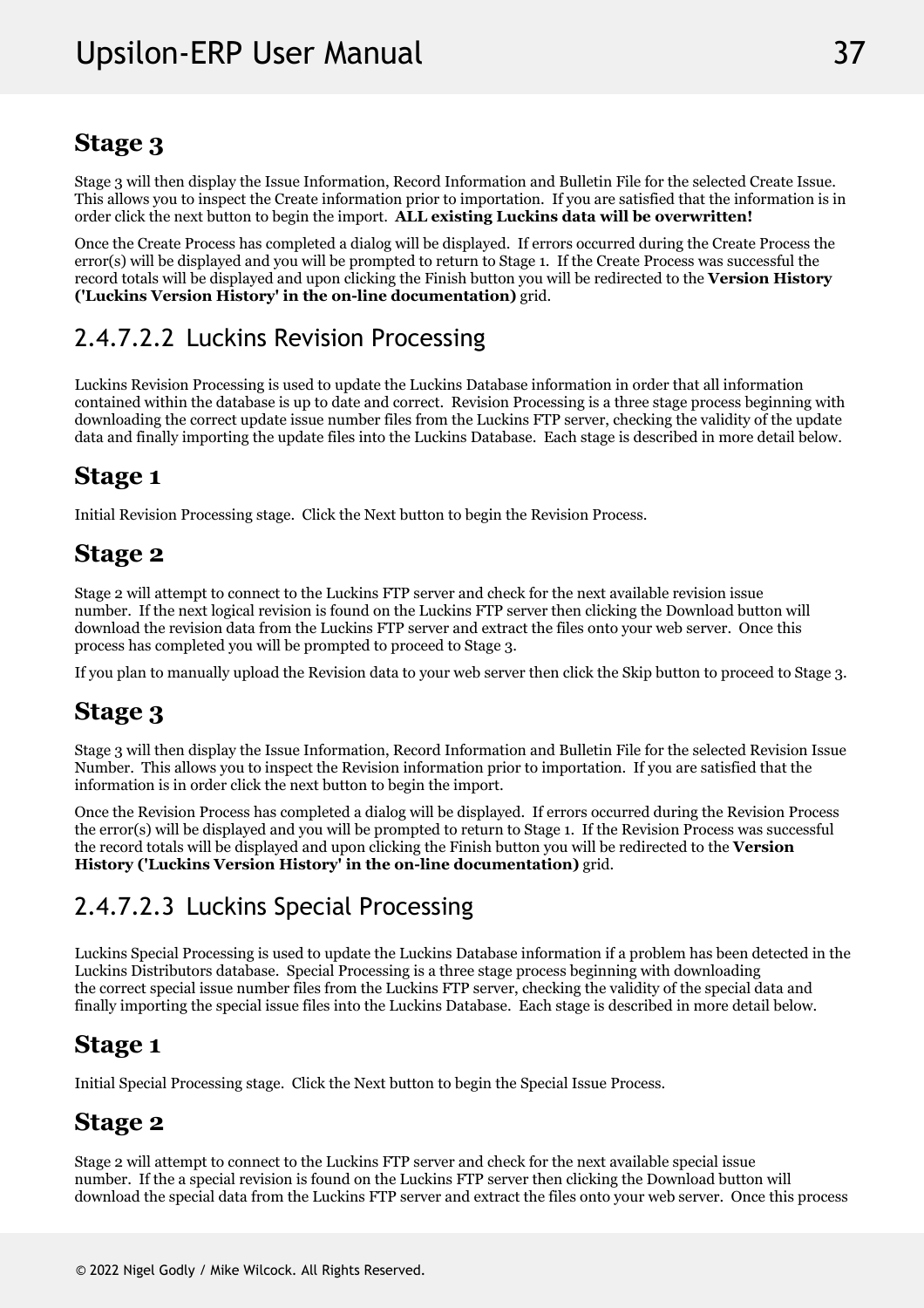has completed you will be prompted to proceed to Stage 3.

If you plan to manually upload the Special Issue data to your web server then click the Skip button to proceed to Stage 3.

#### **Stage 3**

Stage 3 will then display the Special Issue Information, Record Information and Bulletin File for the selected Special Issue Number. This allows you to inspect the Special Revision information prior to importation. If you are satisfied that the information is in order click the next button to begin the import.

Once the Special Revision Process has completed a dialog will be displayed. If errors occurred during the Special Revision Process the error(s) will be displayed and you will be prompted to return to Stage 1. If the Special Revision Process was successful the record totals will be displayed and upon clicking the Finish button you will be redirected to the **Version History ('Luckins Version History' in the on-line documentation)** grid.

# 2.4.7.3 Options

## 2.4.7.3.1 Luckins Options

The Upsilon Luckins Options section is used to manage the FTP account details used by Upsilon to connect to the Luckins FTP server. Once these details have been entered they are then used by the **Create (Section 2.4.7.2.1)**, **Revision (Section 2.4.7.2.2)** and **Special (Section 2.4.7.2.3)** Processing options in order to download the respective Luckins data files.

For further help on the grid and form options click the respective tab pages below.

Luckins Options DataGrid

The Upsilon Luckins Options grid allows you to view and edit the currently entered Luckins FTP server account details.

TIP: Clicking the pencil icon will launch the form in edit mode for the selected record.

### **Toolbar**

#### **Toolbar Description**

| Export *                      | The Export button is used to export the grid records to an external, downloadable data<br>file. Supported file formats are MS Excel, CSV and XML. At time of export there are<br>also options to specify which columns are included in the exported data along with<br>other file type specific options. |  |
|-------------------------------|----------------------------------------------------------------------------------------------------------------------------------------------------------------------------------------------------------------------------------------------------------------------------------------------------------|--|
| Settings $\blacktriangledown$ | The Settings button can be used to customise the column layout of the grid by adding<br>or subtracting grid columns. The status of the grid can also be saved so that the<br>required grid status can be loaded again at a later time.                                                                   |  |
| $\mathbf{C}$ Refresh          | Refresh the grid.                                                                                                                                                                                                                                                                                        |  |
| Help                          | Calls context sensitive help system.                                                                                                                                                                                                                                                                     |  |
|                               |                                                                                                                                                                                                                                                                                                          |  |

Luckins Options Form

The Upsilon Luckins Options form allows you to edit and save the selected Luckins Options record.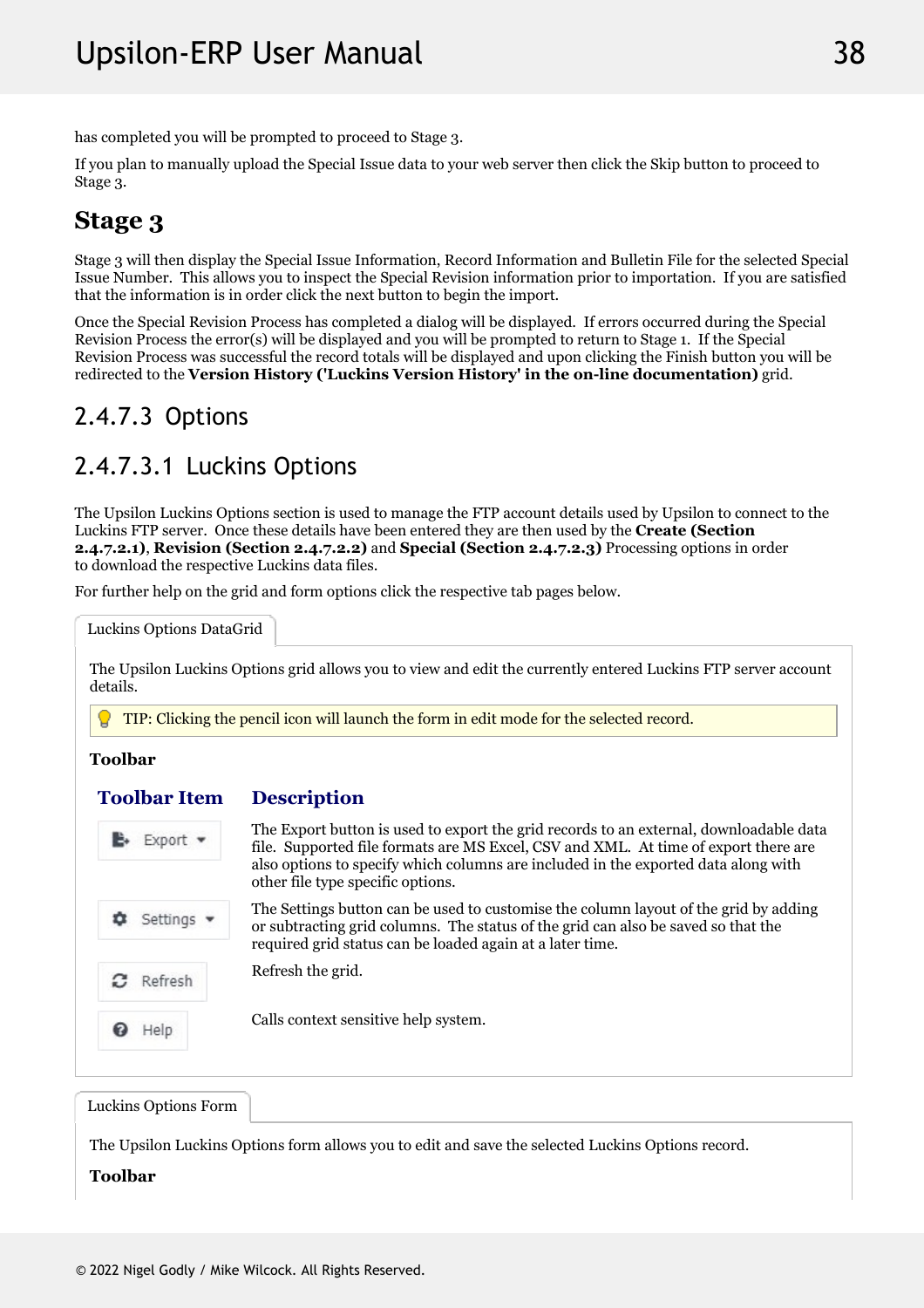| <b>Toolbar Item</b> | <b>Description</b>                      |  |
|---------------------|-----------------------------------------|--|
| R<br>Save           | Save the form.                          |  |
| Help<br>⊌           | Call the context sensitive help system. |  |
| Back<br>э           | Return to calling grid.                 |  |
|                     |                                         |  |

# 2.4.8 Reports

# 2.4.8.1 Products Report

The Upsilon Products Report allows you to produce a list of Products that have been entered in the **Products (Section 2.4.1)** option.

Once the report has been rendered in the Upsilon Report Viewer it is also possible to drill-down to view further information by clicking on the Product Code field.

| <b>Report Parameters</b>           |                                                                                                           |
|------------------------------------|-----------------------------------------------------------------------------------------------------------|
| <b>Report</b><br><b>Parameters</b> | <b>Description</b>                                                                                        |
| Lower Product Code                 | Lower product code.                                                                                       |
| <b>Upper Product Code</b>          | Upper product code.                                                                                       |
| <b>Lower Category</b><br>Code      | Lower Category Code                                                                                       |
| <b>Upper Category</b><br>Code      | <b>Upper Category Code</b>                                                                                |
| <b>Button Name</b>                 | <b>Description</b>                                                                                        |
| Help<br>❸                          | Call context sensitive help system.                                                                       |
| Print<br>в                         | Render the report in the Upsilon report viewer.                                                           |
| <b>Report Viewer Options</b>       |                                                                                                           |
| <b>Toolbar</b>                     |                                                                                                           |
| <b>Toolbar Item</b>                | <b>Description</b>                                                                                        |
| Print +                            | Print current report to printer.                                                                          |
|                                    | NOTE: Printing is done via PDF format. Your web browser will<br>倡<br>require a plug-in to view PDF files. |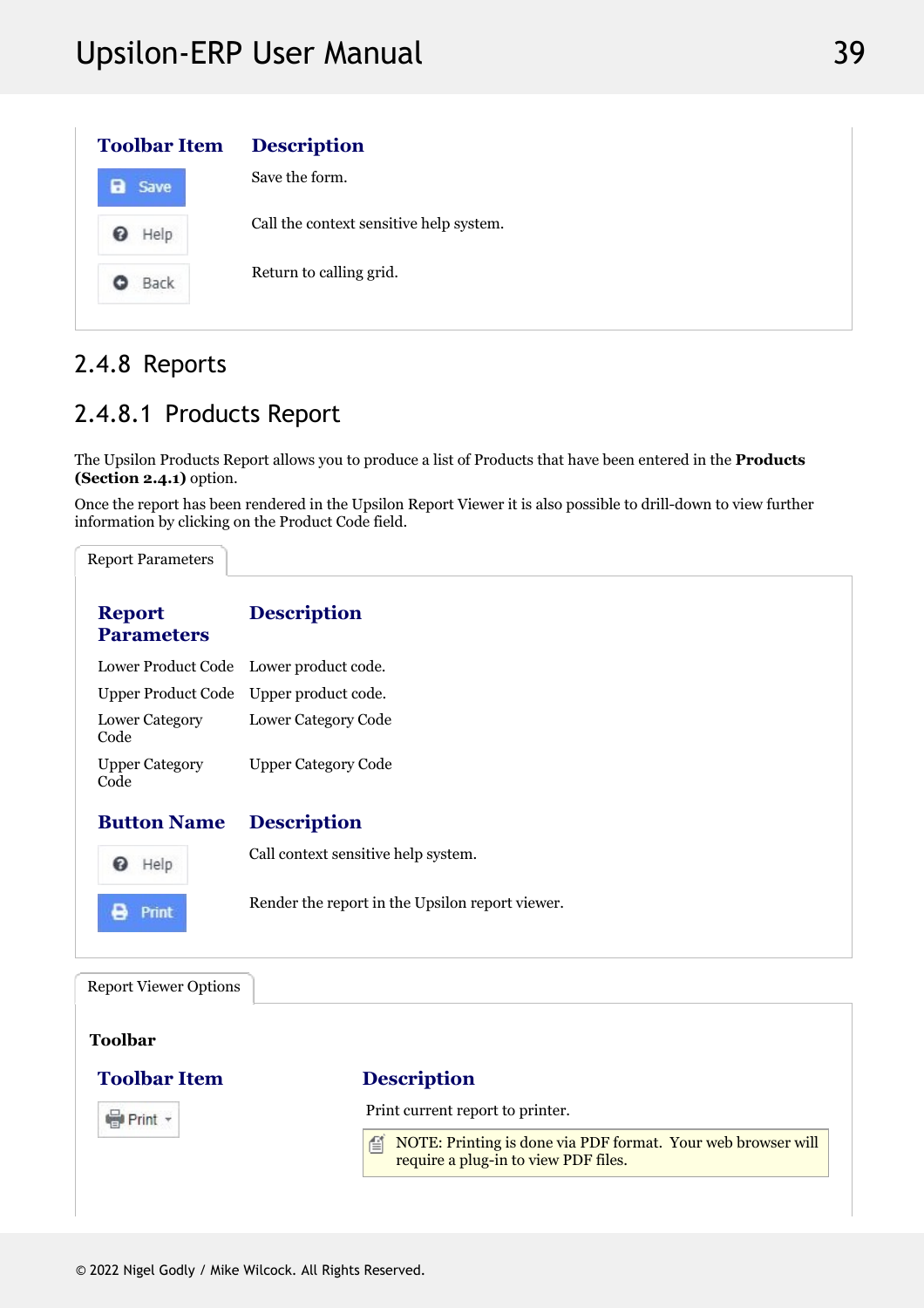| <b>Toolbar Item</b>                          | <b>Description</b>                                                                                    |  |
|----------------------------------------------|-------------------------------------------------------------------------------------------------------|--|
| <b>El</b> Save ▼                             | Save the current report to PDF, HTML, MS Word, MS Excel or CSV<br>Data file.                          |  |
| 鸙                                            | Search the current report for a text string.                                                          |  |
| $\mathbb{N}$<br>of $2 \rightarrow$<br>Page 1 | Navigate sequentially through the current report pages or enter a<br>specific page number to jump to. |  |
| Q 100% +                                     | Zoom in or out.                                                                                       |  |
| Single Page *                                | Select page view.                                                                                     |  |
| <b>O</b> Back                                | Back to calling application.                                                                          |  |
| Design                                       | Call the Upsilon Report Designer.                                                                     |  |
|                                              |                                                                                                       |  |

# 2.4.8.2 Product Categories Report

The Upsilon Product Categories Report allows you to produce a list of Products Categories that have been entered in the **Product Categories (Section 2.4.2)** option.

| <b>Report Parameters</b>           |                                                 |
|------------------------------------|-------------------------------------------------|
| <b>Report</b><br><b>Parameters</b> | <b>Description</b>                              |
| <b>Lower Category</b><br>Code      | Lower Category Code                             |
| <b>Upper Category</b><br>Code      | <b>Upper Category Code</b>                      |
| <b>Button Name</b>                 | <b>Description</b>                              |
| ๏<br>Help                          | Call context sensitive help system.             |
| с<br>Print                         | Render the report in the Upsilon report viewer. |
|                                    |                                                 |

Report Viewer Options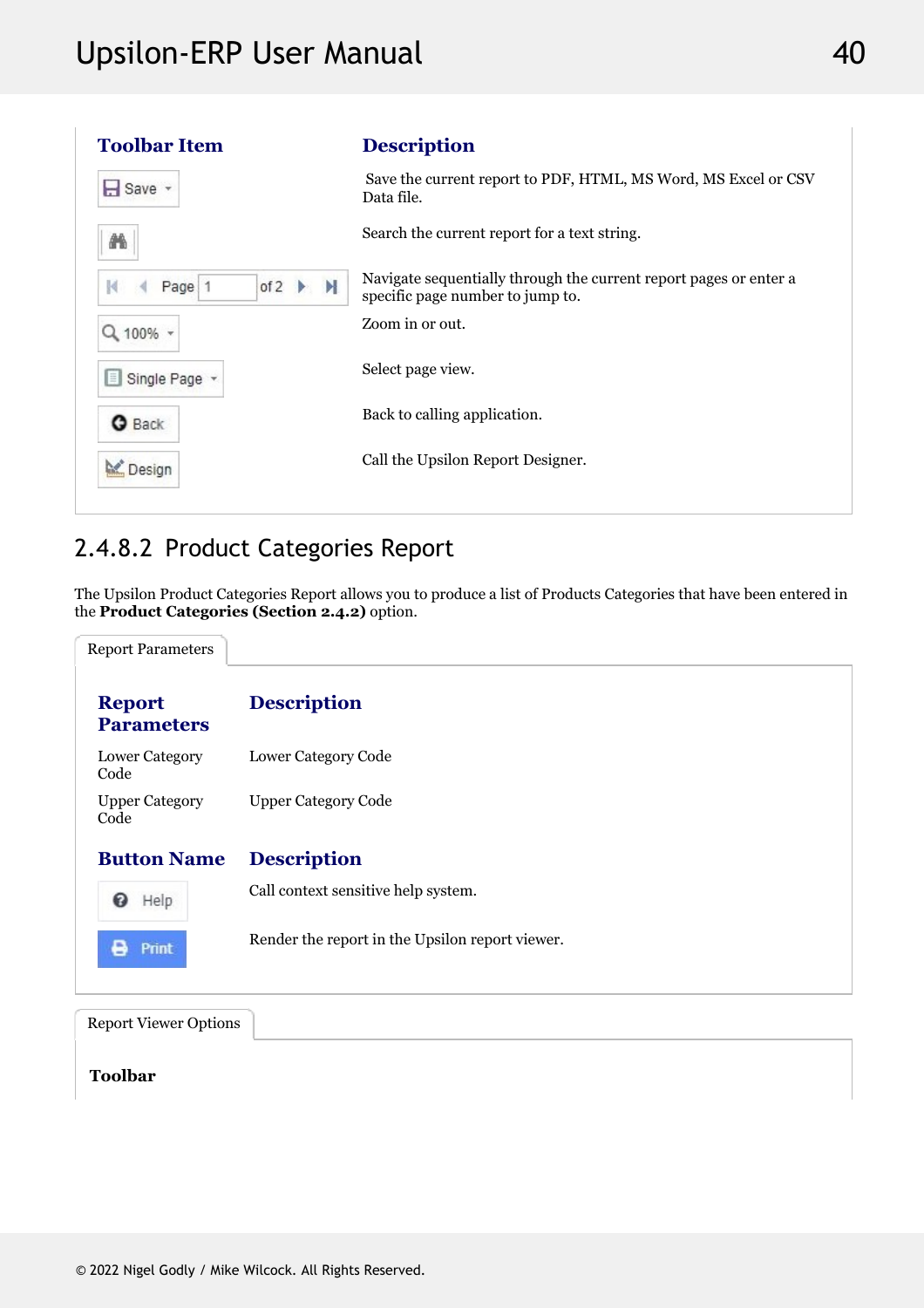| <b>Toolbar Item</b>                                   | <b>Description</b>                                                                                        |
|-------------------------------------------------------|-----------------------------------------------------------------------------------------------------------|
| ePrint +                                              | Print current report to printer.                                                                          |
|                                                       | NOTE: Printing is done via PDF format. Your web browser will<br>儨<br>require a plug-in to view PDF files. |
| $\Box$ Save $\sim$                                    | Save the current report to PDF, HTML, MS Word, MS Excel or CSV<br>Data file.                              |
| A                                                     | Search the current report for a text string.                                                              |
| $\blacktriangleright$<br>of $2 \rightarrow$<br>Page 1 | Navigate sequentially through the current report pages or enter a<br>specific page number to jump to.     |
| Q 100% +                                              | Zoom in or out.                                                                                           |
| ■ Single Page ▼                                       | Select page view.                                                                                         |
| <b>O</b> Back                                         | Back to calling application.                                                                              |
| Design                                                | Call the Upsilon Report Designer.                                                                         |
|                                                       |                                                                                                           |

## 2.4.8.3 Product Transactions Report

The Upsilon Product Transactions Report allows you to produce a list of Product Transactions which have been generated in the current branch.

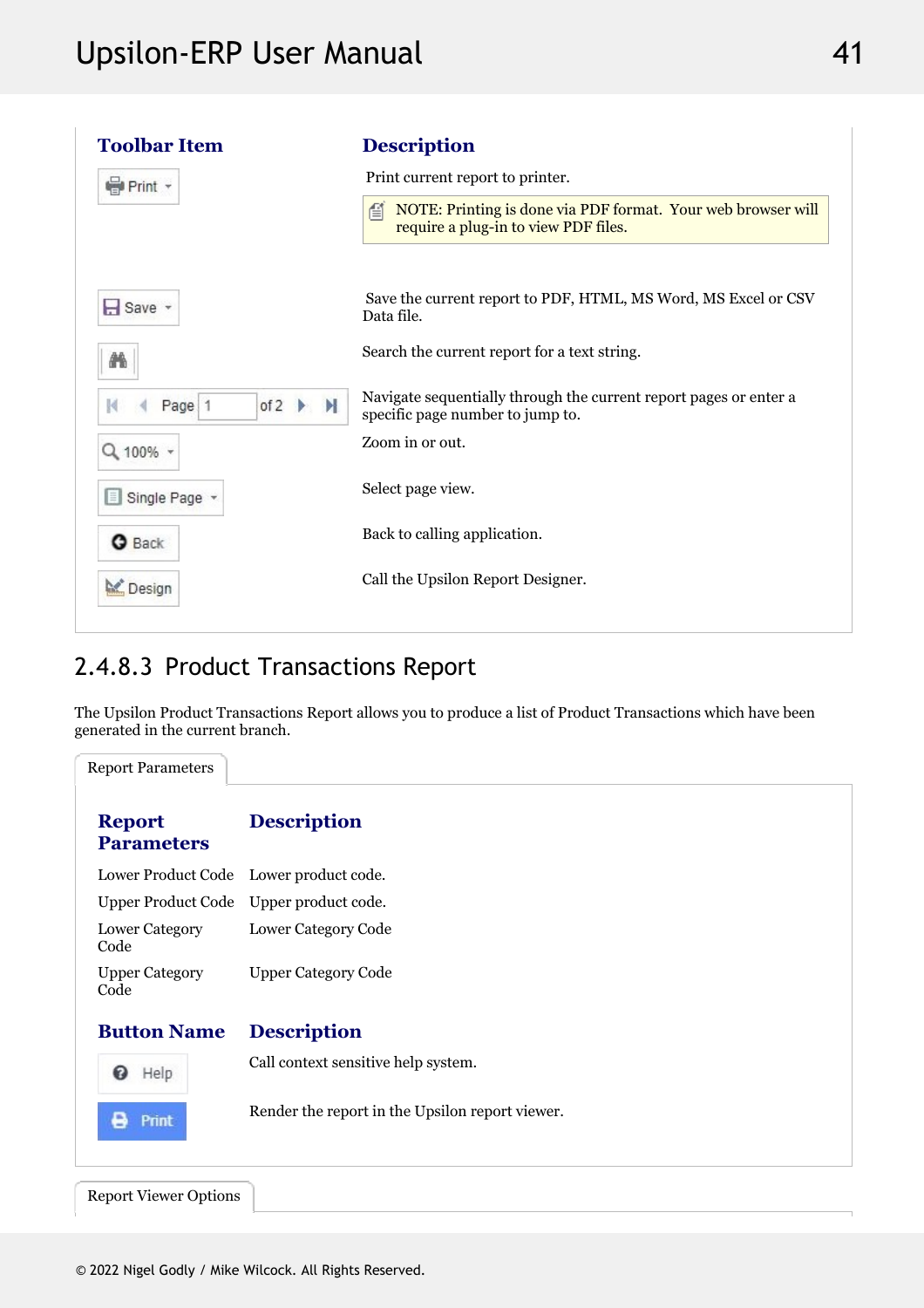| <b>Toolbar</b>                                        |                                                                                                           |
|-------------------------------------------------------|-----------------------------------------------------------------------------------------------------------|
| <b>Toolbar Item</b>                                   | <b>Description</b>                                                                                        |
| Print +                                               | Print current report to printer.                                                                          |
|                                                       | NOTE: Printing is done via PDF format. Your web browser will<br>儨<br>require a plug-in to view PDF files. |
| Save -                                                | Save the current report to PDF, HTML, MS Word, MS Excel or CSV<br>Data file.                              |
| A                                                     | Search the current report for a text string.                                                              |
| $\blacktriangleright$<br>of $2 \rightarrow$<br>Page 1 | Navigate sequentially through the current report pages or enter a<br>specific page number to jump to.     |
| Q 100% +                                              | Zoom in or out.                                                                                           |
| Single Page *<br>目                                    | Select page view.                                                                                         |
| <b>O</b> Back                                         | Back to calling application.                                                                              |
| Design                                                | Call the Upsilon Report Designer.                                                                         |
|                                                       |                                                                                                           |

# 2.4.8.4 Product Valuation Report

Report Parameters

The Upsilon Product Valuation Report allows you to produce a list of Products along with their respective valuations for in the current branch.

Once the report has been rendered in the Upsilon Report Viewer it is also possible to drill-down to view a detailed product valuation by clicking on the Product Code field.

| <b>Report</b><br><b>Parameters</b>  | <b>Description</b>                                             |
|-------------------------------------|----------------------------------------------------------------|
|                                     | Lower Product Code Lower product code.                         |
|                                     | Upper Product Code Upper product code.                         |
| Lower Category<br>Code              | Lower Category Code                                            |
| <b>Upper Category</b><br>Code       | <b>Upper Category Code</b>                                     |
| Include Products<br>With Zero Stock | Yes or No. Include products where the In Stock figure is zero. |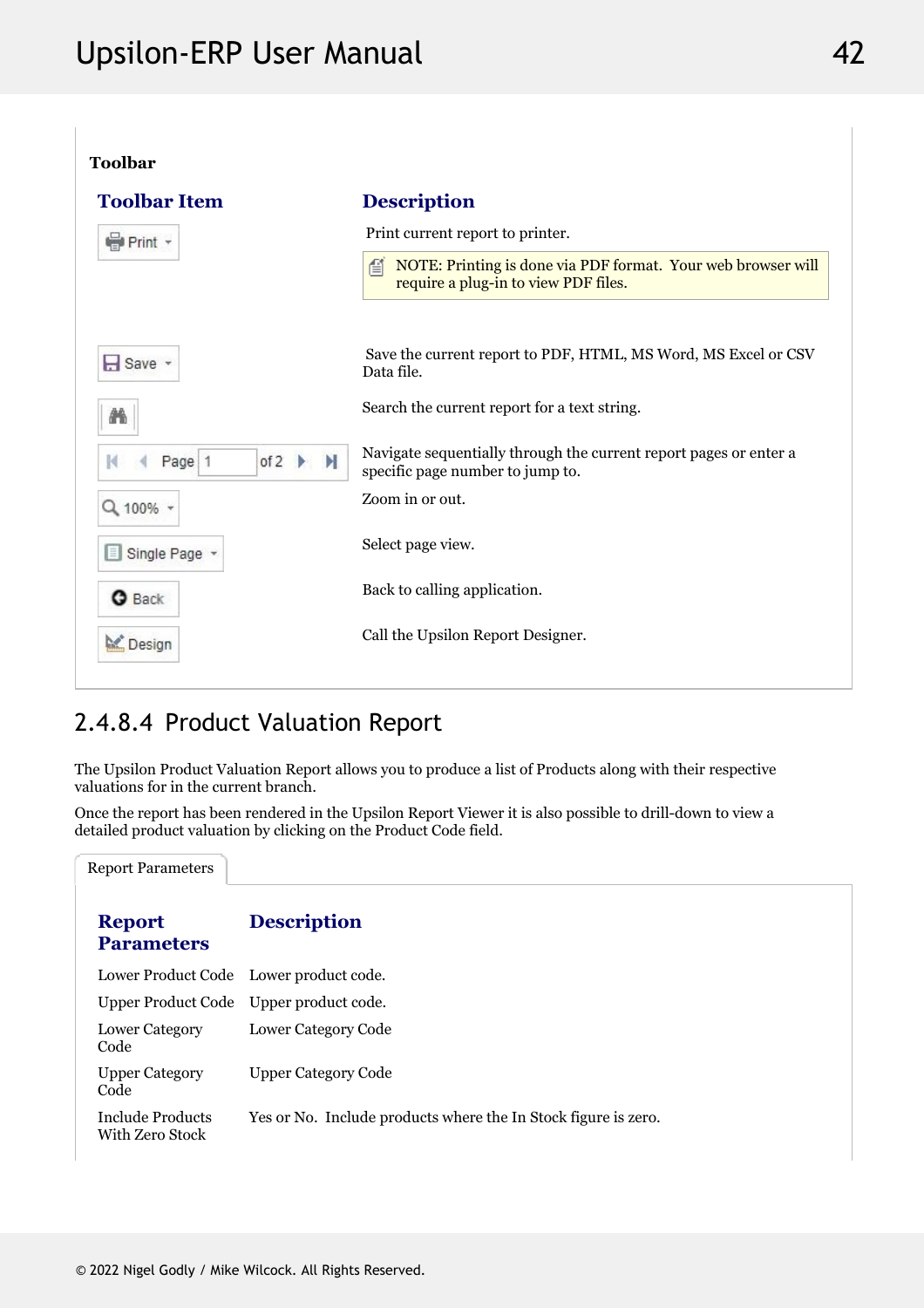# Upsilon-ERP User Manual 2022 12:00 12:00 13:00 143



## 2.5 Documents (overview)

Upsilon-ERP's Documents Module allows you to produce **Quotation (Section 2.5.1)**s, **Sales Order (Section 2.5.2)**s, **Invoices (Section 2.5.3)**, **Credit Note (Section 2.5.4)**s, **Pro-Forma Invoices (Section 2.5.5)**, **Works Orders (Section 2.5.6)**, **Purchase Orders (Section 2.5.7)** and **Debit Notes (Section 2.5.8)**. All document modules link to the Upsilon **Sales (Section 2.2)**, **Purchase (Section 2.3)** and **Stock Control (Section 2.4)** modules accordingly and are backed by fully featured reporting options.

## 2.5.1 Quotations Overview

# **Quotations Overview**

## **Introduction**

Upsilon-ERP's Quotation Module allows you to create, analyse and produce documentation for the quotations that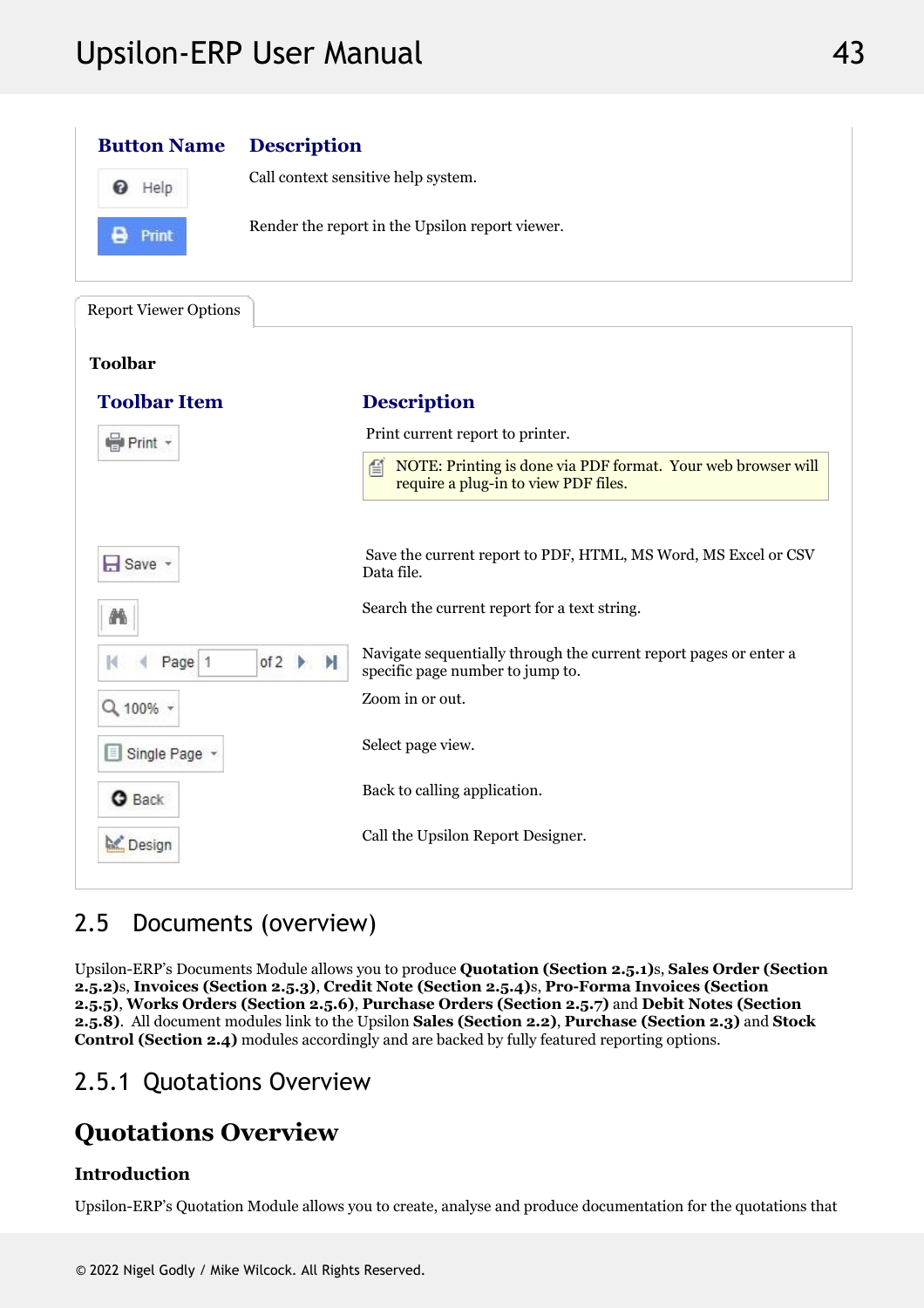you issue to your customers. The module is fully linked to the Sales and Stock Control Modules meaning that any unique pricing and discounting options are automatically carried over to any quotations created. Profit margins are displayed for individual line items and also for the overall value of the quote. The module is also backed by fullyfeatured reporting options.

### **Quote Conversion**

Quotations can be automatically converted to Sales Orders or Invoices using the conversion options. This saves the need to re key information when quotations are successfully converted to sales.

### **Duplicate Quotation**

Recurring Quotations can be duplicated preventing the time consuming need for users to re-key information.

### **Analysis Codes**

Quotations can be categorised by Analysis Code allowing you to report on Quotes generated by Area, Sales Person or any other kind of analysis that your business may require.

### **Lead Types**

Upsilon also features a Lead Types option allowing the creation of custom lead types which can then be applied on a quotation by quotation basis.

### **Cancellation Types**

It is also possible to track and report upon the reason why quotations were not successfully using the Cancellation Types option. At the point a quotation is cancelled a cancellation type can be selected so that the reason for the unsuccessfully nature of the quote is stored.

# 2.5.1.1 Quotations

The Upsilon Quotations option allows you to produce and manage quotations for your customer base. The module includes options to analyse quotes by analysis code, convert quotes to sales orders or invoices and is backed by fully featured reporting options.

For help on the quotation option grid, header form or items form click the respective tab pages below.

| <b>Quotations DataGrid</b>            |                                                                                                                                                                                                           |
|---------------------------------------|-----------------------------------------------------------------------------------------------------------------------------------------------------------------------------------------------------------|
| <b>Upsilon Quotations module.</b>     | The Upsilon Quotations grid allows you to browse, filter and sort the quotes that you have created within the                                                                                             |
|                                       | TIP: Clicking the pencil icon will launch the header form in edit mode for the selected record.                                                                                                           |
| 昏<br>quotations are displayed in red. | NOTE: Quotations are displayed in different colours dependant upon the status of each quotation. On-<br>Going quotations are displayed in black, Complete quotations are displayed in Green and Cancelled |
| <b>Toolbar</b>                        |                                                                                                                                                                                                           |
| <b>Toolbar Item</b>                   | <b>Description</b>                                                                                                                                                                                        |
| Quick search                          | The Quick Search option can be used to quickly filter the grid.                                                                                                                                           |
|                                       | NOTE: Fields searched by the Quick Search option are Document Number,<br>自<br>Account Reference and Company Name.                                                                                         |
| \dd New                               | Add New record.                                                                                                                                                                                           |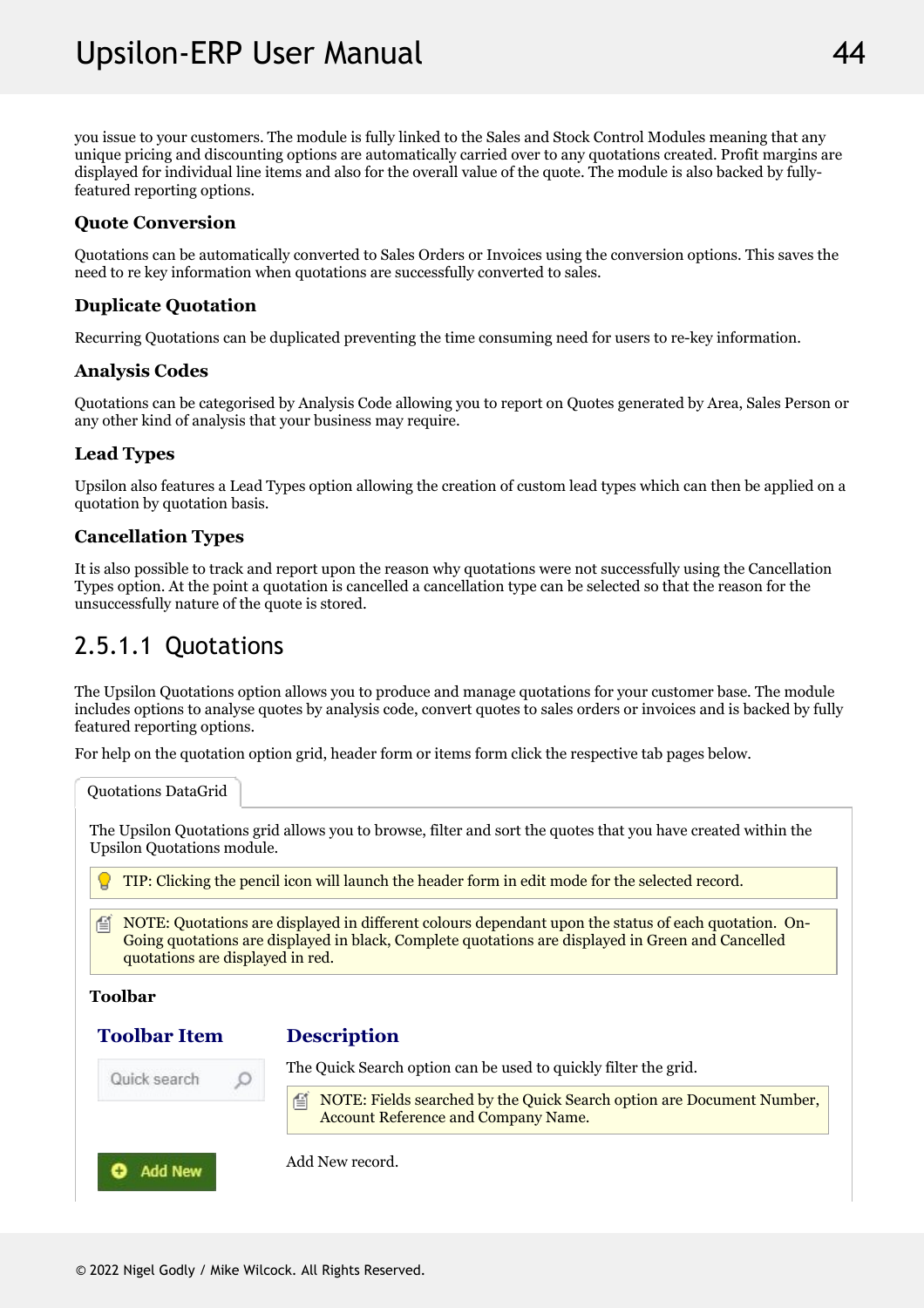| <b>Toolbar Item</b> | <b>Description</b>                                                                                                                                                                                                                                                                                       |  |
|---------------------|----------------------------------------------------------------------------------------------------------------------------------------------------------------------------------------------------------------------------------------------------------------------------------------------------------|--|
| Q Search            | The search button can be used if a more detailed search is required. Using this<br>option the grid can be filtered by any value in any field.                                                                                                                                                            |  |
| Export              | The Export button is used to export the grid records to an external,<br>downloadable data file. Supported file formats are MS Excel, CSV and XML. At<br>time of export there are also options to specify which columns are included in the<br>exported data along with other file type specific options. |  |
| Settings •          | The Settings button can be used to customise the column layout of the grid by<br>adding or subtracting grid columns. The status of the grid can also be saved so<br>that the required grid status can be loaded again at a later time.                                                                   |  |
| з<br>Refresh        | Refresh the grid.                                                                                                                                                                                                                                                                                        |  |
| Help<br>€           | Calls context sensitive help system.                                                                                                                                                                                                                                                                     |  |
|                     |                                                                                                                                                                                                                                                                                                          |  |

Quotations Header Form

The Upsilon Quotations Header form allows you to edit and save the selected quotation record.

| <b>Toolbar Item</b>               | <b>Description</b>                                                                                                                                                                 |                                                 |
|-----------------------------------|------------------------------------------------------------------------------------------------------------------------------------------------------------------------------------|-------------------------------------------------|
| <b>Add New</b>                    | Add new record.                                                                                                                                                                    |                                                 |
|                                   | NOTE: When in Add mode the form toolbar buttons will be replaced with<br>儨<br>Add and Cancel buttons. Add will add the new record and Cancel will<br>return the form to Edit mode. |                                                 |
| в.<br>Save                        | Save the form.                                                                                                                                                                     |                                                 |
| 注<br>Options $\blacktriangledown$ | Print                                                                                                                                                                              | Print the current quotation.                    |
|                                   | <b>Convert To Sales Order</b>                                                                                                                                                      | Convert the current quotation to a sales order. |
|                                   | <b>Convert To Invoice</b>                                                                                                                                                          | Convert the current quotation to an invoice.    |
|                                   | Duplicate                                                                                                                                                                          | Duplicate the current quotation.                |
|                                   | Cancel                                                                                                                                                                             | Cancel the current quotation.                   |
| ❸<br>Help                         | Call the context sensitive help system.                                                                                                                                            |                                                 |
|                                   | Return to calling grid.                                                                                                                                                            |                                                 |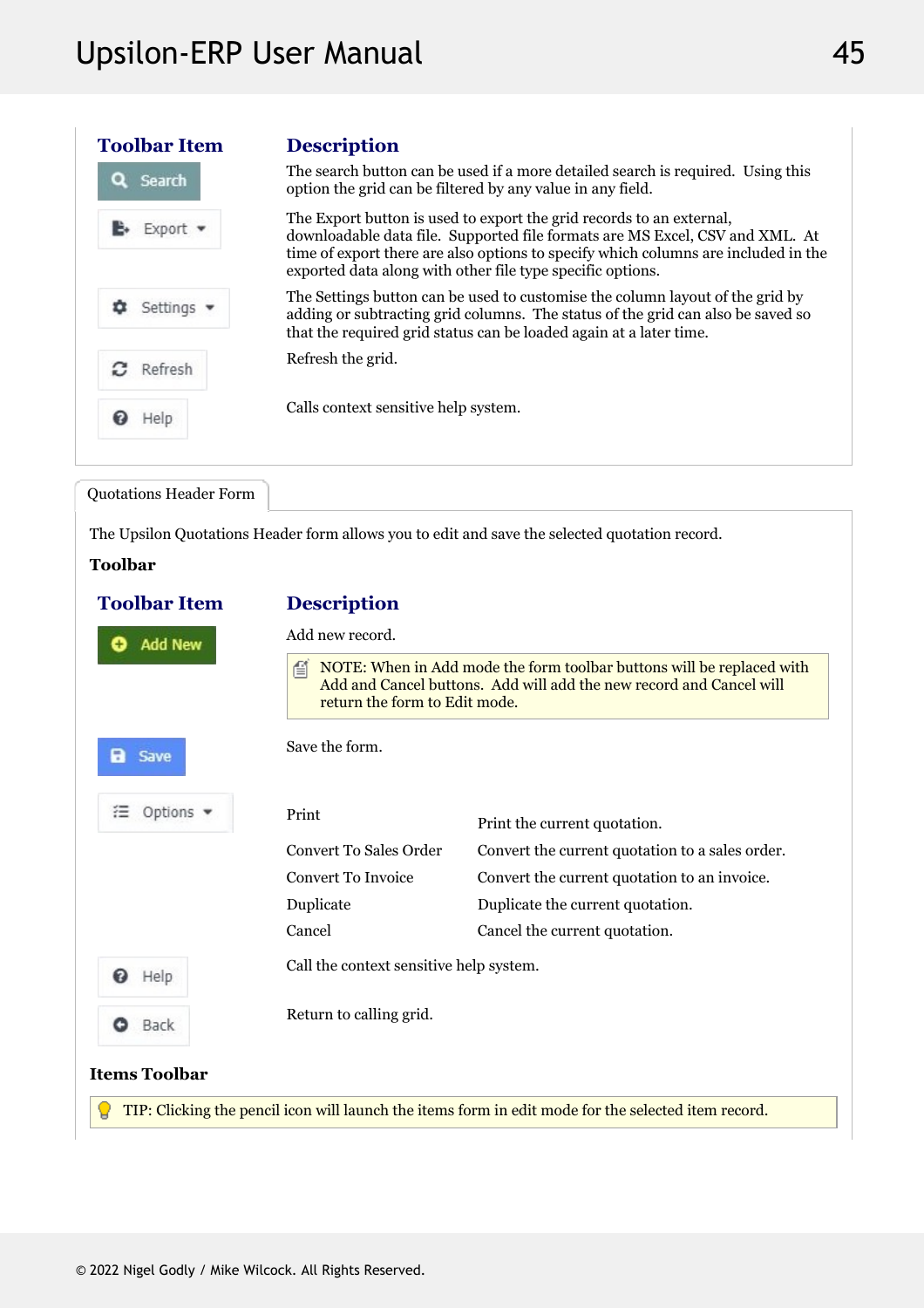| <b>Toolbar Item</b>         | Description.                                                                                                                                                                                                                                               |
|-----------------------------|------------------------------------------------------------------------------------------------------------------------------------------------------------------------------------------------------------------------------------------------------------|
| <b>Add New</b>              | Add new item record.                                                                                                                                                                                                                                       |
|                             | NOTE: When in Add mode the form toolbar buttons will be replaced with<br>囼<br>Add and Cancel buttons. Add will add the new record and Cancel will<br>return the form to Edit mode.                                                                         |
| <b>Mandatory Fields</b>     |                                                                                                                                                                                                                                                            |
| <b>Field Name</b>           | <b>Notes</b>                                                                                                                                                                                                                                               |
| <b>Account Reference</b>    | Lookup from the Customers (Section 2.2.1) option. The Account Reference<br>field Is editable only upon adding new records.                                                                                                                                 |
| Document Date               | Must be a valid date.                                                                                                                                                                                                                                      |
| <b>Tab Pages</b>            |                                                                                                                                                                                                                                                            |
| <b>Tab Name</b>             | <b>Description</b>                                                                                                                                                                                                                                         |
| Quotation                   | The quotation tab is where the key information relating to the current quotation<br>is entered, such ass the customer account reference, document date and so on.                                                                                          |
| <b>Customer Details</b>     | The customer details tab contains the contact information for the current<br>quotation and is copied from the <b>customers</b> ( <b>Section 2.2.1</b> ) option at the time<br>the account reference field is populated. Details can be edited if required. |
| <b>Delivery Address</b>     | The delivery address tab allows you to edit the delivery address for the current<br>quotation. If the selected customer has no delivery addresses defined the<br>address details from the customer details tab will be used.                               |
| Carriage                    | The Carriage tab allows you to enter a carriage value and tax code for the selected<br>quotation.                                                                                                                                                          |
| <b>Notes</b>                | The Notes tab allows you to enter any notes relating to the current quotation.                                                                                                                                                                             |
|                             | 囼<br>NOTE: Maximum 255 characters.                                                                                                                                                                                                                         |
| <b>Status</b>               | The Status tab displays read-only information relating to the status of the<br>quotation. Quotations can have three different stages: ON-GOING, COMPLETE<br>or CANCEL.                                                                                     |
| <b>Quotation Items Form</b> |                                                                                                                                                                                                                                                            |

The Upsilon Quotation Items form allows you to edit, save or delete the selected quotation item record.

### **Toolbar**

### **Toolbar**

**Description** 

٥ **Add New** 

### Add new record.

 $\equiv$  NOTE: When in Add mode the form toolbar buttons will be replaced with Add and Cancel buttons. Add will add the new record and Cancel will return the form to Edit mode or back to the quotation header dependant upon which add item button was clicked.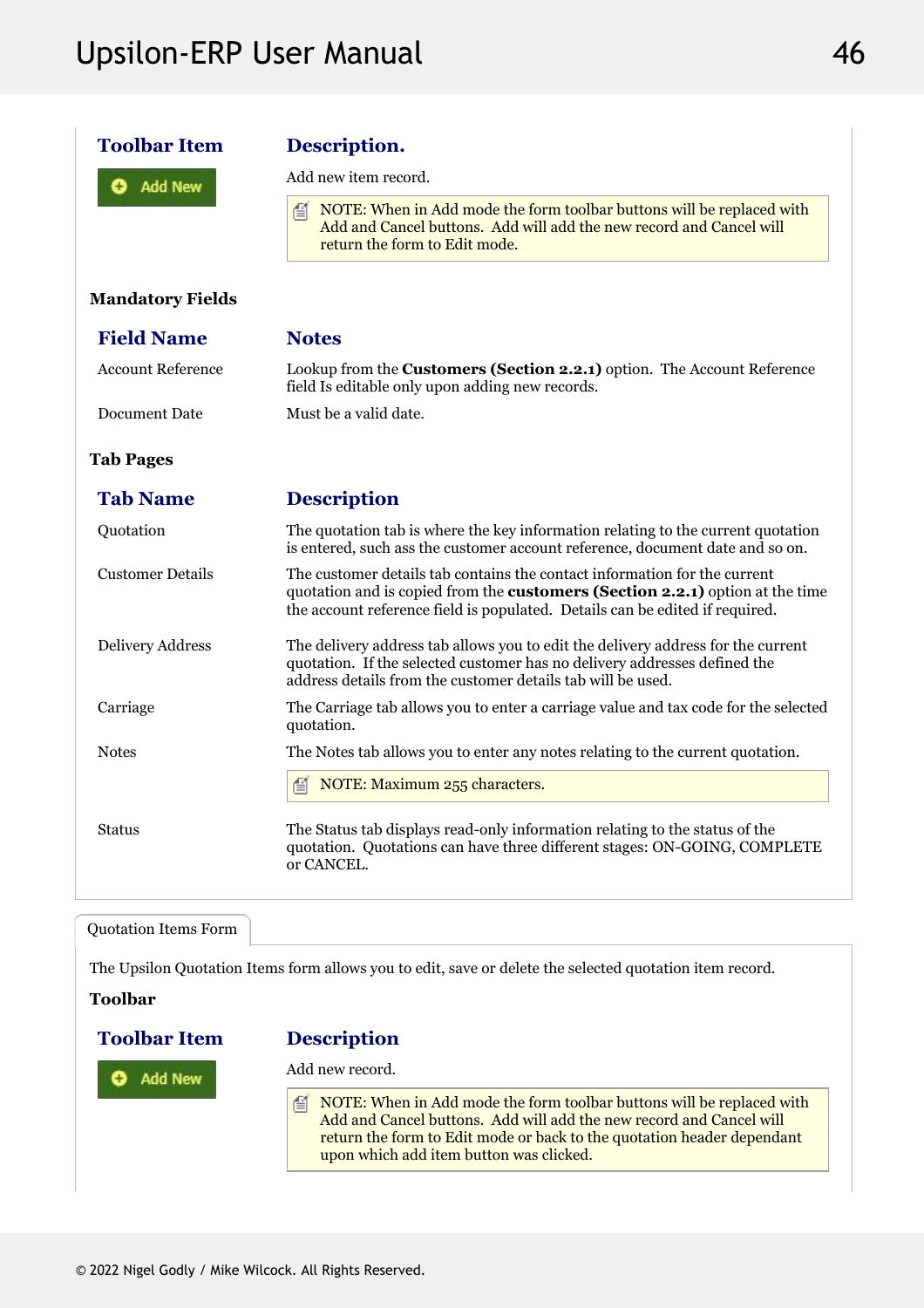| <b>Toolbar Item</b>     | <b>Description</b>                                                                                                                                             |
|-------------------------|----------------------------------------------------------------------------------------------------------------------------------------------------------------|
| а<br>Save               | Save the form.                                                                                                                                                 |
| <b>Delete</b>           | Delete the current record.                                                                                                                                     |
| Help<br>๏               | Call the context sensitive help system.                                                                                                                        |
| Back<br>o               | Return to calling form.                                                                                                                                        |
| <b>Mandatory Fields</b> |                                                                                                                                                                |
| <b>Field Name</b>       | <b>Notes</b>                                                                                                                                                   |
| <b>Product Code</b>     | The Product Code field Is editable only upon adding new records.                                                                                               |
|                         | 百<br>NOTE: The product code field is not available if Free Text is set to yes.                                                                                 |
| <b>Tab Pages</b>        |                                                                                                                                                                |
| <b>Tab Name</b>         | <b>Description</b>                                                                                                                                             |
| <b>Quotation Item</b>   | The quotation item tab is where key information relating to the selected quote<br>item is entered such as product details, pricing and discount percentage.    |
| Unit Of Sale            | The unit of sale tab allows you to select a unit of sale for the selected product.<br>Units of sale are defined in the <b>Products</b> (Section 2.4.1) option. |
| Tax Code                | The tax code tab allows you to select a tax code to apply to the current quotation<br>item.                                                                    |

# 2.5.1.2 Lead Types

The Upsilon Lead Types option is used to create Lead Types. Quotation records created within the **Quotation (Section 2.3.1)**s option can then be assigned a Lead Type.

For further help on the grid and form options click the respective tab pages below.

| Lead Types DataGrid                   |                                                                                                               |  |
|---------------------------------------|---------------------------------------------------------------------------------------------------------------|--|
| within the Upsilon Lead types option. | The Upsilon Lead Types grid allows you to browse, filter and sort the Lead Type records that you have created |  |
|                                       | TIP: Clicking the pencil icon will launch the form in edit mode for the selected record.                      |  |
| <b>Toolbar</b>                        |                                                                                                               |  |
| <b>Toolbar Item</b>                   | <b>Description</b>                                                                                            |  |
| Quick search                          | The Quick Search option can be used to quickly filter the grid.                                               |  |
|                                       | NOTE: Fields searched by the Quick Search option are Lead Type and<br>囼<br>Description.                       |  |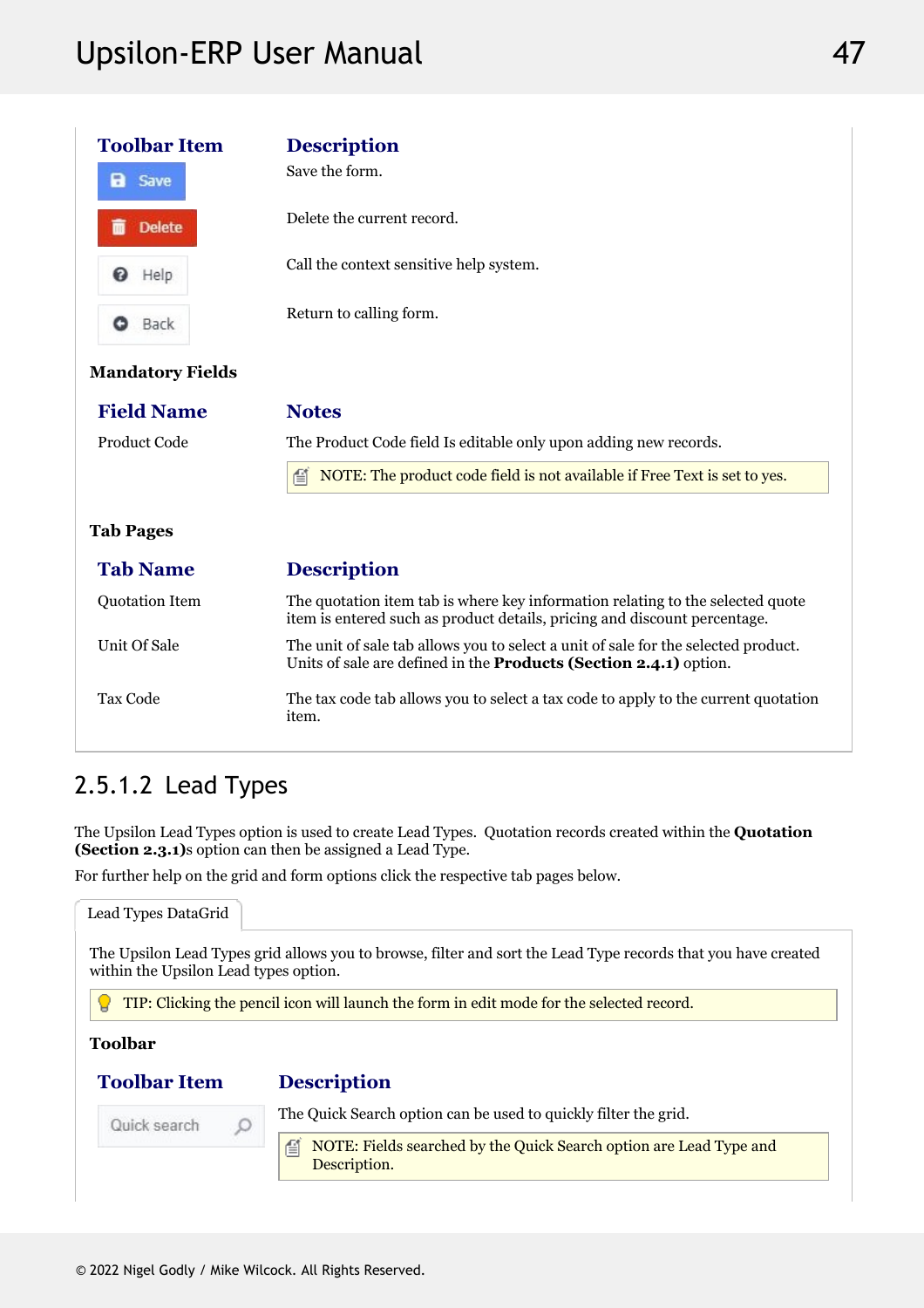

Lead Types Form

The Lead types form allows you to add, edit, save or delete records.

### **Toolbar**

#### **Toolbar Description**

| <b>Add New</b> | Add new record.                                                                                                                                                                    |
|----------------|------------------------------------------------------------------------------------------------------------------------------------------------------------------------------------|
|                | 儨<br>NOTE: When in Add mode the form toolbar buttons will be replaced with Add<br>and Cancel buttons. Add will add the new record and Cancel will return the<br>form to Edit mode. |
| в.<br>Save     | Save the current record.                                                                                                                                                           |
| <b>Delete</b>  | Delete the current record.                                                                                                                                                         |
|                | NOTE: The system will not allow deletion of a Lead Type if it is in use within<br>昏<br>the Quotation (Section 2.5.1.1) module.                                                     |
| ๏<br>Help      | Call the context sensitive help system.                                                                                                                                            |
| Back           | Return to the calling grid.                                                                                                                                                        |
|                |                                                                                                                                                                                    |

### **Mandatory Fields**

#### **Field Name Notes**

Lead Type The Lead Type field Is editable only upon adding new records and must be unique within the Lead Types option.

## 2.5.1.3 Cancellation Types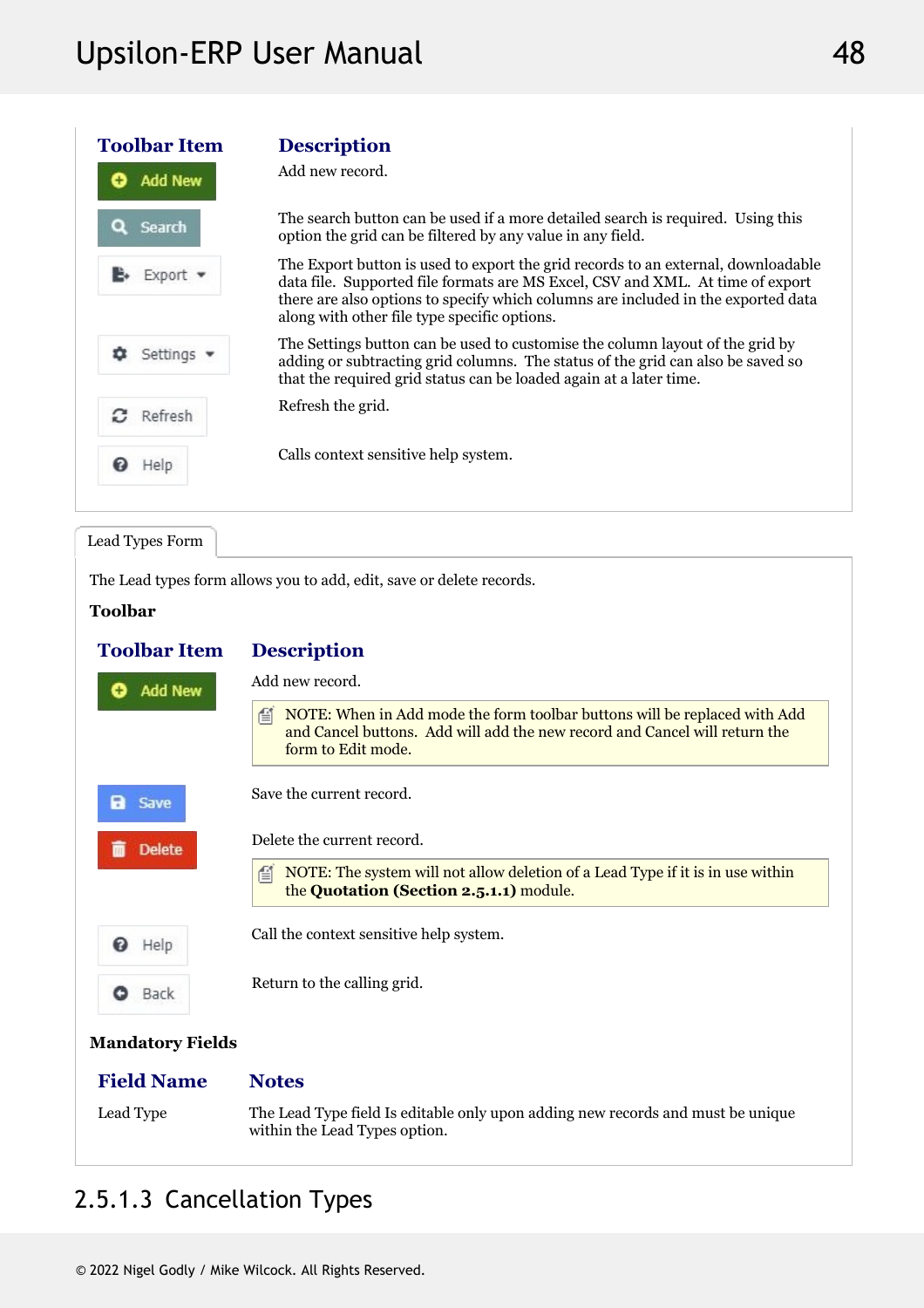The Upsilon Cancellation Types option is used to create Cancellation Types. Quotation records cancelled within the **Quotation (Section 2.3.1)**s option can then be assigned a Cancellation Type at time of cancellation.

For further help on the grid and form options click the respective tab pages below.

Cancellation Types DataGrid

The Upsilon Cancellation Types grid allows you to browse, filter and sort the Cancellation Type records that you have created within the Upsilon Cancellation types option.

TIP: Clicking the pencil icon will launch the form in edit mode for the selected record.

### **Toolbar**

| <b>Toolbar Item</b> | <b>Description</b>                                                                                                                                                                                                                                                                                       |
|---------------------|----------------------------------------------------------------------------------------------------------------------------------------------------------------------------------------------------------------------------------------------------------------------------------------------------------|
| Quick search        | The Quick Search option can be used to quickly filter the grid.                                                                                                                                                                                                                                          |
|                     | 囼<br>NOTE: Fields searched by the Quick Search option are Cancel Code and<br>Description.                                                                                                                                                                                                                |
| <b>Add New</b>      | Add new record.                                                                                                                                                                                                                                                                                          |
| Q<br>Search         | The search button can be used if a more detailed search is required. Using this<br>option the grid can be filtered by any value in any field.                                                                                                                                                            |
| Export *            | The Export button is used to export the grid records to an external, downloadable<br>data file. Supported file formats are MS Excel, CSV and XML. At time of export<br>there are also options to specify which columns are included in the exported data<br>along with other file type specific options. |
| Settings $\sim$     | The Settings button can be used to customise the column layout of the grid by<br>adding or subtracting grid columns. The status of the grid can also be saved so<br>that the required grid status can be loaded again at a later time.                                                                   |
| е<br>Refresh        | Refresh the grid.                                                                                                                                                                                                                                                                                        |
| Help<br>๏           | Calls context sensitive help system.                                                                                                                                                                                                                                                                     |

### Cancellation Types Form

The cancellation types form allows you to add, edit, save or delete records.

### **Toolbar**

#### **Toolbar Description**

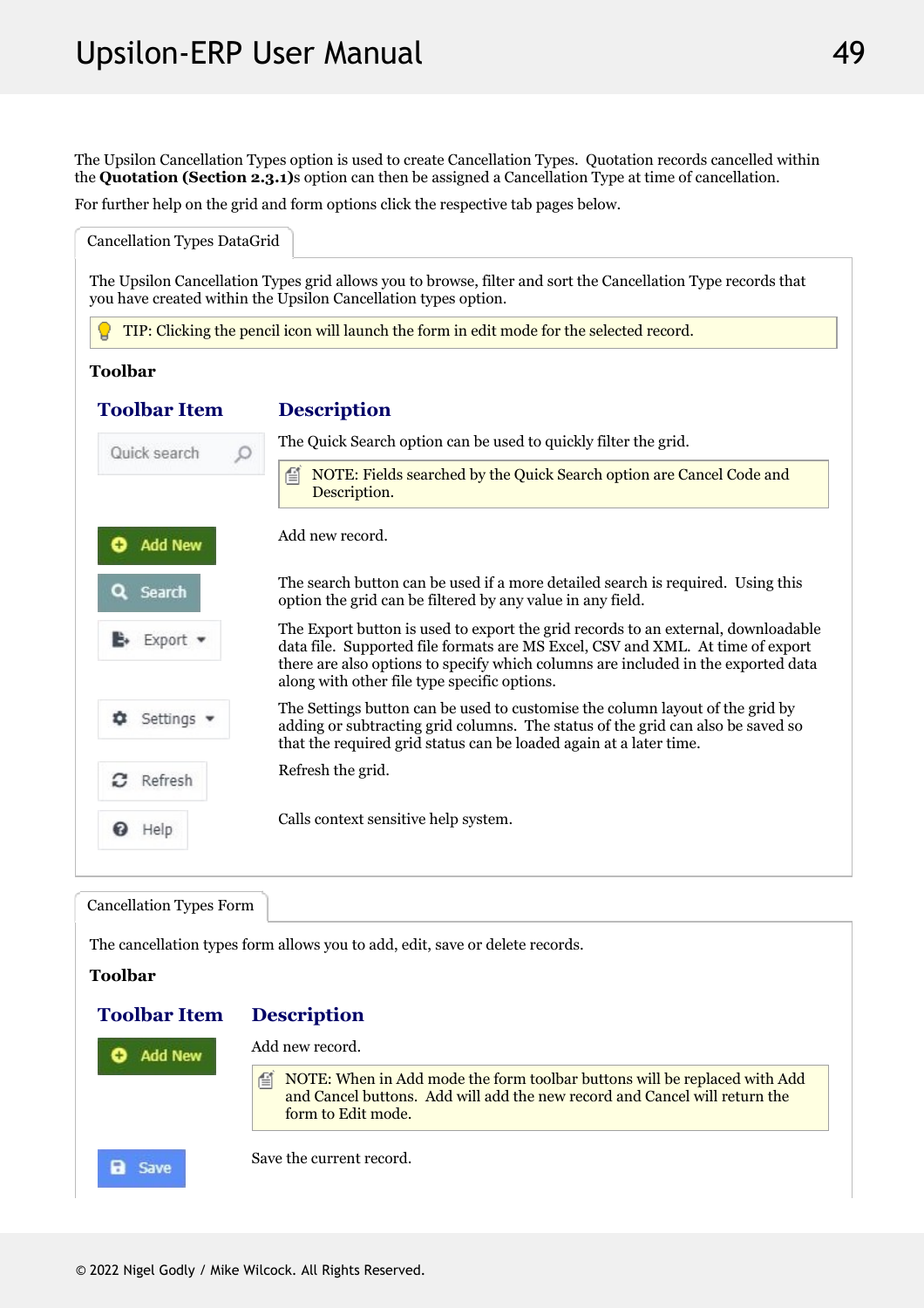| <b>Toolbar Item</b><br><b>Delete</b> | <b>Description</b><br>Delete the current record.                                                                                       |  |
|--------------------------------------|----------------------------------------------------------------------------------------------------------------------------------------|--|
|                                      | NOTE: The system will not allow deletion of a Cancellation Type if it is in use<br>囼<br>within the Quotation (Section 2.5.1.1) module. |  |
| Help<br>€                            | Call the context sensitive help system.                                                                                                |  |
| Back<br>œ                            | Return to the calling grid.                                                                                                            |  |
| <b>Mandatory Fields</b>              |                                                                                                                                        |  |
| <b>Field Name</b>                    | <b>Notes</b>                                                                                                                           |  |
| Cancel Code                          | The Cancel Code field Is editable only upon adding new records and must be unique<br>within the Cancellation Types option.             |  |

## 2.5.1.4 Reports

# 2.5.1.4.1 Print Quotations Report

The Upsilon Print Quotations Report allows you to print Quotations that have been entered in the **Quotations (Section 2.5.1.1)** option.

| <b>Report Parameters</b>           |                                                 |
|------------------------------------|-------------------------------------------------|
| <b>Report</b><br><b>Parameters</b> | <b>Description</b>                              |
| Lower Quote<br>Number              | Lower quotation number.                         |
| <b>Upper Quote</b><br>Number       | Upper quotation number.                         |
| Lower Account<br>Reference         | Lower account reference.                        |
| <b>Upper Account</b><br>Reference  | Upper account reference                         |
| Lower Date                         | Lower date.                                     |
| <b>Upper Date</b>                  | Upper date.                                     |
| <b>Button Name</b>                 | <b>Description</b>                              |
| ๏<br>Help                          | Call context sensitive help system.             |
| в<br>Print                         | Render the report in the Upsilon report viewer. |
|                                    |                                                 |

Report Viewer Options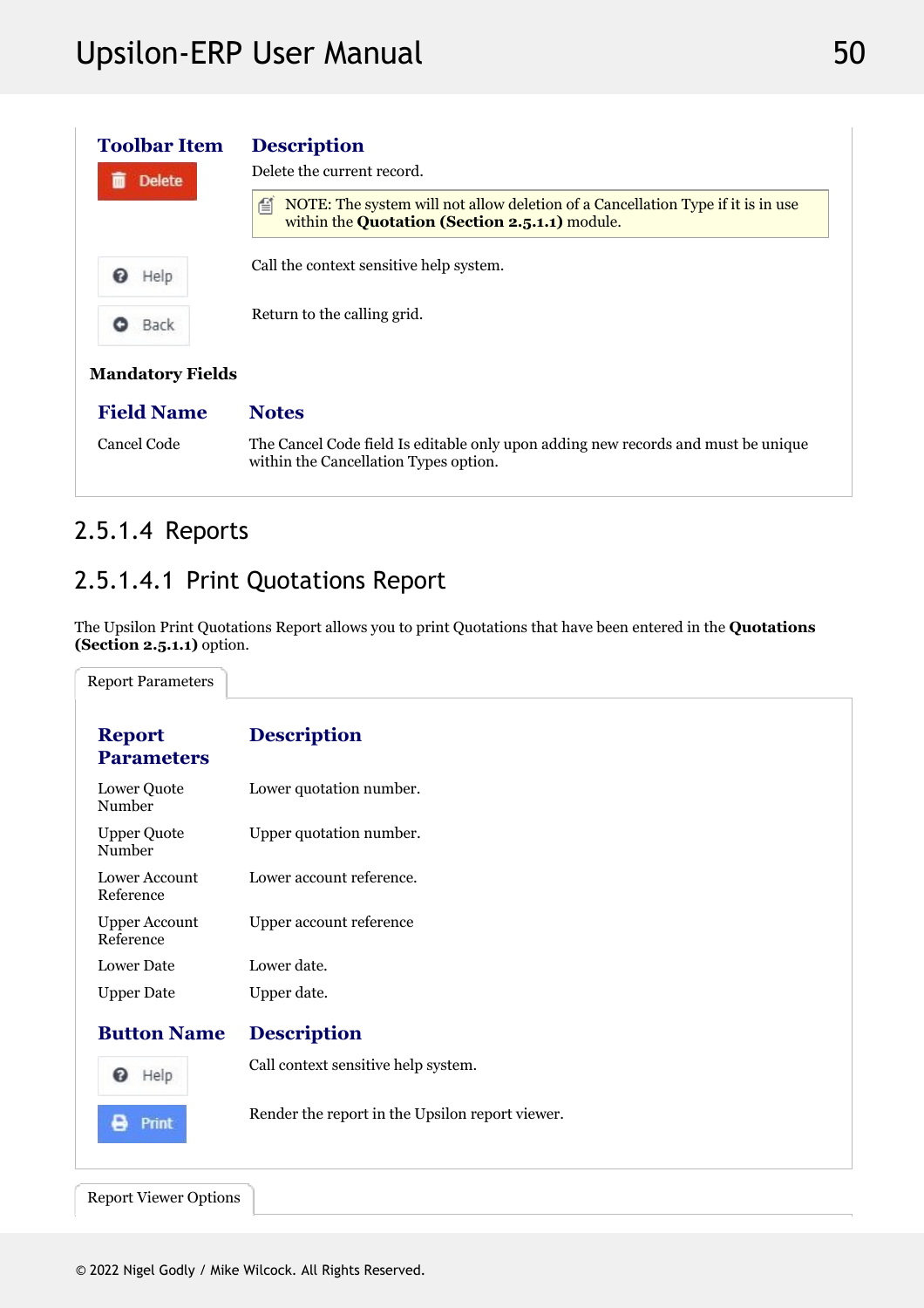

# 2.5.1.4.2 Quotations Report

The Upsilon Quotations Report allows you to produce a filtered list of Quotations that have been entered in the **Quotations (Section 2.5.1.1)** option.

Once the report has been rendered in the Upsilon Report Viewer it is also possible to drill-down to view further information by clicking on the Quote Number field.

| <b>Report Parameters</b>           |                          |
|------------------------------------|--------------------------|
| <b>Report</b><br><b>Parameters</b> | <b>Description</b>       |
| Lower Quote<br>Number              | Lower quotation number.  |
| <b>Upper Quote</b><br>Number       | Upper quotation number.  |
| Lower Account<br>Reference         | Lower account reference. |
| <b>Upper Account</b><br>Reference  | Upper account reference  |
| <b>Lower Date</b>                  | Lower date.              |
| <b>Upper Date</b>                  | Upper date.              |
|                                    |                          |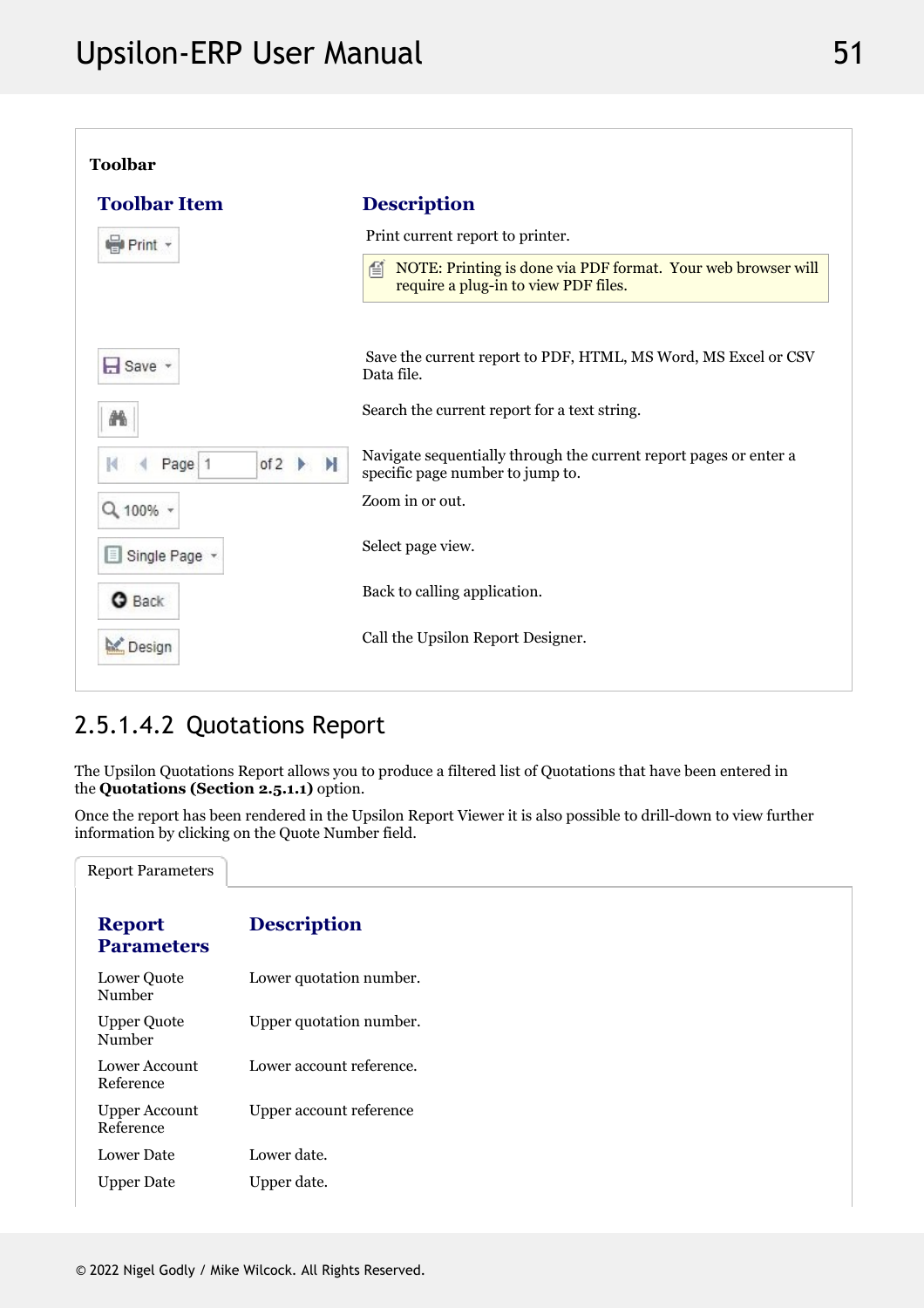

## 2.5.1.4.3 Lead Types Report

The Upsilon Lead Types Report allows you to produce a filtered list of Lead Types which have been entered in the **Lead Types (Section 2.5.1.2)** option.

Once the report has been rendered in the Upsilon Report Viewer it is also possible to drill-down to view further information by clicking on the Quote Number field.

| <b>Report Parameters</b>                  |                                      |  |
|-------------------------------------------|--------------------------------------|--|
| <b>Report</b><br><b>Parameters</b>        | <b>Description</b>                   |  |
| Lower Lead Type<br><b>Upper Lead Type</b> | Lower lead type.<br>Upper lead type. |  |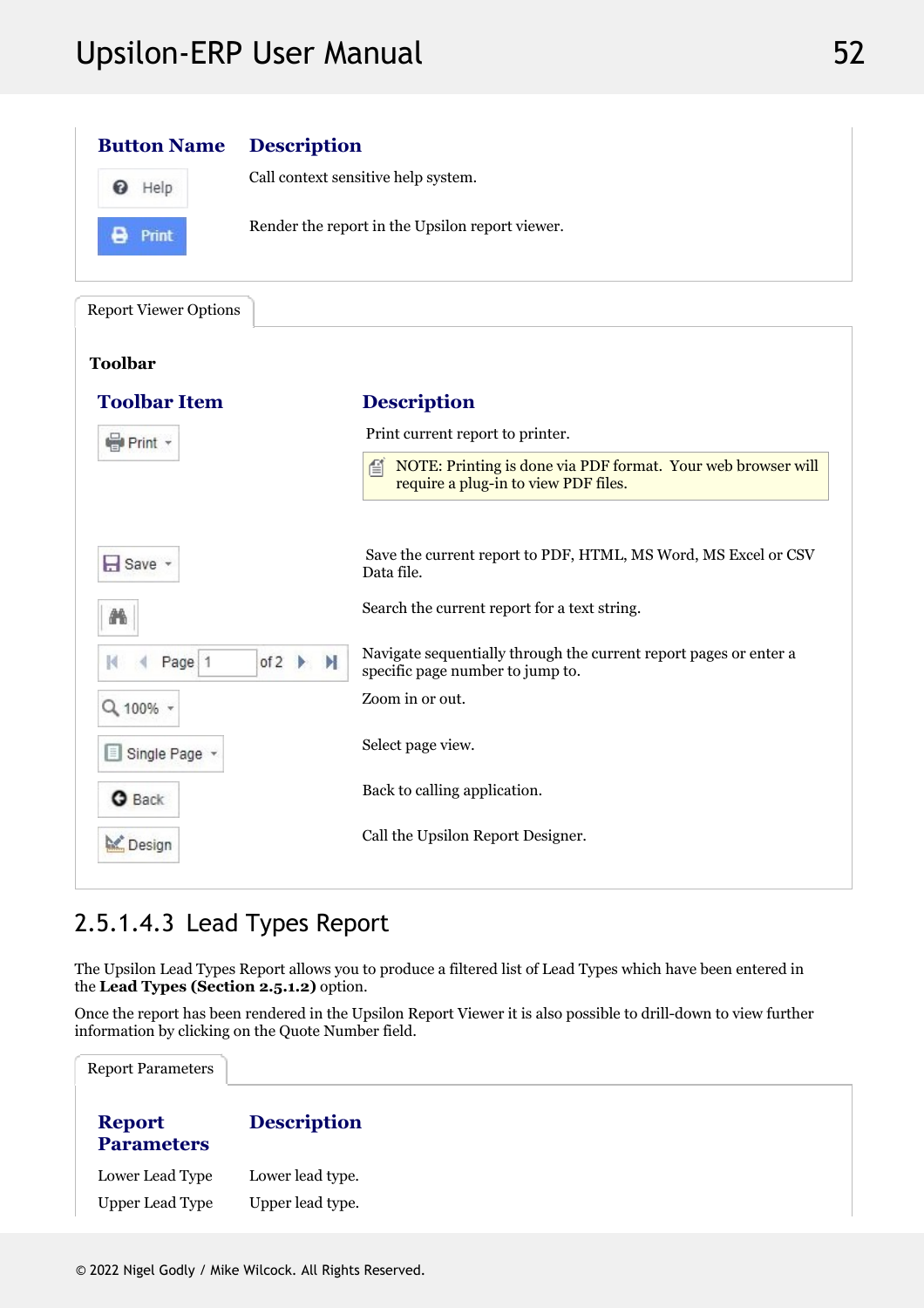| <b>Report</b><br><b>Parameters</b> | <b>Description</b>                                                                                                       |  |  |
|------------------------------------|--------------------------------------------------------------------------------------------------------------------------|--|--|
| <b>Button Name</b>                 | <b>Description</b>                                                                                                       |  |  |
| ❸<br>Help                          | Call context sensitive help system.                                                                                      |  |  |
| Print                              | Render the report in the Upsilon report viewer.                                                                          |  |  |
| <b>Report Viewer Options</b>       |                                                                                                                          |  |  |
| <b>Toolbar</b>                     |                                                                                                                          |  |  |
| <b>Toolbar Item</b>                | <b>Description</b>                                                                                                       |  |  |
| 骨 Print +                          | Print current report to printer.                                                                                         |  |  |
|                                    | 昏<br>NOTE: Printing is done via PDF format. Your web browser will<br>require a plug-in to view PDF files.                |  |  |
| Save *                             | Save the current report to PDF, HTML, MS Word, MS Excel or CSV<br>Data file.                                             |  |  |
| å                                  | Search the current report for a text string.                                                                             |  |  |
| Page 1                             | Navigate sequentially through the current report pages or enter a<br>of 2<br>N<br>b.<br>specific page number to jump to. |  |  |
| Q 100% -                           | Zoom in or out.                                                                                                          |  |  |
| Single Page +                      | Select page view.                                                                                                        |  |  |
| A                                  | Back to calling application.                                                                                             |  |  |

# 2.5.1.4.4 Cancellation Types Report

**O** Back

Lesign

The Upsilon Cancellation Types Report allows you to produce a filtered list of Cancellation Types which have been entered in the **Cancellation Types (Section 2.5.1.3)** option.

Call the Upsilon Report Designer.

| <b>Report Parameters</b>           |                                      |  |
|------------------------------------|--------------------------------------|--|
| <b>Report</b><br><b>Parameters</b> | <b>Description</b>                   |  |
|                                    | Lower Cancel Code Lower cancel code. |  |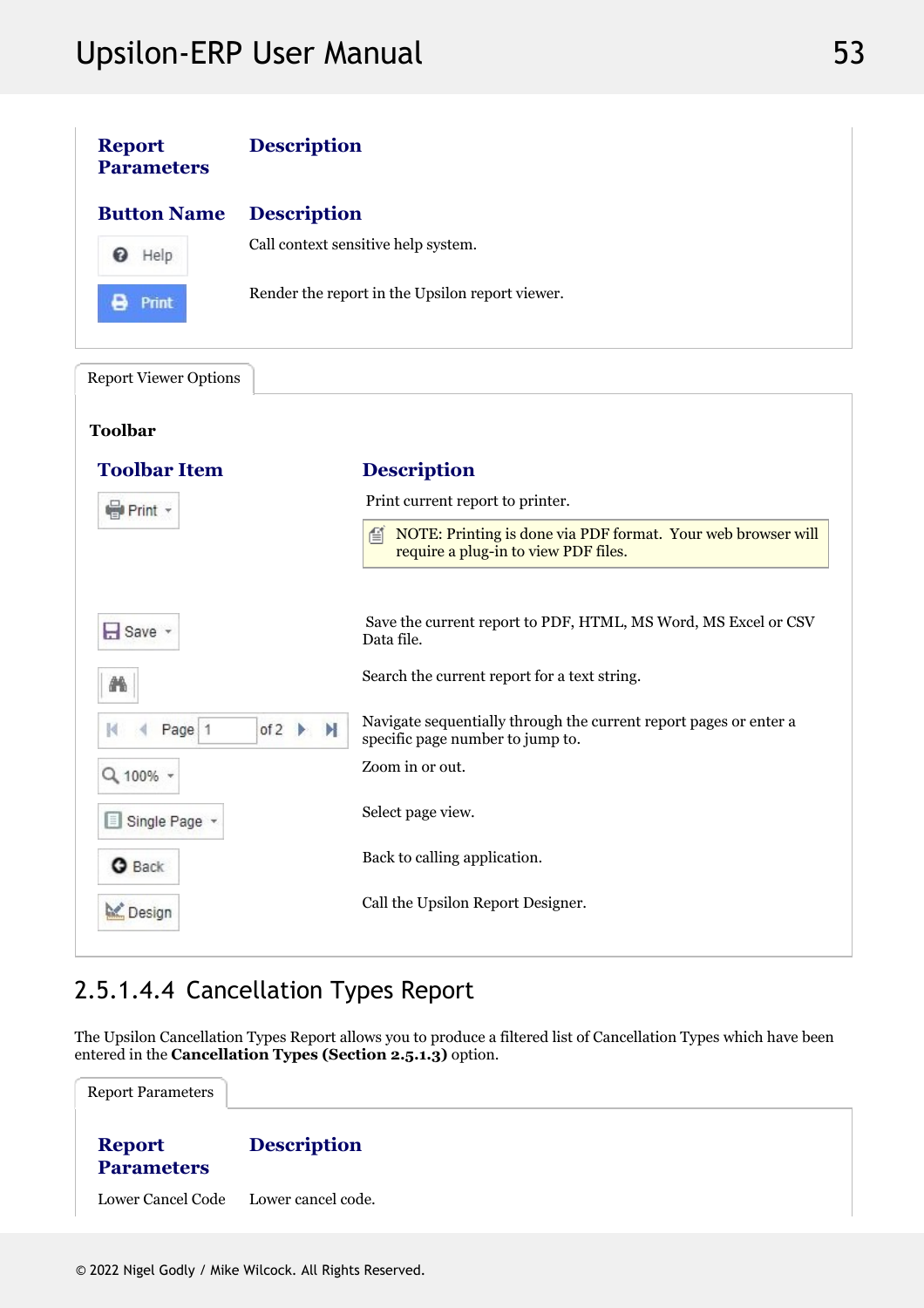| <b>Report</b><br><b>Parameters</b> | <b>Description</b>                                                                                                                                   |  |  |
|------------------------------------|------------------------------------------------------------------------------------------------------------------------------------------------------|--|--|
| <b>Upper Cancel Code</b>           | Upper cancel code.                                                                                                                                   |  |  |
| <b>Button Name</b>                 | <b>Description</b>                                                                                                                                   |  |  |
| ๏<br>Help                          | Call context sensitive help system.                                                                                                                  |  |  |
| e<br>Print                         | Render the report in the Upsilon report viewer.                                                                                                      |  |  |
| <b>Report Viewer Options</b>       |                                                                                                                                                      |  |  |
| <b>Toolbar</b>                     |                                                                                                                                                      |  |  |
| <b>Toolbar Item</b>                | <b>Description</b>                                                                                                                                   |  |  |
| Print +                            | Print current report to printer.                                                                                                                     |  |  |
|                                    | 昏<br>NOTE: Printing is done via PDF format. Your web browser will<br>require a plug-in to view PDF files.                                            |  |  |
|                                    |                                                                                                                                                      |  |  |
| Save -                             | Save the current report to PDF, HTML, MS Word, MS Excel or CSV<br>Data file.                                                                         |  |  |
| a,                                 | Search the current report for a text string.                                                                                                         |  |  |
| Page 1<br>K                        | Navigate sequentially through the current report pages or enter a<br>of $2 \rightarrow$<br>$\blacktriangleright$<br>specific page number to jump to. |  |  |
| Q 100% +                           | Zoom in or out.                                                                                                                                      |  |  |
| ■ Single Page ▼                    | Select page view.                                                                                                                                    |  |  |
| <b>O</b> Back                      | Back to calling application.                                                                                                                         |  |  |
| Design                             | Call the Upsilon Report Designer.                                                                                                                    |  |  |
|                                    |                                                                                                                                                      |  |  |

# 2.5.2 Sales Orders Overview

### **Sales Orders Overview**

## **Introduction**

Upsilon-ERP's Sales Order Processing Module allows you to create, analyse and produce documentation for the Sales Orders that you issue to your customers. The module is fully linked to the Sales, Stock Control and Invoicing Modules meaning that any unique pricing and discounting options are automatically carried over to any sales orders created. Profit margins are displayed for individual line items and also for the overall value of the order. The module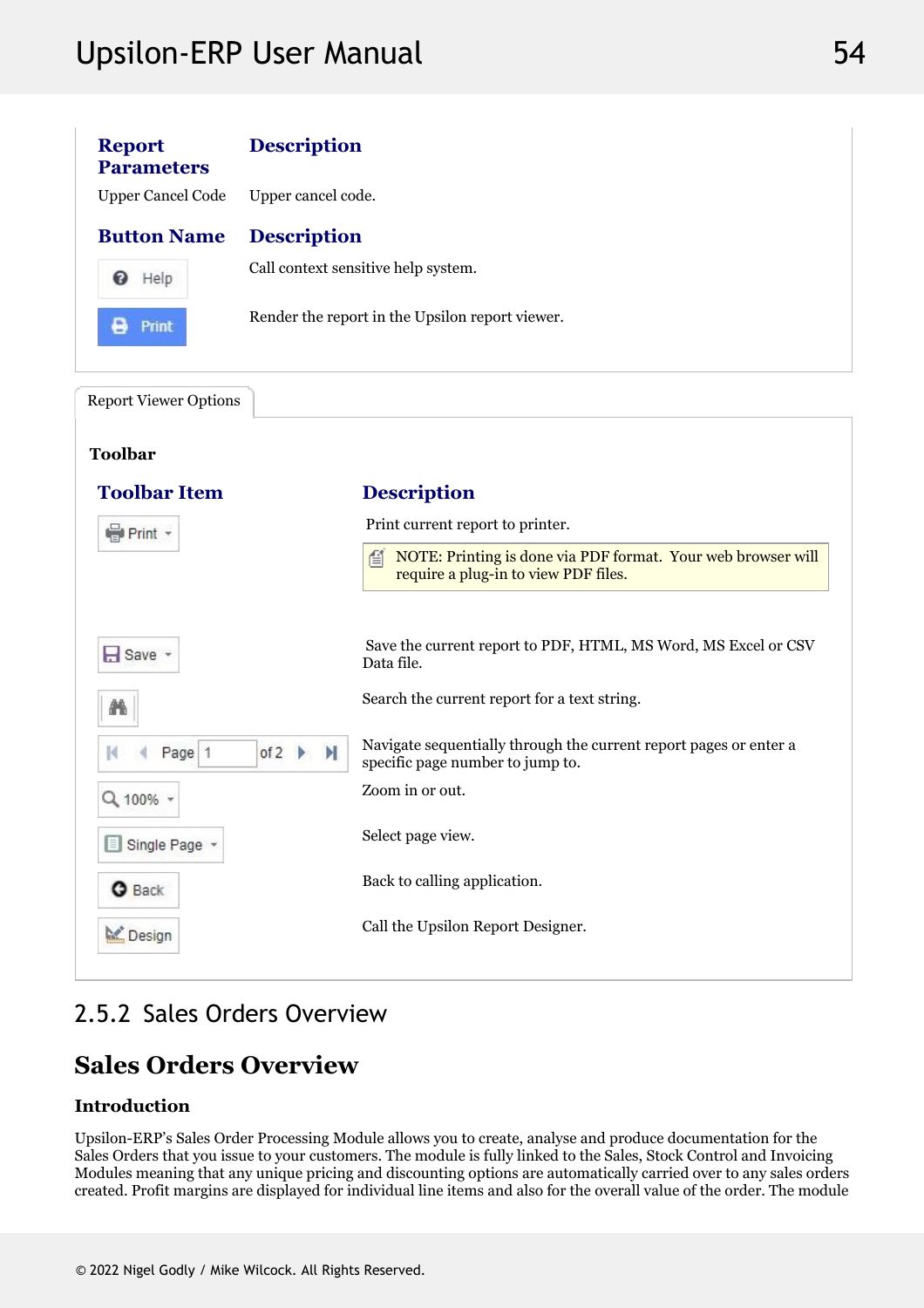is also backed by fully-featured reporting options.

### **Order Despatch**

Provided there is sufficient product availability in the Stock Control module products can be either manually or automatically allocated to a sales order. Once the order is allocated it can then be despatched. This despatch process will then automatically create an invoice for the goods despatched in the Invoicing module. This process can be done on a Part Despatch basis with multiple invoices and delivery notes or only when all of the required products are in stock and fully allocated to the order.

### **Convert To Works Order**

Orders which have items containing components in the Stock Control module can be automatically converted to a Works Order if required, allowing the manufacturing process to be undertaken and the newly produced products to be booked into stock.

### **Duplicate Sales Order**

Recurring orders can be duplicated preventing the time consuming need for users to re-key information.

### **Analysis Codes**

Sales Orders can be categorised by Analysis Code allowing you to report on Orders generated by Area, Sales Person or any other kind of analysis that your business may require.

## 2.5.2.1 Sales Orders

The Upsilon Sales Orders option allows you to produce and manage sales orders for your customer base. The module includes options to analyse sales orders by analysis code, allocate stock to selected sales orders, produce delivery notes and is backed by fully featured reporting options.

For help on the sales order option grid, header form or items form click the respective tab pages below.

Sales Orders DataGrid

The Upsilon Sales Orders DataGrid allows you to browse, filter and sort the orders that you have created within the Upsilon Sales Orders module.

TIP: Clicking the pencil icon will launch the header form in edit mode for the selected record.

**NOTE:** Sales Orders are displayed in different colours dependant upon the despatch status of each order. Orders which have a despatch status of NONE are displayed in black. Orders which have a despatch status of PART are displayed in amber. HELD orders are displayed in purple. Order with a despatch status of CANCEL are displayed in purple. Finally, orders which have been fully despatched and have a despatch status of COMPLETE are displayed in green.

### **Toolbar**

### **Toolbar**

### **Description**



The Quick Search option can be used to quickly filter the grid.

 $\Box$  NOTE: Fields searched by the Quick Search option are Document Number, Account Reference, Company Name and Customer Order Number.

Add New record.

The search button can be used if a more detailed search is required. Using this option the grid can be filtered by any value in any field.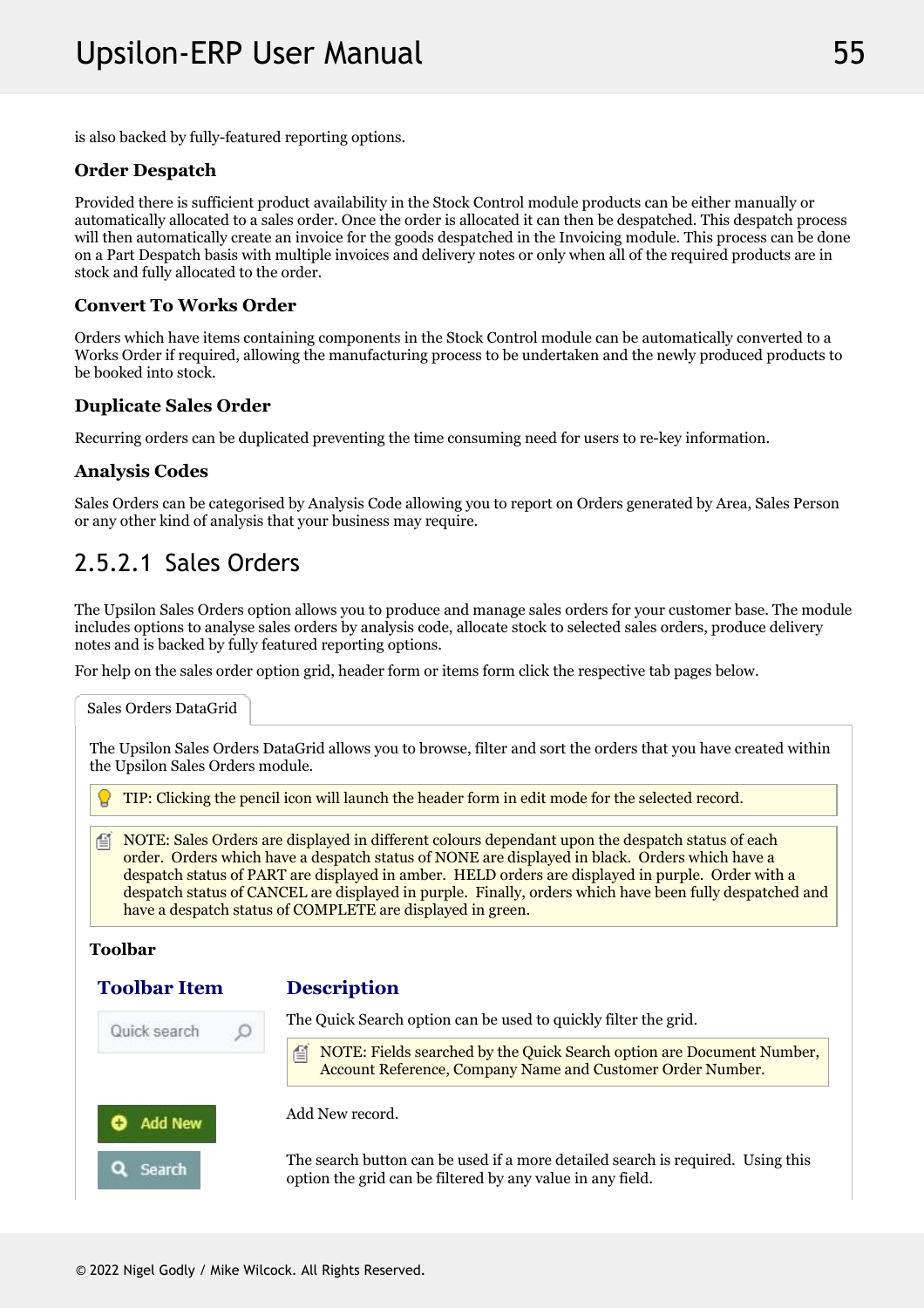| <b>Toolbar Item</b> | <b>Description</b>                                                                                                                                                                                                                                                                                       |  |
|---------------------|----------------------------------------------------------------------------------------------------------------------------------------------------------------------------------------------------------------------------------------------------------------------------------------------------------|--|
| Export .            | The Export button is used to export the grid records to an external,<br>downloadable data file. Supported file formats are MS Excel, CSV and XML. At<br>time of export there are also options to specify which columns are included in the<br>exported data along with other file type specific options. |  |
| Settings •          | The Settings button can be used to customise the column layout of the grid by<br>adding or subtracting grid columns. The status of the grid can also be saved so<br>that the required grid status can be loaded again at a later time.                                                                   |  |
| Refresh             | Refresh the grid.                                                                                                                                                                                                                                                                                        |  |
| Help                | Calls context sensitive help system.                                                                                                                                                                                                                                                                     |  |
|                     |                                                                                                                                                                                                                                                                                                          |  |

The Upsilon Sales Order Header form allows you to edit and save the selected Sales Order record.

| <b>Toolbar Item</b>          | <b>Description</b>       |                                                                                                                                                                               |  |
|------------------------------|--------------------------|-------------------------------------------------------------------------------------------------------------------------------------------------------------------------------|--|
| <b>Add New</b>               | Add new record.          |                                                                                                                                                                               |  |
|                              | 囼                        | NOTE: When in Add mode the form toolbar buttons will be replaced with<br>Add and Cancel buttons. Add will add the new record and Cancel will<br>return the form to Edit mode. |  |
| a<br>Save                    | Save the form.           |                                                                                                                                                                               |  |
| Options $\blacktriangledown$ | Print                    | Print Sales Order Confirmation.                                                                                                                                               |  |
|                              | Delivery<br><b>Notes</b> | Allows you to view and issue new delivery notes.                                                                                                                              |  |
|                              | Allocate                 | Allocate available stock to all items on this order.                                                                                                                          |  |
|                              | $Un-$<br>Allocate        | Un-Allocate stock to all items on this order.                                                                                                                                 |  |
|                              | Put On<br>Hold           | Place order ON-HOLD.                                                                                                                                                          |  |
|                              | Despatch                 | Despatch delivery notes.                                                                                                                                                      |  |
|                              | Amend<br>Despatch        | Amend despatch of delivery notes.                                                                                                                                             |  |
|                              | Duplicate                | Duplicate this Sales Order.                                                                                                                                                   |  |
|                              | Convert To               | Convert this Sales Order to a Works Order.                                                                                                                                    |  |
|                              | Works<br>Order           | 儨<br>NOTE: Only items which have Bill of Materials components<br>defined in the Products option can be converted to a Works<br>Order.                                         |  |
| Help<br>๏                    |                          | Call the context sensitive help system.                                                                                                                                       |  |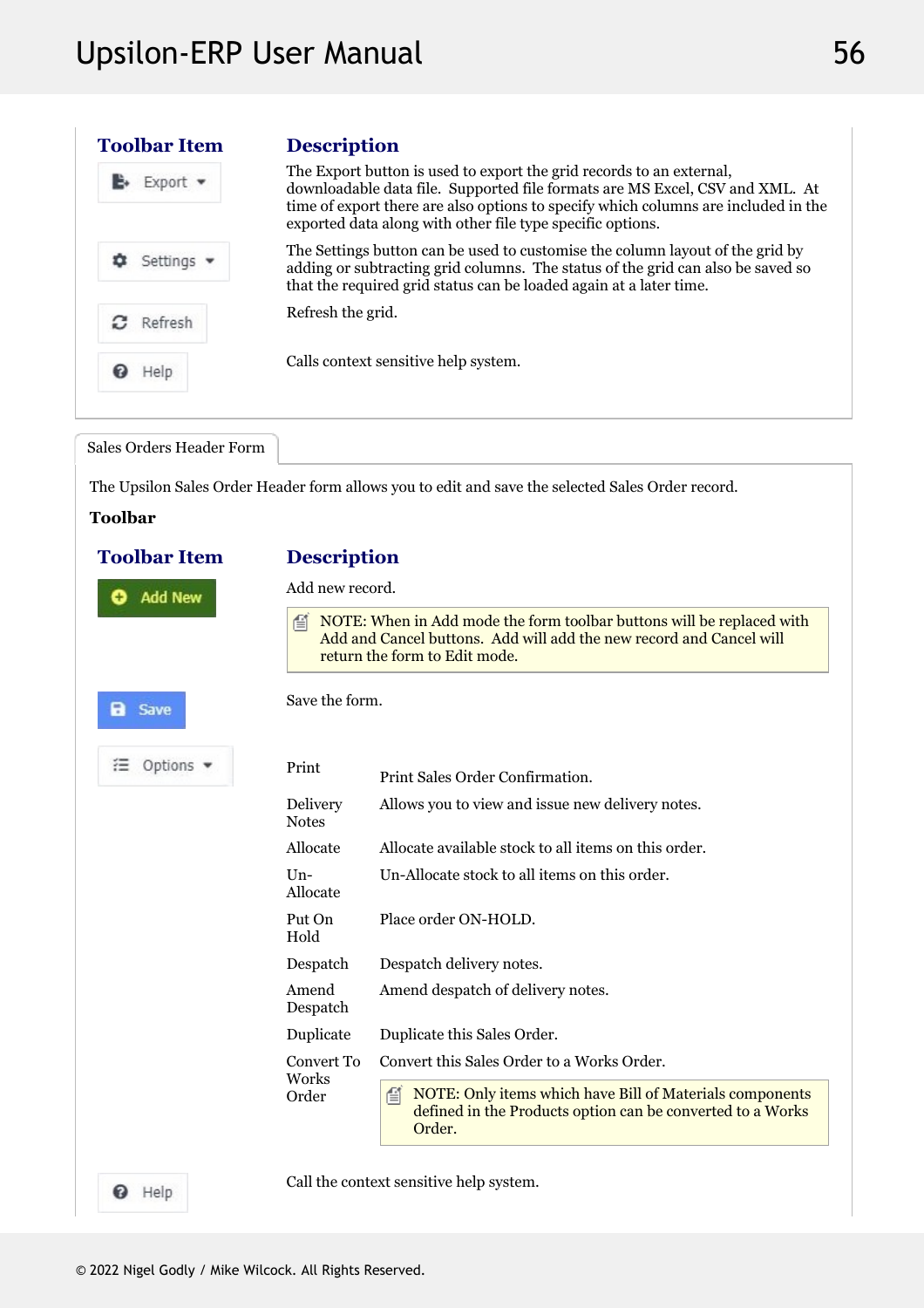

Return to calling grid.

### **Items Toolbar**

| TIP: Clicking the pencil icon will launch the items form in edit mode for the selected item record. |                                                                                                                                                                                                                                                            |  |
|-----------------------------------------------------------------------------------------------------|------------------------------------------------------------------------------------------------------------------------------------------------------------------------------------------------------------------------------------------------------------|--|
| <b>Toolbar Item</b>                                                                                 | Description.                                                                                                                                                                                                                                               |  |
| <b>Add New</b>                                                                                      | Add new item record.                                                                                                                                                                                                                                       |  |
|                                                                                                     | NOTE: When in Add mode the form toolbar buttons will be replaced with<br>Add and Cancel buttons. Add will add the new record and Cancel will<br>return the form to Edit mode.                                                                              |  |
| <b>Mandatory Fields</b>                                                                             |                                                                                                                                                                                                                                                            |  |
| <b>Field Name</b>                                                                                   | <b>Notes</b>                                                                                                                                                                                                                                               |  |
| <b>Account Reference</b>                                                                            | Lookup from the Customers (Section 2.2.1) option. The Account Reference<br>field Is editable only upon adding new records.                                                                                                                                 |  |
| Document Date                                                                                       | Must be a valid date.                                                                                                                                                                                                                                      |  |
| Customer Order Number                                                                               | Field must be populated with the customers order reference number.                                                                                                                                                                                         |  |
| <b>Tab Pages</b>                                                                                    |                                                                                                                                                                                                                                                            |  |
| <b>Tab Name</b>                                                                                     | <b>Description</b>                                                                                                                                                                                                                                         |  |
| Sales Order                                                                                         | The sales order tab is where the key information relating to the current order is<br>entered, such as the customer account reference, document date, customer order<br>number and so on.                                                                   |  |
| <b>Customer Details</b>                                                                             | The customer details tab contains the contact information for the current<br>quotation and is copied from the <b>customers</b> ( <b>Section 2.2.1</b> ) option at the time<br>the account reference field is populated. Details can be edited if required. |  |
| <b>Delivery Address</b>                                                                             | The delivery address tab allows you to edit the delivery address for the current<br>quotation. If the selected customer has no delivery addresses defined the<br>address details from the customer details tab will be used.                               |  |
| Carriage                                                                                            | The Carriage tab allows you to enter a carriage value and tax code for the selected<br>quotation.                                                                                                                                                          |  |
| <b>Notes</b>                                                                                        | The Notes tab allows you to enter any notes relating to the current quotation.                                                                                                                                                                             |  |
|                                                                                                     | NOTE: Maximum 255 characters.                                                                                                                                                                                                                              |  |
| <b>Status</b>                                                                                       | The Status tab displays read-only information relating to the status of the Sales<br>Order.                                                                                                                                                                |  |

The Upsilon Sales Order Items form allows you to edit, save or delete the selected order item record.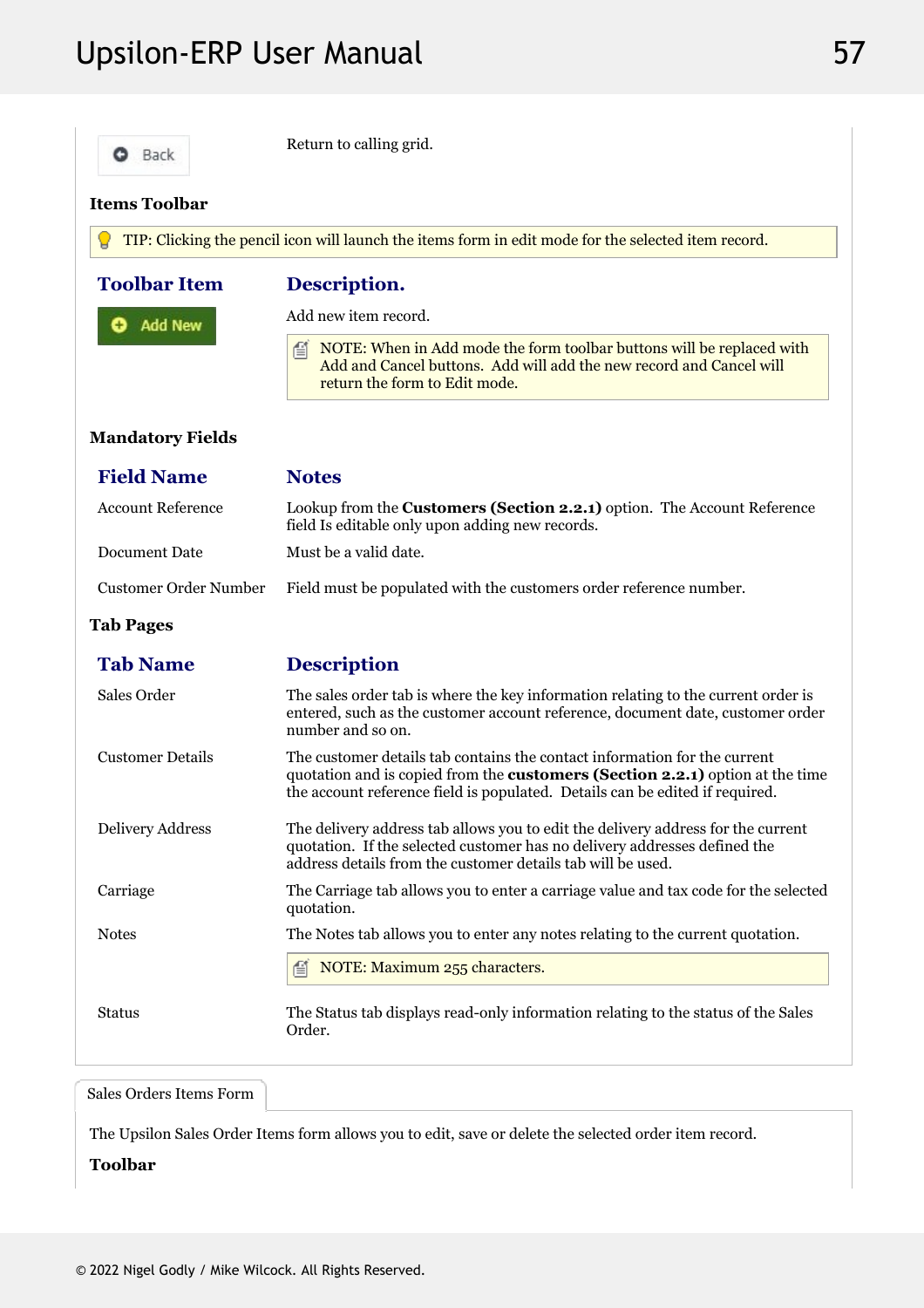| <b>Toolbar Item</b>     | <b>Description</b>                                                                                                                                                                                                                                                |
|-------------------------|-------------------------------------------------------------------------------------------------------------------------------------------------------------------------------------------------------------------------------------------------------------------|
| <b>Add New</b>          | Add new record.                                                                                                                                                                                                                                                   |
|                         | NOTE: When in Add mode the form toolbar buttons will be replaced with<br>Add and Cancel buttons. Add will add the new record and Cancel will<br>return the form to Edit mode or back to the quotation header dependant<br>upon which add item button was clicked. |
| B<br>Save               | Save the form.                                                                                                                                                                                                                                                    |
| <b>Delete</b>           | Delete the current record.                                                                                                                                                                                                                                        |
|                         | 自<br>NOTE: The system will not allow deletion of a Sales Order Item if the order<br>has been cancelled, if there is a despatch quantity, if there is an allocation<br>quantity or if there is a quantity of items printed.                                        |
| ๏<br>Help               | Call the context sensitive help system.                                                                                                                                                                                                                           |
| Back                    | Return to calling form.                                                                                                                                                                                                                                           |
| <b>Mandatory Fields</b> |                                                                                                                                                                                                                                                                   |
| <b>Field Name</b>       | <b>Notes</b>                                                                                                                                                                                                                                                      |
| Product Code            | The Product Code field Is editable only upon adding new records.                                                                                                                                                                                                  |
|                         | NOTE: The product code field is not available if Free Text is set to yes.<br>自                                                                                                                                                                                    |
| <b>Tab Pages</b>        |                                                                                                                                                                                                                                                                   |
| <b>Tab Name</b>         | <b>Description</b>                                                                                                                                                                                                                                                |
| Sales Order Item        | The Sales Order Item tab is where key information relating to the selected order<br>item is entered such as product details, pricing and discount percentage.                                                                                                     |
| Unit Of Sale            | The unit of sale tab allows you to select a unit of sale for the selected product.<br>Units of sale are defined in the <b>Products</b> (Section 2.4.1) option.                                                                                                    |
| Tax Code                | The tax code tab allows you to select a tax code to apply to the current quotation<br>item.                                                                                                                                                                       |
| Item Status             | The Status tab displays read-only information relating to the status of the Sales<br>Order Item.                                                                                                                                                                  |
|                         |                                                                                                                                                                                                                                                                   |

# 2.5.2.2 Invoices For A Given Order

The Upsilon-ERP Invoices For A Given Order option allows you to view a list of Invoices which have been generated for a specific sales order by the sales order despatch process. If a printed report is required similar functionality is available by running the **Invoice Numbers Report (Section 2.5.2.3.3)**.

## 2.5.2.3 Reports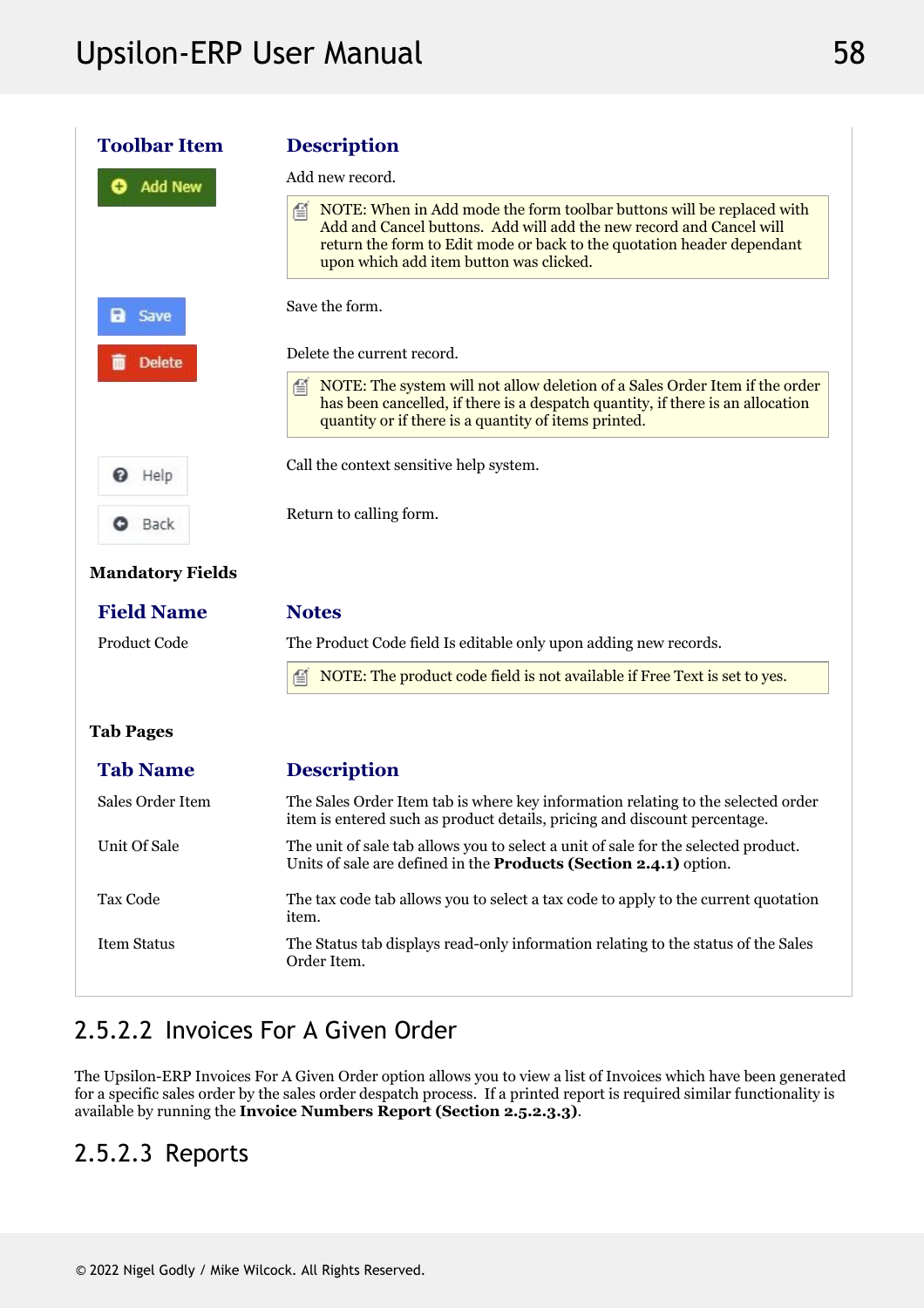# 2.5.2.3.1 Print Order Confirmation Report

The Upsilon Print Order Confirmation Report allows you to print order confirmation documents for Sales Orders which have been entered in the **Sales Orders (Section 2.5.2.1)** option.

| <b>Report Parameters</b>          |                                                 |
|-----------------------------------|-------------------------------------------------|
| <b>Parameter</b><br><b>Name</b>   | <b>Description</b>                              |
| Lower Order<br>Number             | Lower sales order number.                       |
| <b>Upper Order</b><br>Number      | Upper sales order number.                       |
| Lower Account<br>Reference        | Lower account reference.                        |
| <b>Upper Account</b><br>Reference | Upper account reference                         |
| <b>Lower Date</b>                 | Lower date.                                     |
| <b>Upper Date</b>                 | Upper date.                                     |
| <b>Button Name</b>                | <b>Description</b>                              |
| Help<br>❸                         | Call context sensitive help system.             |
| Print<br>в                        | Render the report in the Upsilon report viewer. |
| <b>Report Viewer Options</b>      |                                                 |
| <b>Toolbar</b>                    |                                                 |
| <b>Toolbar Item</b>               | <b>Description</b>                              |

Print current report to printer.

 $\equiv$  NOTE: Printing is done via PDF format. Your web browser will require a plug-in to view PDF files.

 Save the current report to PDF, HTML, MS Word, MS Excel or CSV Data file.

Search the current report for a text string.

Navigate sequentially through the current report pages or enter a specific page number to jump to.

Zoom in or out.

of  $2 \rightarrow$ 

м

Print +

 $H$  Save  $\sim$ 

4

Q 100%

Page 1

A

K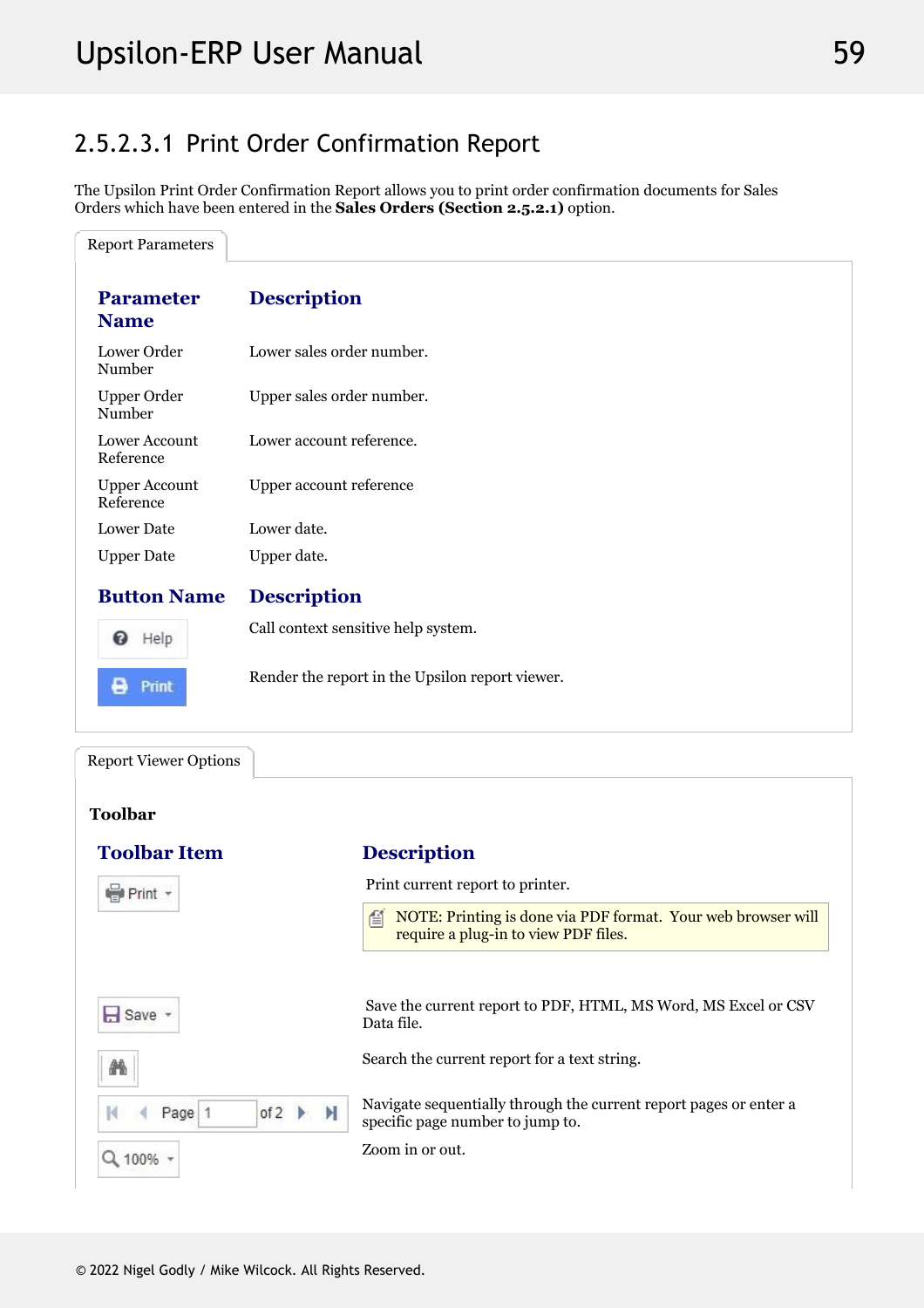| <b>Toolbar Item</b> | <b>Description</b>                |  |
|---------------------|-----------------------------------|--|
| Single Page -       | Select page view.                 |  |
| <b>O</b> Back       | Back to calling application.      |  |
| Design              | Call the Upsilon Report Designer. |  |
|                     |                                   |  |

# 2.5.2.3.2 Sales Orders Report

The Upsilon Sales Orders Report allows you to produce a filtered list of orders that have been entered in the Sales Orders option.

Once the report has been rendered in the Upsilon Report Viewer it is also possible to drill-down to view further information by clicking on the Order Number field.

| <b>Report Parameters</b>          |                                                 |
|-----------------------------------|-------------------------------------------------|
| <b>Parameter</b><br><b>Name</b>   | <b>Description</b>                              |
| Lower Order<br>Number             | Lower sales order number.                       |
| <b>Upper Order</b><br>Number      | Upper sales order number.                       |
| Lower Account<br>Reference        | Lower account reference.                        |
| <b>Upper Account</b><br>Reference | Upper account reference                         |
| Lower Date                        | Lower date.                                     |
| <b>Upper Date</b>                 | Upper date.                                     |
| <b>Button Name</b>                | <b>Description</b>                              |
| <b>O</b> Help                     | Call context sensitive help system.             |
| Print                             | Render the report in the Upsilon report viewer. |
|                                   |                                                 |

Report Viewer Options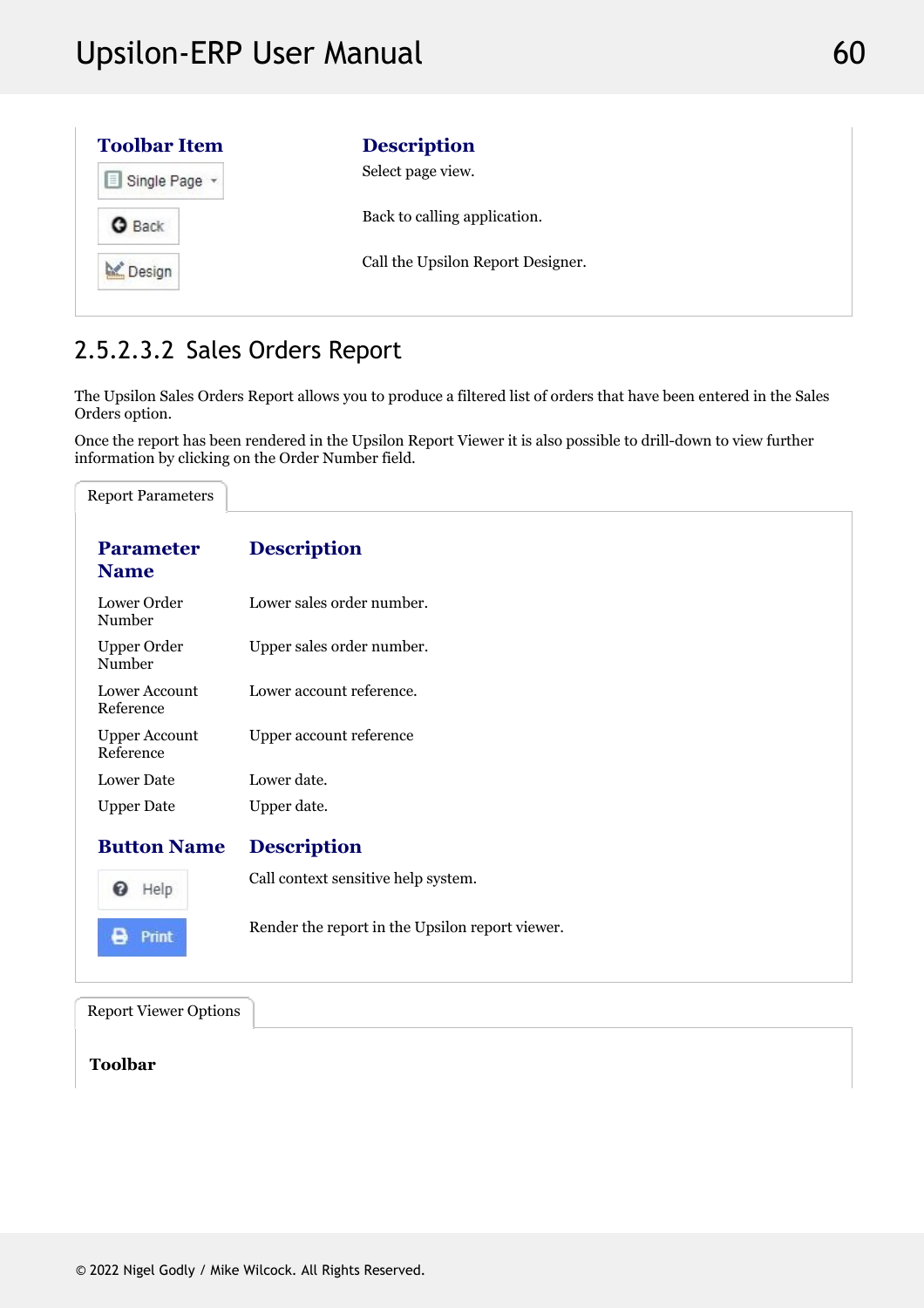| <b>Toolbar Item</b>                                   | <b>Description</b>                                                                                        |
|-------------------------------------------------------|-----------------------------------------------------------------------------------------------------------|
| ePrint +                                              | Print current report to printer.                                                                          |
|                                                       | NOTE: Printing is done via PDF format. Your web browser will<br>自<br>require a plug-in to view PDF files. |
| <b>El</b> Save ▼                                      | Save the current report to PDF, HTML, MS Word, MS Excel or CSV<br>Data file.                              |
| a,                                                    | Search the current report for a text string.                                                              |
| $\blacktriangleright$<br>of $2 \rightarrow$<br>Page 1 | Navigate sequentially through the current report pages or enter a<br>specific page number to jump to.     |
| Q 100% +                                              | Zoom in or out.                                                                                           |
| ■ Single Page ▼                                       | Select page view.                                                                                         |
| <b>O</b> Back                                         | Back to calling application.                                                                              |
| Design                                                | Call the Upsilon Report Designer.                                                                         |
|                                                       |                                                                                                           |

# 2.5.2.3.3 Invoice Numbers Report

The Upsilon Invoice Numbers Report allows you to produce a list of sales orders and any associated invoices which have been generated by the order despatch process.

| <b>Report Parameters</b>        |                                                 |
|---------------------------------|-------------------------------------------------|
| <b>Parameter</b><br><b>Name</b> | <b>Description</b>                              |
| Lower Order<br>Number           | Lower sales order number.                       |
| <b>Upper Order</b><br>Number    | Upper sales order number.                       |
| <b>Button Name</b>              | <b>Description</b>                              |
| ๏<br>Help                       | Call context sensitive help system.             |
| в<br>Print                      | Render the report in the Upsilon report viewer. |
| <b>Report Viewer Options</b>    |                                                 |
| <b>Toolbar</b>                  |                                                 |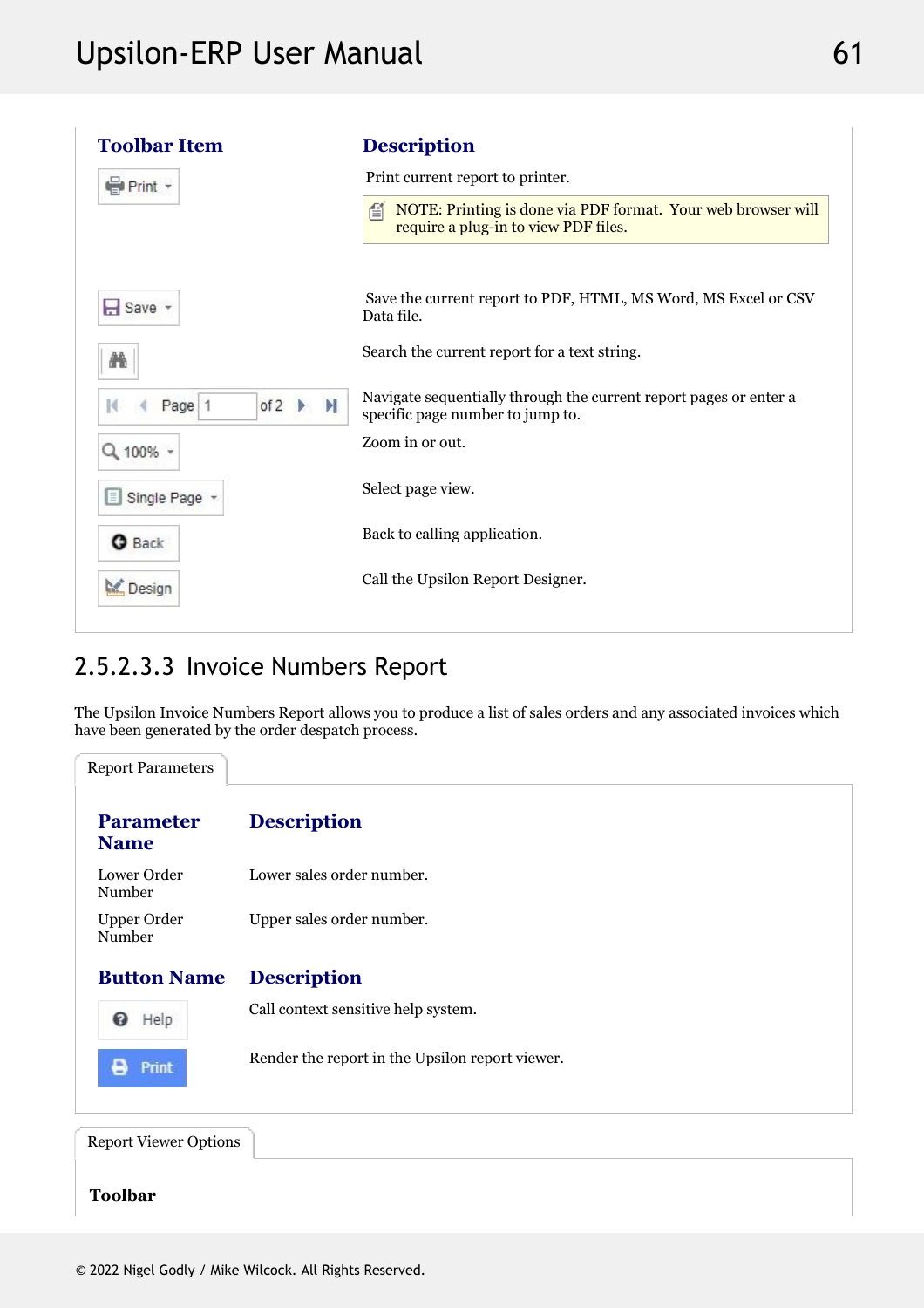| <b>Toolbar Item</b>                                              | <b>Description</b>                                                                                        |
|------------------------------------------------------------------|-----------------------------------------------------------------------------------------------------------|
| Print +                                                          | Print current report to printer.                                                                          |
|                                                                  | NOTE: Printing is done via PDF format. Your web browser will<br>儨<br>require a plug-in to view PDF files. |
|                                                                  | Save the current report to PDF, HTML, MS Word, MS Excel or CSV                                            |
| <b>□</b> Save ▼                                                  | Data file.                                                                                                |
| A                                                                | Search the current report for a text string.                                                              |
| $\blacktriangleright$<br>of 2<br>Page 1<br>$\blacktriangleright$ | Navigate sequentially through the current report pages or enter a<br>specific page number to jump to.     |
| Q 100% +                                                         | Zoom in or out.                                                                                           |
| Single Page *                                                    | Select page view.                                                                                         |
| <b>O</b> Back                                                    | Back to calling application.                                                                              |
| Design                                                           | Call the Upsilon Report Designer.                                                                         |
|                                                                  |                                                                                                           |

# 2.5.3 Invoices Overview

### **Invoices Overview**

## **Introduction**

Upsilon-ERP's Invoices Module allows you to create, analyse and produce documentation for the invoices that you issue to your customers. The module is fully linked to the Sales and Stock Control Modules meaning that any unique pricing and discounting options are automatically carried over to any invoices created. Profit margins are displayed for individual line items and also for the overall value of the invoice. The module is also backed by fully-featured reporting options.

## **Duplicate Invoice**

Recurring Invoices can be duplicated preventing the time consuming need for users to re-key information.

#### **Convert Invoice To Credit Note**

Invoices can automatically be converted to a Credit Note in the Upsilon Credit Notes Module should this be required preventing the need to re key information.

## **Analysis Codes**

Invoices can be categorised by Analysis Code allowing you to report on Invoices generated by Area, Sales Person or any other kind of analysis that your business may require.

## 2.5.3.1 Invoices

The Upsilon Invoices option allows you to produce and manage invoices for your customer base. The module includes options to analyse invoices by analysis code, duplicate existing invoices, convert invoices to credit notes and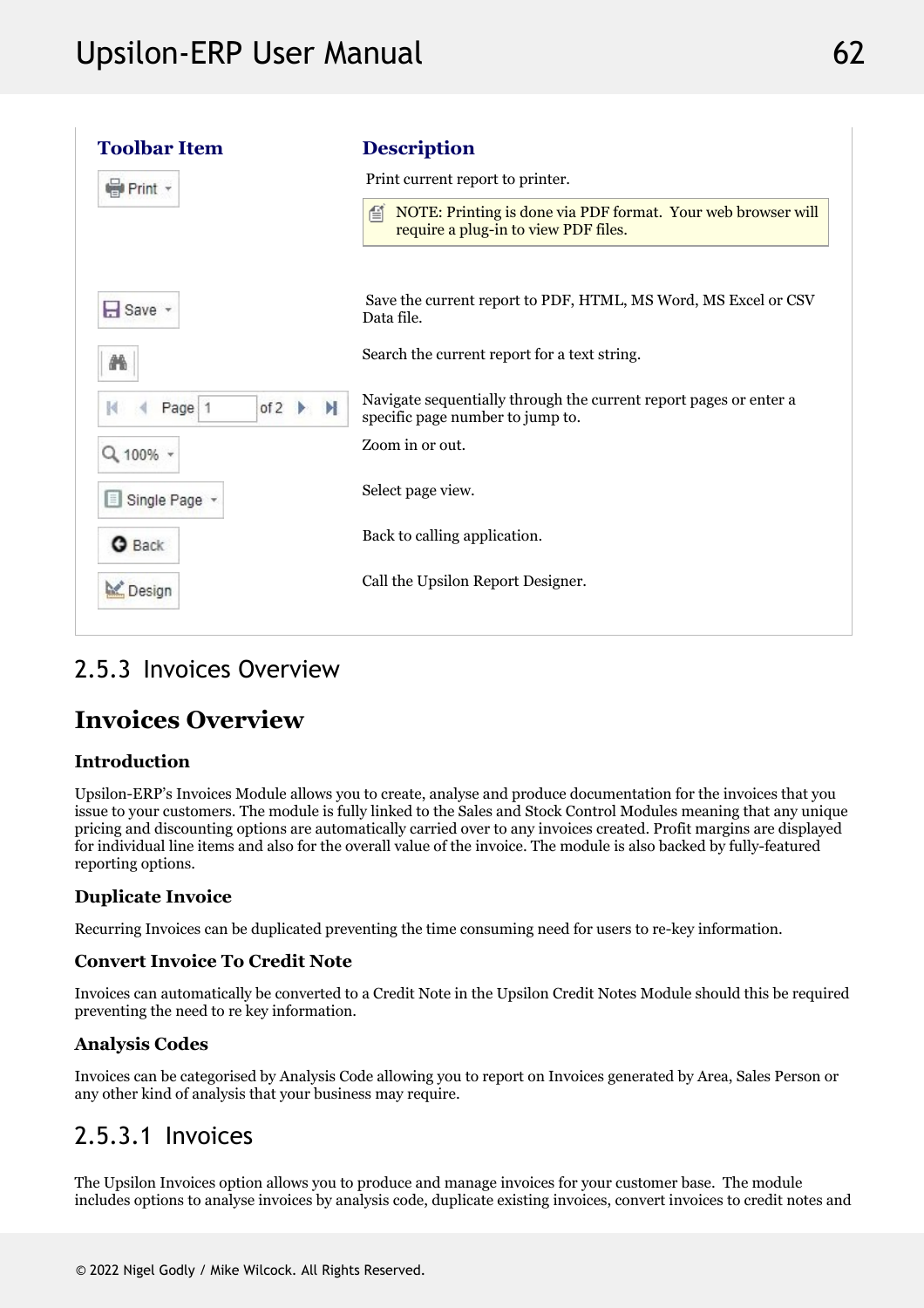is backed by fully featured reporting options.

For help on the invoice option DataGrid, header form or items form click the respective tab pages below.



**Toolbar** 

**Description** 



Add new record.

 $\equiv$  NOTE: When in Add mode the form toolbar buttons will be replaced with Add and Cancel buttons. Add will add the new record and Cancel will return the form to Edit mode.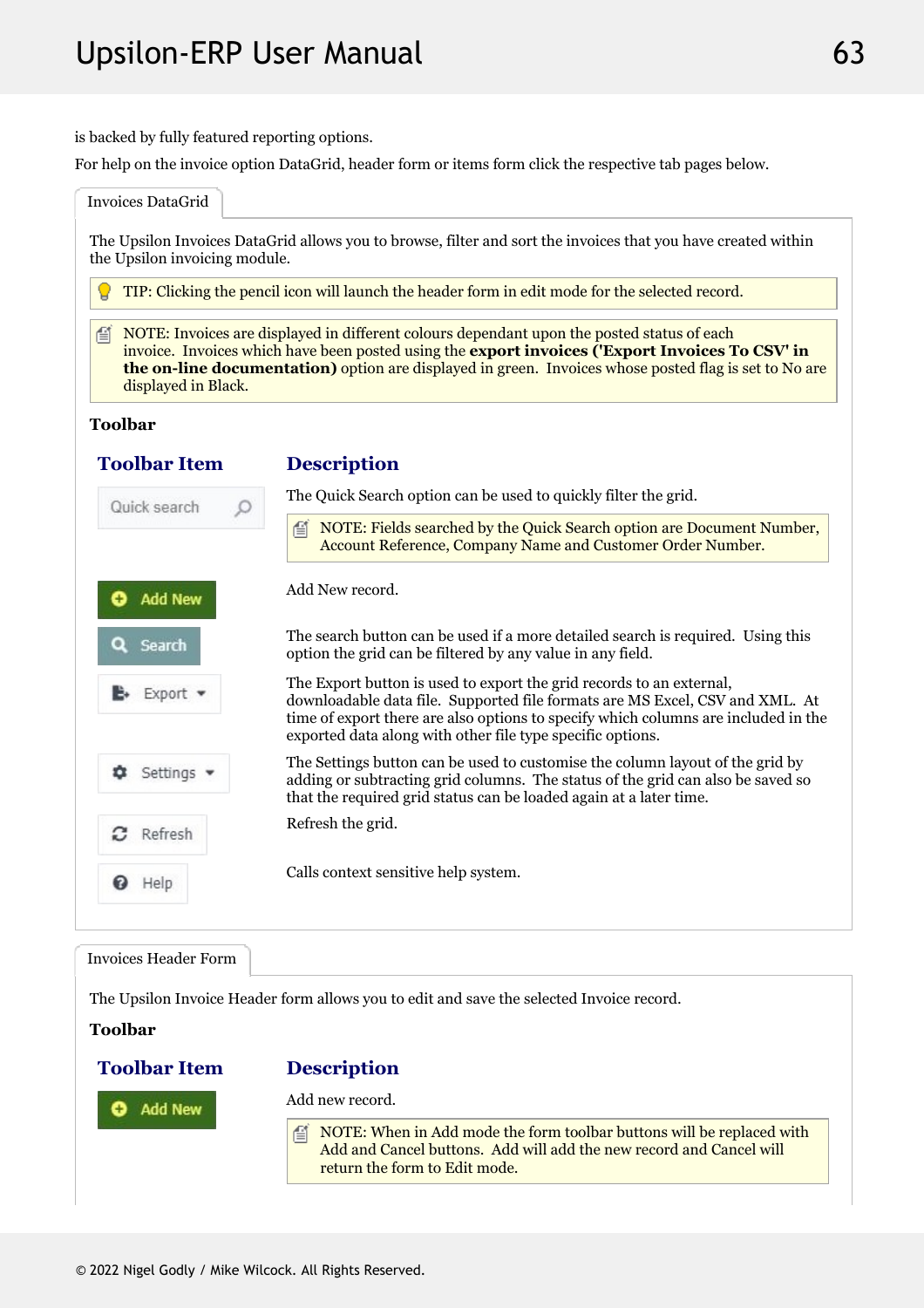| <b>Toolbar Item</b><br>а<br>Save | <b>Description</b><br>Save the form.    |                                        |  |
|----------------------------------|-----------------------------------------|----------------------------------------|--|
| 狂<br>Options $\bullet$           | Print                                   | Print this invoice.                    |  |
|                                  | Duplicate                               | Duplicate this invoice.                |  |
|                                  | <b>Convert To Credit Note</b>           | Convert this invoice to a Credit Note. |  |
| Help<br>❸                        | Call the context sensitive help system. |                                        |  |
| Back<br>o                        | Return to calling grid.                 |                                        |  |
| <b>Items Toolbar</b>             |                                         |                                        |  |

**P** TIP: Clicking the pencil icon will launch the items form in edit mode for the selected item record. **Toolbar Description.** 

Add new item record.

Add New

 $\equiv$  NOTE: When in Add mode the form toolbar buttons will be replaced with Add and Cancel buttons. Add will add the new record and Cancel will return the form to Edit mode.

### **Mandatory Fields**

| <b>Field Name</b>        | <b>Notes</b>                                                                                                                                                                                                                                    |  |
|--------------------------|-------------------------------------------------------------------------------------------------------------------------------------------------------------------------------------------------------------------------------------------------|--|
| <b>Account Reference</b> | Lookup from the Customers (Section 2.2.1) option. The Account Reference<br>field Is editable only upon adding new records.                                                                                                                      |  |
| Document Date            | Must be a valid date.                                                                                                                                                                                                                           |  |
| <b>Tab Pages</b>         |                                                                                                                                                                                                                                                 |  |
| <b>Tab Name</b>          | <b>Description</b>                                                                                                                                                                                                                              |  |
| Invoice                  | The Invoice tab is where the key information relating to the current invoice is<br>entered, such as the customer account reference, document date, customer order<br>number and so on.                                                          |  |
| <b>Customer Details</b>  | The customer details tab contains the contact information for the current invoice<br>and is copied from the <b>customers</b> (Section 2.2.1) option at the time the<br>account reference field is populated. Details can be edited if required. |  |
| Delivery Address         | The delivery address tab allows you to edit the delivery address for the current<br>quotation. If the selected customer has no delivery addresses defined the<br>address details from the customer details tab will be used.                    |  |
| Carriage                 | The Carriage tab allows you to enter a carriage value and tax code for the selected<br>invoice.                                                                                                                                                 |  |
| <b>Notes</b>             | The Notes tab allows you to enter any notes relating to the current quotation.                                                                                                                                                                  |  |
|                          | NOTE: Maximum 255 characters.<br>囼                                                                                                                                                                                                              |  |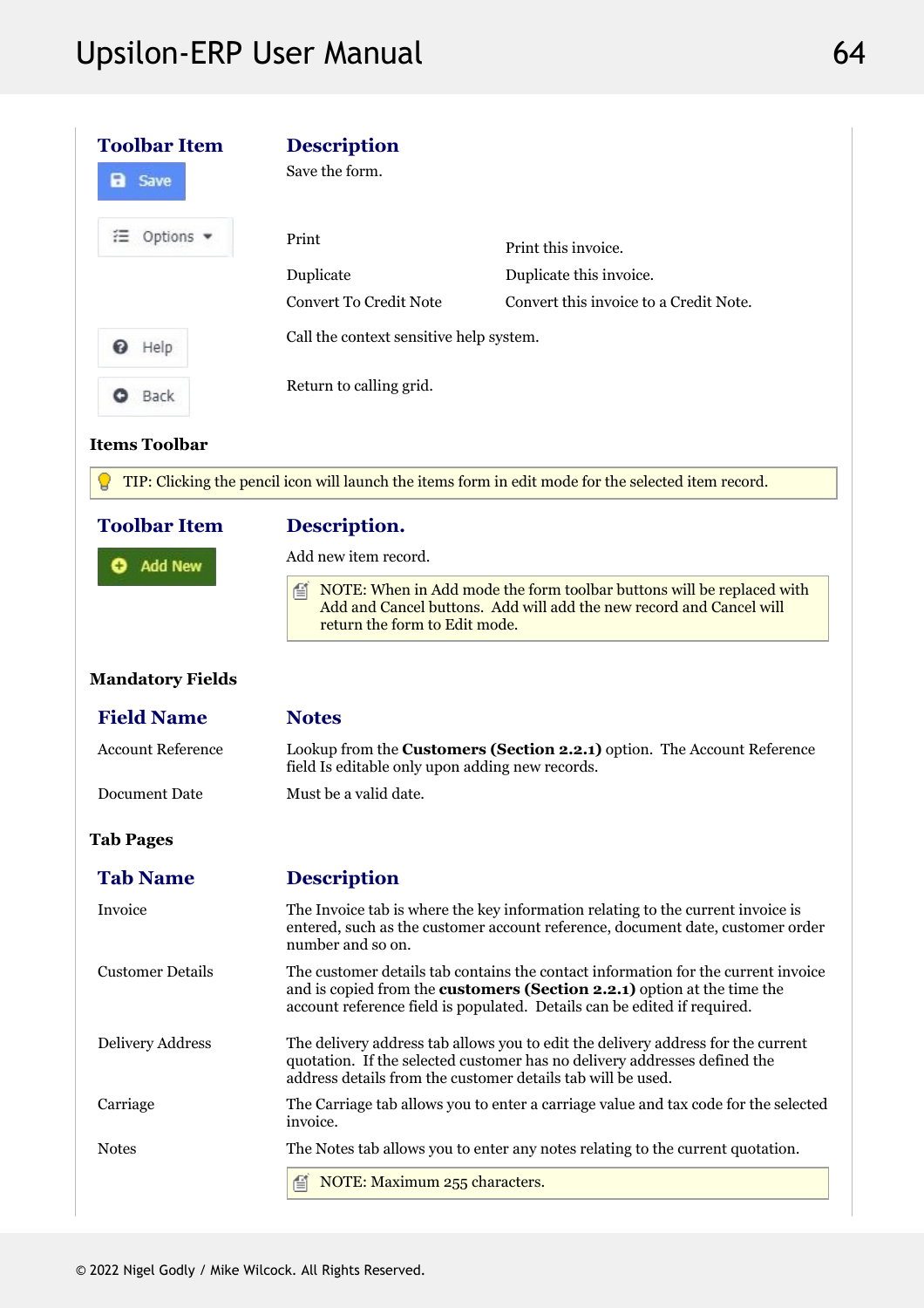## **Tab Name Description** Status The Status tab displays read-only information relating to the status of the Invoice. Invoices Items Form The Upsilon Invoice Items form allows you to edit, save or delete the selected invoice item record. **Toolbar Toolbar Description** Add new record. **O** Add New  $\equiv$  NOTE: When in Add mode the form toolbar buttons will be replaced with Add and Cancel buttons. Add will add the new record and Cancel will return the form to Edit mode or back to the quotation header dependant upon which add item button was clicked. Save the form. a Save Delete the current record. **Delete** Call the context sensitive help system. Help Return to calling form. Back **Mandatory Fields Name Notes Field** Product Code The Product Code field Is editable only upon adding new records.  $\equiv$  NOTE: The product code field is not available if Free Text is set to yes. **Tab Pages Tab Description** Invoice Item The Invoice Item tab is where key information relating to the selected invoice item is entered such as product details, pricing and discount percentage. Unit Of Sale The unit of sale tab allows you to select a unit of sale for the selected product. Units of sale are defined in the **Products (Section 2.4.1)** option. Tax Code The tax code tab allows you to select a tax code to apply to the current quotation item.

## 2.5.3.2 Reports

# 2.5.3.2.1 Print Invoices Report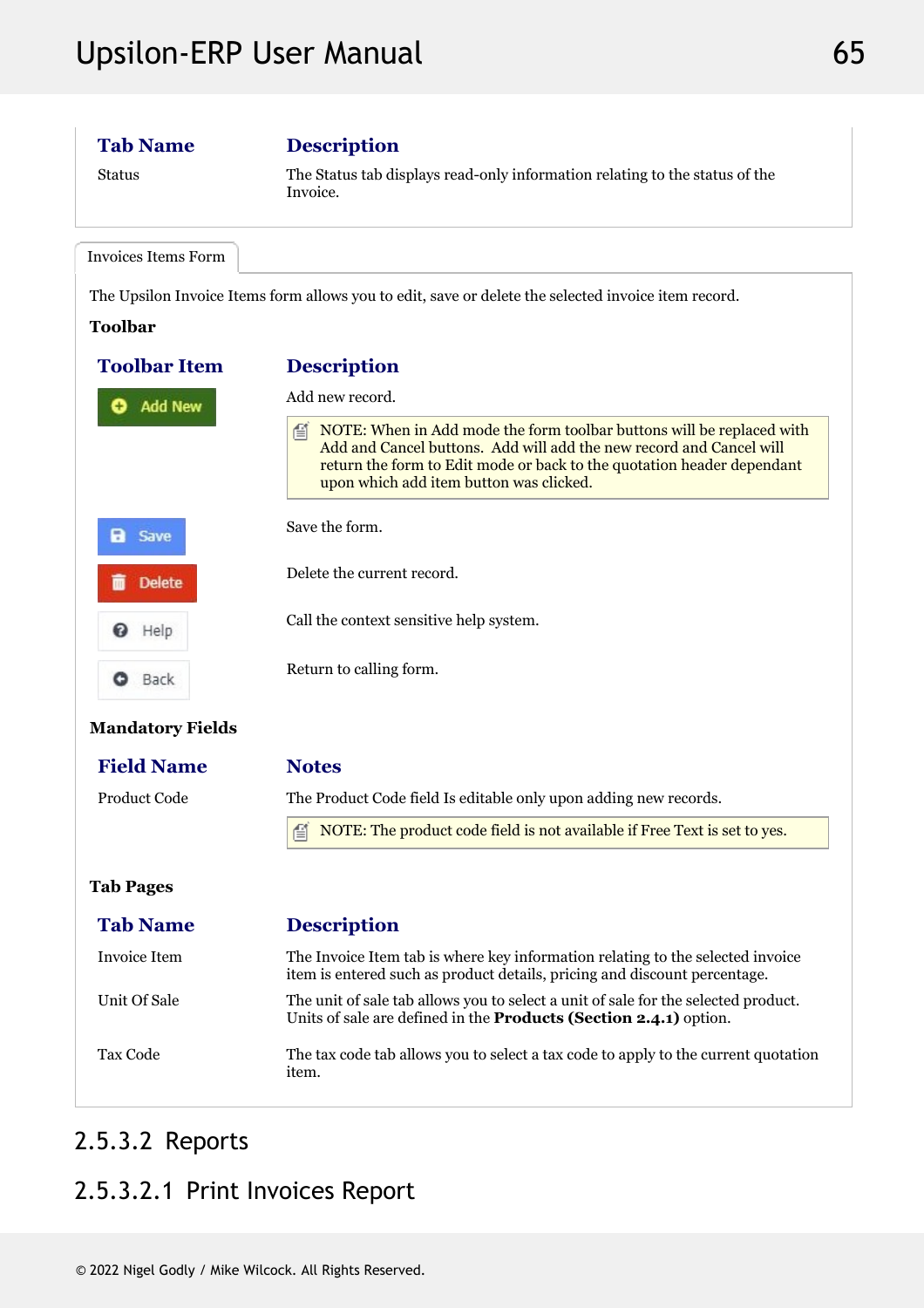The Upsilon Print Invoices Report allows you to print Invoice documents that have been created in the **Invoicing (Section 2.5.3.1)** option.

| <b>Report Parameters</b>           |                                                 |  |
|------------------------------------|-------------------------------------------------|--|
| <b>Report</b><br><b>Parameters</b> | <b>Description</b>                              |  |
| Lower Invoice<br>Number            | Lower invoice number.                           |  |
| <b>Upper Invoice</b><br>Number     | Upper invoice number.                           |  |
| Lower Account<br>Reference         | Lower account reference.                        |  |
| <b>Upper Account</b><br>Reference  | Upper account reference                         |  |
| <b>Lower Date</b>                  | Lower date.                                     |  |
| <b>Upper Date</b>                  | Upper date.                                     |  |
| <b>Button Name</b>                 | <b>Description</b>                              |  |
| ๏<br>Help                          | Call context sensitive help system.             |  |
| Print                              | Render the report in the Upsilon report viewer. |  |

| <b>Report Viewer Options</b> |                    |  |
|------------------------------|--------------------|--|
| <b>Toolbar</b>               |                    |  |
| <b>Toolbar Item</b>          | <b>Description</b> |  |

| <b>骨Print</b> ▼                            | Print current report to printer.                                                                          |  |
|--------------------------------------------|-----------------------------------------------------------------------------------------------------------|--|
|                                            | NOTE: Printing is done via PDF format. Your web browser will<br>自<br>require a plug-in to view PDF files. |  |
|                                            |                                                                                                           |  |
| <b>□</b> Save ▼                            | Save the current report to PDF, HTML, MS Word, MS Excel or CSV<br>Data file.                              |  |
|                                            | Search the current report for a text string.                                                              |  |
| of $2$ $\rightarrow$ $\rightarrow$<br>Page | Navigate sequentially through the current report pages or enter a<br>specific page number to jump to.     |  |
| Q 100% +                                   | Zoom in or out.                                                                                           |  |
| Single Page +                              | Select page view.                                                                                         |  |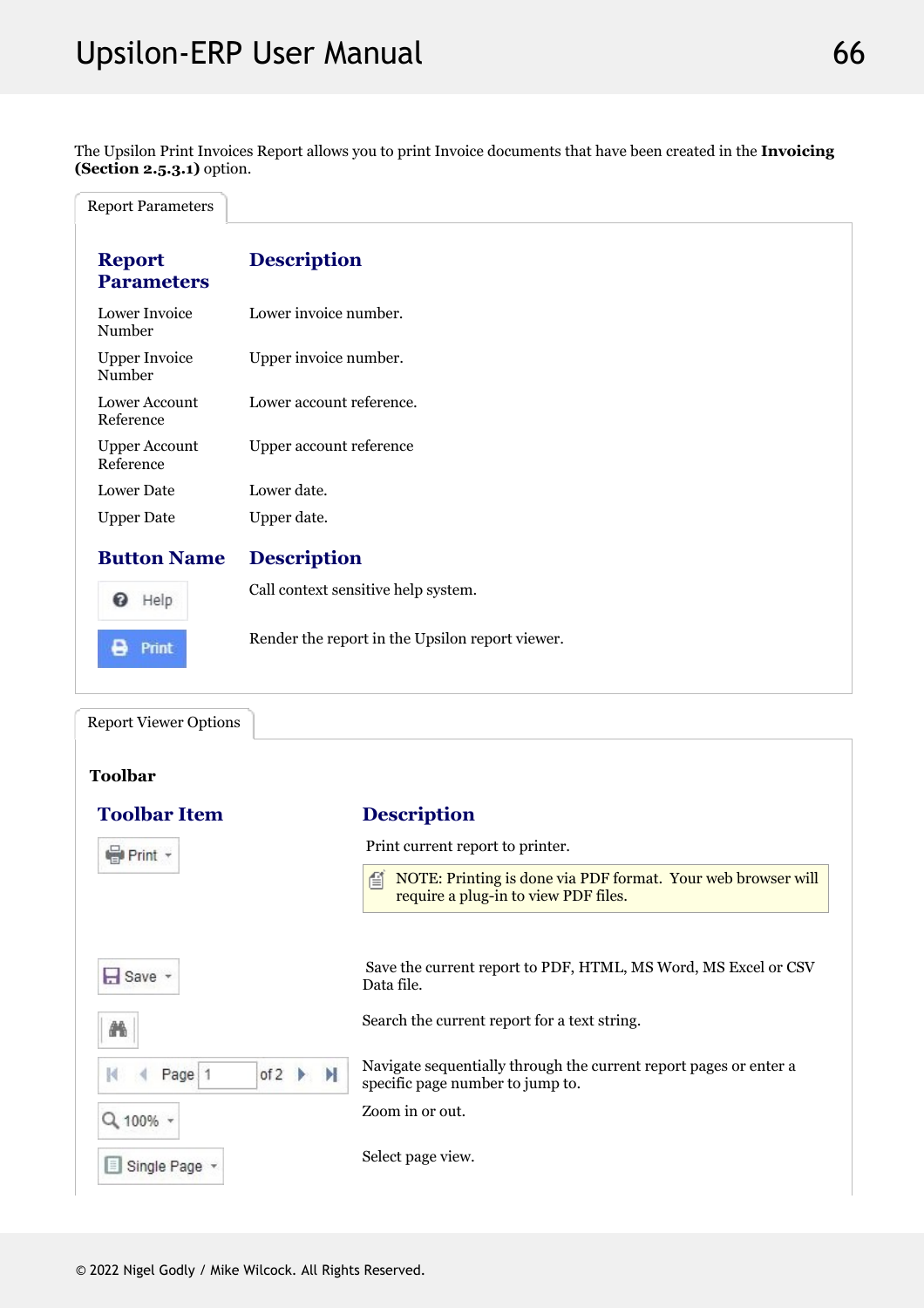| <b>Toolbar Item</b> | <b>Description</b>                |  |
|---------------------|-----------------------------------|--|
| <b>O</b> Back       | Back to calling application.      |  |
| Design              | Call the Upsilon Report Designer. |  |
|                     |                                   |  |

# 2.5.3.2.2 Invoices Report

The Upsilon Invoices Report allows you to produce a filtered list of Invoices that have been created in the **Invoicing (Section 2.5.3.1)** option.

Report Parameters

| <b>Report</b><br><b>Parameters</b> | <b>Description</b>                              |
|------------------------------------|-------------------------------------------------|
| Lower Invoice<br>Number            | Lower invoice number.                           |
| <b>Upper Invoice</b><br>Number     | Upper invoice number.                           |
| Lower Account<br>Reference         | Lower account reference.                        |
| <b>Upper Account</b><br>Reference  | Upper account reference                         |
| Lower Date                         | Lower date.                                     |
| <b>Upper Date</b>                  | Upper date.                                     |
| <b>Button Name</b>                 | <b>Description</b>                              |
| Help<br>๏                          | Call context sensitive help system.             |
| Print                              | Render the report in the Upsilon report viewer. |
| <b>Report Viewer Options</b>       |                                                 |

| <b>Toolbar</b>      |                                                                                                           |
|---------------------|-----------------------------------------------------------------------------------------------------------|
| <b>Toolbar Item</b> | <b>Description</b>                                                                                        |
| <b>骨Print</b> ▼     | Print current report to printer.                                                                          |
|                     | NOTE: Printing is done via PDF format. Your web browser will<br>儨<br>require a plug-in to view PDF files. |
| <b>⊟</b> Save ▼     | Save the current report to PDF, HTML, MS Word, MS Excel or CSV<br>Data file.                              |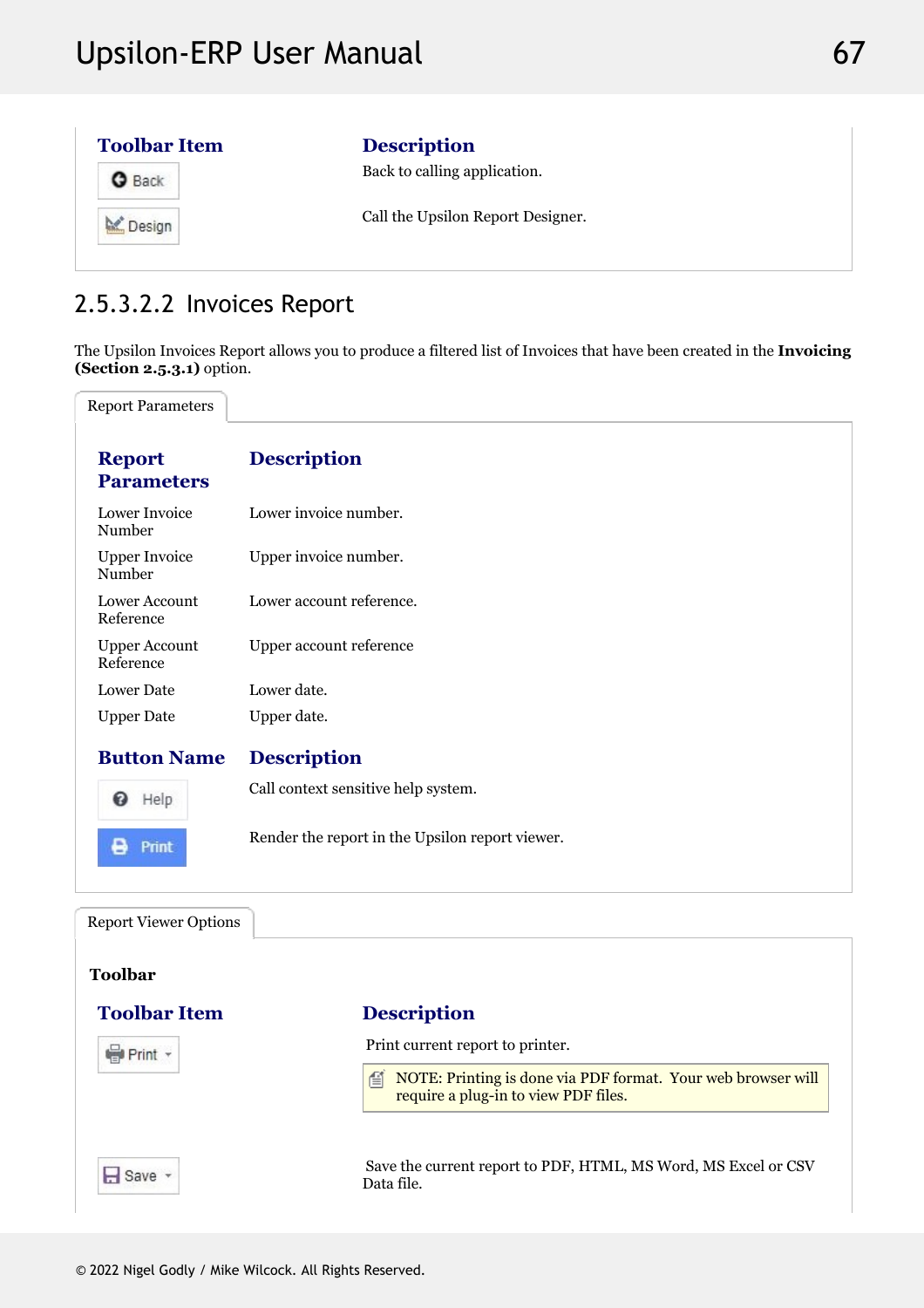

# 2.5.4 Credit Notes Overview

### **Credit Notes Overview**

### **Introduction**

Upsilon-ERP's Credit Notes Module allows you to create, analyse and produce documentation for the credit notes that you issue to your customers. The module is fully linked to the Sales and Stock Control Modules meaning that any unique pricing and discounting options are automatically carried over to any credit notes created. Profit margins are displayed for individual line items and also for the overall value of the credit note. The module is also backed by fully-featured reporting options.

#### **Duplicate Credit Note**

Recurring Credit Notes can be duplicated preventing the time consuming need for users to re-key information.

### **Analysis Codes**

Credit Notes can be categorised by Analysis Code allowing you to report on Credit Notes generated by Area, Sales Person or any other kind of analysis that your business may require.

## 2.5.4.1 Credit Notes

The Upsilon Credit Notes option allows you to produce and manage credit notes for your customer base. The module includes options to analyse credit notes by analysis code, duplicate existing credit notes and is backed by fully featured reporting options.

For help on the credit notes option DataGrid, header form or items form click the respective tab pages below.

The Upsilon Credit Notes DataGrid allows you to browse, filter and sort the credit note documents that you have created within the Upsilon credit notes module. TIP: Clicking the pencil icon will launch the header form in edit mode for the selected record. Credit Notes DataGrid

**NOTE:** Credit Notes are displayed in different colours dependant upon the posted status of each credit note. Credit Notes which have been posted using the **export credit notes ('Export Credit Notes To CSV' in the on-line documentation)** option are displayed in green. Credit Notes whose posted flag is set to No are displayed in Black.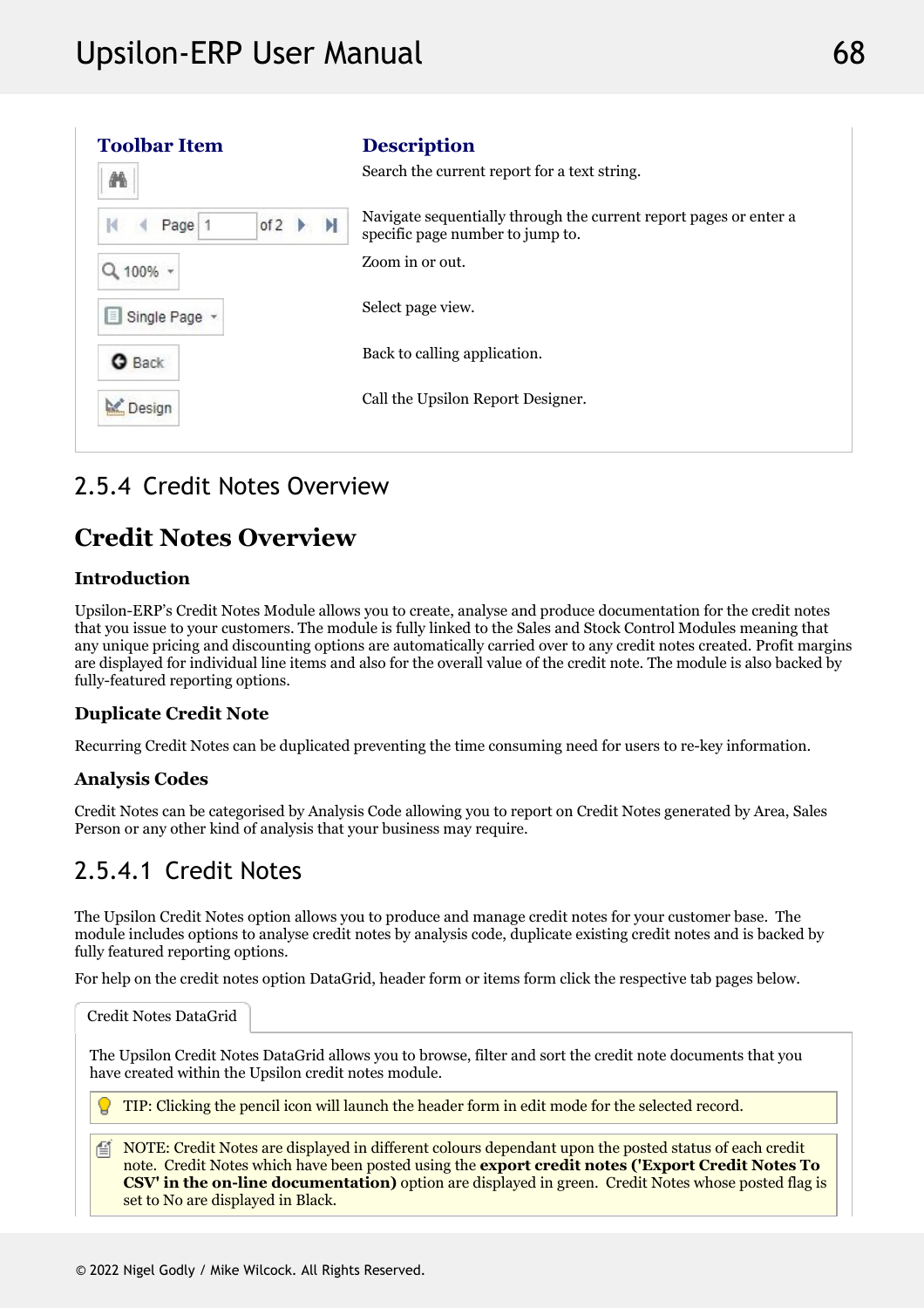| <b>Toolbar</b>         |                                                                                                                                                                                                                                                                                                          |
|------------------------|----------------------------------------------------------------------------------------------------------------------------------------------------------------------------------------------------------------------------------------------------------------------------------------------------------|
| <b>Toolbar Item</b>    | <b>Description</b>                                                                                                                                                                                                                                                                                       |
| Quick search           | The Quick Search option can be used to quickly filter the grid.                                                                                                                                                                                                                                          |
|                        | NOTE: Fields searched by the Quick Search option are Document Number,<br>晋<br>Account Reference, Company Name and Customer Order Number.                                                                                                                                                                 |
| <b>Add New</b>         | Add New record.                                                                                                                                                                                                                                                                                          |
| Search                 | The search button can be used if a more detailed search is required. Using this<br>option the grid can be filtered by any value in any field.                                                                                                                                                            |
| $Export$ $\rightarrow$ | The Export button is used to export the grid records to an external,<br>downloadable data file. Supported file formats are MS Excel, CSV and XML. At<br>time of export there are also options to specify which columns are included in the<br>exported data along with other file type specific options. |
| Settings $\sim$        | The Settings button can be used to customise the column layout of the grid by<br>adding or subtracting grid columns. The status of the grid can also be saved so<br>that the required grid status can be loaded again at a later time.                                                                   |
| Refresh                | Refresh the grid.                                                                                                                                                                                                                                                                                        |
| Help                   | Calls context sensitive help system.                                                                                                                                                                                                                                                                     |

### Credit Notes Header Form

The Upsilon Credit Notes Header form allows you to edit and save the selected Credit Note record.

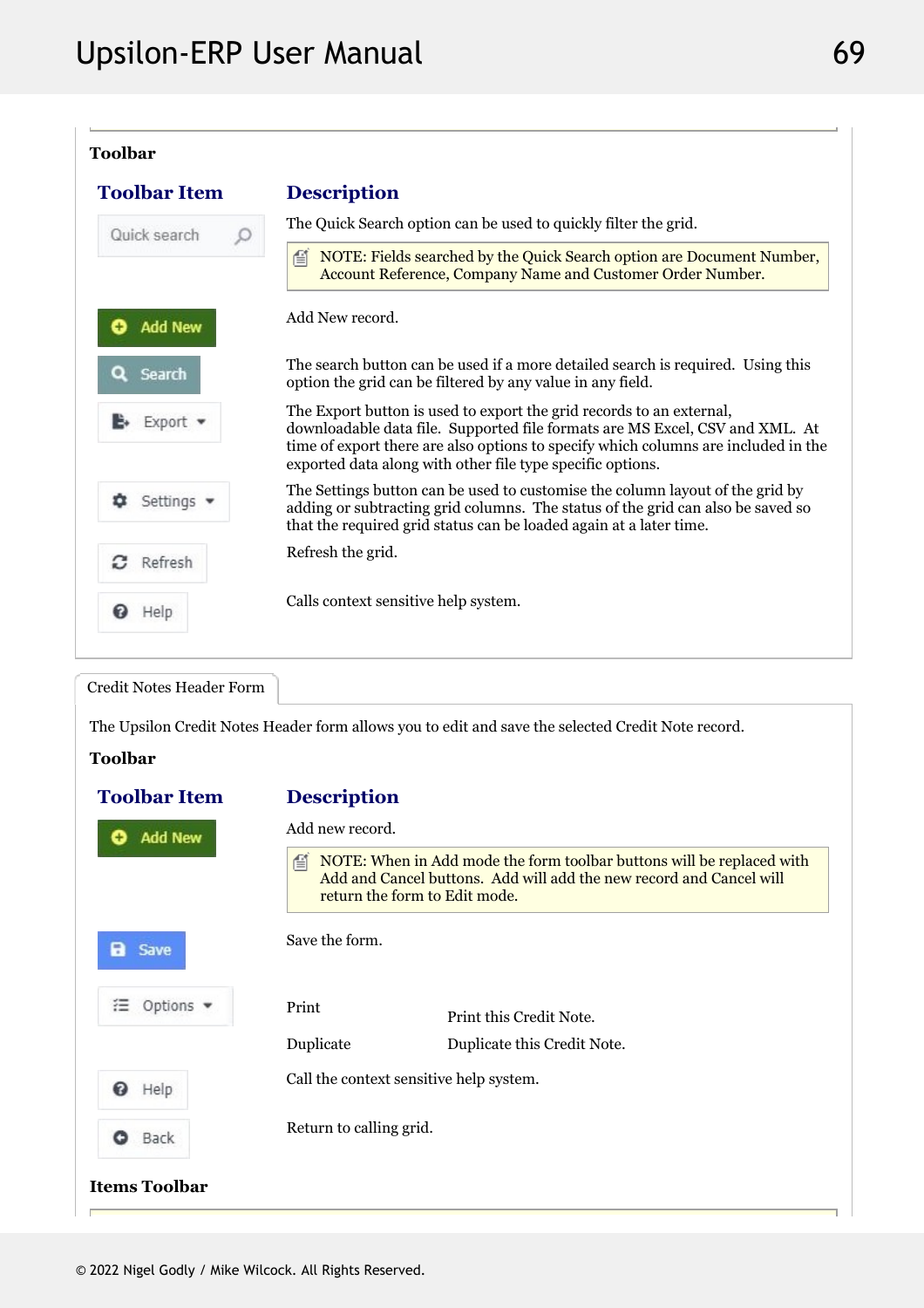# Upsilon-ERP User Manual 2022 2022 12:00 12:00 12:00 12:00 12:00 12:00 12:00 12:00 12:00 12:00 12:00 12:00 12:0

| <b>Toolbar Item</b>      | Description.                                                                                                                                                                                                                             |
|--------------------------|------------------------------------------------------------------------------------------------------------------------------------------------------------------------------------------------------------------------------------------|
| <b>Add New</b>           | Add new item record.                                                                                                                                                                                                                     |
|                          | NOTE: When in Add mode the form toolbar buttons will be replaced with<br>Add and Cancel buttons. Add will add the new record and Cancel will<br>return the form to Edit mode.                                                            |
| <b>Mandatory Fields</b>  |                                                                                                                                                                                                                                          |
| <b>Field Name</b>        | <b>Notes</b>                                                                                                                                                                                                                             |
| <b>Account Reference</b> | Lookup from the Customers (Section 2.2.1) option. The Account Reference<br>field Is editable only upon adding new records.                                                                                                               |
| Document Date            | Must be a valid date.                                                                                                                                                                                                                    |
| <b>Tab Pages</b>         |                                                                                                                                                                                                                                          |
| <b>Tab Name</b>          | <b>Description</b>                                                                                                                                                                                                                       |
| <b>Credit Note</b>       | The Credit Note tab is where the key information relating to the current credit<br>note is entered, such as the customer account reference, document date,<br>customer order number and so on.                                           |
| <b>Customer Details</b>  | The customer details tab contains the contact information for the current invoice<br>and is copied from the customers (Section 2.2.1) option at the time the<br>account reference field is populated. Details can be edited if required. |
| <b>Delivery Address</b>  | The delivery address tab allows you to edit the delivery address for the current<br>quotation. If the selected customer has no delivery addresses defined the<br>address details from the customer details tab will be used.             |
| Carriage                 | The Carriage tab allows you to enter a carriage value and tax code for the selected<br>invoice.                                                                                                                                          |
| <b>Notes</b>             | The Notes tab allows you to enter any notes relating to the current quotation.                                                                                                                                                           |
|                          | NOTE: Maximum 255 characters.<br>自                                                                                                                                                                                                       |
| <b>Status</b>            | The Status tab displays read-only information relating to the status of the credit<br>note.                                                                                                                                              |

Credit Notes Items Form

The Upsilon Credit Note Items form allows you to edit, save or delete the selected credit note item record.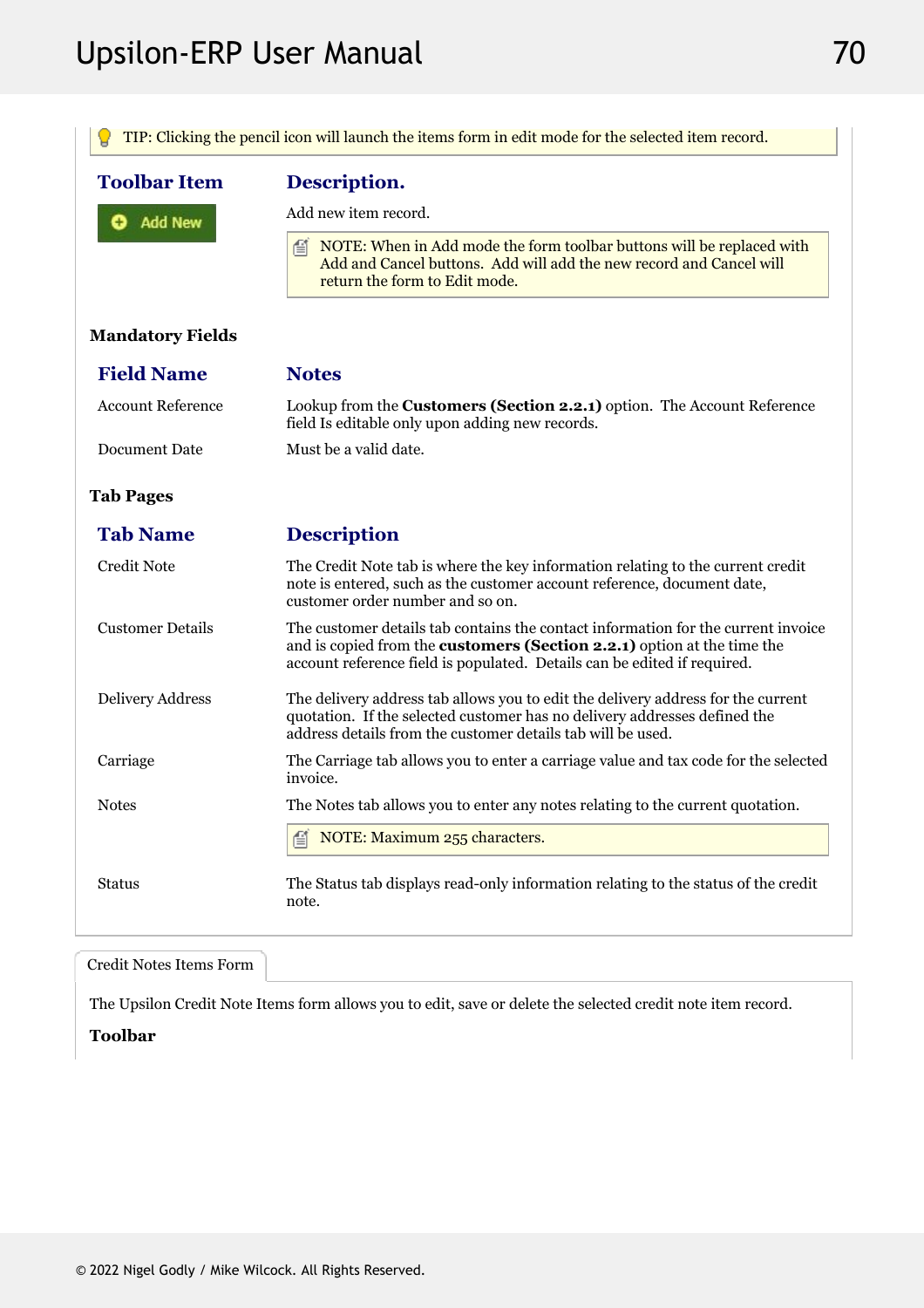# Upsilon-ERP User Manual 2022 12:20 12:20 12:20 12:20 12:20 12:20 12:20 12:20 12:20 12:20 12:20 12:20 12:20 12:20 12:20 12:20 12:20 12:20 12:20 12:20 12:20 12:20 12:20 12:20 12:20 12:20 12:20 12:20 12:20 12:20 12:20 12:20 1

| <b>Toolbar Item</b>     | <b>Description</b>                                                                                                                                                                                                                                                     |
|-------------------------|------------------------------------------------------------------------------------------------------------------------------------------------------------------------------------------------------------------------------------------------------------------------|
| Add New                 | Add new record.                                                                                                                                                                                                                                                        |
|                         | 昏<br>NOTE: When in Add mode the form toolbar buttons will be replaced with<br>Add and Cancel buttons. Add will add the new record and Cancel will<br>return the form to Edit mode or back to the quotation header dependant<br>upon which add item button was clicked. |
| a Save                  | Save the form.                                                                                                                                                                                                                                                         |
| <b>Delete</b>           | Delete the current record.                                                                                                                                                                                                                                             |
| Help<br>๏               | Call the context sensitive help system.                                                                                                                                                                                                                                |
| Back                    | Return to calling form.                                                                                                                                                                                                                                                |
| <b>Mandatory Fields</b> |                                                                                                                                                                                                                                                                        |
| <b>Field Name</b>       | <b>Notes</b>                                                                                                                                                                                                                                                           |
| Product Code            | The Product Code field Is editable only upon adding new records.                                                                                                                                                                                                       |
|                         | 昏<br>NOTE: The product code field is not available if Free Text is set to yes.                                                                                                                                                                                         |
| <b>Tab Pages</b>        |                                                                                                                                                                                                                                                                        |
| <b>Tab Name</b>         | <b>Description</b>                                                                                                                                                                                                                                                     |
| Credit Note Item        | The Credit Note Item tab is where key information relating to the selected credit<br>note item is entered such as product details, pricing and discount percentage.                                                                                                    |
| Unit Of Sale            | The unit of sale tab allows you to select a unit of sale for the selected product.<br>Units of sale are defined in the Products (Section 2.4.1) option.                                                                                                                |
| Tax Code                | The tax code tab allows you to select a tax code to apply to the current credit<br>note item.                                                                                                                                                                          |

# 2.5.4.2 Reports

# 2.5.4.2.1 Print Credit Notes Report

The Upsilon Print Credit Notes Report allows you to print credit note documents that have been created in the **Credit Notes (Section 2.5.4.1)** option.

| <b>Report Parameters</b>           |                           |
|------------------------------------|---------------------------|
| <b>Report</b><br><b>Parameters</b> | <b>Description</b>        |
| Lower Credit<br>Note Number        | Lower credit note number. |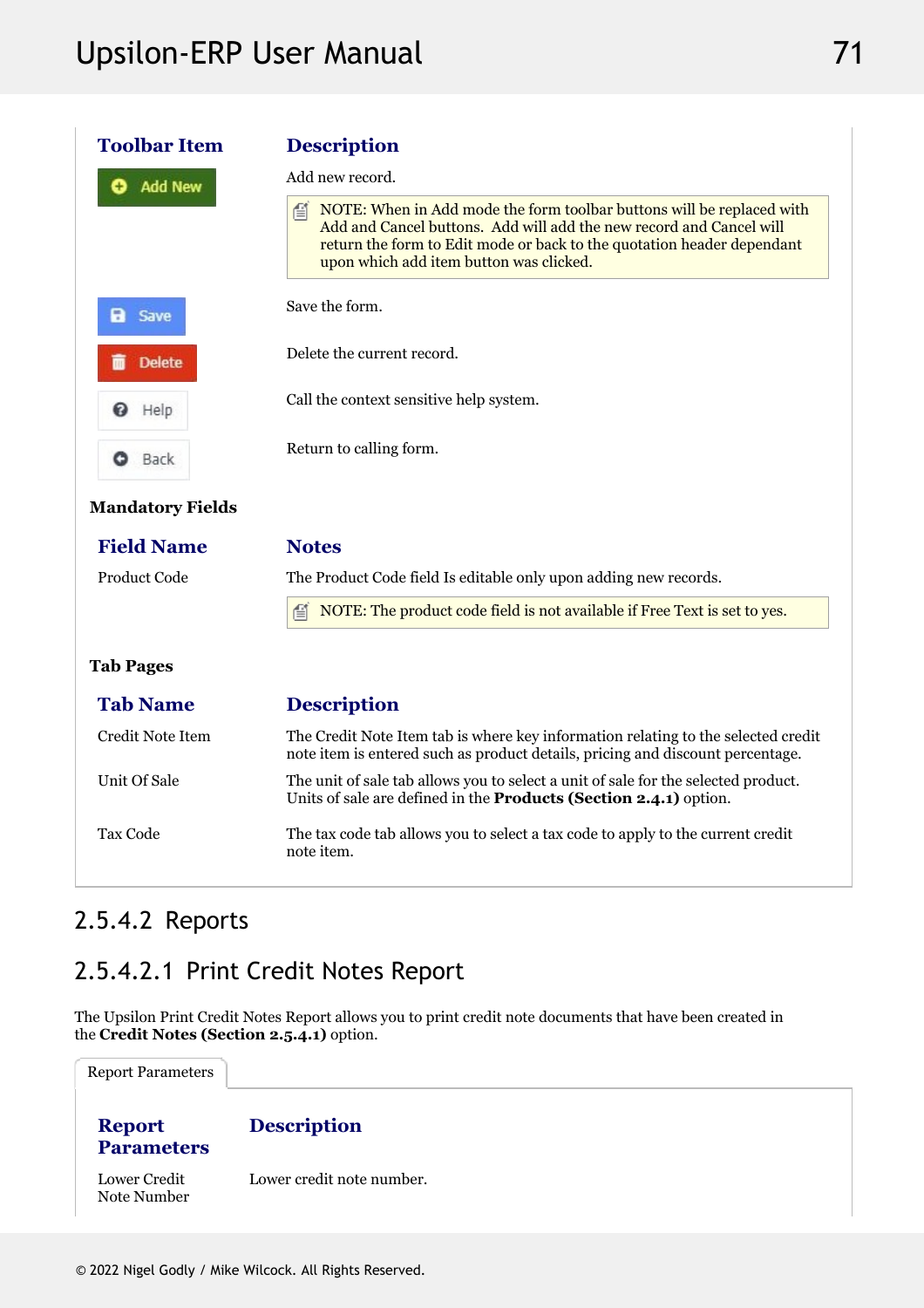| <b>Report</b><br><b>Parameters</b> | <b>Description</b>                              |  |
|------------------------------------|-------------------------------------------------|--|
| <b>Upper Credit</b><br>Note Number | Upper credit note number.                       |  |
| Lower Account<br>Reference         | Lower account reference.                        |  |
| <b>Upper Account</b><br>Reference  | Upper account reference                         |  |
| <b>Lower Date</b>                  | Lower date.                                     |  |
| <b>Upper Date</b>                  | Upper date.                                     |  |
| <b>Button Name</b>                 | <b>Description</b>                              |  |
| Help<br>€                          | Call context sensitive help system.             |  |
| B<br>Print                         | Render the report in the Upsilon report viewer. |  |

Report Viewer Options

### **Toolbar**

| <b>Toolbar Item</b>                                              | <b>Description</b>                                                                                        |
|------------------------------------------------------------------|-----------------------------------------------------------------------------------------------------------|
| Print +                                                          | Print current report to printer.                                                                          |
|                                                                  | NOTE: Printing is done via PDF format. Your web browser will<br>昏<br>require a plug-in to view PDF files. |
| <b>El</b> Save ▼                                                 | Save the current report to PDF, HTML, MS Word, MS Excel or CSV<br>Data file.                              |
| 鸙                                                                | Search the current report for a text string.                                                              |
| $\blacktriangleright$<br>of 2<br>Page 1<br>$\blacktriangleright$ | Navigate sequentially through the current report pages or enter a<br>specific page number to jump to.     |
| Q 100% +                                                         | Zoom in or out.                                                                                           |
| ■ Single Page ▼                                                  | Select page view.                                                                                         |
| <b>O</b> Back                                                    | Back to calling application.                                                                              |
| Design                                                           | Call the Upsilon Report Designer.                                                                         |

## 2.5.4.2.2 Credit Notes Report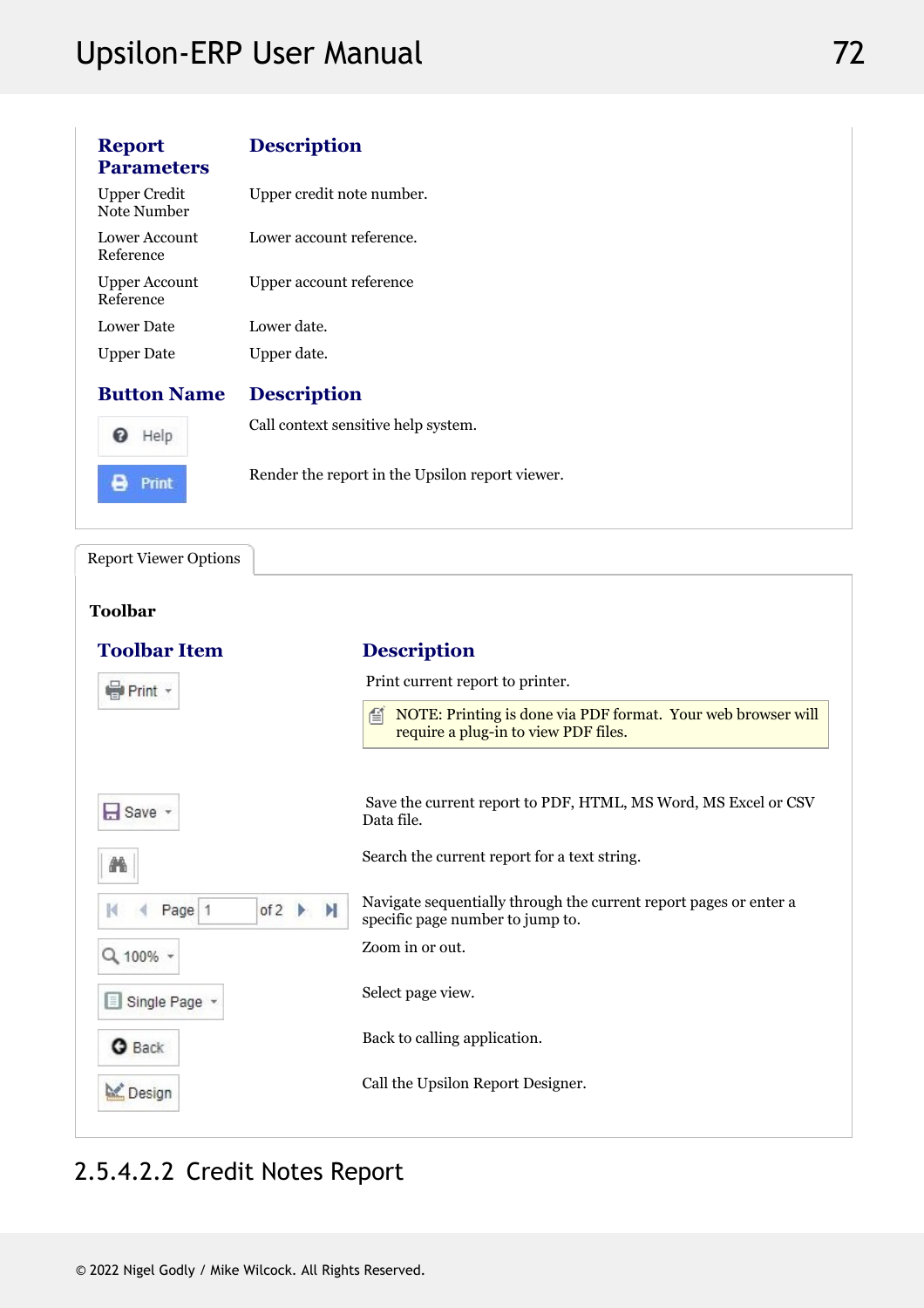The Upsilon Credit Notes Report allows you to produce a filtered list of Credit Notes that have been created in the **Credit Notes (Section 2.5.4.1)** option.

Report Parameters

| <b>Description</b>                              |  |
|-------------------------------------------------|--|
| Lower credit note number.                       |  |
| Upper credit note number.                       |  |
| Lower account reference.                        |  |
| Upper account reference                         |  |
| Lower date.                                     |  |
| Upper date.                                     |  |
| <b>Description</b>                              |  |
| Call context sensitive help system.             |  |
| Render the report in the Upsilon report viewer. |  |
|                                                 |  |

Report Viewer Options

### **Toolbar**

| <b>Toolbar Item</b>             | <b>Description</b>                                                                                        |
|---------------------------------|-----------------------------------------------------------------------------------------------------------|
| e Print +                       | Print current report to printer.                                                                          |
|                                 | NOTE: Printing is done via PDF format. Your web browser will<br>晋<br>require a plug-in to view PDF files. |
| Save -                          | Save the current report to PDF, HTML, MS Word, MS Excel or CSV<br>Data file.                              |
| 鸙                               | Search the current report for a text string.                                                              |
| H<br>of $2 \rightarrow$<br>Page | Navigate sequentially through the current report pages or enter a<br>specific page number to jump to.     |
| Q 100% +                        | Zoom in or out.                                                                                           |
| ■ Single Page ▼                 | Select page view.                                                                                         |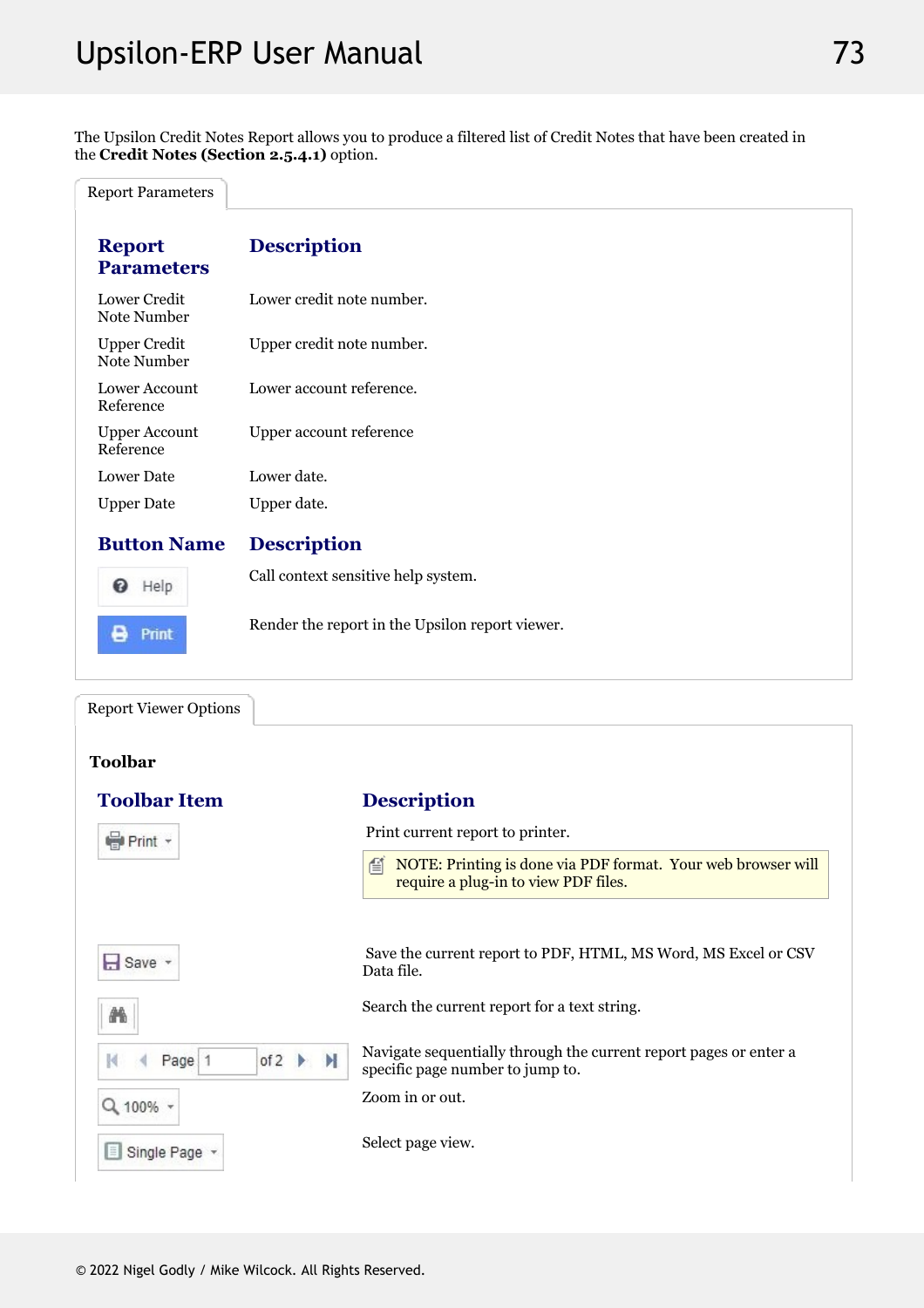

## 2.5.5 Pro-Forma Invoices Overview

#### **Credit Notes Overview**

### **Introduction**

Upsilon-ERP's Pro-Forma Invoice Module allows you to create, analyse and produce documentation for the proforma invoices that you issue to your customers. The module is fully linked to the Sales and Stock Control Modules meaning that any unique pricing and discounting options are automatically carried over to any pro-forma invoices created. Profit margins are displayed for individual line items and also for the overall value of the Pro-Forma Invoice. The module is also backed by fully-featured reporting options.

### **Duplicate Pro-Forma Invoice**

Recurring Pro-Forma Invoices can be duplicated preventing the time consuming need for users to re-key information.

### **Analysis Codes**

Pro-Forma Invoices can be categorised by Analysis Code allowing you to report on Pro-Forma Invoices generated by Area, Sales Person or any other kind of analysis that your business may require.

### 2.5.5.1 Pro-Forma Invoices

The Upsilon Pro-Forma Invoices option allows you to produce and manage Pro-Forma Invoices for your customer base. The module includes options to analyse Pro-Forma Invoices by analysis code, duplicate existing Pro-Forma Invoices and is backed by fully featured reporting options.

For help on the Pro-Forma Invoices option DataGrid, header form or items form click the respective tab pages below.

Pro-Forma Invoices DataGrid

The Upsilon Pro-Forma Invoices DataGrid allows you to browse, filter and sort the Pro-Forma Invoice documents that you have created within the Upsilon Pro-Forma Invoices module.

TIP: Clicking the pencil icon will launch the header form in edit mode for the selected record.

**Toolbar**

**Toolbar** 

### **Description**

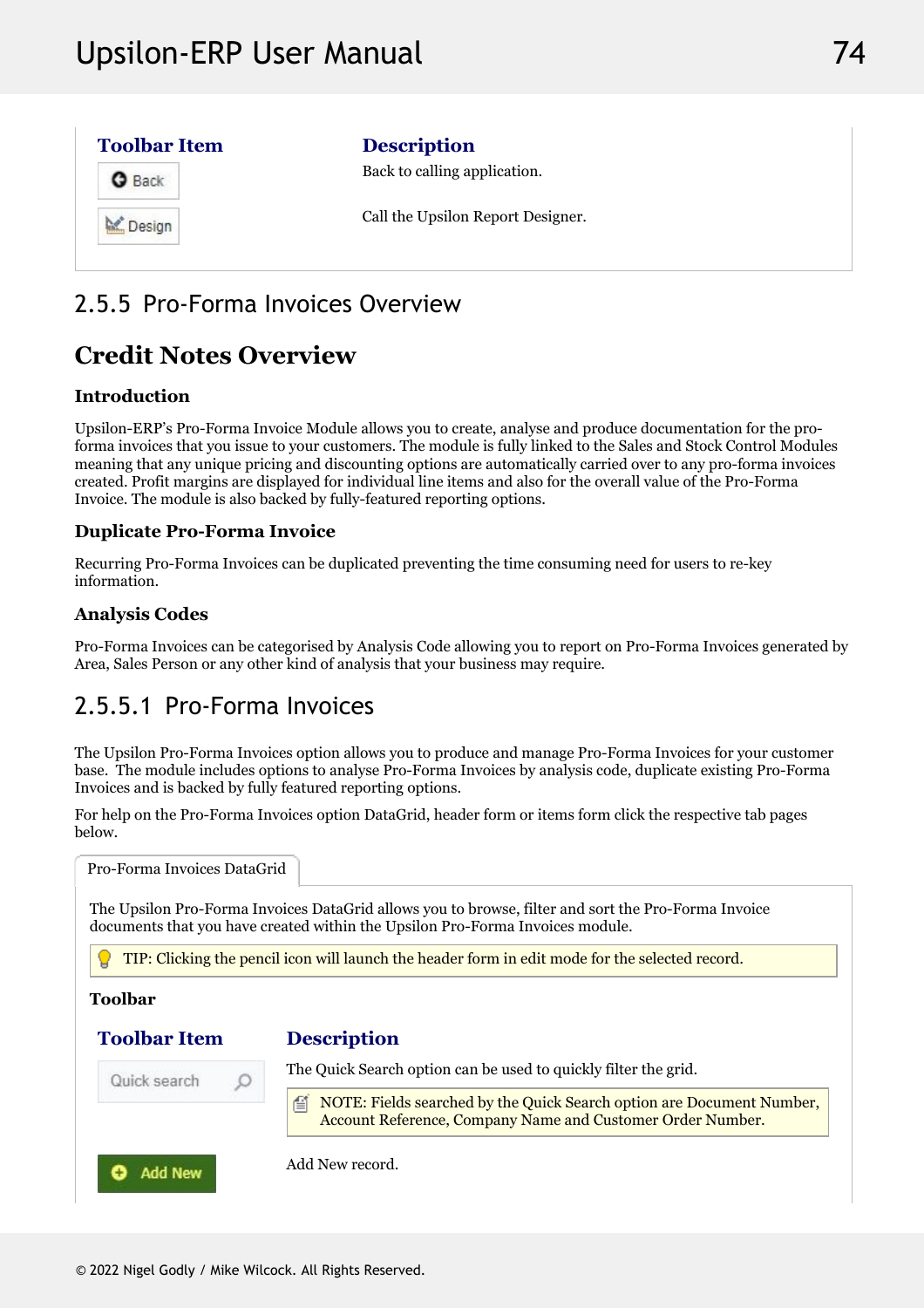| <b>Toolbar Item</b>           | <b>Description</b>                                                                                                                                                                                                                                                                                       |  |
|-------------------------------|----------------------------------------------------------------------------------------------------------------------------------------------------------------------------------------------------------------------------------------------------------------------------------------------------------|--|
| <b>Search</b><br>Q            | The search button can be used if a more detailed search is required. Using this<br>option the grid can be filtered by any value in any field.                                                                                                                                                            |  |
|                               | The Export button is used to export the grid records to an external,<br>downloadable data file. Supported file formats are MS Excel, CSV and XML. At<br>time of export there are also options to specify which columns are included in the<br>exported data along with other file type specific options. |  |
| Settings $\blacktriangledown$ | The Settings button can be used to customise the column layout of the grid by<br>adding or subtracting grid columns. The status of the grid can also be saved so<br>that the required grid status can be loaded again at a later time.                                                                   |  |
| з<br>Refresh                  | Refresh the grid.                                                                                                                                                                                                                                                                                        |  |
| ๏<br>Help                     | Calls context sensitive help system.                                                                                                                                                                                                                                                                     |  |
|                               |                                                                                                                                                                                                                                                                                                          |  |

Pro-Forma Invoices Header Form

The Upsilon Pro-Forma Invoices Header form allows you to edit and save the selected Pro-Forma Invoice record.

### **Toolbar**

| <b>Toolbar Item</b>               | <b>Description</b>                                                                                                                                                                 |
|-----------------------------------|------------------------------------------------------------------------------------------------------------------------------------------------------------------------------------|
| Add New<br>c)                     | Add new record.                                                                                                                                                                    |
|                                   | NOTE: When in Add mode the form toolbar buttons will be replaced with<br>囼<br>Add and Cancel buttons. Add will add the new record and Cancel will<br>return the form to Edit mode. |
| a<br>Save                         | Save the form.                                                                                                                                                                     |
| 狂<br>Options $\blacktriangledown$ | Print<br>Print this Pro-Forma Invoice.                                                                                                                                             |
|                                   | Duplicate<br>Duplicate this Pro-Forma Invoice.                                                                                                                                     |
| ❸<br>Help                         | Call the context sensitive help system.                                                                                                                                            |
| Back<br>o                         | Return to calling grid.                                                                                                                                                            |
| <b>Items Toolbar</b>              |                                                                                                                                                                                    |
|                                   | TIP: Clicking the pencil icon will launch the items form in edit mode for the selected item record.                                                                                |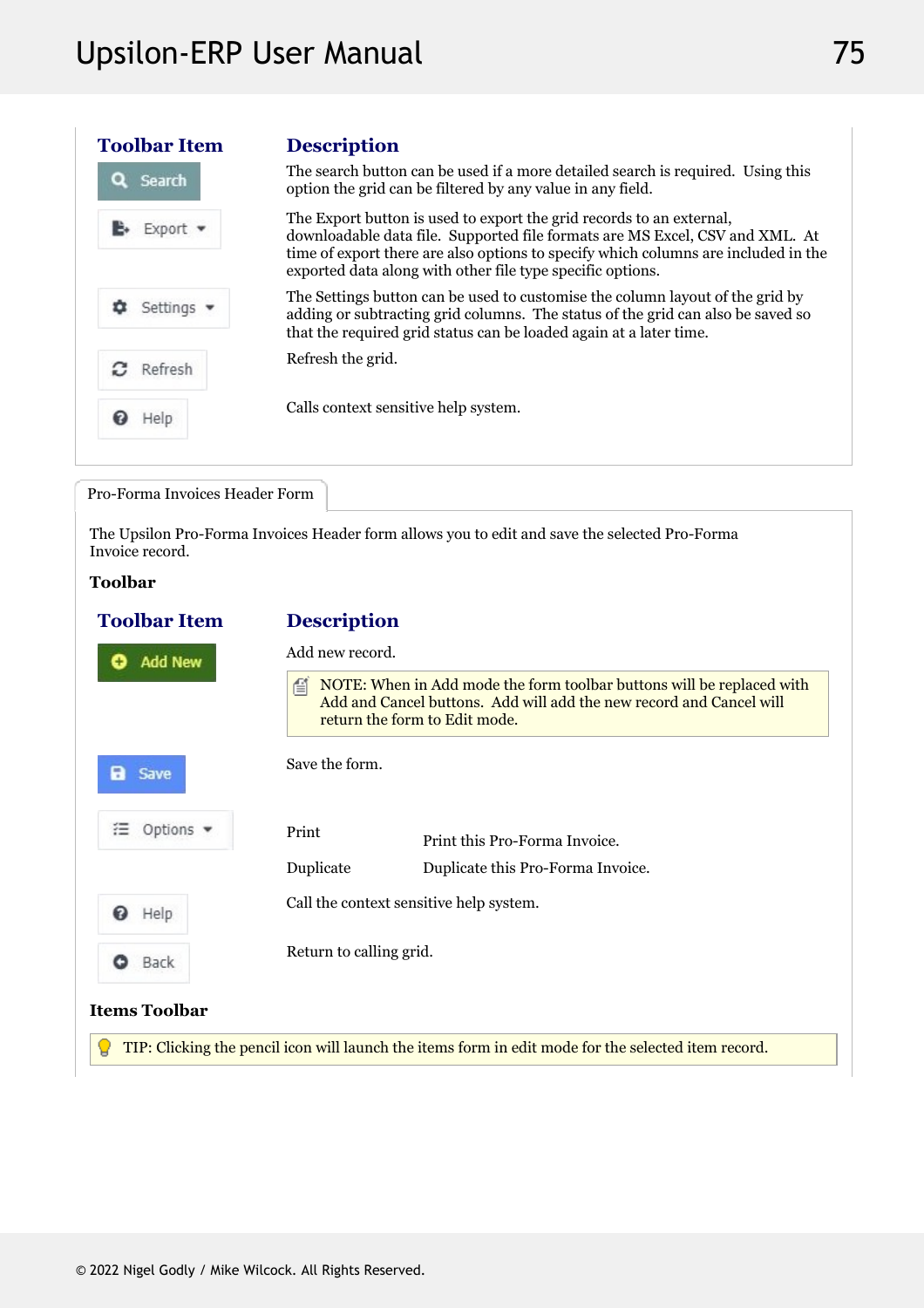| <b>Toolbar Item</b>      | Description.                                                                                                                                                                                                                                        |
|--------------------------|-----------------------------------------------------------------------------------------------------------------------------------------------------------------------------------------------------------------------------------------------------|
| <b>Add New</b>           | Add new item record.                                                                                                                                                                                                                                |
|                          | NOTE: When in Add mode the form toolbar buttons will be replaced with<br>Add and Cancel buttons. Add will add the new record and Cancel will<br>return the form to Edit mode.                                                                       |
| <b>Mandatory Fields</b>  |                                                                                                                                                                                                                                                     |
| <b>Field Name</b>        | <b>Notes</b>                                                                                                                                                                                                                                        |
| <b>Account Reference</b> | Lookup from the Customers (Section 2.2.1) option. The Account Reference<br>field Is editable only upon adding new records.                                                                                                                          |
| Document Date            | Must be a valid date.                                                                                                                                                                                                                               |
| <b>Tab Pages</b>         |                                                                                                                                                                                                                                                     |
| <b>Tab Name</b>          | <b>Description</b>                                                                                                                                                                                                                                  |
| Pro-Forma Invoice        | The Pro-Forma Invoice tab is where the key information relating to the<br>current Pro-Forma Invoice is entered, such as the customer account reference,<br>document date, customer order number and so on.                                          |
| <b>Customer Details</b>  | The customer details tab contains the contact information for the current Pro-<br>Forma Invoice and is copied from the customers (Section 2.2.1) option at the<br>time the account reference field is populated. Details can be edited if required. |
| <b>Delivery Address</b>  | The delivery address tab allows you to edit the delivery address for the current<br>document. If the selected customer has no delivery addresses defined the<br>address details from the customer details tab will be used.                         |
| Carriage                 | The Carriage tab allows you to enter a carriage value and tax code for the selected<br>document.                                                                                                                                                    |
| <b>Notes</b>             | The Notes tab allows you to enter any notes relating to the current document.                                                                                                                                                                       |
|                          | 自<br>NOTE: Maximum 255 characters.                                                                                                                                                                                                                  |
| <b>Status</b>            | The Status tab displays read-only information relating to the status of the<br>document.                                                                                                                                                            |

The Upsilon Pro-Forma Invoices Items form allows you to edit, save or delete the selected Pro-Forma Invoice item record.

#### **Toolbar**

### **Toolbar**

### **Description** Add new record.

Add New

 $\equiv$  NOTE: When in Add mode the form toolbar buttons will be replaced with Add and Cancel buttons. Add will add the new record and Cancel will return the form to Edit mode or back to the quotation header dependant upon which add item button was clicked.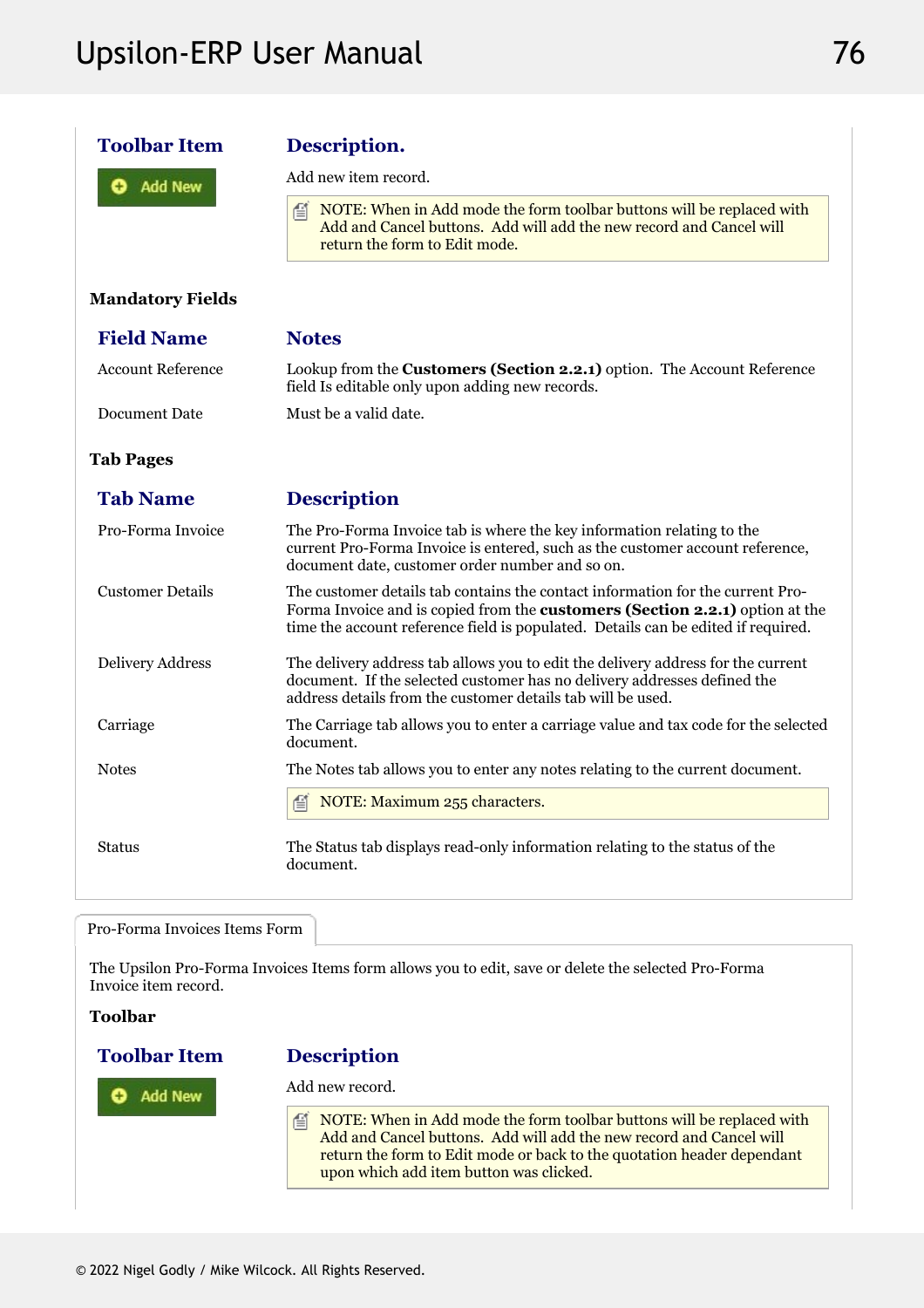| <b>Toolbar Item</b>     | <b>Description</b>                                                                                                                                                        |  |
|-------------------------|---------------------------------------------------------------------------------------------------------------------------------------------------------------------------|--|
| a<br>Save               | Save the form.                                                                                                                                                            |  |
| <b>Delete</b><br>ПT     | Delete the current record.                                                                                                                                                |  |
| Help<br>❸               | Call the context sensitive help system.                                                                                                                                   |  |
| Back<br>ය               | Return to calling form.                                                                                                                                                   |  |
| <b>Mandatory Fields</b> |                                                                                                                                                                           |  |
| <b>Field Name</b>       | <b>Notes</b>                                                                                                                                                              |  |
| Product Code            | The Product Code field Is editable only upon adding new records.                                                                                                          |  |
|                         | NOTE: The product code field is not available if Free Text is set to yes.<br>昏                                                                                            |  |
| <b>Tab Pages</b>        |                                                                                                                                                                           |  |
| <b>Tab Name</b>         | <b>Description</b>                                                                                                                                                        |  |
| Pro-Forma Invoice Item  | The Pro-Forma Invoice Item tab is where key information relating to the<br>selected document item is entered such as product details, pricing and discount<br>percentage. |  |
| Unit Of Sale            | The unit of sale tab allows you to select a unit of sale for the selected product.<br>Units of sale are defined in the Products (Section 2.4.1) option.                   |  |
|                         |                                                                                                                                                                           |  |
| <b>Tax Code</b>         | The tax code tab allows you to select a tax code to apply to the current credit<br>note item.                                                                             |  |

## 2.5.5.2 Reports

## 2.5.5.2.1 Print Pro-Forma Invoices Report

The Upsilon Print Pro-Forma Invoices Report allows you to print documents that have been created in the **Pro-Forma Invoices (Section 2.5.5.1)** option.

| <b>Report Parameters</b>                 |                                 |
|------------------------------------------|---------------------------------|
| <b>Report</b><br><b>Parameters</b>       | <b>Description</b>              |
| Lower Pro-Forma<br>Invoice Number        | Lower pro-forma invoice number. |
| Upper Pro-Forma<br><b>Invoice Number</b> | Upper pro-forma invoice number. |
| Lower Account<br>Reference               | Lower account reference.        |
| <b>Upper Account</b>                     | Upper account reference         |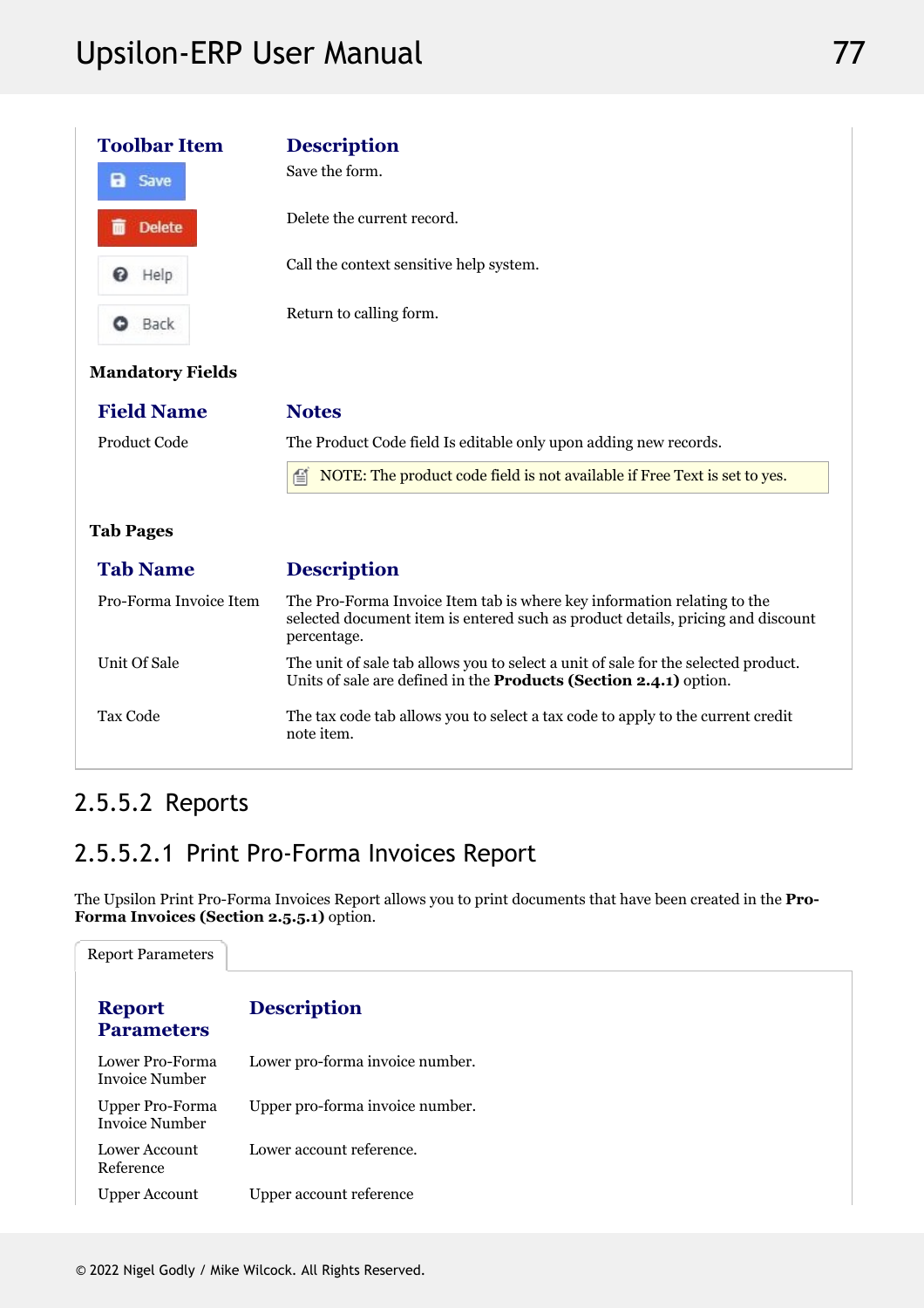# Upsilon-ERP User Manual 2022 12:20 12:20 12:20 12:20 12:20 12:20 12:20 12:20 12:20 12:20 12:20 12:20 12:20 12:20

| <b>Report</b><br><b>Parameters</b> | <b>Description</b>                              |  |
|------------------------------------|-------------------------------------------------|--|
| Reference                          |                                                 |  |
| Lower Date                         | Lower date.                                     |  |
| <b>Upper Date</b>                  | Upper date.                                     |  |
| <b>Button Name</b>                 | <b>Description</b>                              |  |
| Help<br>0                          | Call context sensitive help system.             |  |
| Print<br>B                         | Render the report in the Upsilon report viewer. |  |

| <b>Report Viewer Options</b>                               |                                                                                                           |
|------------------------------------------------------------|-----------------------------------------------------------------------------------------------------------|
| <b>Toolbar</b>                                             |                                                                                                           |
| <b>Toolbar Item</b>                                        | <b>Description</b>                                                                                        |
| Print +                                                    | Print current report to printer.                                                                          |
|                                                            | NOTE: Printing is done via PDF format. Your web browser will<br>昏<br>require a plug-in to view PDF files. |
|                                                            |                                                                                                           |
| Save -                                                     | Save the current report to PDF, HTML, MS Word, MS Excel or CSV<br>Data file.                              |
| 鸙                                                          | Search the current report for a text string.                                                              |
| of $2 \rightarrow$<br>$\blacktriangleright$<br>Page 1<br>и | Navigate sequentially through the current report pages or enter a<br>specific page number to jump to.     |
| Q 100% +                                                   | Zoom in or out.                                                                                           |
| Single Page *<br>▣                                         | Select page view.                                                                                         |
| <b>O</b> Back                                              | Back to calling application.                                                                              |
| Design                                                     | Call the Upsilon Report Designer.                                                                         |
|                                                            |                                                                                                           |

## 2.5.5.2.2 Pro-Forma Invoices Report

The Upsilon Pro-Forma Invoices Report allows you to produce a filtered list of Pro-Forma Invoices that have been created in the **Pro-Forma Invoices (Section 2.5.5.1)** option.

| Report Parame<br>$\sim$ 300 $\sim$<br>.eters |  |
|----------------------------------------------|--|
|                                              |  |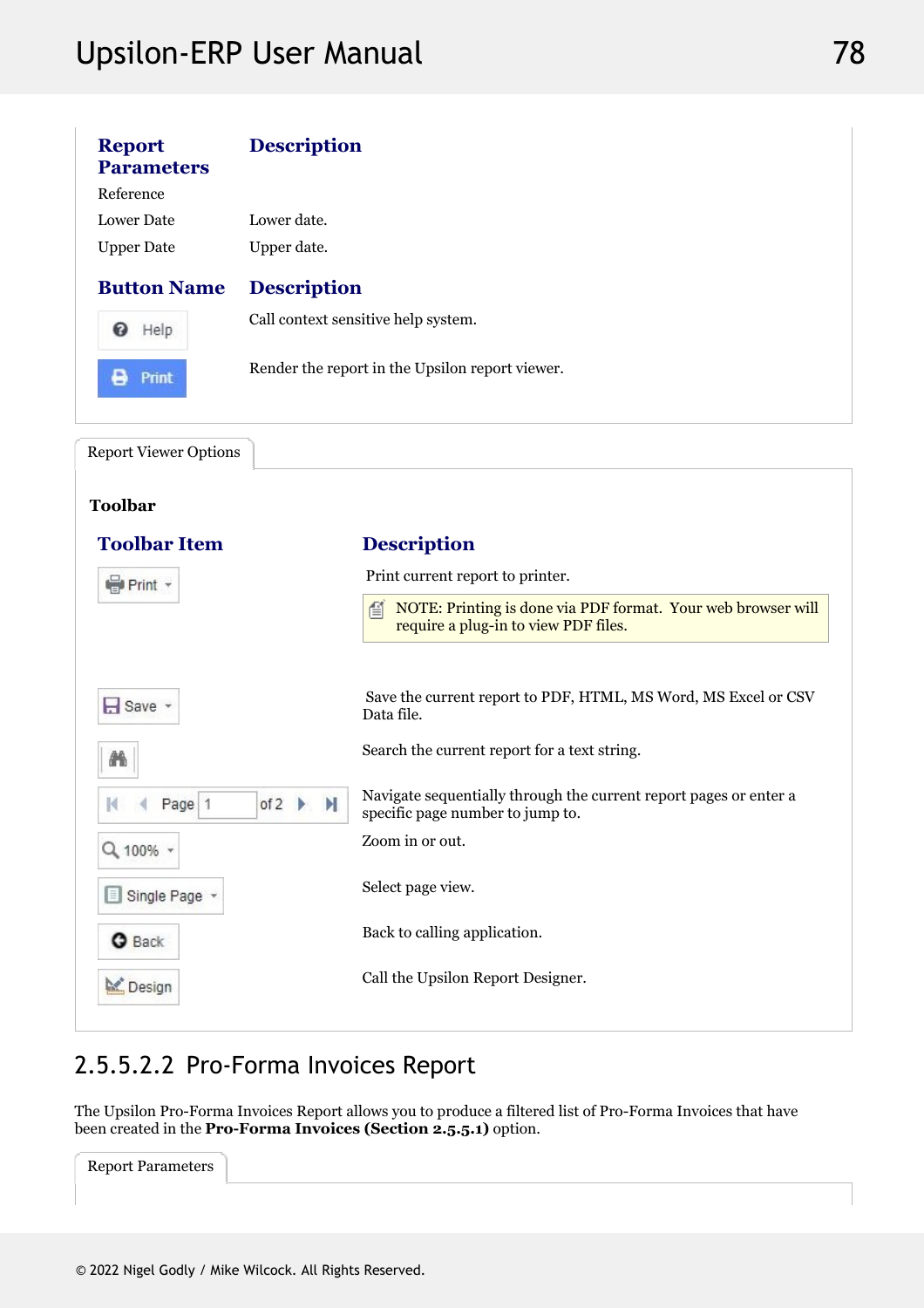# Upsilon-ERP User Manual 2022 12:20 12:20 12:20 12:20 12:20 12:20 12:20 12:20 12:20 12:20 12:20 12:20 12:20 12:20

| <b>Report</b><br><b>Parameters</b>       | <b>Description</b>                              |  |
|------------------------------------------|-------------------------------------------------|--|
| Lower Pro-Forma<br><b>Invoice Number</b> | Lower pro-forma invoice number.                 |  |
| Upper Pro-Forma<br><b>Invoice Number</b> | Upper pro-forma invoice number.                 |  |
| Lower Account<br>Reference               | Lower account reference.                        |  |
| <b>Upper Account</b><br>Reference        | Upper account reference                         |  |
| <b>Lower Date</b>                        | Lower date.                                     |  |
| <b>Upper Date</b>                        | Upper date.                                     |  |
| <b>Button Name</b>                       | <b>Description</b>                              |  |
| ๏<br>Help                                | Call context sensitive help system.             |  |
| Print                                    | Render the report in the Upsilon report viewer. |  |

Report Viewer Options

### **Toolbar**

| <b>Toolbar Item</b>                   | <b>Description</b>                                                                                                    |
|---------------------------------------|-----------------------------------------------------------------------------------------------------------------------|
| Print +                               | Print current report to printer.                                                                                      |
|                                       | NOTE: Printing is done via PDF format. Your web browser will<br>儨<br>require a plug-in to view PDF files.             |
| <b>El</b> Save ▼                      | Save the current report to PDF, HTML, MS Word, MS Excel or CSV<br>Data file.                                          |
| 鸙                                     | Search the current report for a text string.                                                                          |
| of 2<br>$\blacktriangleright$<br>Page | Navigate sequentially through the current report pages or enter a<br>$\mathbb{N}$<br>specific page number to jump to. |
| Q 100% +                              | Zoom in or out.                                                                                                       |
| ■ Single Page ▼                       | Select page view.                                                                                                     |
| <b>O</b> Back                         | Back to calling application.                                                                                          |
| Design                                | Call the Upsilon Report Designer.                                                                                     |
|                                       |                                                                                                                       |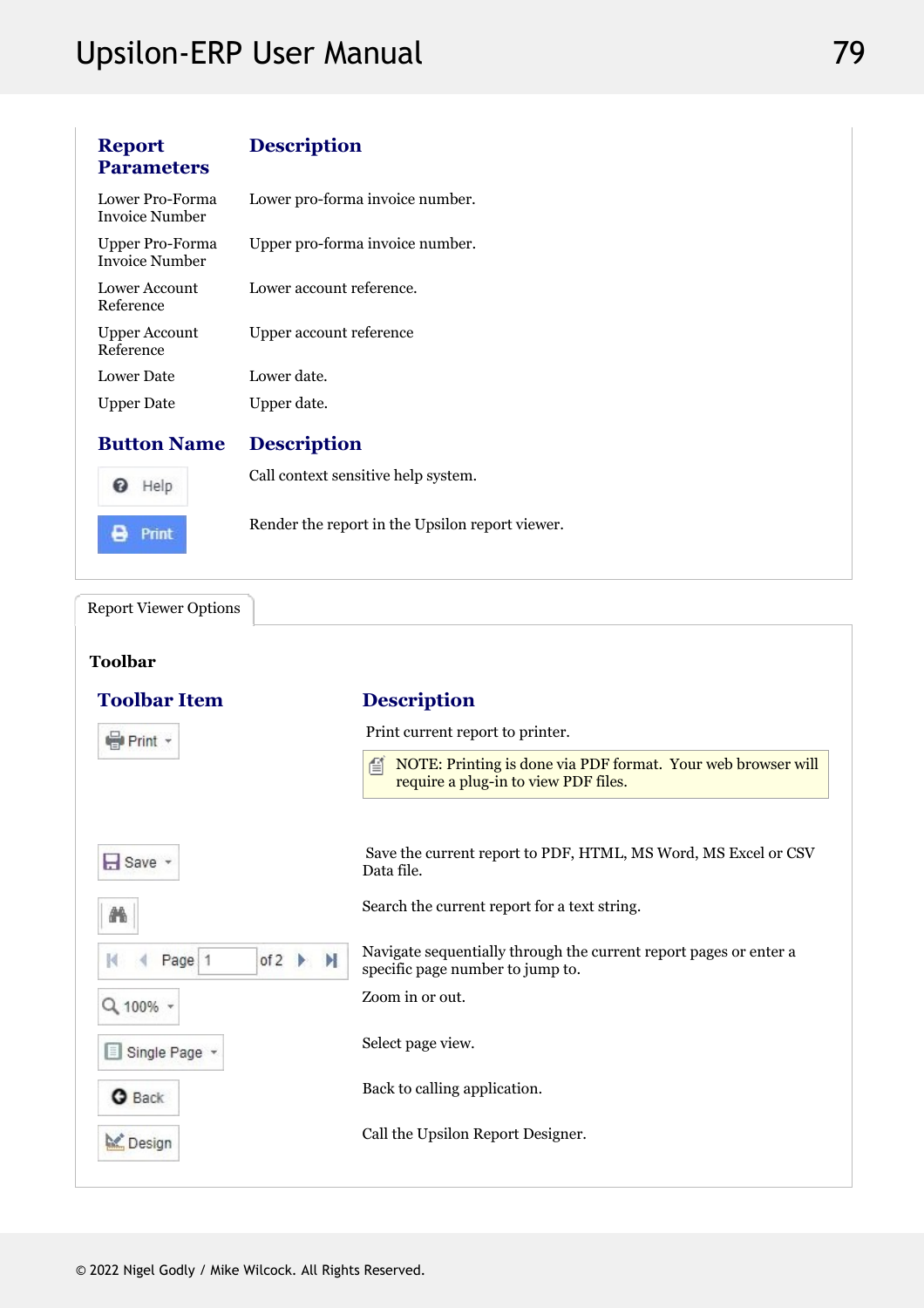### 2.5.6 Works Orders Overview

#### **Works Orders Overview**

### **Introduction**

Upsilon-ERP's Works Orders module allows you to track the production of Product Assemblies and links to the Stock Control, Purchase Order and Sales Order Modules. The works order module is also backed by fully-featured reporting options.

### **Manufacturing Process**

Once a Works Order has been created stock can be allocated to the works order item components either automatically, upon creation, or manually at a later stage. Should any components have an insufficient stock level the stock shortages report can be printed to highlight any components below the required stock level. A picking list can also be printed showing all component parts required to fulfil the works order.

When stock has been fully or partially allocated one or more works order documents can be created in order to begin the manufacturing process. Once the assembly has been manufactured from its component parts the works order document can then be flagged as made, if manufacturing was successful, cancelled if something went wrong or amended if the component parts were incorrect and needed to be changed.

Finally, once the works order is completed the component parts are removed from stock and the newly manufactured product assembly is booked in to stock ready to be allocated to orders in the Sales Order module.

### 2.5.6.1 Works Orders

The Upsilon Works Orders Module allows you to produce and manage works order documents for your organisation. The module includes options to track the manufacturing process from initial sales order through to completion and links directly to the Upsilon products, sales order and purchase ordering modules. The module is also backed by fully featured reporting options.

For help on the works orders option DataGrid, header form or items form click the respective tab pages below.

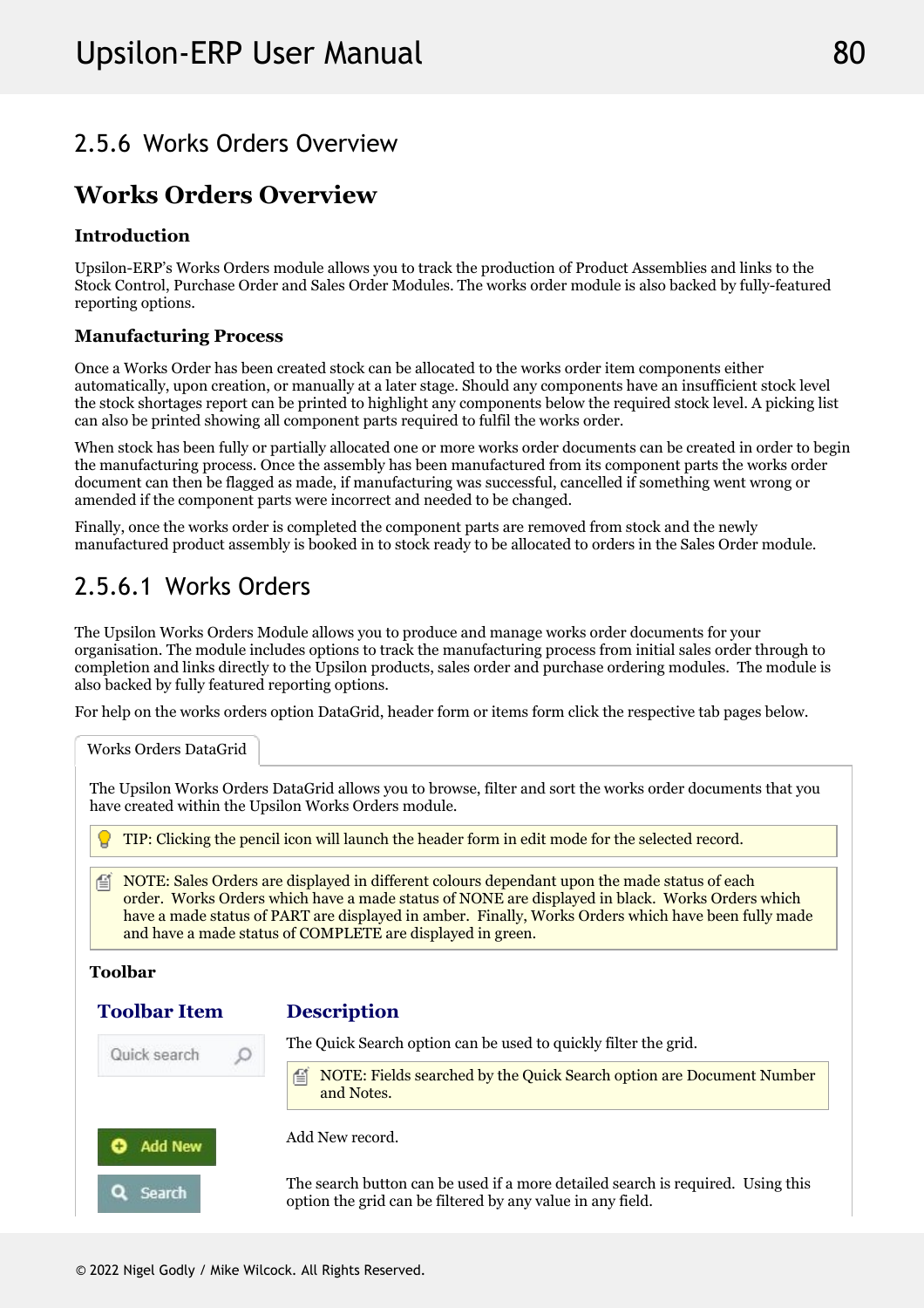| <b>Toolbar Item</b>           | <b>Description</b>                                                                                                                                                                                                                                                                                       |  |
|-------------------------------|----------------------------------------------------------------------------------------------------------------------------------------------------------------------------------------------------------------------------------------------------------------------------------------------------------|--|
| $Export$ $\rightarrow$        | The Export button is used to export the grid records to an external,<br>downloadable data file. Supported file formats are MS Excel, CSV and XML. At<br>time of export there are also options to specify which columns are included in the<br>exported data along with other file type specific options. |  |
| Settings $\blacktriangledown$ | The Settings button can be used to customise the column layout of the grid by<br>adding or subtracting grid columns. The status of the grid can also be saved so<br>that the required grid status can be loaded again at a later time.                                                                   |  |
| Refresh                       | Refresh the grid.                                                                                                                                                                                                                                                                                        |  |
| Help                          | Calls context sensitive help system.                                                                                                                                                                                                                                                                     |  |
|                               |                                                                                                                                                                                                                                                                                                          |  |

Works Orders Header Form

The Upsilon Works Order Header form allows you to edit and save the selected Works Order record.

#### **Toolbar**

| <b>Toolbar Item</b>               |                                 | <b>Description</b>                                                                                                                                                            |  |  |
|-----------------------------------|---------------------------------|-------------------------------------------------------------------------------------------------------------------------------------------------------------------------------|--|--|
| <b>Add New</b>                    | Add new record.                 |                                                                                                                                                                               |  |  |
|                                   | 囼                               | NOTE: When in Add mode the form toolbar buttons will be replaced with<br>Add and Cancel buttons. Add will add the new record and Cancel will<br>return the form to Edit mode. |  |  |
| a<br>Save                         | Save the form.                  |                                                                                                                                                                               |  |  |
| 注<br>Options $\blacktriangledown$ | Allocate                        | Allocate stock to all items on this works order.                                                                                                                              |  |  |
|                                   | Un-Allocate                     | Un-Allocate stock to all items on this works order.                                                                                                                           |  |  |
|                                   | <b>Print Stock</b><br>Shortages | Print Stock Shortages Report for this Works Order                                                                                                                             |  |  |
|                                   | Print Picking<br>List           | Print Picking List for this Works Order.                                                                                                                                      |  |  |
|                                   | Works Order<br>Documents        | Issue new works order documents and view / re-print<br>previously issued works order documents.                                                                               |  |  |
| ๏<br>Help                         |                                 | Call the context sensitive help system.                                                                                                                                       |  |  |
|                                   | Return to calling grid.         |                                                                                                                                                                               |  |  |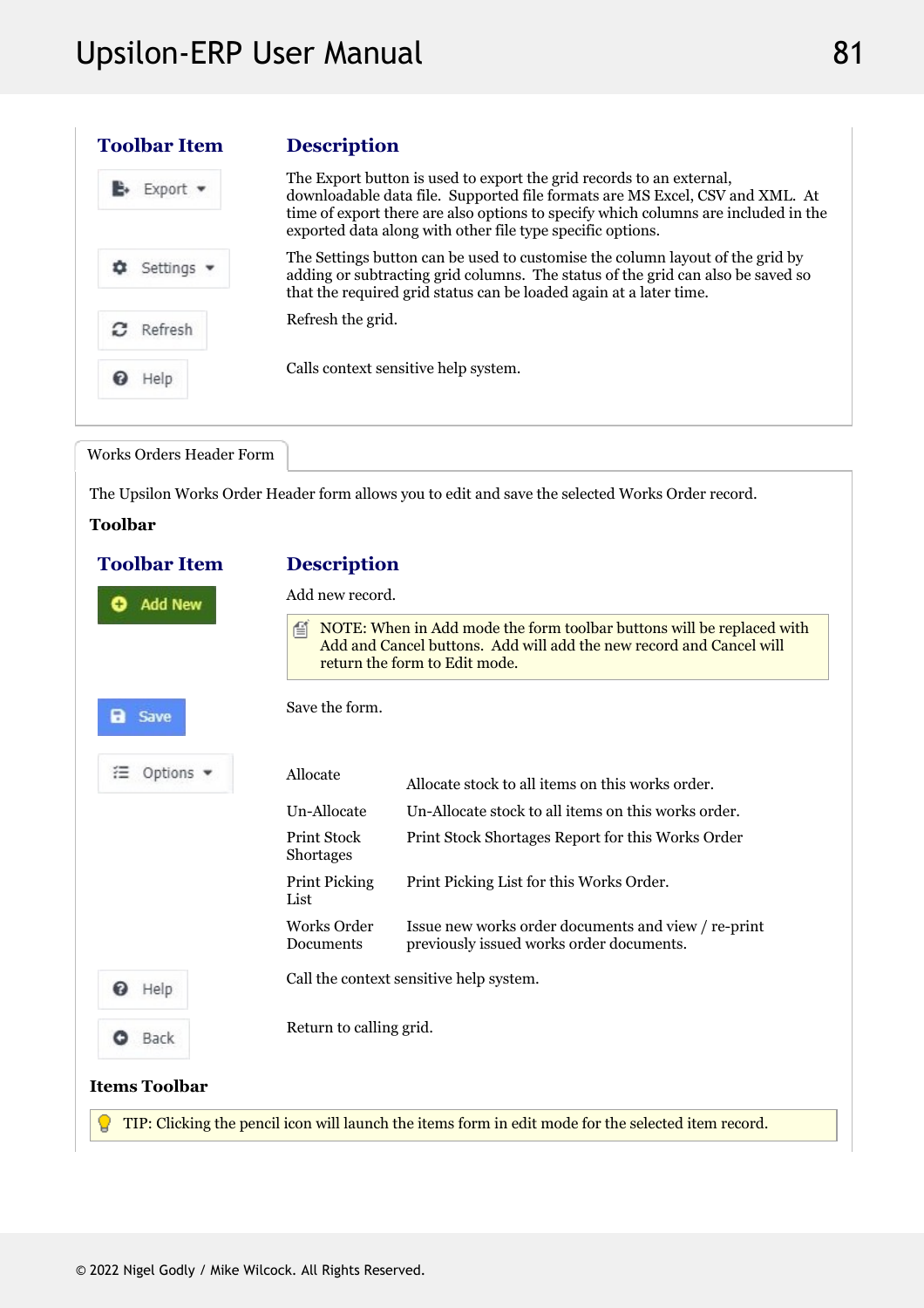| <b>Toolbar Item</b>     | Description.                                                                                                                                                                       |
|-------------------------|------------------------------------------------------------------------------------------------------------------------------------------------------------------------------------|
| <b>Add New</b>          | Add new item record.                                                                                                                                                               |
|                         | NOTE: When in Add mode the form toolbar buttons will be replaced with<br>自<br>Add and Cancel buttons. Add will add the new record and Cancel will<br>return the form to Edit mode. |
| <b>Mandatory Fields</b> |                                                                                                                                                                                    |
| <b>Field Name</b>       | <b>Notes</b>                                                                                                                                                                       |
| <b>Document Date</b>    | Must be a valid date.                                                                                                                                                              |
| Due Date                | Must be a valid date.                                                                                                                                                              |
| <b>Tab Pages</b>        |                                                                                                                                                                                    |
| <b>Tab Name</b>         | <b>Description</b>                                                                                                                                                                 |
| Works Order             | The works order tab is where the key information relating to the current works<br>order is entered, such as the document date, due date and so on.                                 |
| <b>Notes</b>            | The Notes tab allows you to enter any notes relating to the current quotation.                                                                                                     |
|                         | NOTE: Maximum 255 characters.<br>昏                                                                                                                                                 |
| <b>Status</b>           | The Status tab displays read-only information relating to the status of the Works<br>Order.                                                                                        |
| Works Orders Items Form |                                                                                                                                                                                    |
|                         | The Upsilon Works Order Items form allows you to edit, save or delete the selected works order item record.                                                                        |
| <b>Toolbar</b>          |                                                                                                                                                                                    |
|                         |                                                                                                                                                                                    |

| <b>Description</b>         |                                                                                                                                                                                                                                                                   |  |
|----------------------------|-------------------------------------------------------------------------------------------------------------------------------------------------------------------------------------------------------------------------------------------------------------------|--|
| Add new record.            |                                                                                                                                                                                                                                                                   |  |
| 自                          | NOTE: When in Add mode the form toolbar buttons will be replaced with<br>Add and Cancel buttons. Add will add the new record and Cancel will<br>return the form to Edit mode or back to the quotation header dependant<br>upon which add item button was clicked. |  |
| Save the form.             |                                                                                                                                                                                                                                                                   |  |
| Delete the current record. |                                                                                                                                                                                                                                                                   |  |
| 囼                          | NOTE: The system will not allow deletion of a Sales Order Item if the order<br>has been cancelled, if there is a despatch quantity, if there is an allocation<br>quantity or if there is a quantity of items printed.                                             |  |
| Allocate                   | Allocate stock to this works order item.                                                                                                                                                                                                                          |  |
|                            |                                                                                                                                                                                                                                                                   |  |
|                            |                                                                                                                                                                                                                                                                   |  |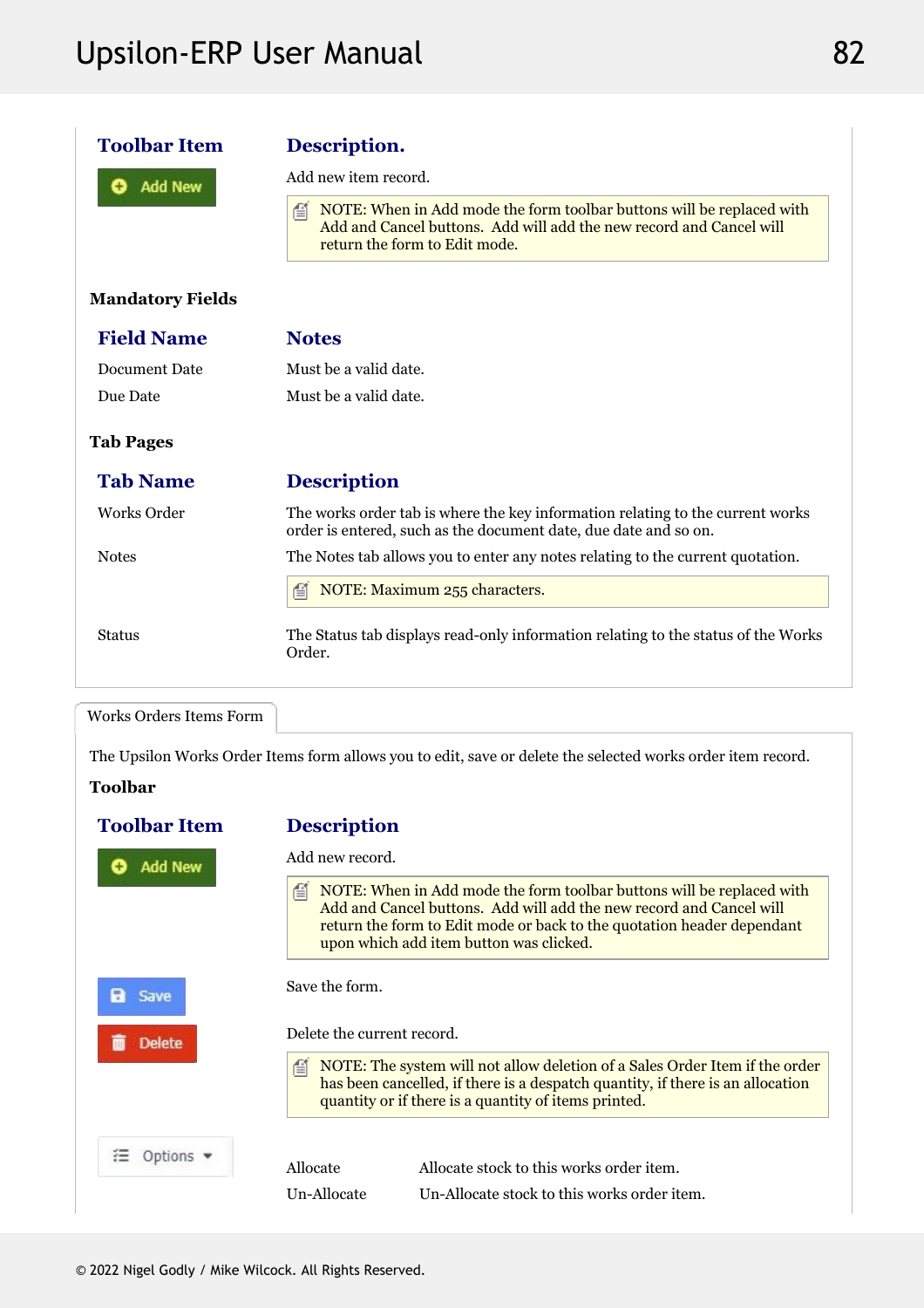| <b>Toolbar Item</b>     | <b>Description</b>                                                                                                                                             |
|-------------------------|----------------------------------------------------------------------------------------------------------------------------------------------------------------|
|                         | <b>Update BOM</b><br>Update components list to the Product record.                                                                                             |
| ❸<br>Help               | Call the context sensitive help system.                                                                                                                        |
| Back                    | Return to calling form.                                                                                                                                        |
| <b>Mandatory Fields</b> |                                                                                                                                                                |
| <b>Field Name</b>       | <b>Notes</b>                                                                                                                                                   |
| <b>Product Code</b>     | The Product Code field Is editable only upon adding new records.                                                                                               |
| <b>Tab Pages</b>        |                                                                                                                                                                |
| <b>Tab Name</b>         | <b>Description</b>                                                                                                                                             |
| Works Order Item        | The Sales Order Item tab is where key information relating to the selected order<br>item is entered such as product details, pricing and discount percentage.  |
| Components              | The components tab allows you to add, delete and update the components for<br>this works order item.                                                           |
|                         | TIP: Clicking the Add New button will allow you to insert new components<br>for this works order item.                                                         |
|                         | TIP: Clicking the pencil icon will take you to the components edit form.                                                                                       |
| Unit Of Sale            | The unit of sale tab allows you to select a unit of sale for the selected product.<br>Units of sale are defined in the <b>Products (Section 2.4.1)</b> option. |
| <b>Item Status</b>      | The Status tab displays read-only information relating to the status of the Sales<br>Order Item.                                                               |
|                         |                                                                                                                                                                |

## 2.5.6.2 Reports

## 2.5.6.2.1 Works Orders Report

The Upsilon Works Orders Report allows you to produce a filtered list of works order documents that have been created in the Works Orders option.

| <b>Report Parameters</b>        |                                             |
|---------------------------------|---------------------------------------------|
| <b>Parameter</b><br><b>Name</b> | <b>Description</b>                          |
| Number                          | Lower Works Order Lower works order number. |
| Number                          | Upper Works Order Upper works order number. |
| Date                            | Lower Works Order Lower works order date.   |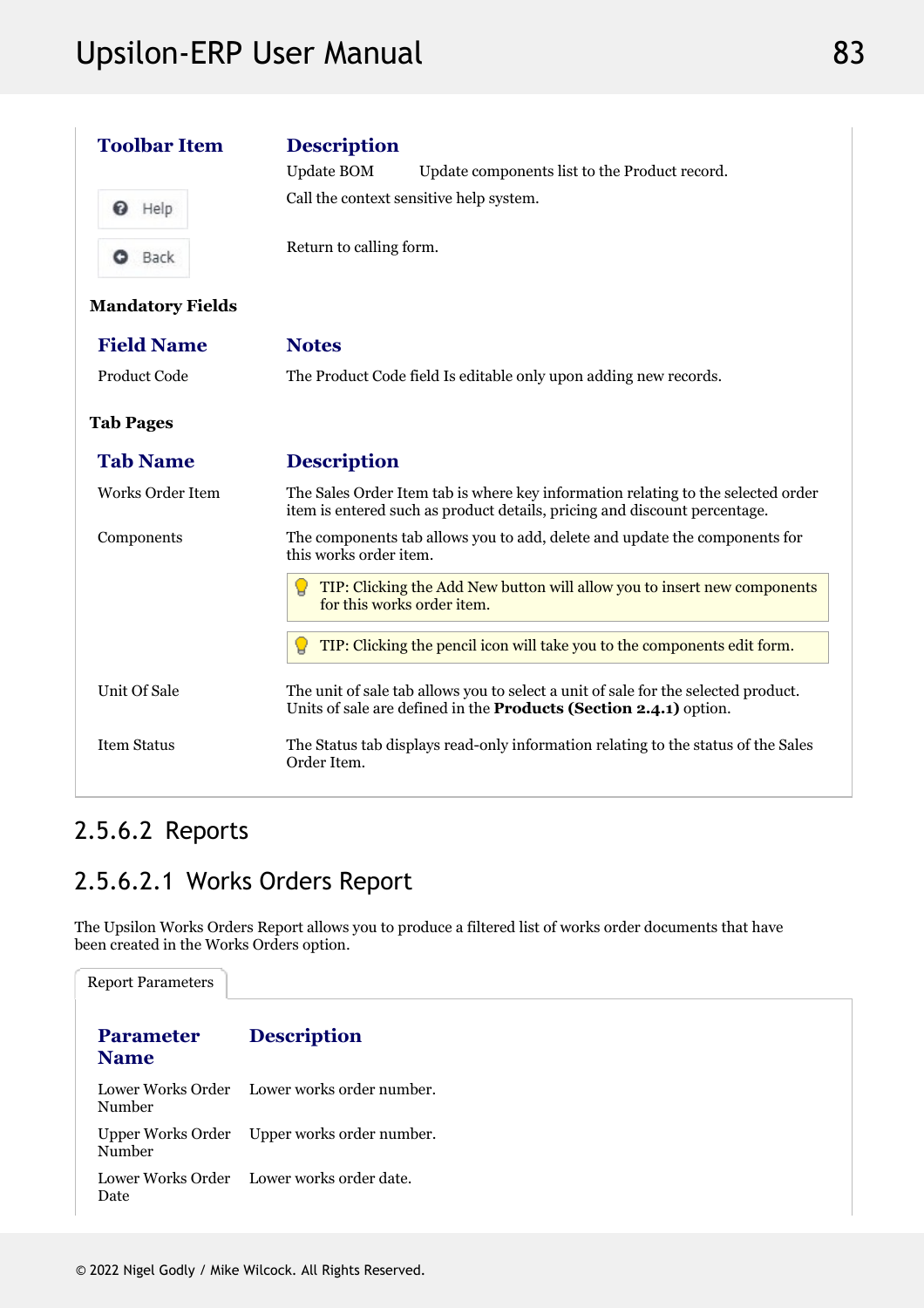| <b>Parameter</b><br><b>Name</b>  | <b>Description</b>                              |                                                                                                           |  |  |
|----------------------------------|-------------------------------------------------|-----------------------------------------------------------------------------------------------------------|--|--|
| <b>Upper Works Order</b><br>Date | Upper works order date.                         |                                                                                                           |  |  |
| <b>Button Name</b>               | <b>Description</b>                              |                                                                                                           |  |  |
| ❸<br>Help                        | Call context sensitive help system.             |                                                                                                           |  |  |
| Print                            | Render the report in the Upsilon report viewer. |                                                                                                           |  |  |
| <b>Report Viewer Options</b>     |                                                 |                                                                                                           |  |  |
| <b>Toolbar</b>                   |                                                 |                                                                                                           |  |  |
| <b>Toolbar Item</b>              |                                                 | <b>Description</b>                                                                                        |  |  |
| Print +                          |                                                 | Print current report to printer.                                                                          |  |  |
|                                  |                                                 | NOTE: Printing is done via PDF format. Your web browser will<br>昏<br>require a plug-in to view PDF files. |  |  |
| <b>El</b> Save ▼                 |                                                 | Save the current report to PDF, HTML, MS Word, MS Excel or CSV                                            |  |  |
|                                  |                                                 | Data file.                                                                                                |  |  |
| å                                |                                                 | Search the current report for a text string.                                                              |  |  |
| Page 1                           | of $2 \rightarrow$<br>$\blacktriangleright$     | Navigate sequentially through the current report pages or enter a<br>specific page number to jump to.     |  |  |
| Q 100% +                         |                                                 | Zoom in or out.                                                                                           |  |  |

### 2.5.6.2.2 Print Picking List Report

■ Single Page +

**O** Back

Design

The Upsilon Print Picking List Report allows you to produce a filtered list of works order documents along with the components required to manufacture each item on the works order document. This report can be used to pick the composite parts of each works order prior to manufacture.

Select page view.

Back to calling application.

Call the Upsilon Report Designer.

| $D_{\text{max}}$ |  |
|------------------|--|
|                  |  |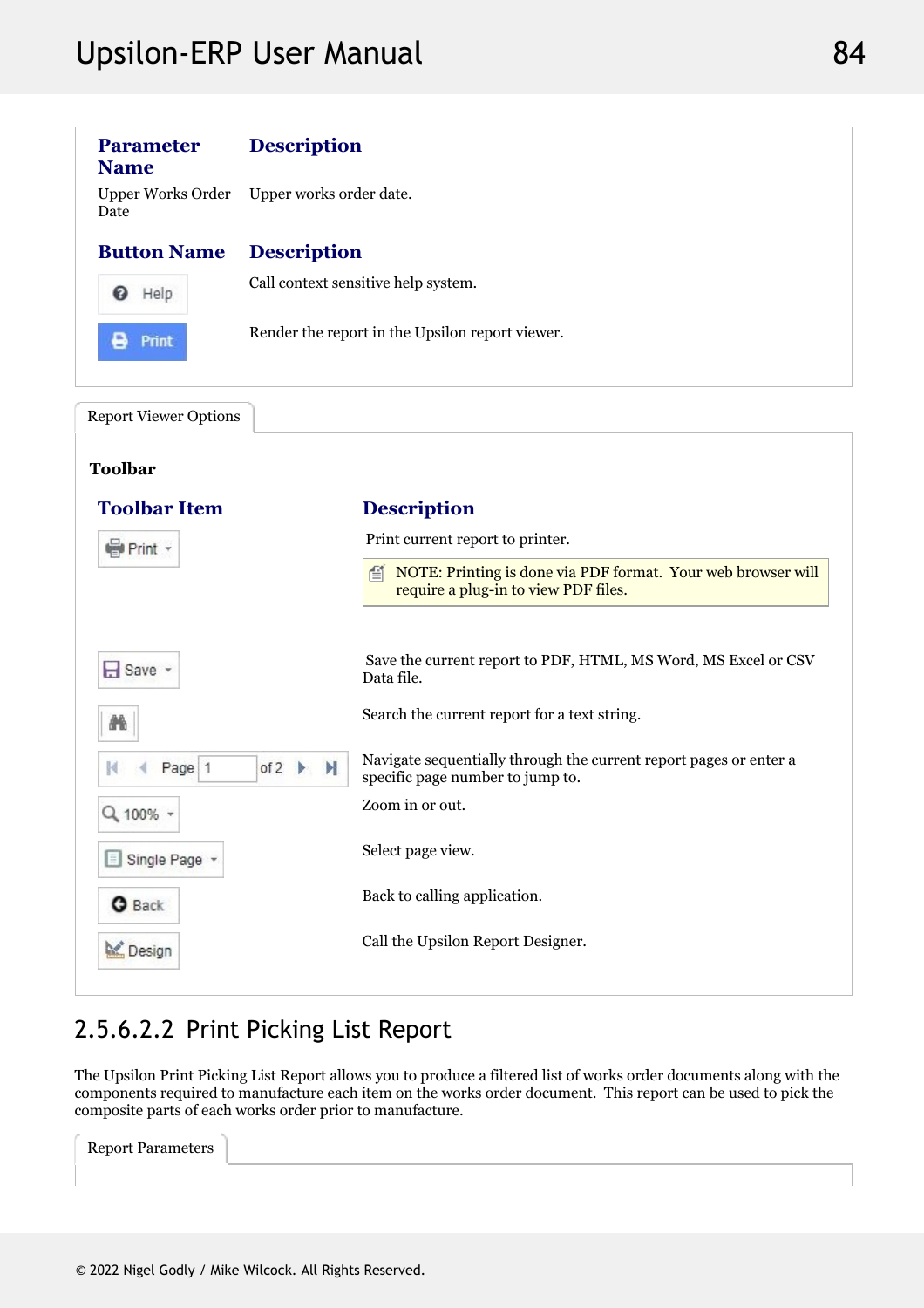| <b>Parameter</b><br><b>Name</b> | <b>Description</b>                              |  |
|---------------------------------|-------------------------------------------------|--|
| Number                          | Lower Works Order Lower works order number.     |  |
| Number                          | Upper Works Order Upper works order number.     |  |
| Date                            | Lower Works Order Lower works order date.       |  |
| Date                            | Upper Works Order Upper works order date.       |  |
| <b>Button Name</b>              | <b>Description</b>                              |  |
| ๏<br>Help                       | Call context sensitive help system.             |  |
| e<br>Print                      | Render the report in the Upsilon report viewer. |  |

Report Viewer Options

### **Toolbar**

| <b>Toolbar Item</b>          | <b>Description</b>                                                                                                    |  |
|------------------------------|-----------------------------------------------------------------------------------------------------------------------|--|
| Print +                      | Print current report to printer.                                                                                      |  |
|                              | NOTE: Printing is done via PDF format. Your web browser will<br>儨<br>require a plug-in to view PDF files.             |  |
|                              |                                                                                                                       |  |
| <b>El</b> Save ▼             | Save the current report to PDF, HTML, MS Word, MS Excel or CSV<br>Data file.                                          |  |
| 鸙                            | Search the current report for a text string.                                                                          |  |
| of $2 \rightarrow$<br>Page 1 | Navigate sequentially through the current report pages or enter a<br>$\mathbf{H}$<br>specific page number to jump to. |  |
| Q 100% +                     | Zoom in or out.                                                                                                       |  |
| ■ Single Page ▼              | Select page view.                                                                                                     |  |
| <b>O</b> Back                | Back to calling application.                                                                                          |  |
| Design                       | Call the Upsilon Report Designer.                                                                                     |  |
|                              |                                                                                                                       |  |

## 2.5.7 Purchase Orders Overview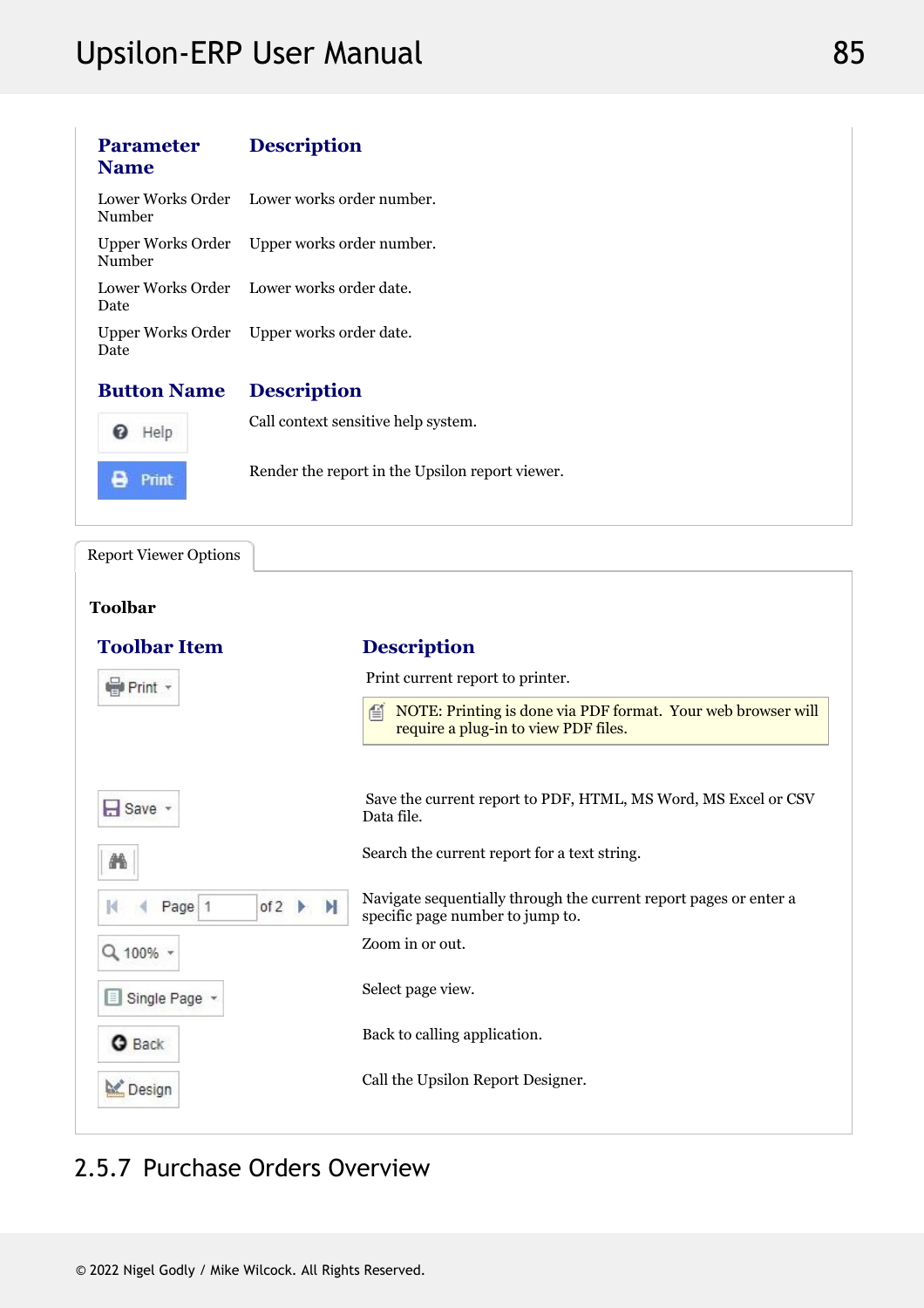#### **Purchase Orders Overview**

### **Introduction**

Upsilon-ERP's Purchase Order Processing Module allows you to create, analyse and produce documentation for the purchase orders that you issue to your suppliers. The module is fully linked to the Purchase and Stock Control Modules meaning that any products previously ordered or manually entered into Products Supplier option automatically have their lead times, prices and discounts automatically carried over to any purchase orders created. The module is also backed by fully-featured reporting options.

### **Duplicate Purchase Order**

Recurring purchase orders can be duplicated preventing the time consuming need for users to re-key information.

### 2.5.7.1 Purchase Orders

The Upsilon Purchase Orders option allows you to produce and manage Purchase Orders for your supplier base. The module includes options to duplicate existing purchase orders, links directly to the **Products (Section 2.4.1)** and Supplier Products options and is backed by fully featured reporting options.

For help on the Purchase Order option DataGrid, header form or items form click the respective tab pages below.

Purchase Orders DataGrid

The Upsilon Purchase Orders DataGrid allows you to browse, filter and sort the Purchase Order documents that you have created within the Upsilon Purchase Orders module.

TIP: Clicking the pencil icon will launch the header form in edit mode for the selected record.

 $\equiv$  NOTE: Purchase Orders are displayed in different colours dependant upon the delivery status of each order. Orders which have a delivery status of NONE are displayed in black. Orders which have a delivery status of PART are displayed in amber. Finally, orders which have been fully delivered and have a delivery status of COMPLETE are displayed in green.

#### **Toolbar**

### **Toolbar**

### **Description**

Quick search **Add New** Search Export + Settings Refresh

The Quick Search option can be used to quickly filter the grid.

 $\equiv$  NOTE: Fields searched by the Quick Search option are Document Number, Account Reference, Company Name and Reference Number.

Add New record.

The search button can be used if a more detailed search is required. Using this option the grid can be filtered by any value in any field.

The Export button is used to export the grid records to an external, downloadable data file. Supported file formats are MS Excel, CSV and XML. At time of export there are also options to specify which columns are included in the exported data along with other file type specific options.

The Settings button can be used to customise the column layout of the grid by adding or subtracting grid columns. The status of the grid can also be saved so that the required grid status can be loaded again at a later time.

Refresh the grid.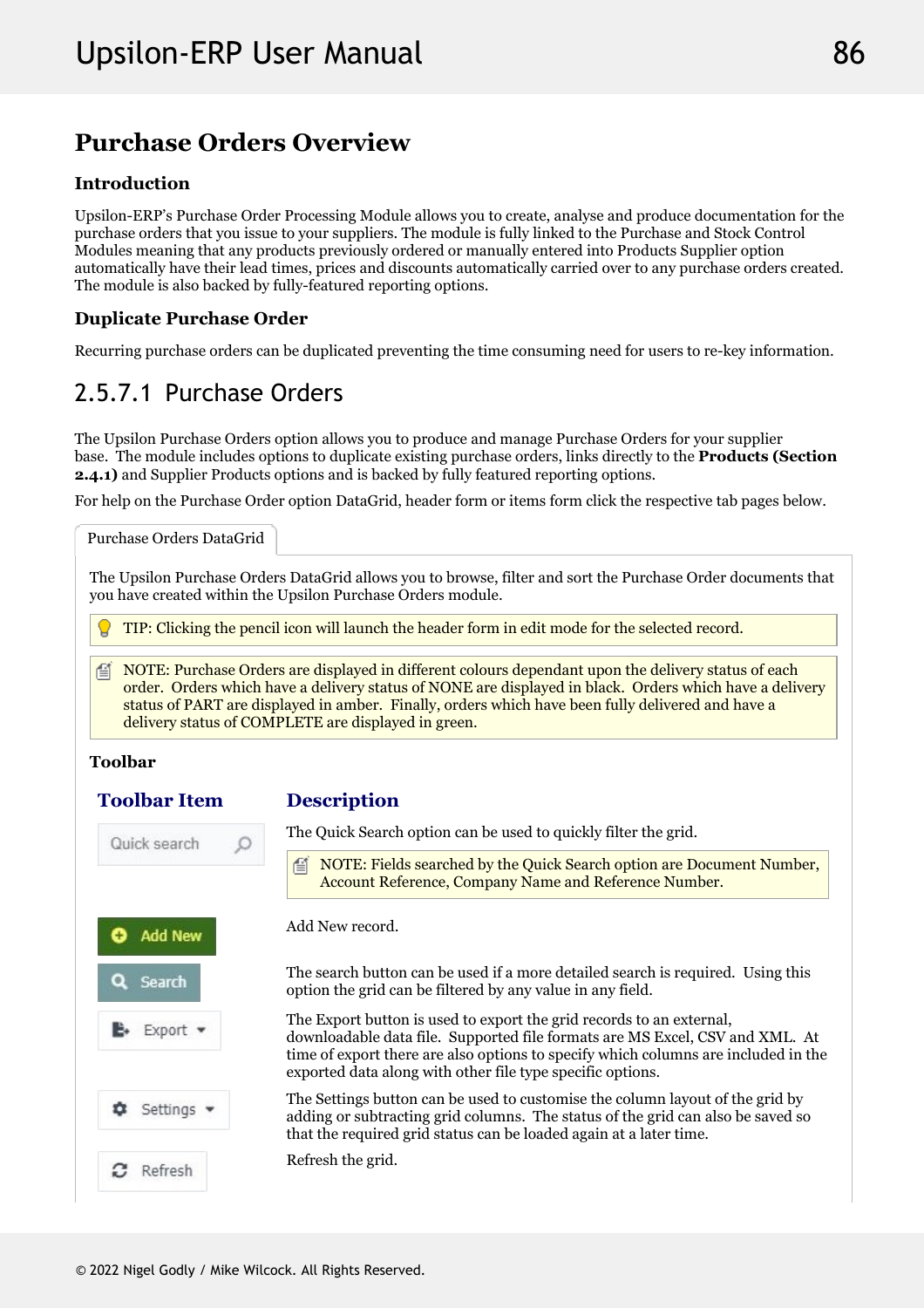### **Toolbar**

**O** Help

### **Description**

Calls context sensitive help system.

Purchase Orders Header Form

The Upsilon Purchase Order Header form allows you to edit and save the selected Purchase Order record. **Toolbar**

| <b>Toolbar Item</b>               | <b>Description</b>                              |                                                                                                                                              |
|-----------------------------------|-------------------------------------------------|----------------------------------------------------------------------------------------------------------------------------------------------|
| Add New                           | Add new record.                                 |                                                                                                                                              |
|                                   | return the form to Edit mode.                   | NOTE: When in Add mode the form toolbar buttons will be replaced with<br>Add and Cancel buttons. Add will add the new record and Cancel will |
| a<br>Save                         | Save the form.                                  |                                                                                                                                              |
| 狂<br>Options $\blacktriangledown$ | Print                                           | Print this Purchase Order.                                                                                                                   |
|                                   | Place on Order                                  | Place Purchase Order on order.                                                                                                               |
|                                   | Cancel                                          | Cancel this Purchase Order.                                                                                                                  |
|                                   | <b>Purchase Order Deliveries</b>                | Receive delivery of items on this Purchase Order.                                                                                            |
|                                   | Duplicate                                       | Duplicate this Purchase Order.                                                                                                               |
| ๏<br>Help                         | Call the context sensitive help system.         |                                                                                                                                              |
| Back<br>o                         | Return to calling grid.                         |                                                                                                                                              |
| <b>Items Toolbar</b>              |                                                 |                                                                                                                                              |
|                                   |                                                 | TIP: Clicking the pencil icon will launch the items form in edit mode for the selected item record.                                          |
| <b>Toolbar Item</b>               | Description.                                    |                                                                                                                                              |
| <b>Add New</b>                    | Add new item record.                            |                                                                                                                                              |
|                                   | 自<br>return the form to Edit mode.              | NOTE: When in Add mode the form toolbar buttons will be replaced with<br>Add and Cancel buttons. Add will add the new record and Cancel will |
| <b>Mandatory Fields</b>           |                                                 |                                                                                                                                              |
| <b>Field Name</b>                 | <b>Notes</b>                                    |                                                                                                                                              |
| <b>Account Reference</b>          | field Is editable only upon adding new records. | Lookup from the <b>Suppliers (Section 2.3.1)</b> option. The Account Reference                                                               |
| Document Date                     | Must be a valid date.                           |                                                                                                                                              |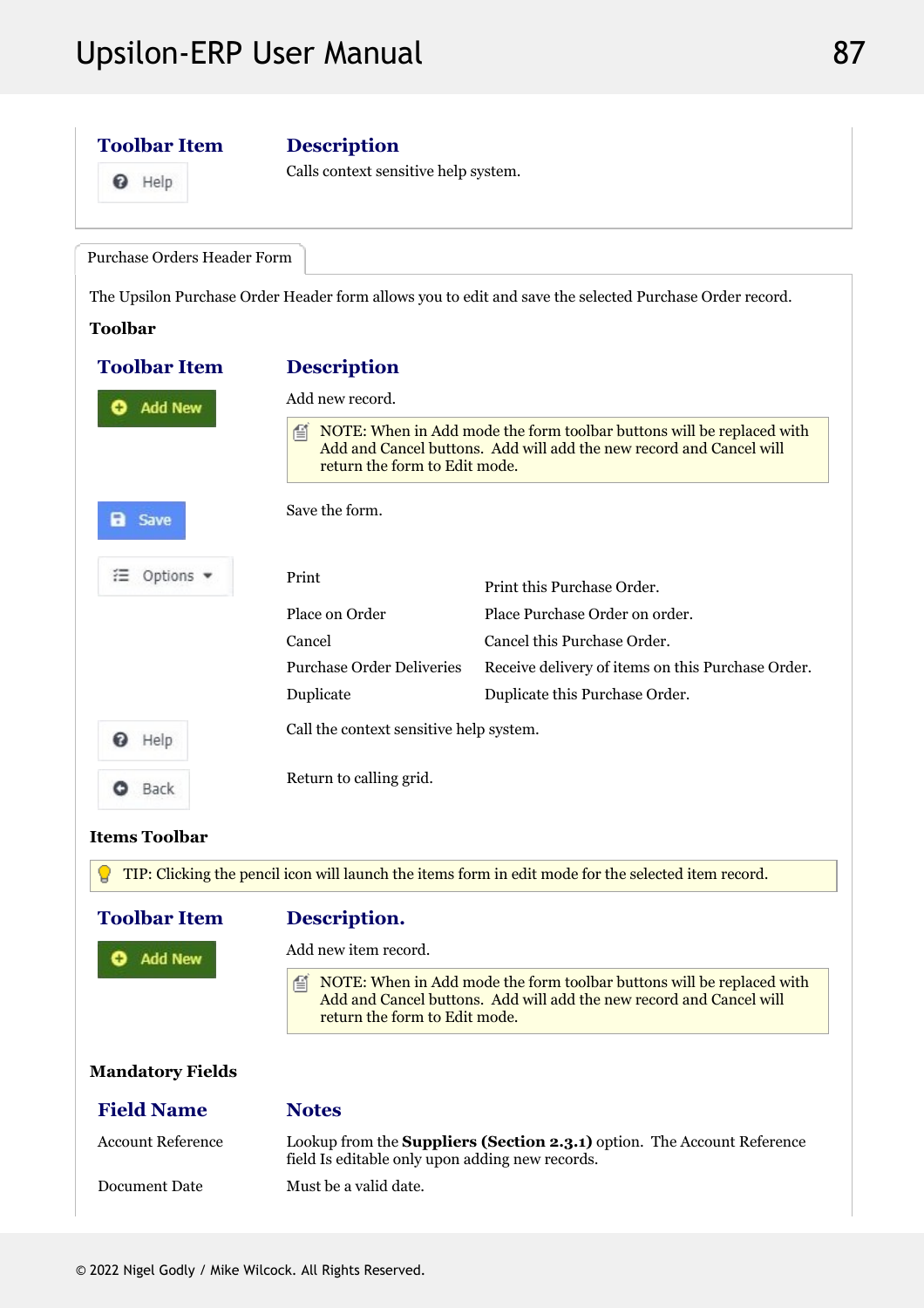### **Tab Pages**

| <b>Tab Name</b>         | <b>Description</b>                                                                                                                                                                                                                                        |  |
|-------------------------|-----------------------------------------------------------------------------------------------------------------------------------------------------------------------------------------------------------------------------------------------------------|--|
| Purchase Order          | The Purchase Order tab is where the key information relating to the<br>current Purchase Order is entered, such as the supplier account reference,<br>document date, reference number and so on.                                                           |  |
| <b>Supplier Details</b> | The supplier details tab contains the contact information for the<br>current Purchase Order and is copied from the <b>suppliers (Section 2.3.1)</b><br>option at the time the account reference field is populated. Details can be edited<br>if required. |  |
| Delivery Address        | The delivery address tab allows you to edit the delivery address for the current<br>document. Available delivery addresses are taken from the <b>Delivery</b><br>Addresses (Section 2.6.4) option.                                                        |  |
| Carriage                | The Carriage tab allows you to enter a carriage value and tax code for the selected<br>document.                                                                                                                                                          |  |
| <b>Notes</b>            | The Notes tab allows you to enter any notes relating to the current document.                                                                                                                                                                             |  |
|                         | NOTE: Maximum 255 characters.<br>囼                                                                                                                                                                                                                        |  |
| <b>Status</b>           | The Status tab displays read-only information relating to the status of the<br>document.                                                                                                                                                                  |  |
|                         |                                                                                                                                                                                                                                                           |  |

#### Purchase Orders Items Form

The Upsilon Purchase Order Items form allows you to edit, save or delete the selected Purchase Order item record.

**Description** 

**Mandatory Fields**

#### **Toolbar**

### **Toolbar**

#### Add new record. **Add New** Ω  $\equiv$  NOTE: When in Add mode the form toolbar buttons will be replaced with Add and Cancel buttons. Add will add the new record and Cancel will return the form to Edit mode or back to the quotation header dependant upon which add item button was clicked. Save the form. a Save Delete the current record. 面 **Delete** Call the context sensitive help system. ๏ Help Return to calling form. Back Θ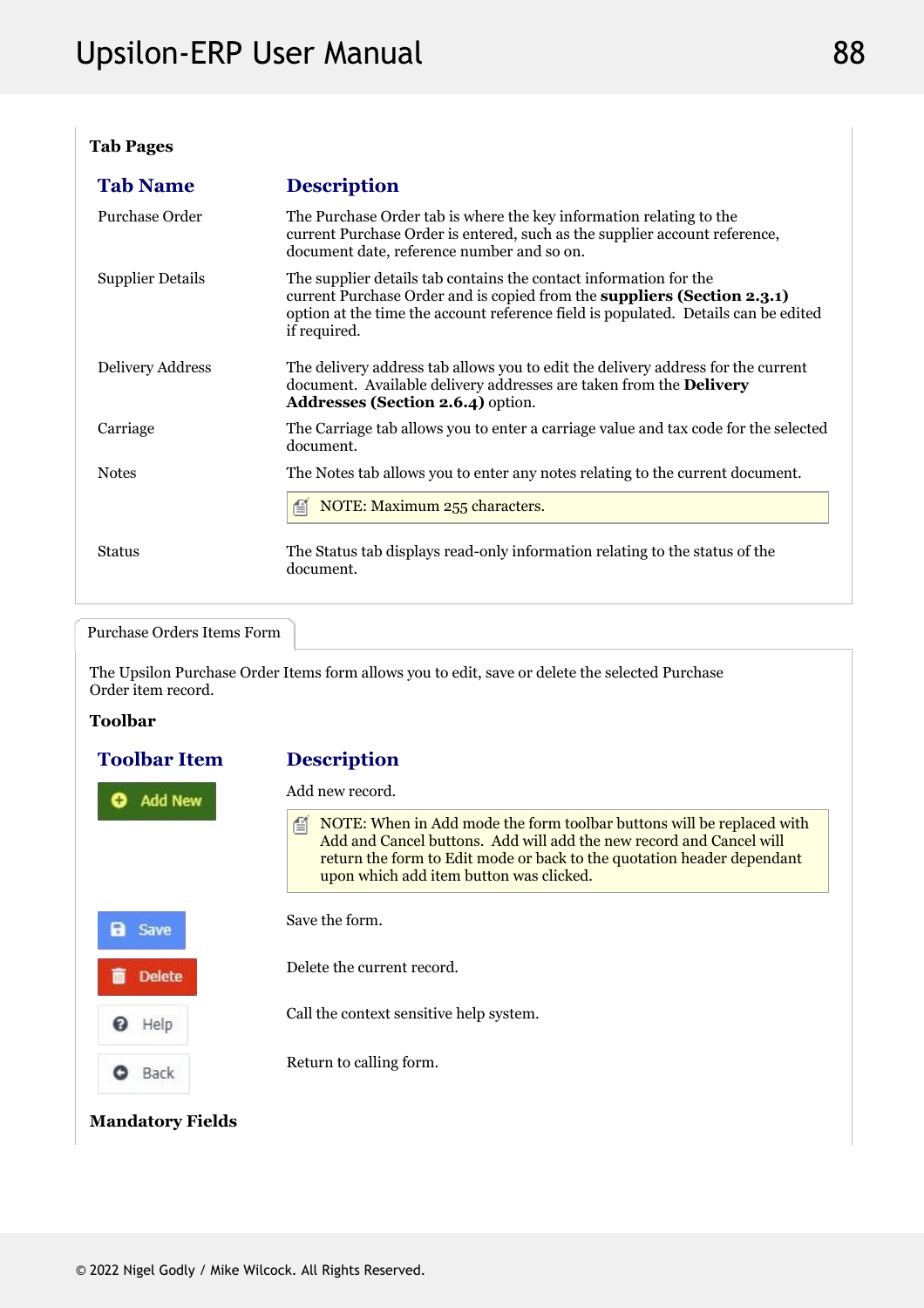| <b>Field Name</b>               | <b>Notes</b>                                                                                                                                                                                |
|---------------------------------|---------------------------------------------------------------------------------------------------------------------------------------------------------------------------------------------|
| <b>Product Code</b>             | The Product Code field Is editable only upon adding new records.                                                                                                                            |
|                                 | NOTE: The product code field is not available if Free Text is set to yes.<br>囼                                                                                                              |
| <b>Tab Pages</b>                |                                                                                                                                                                                             |
| <b>Tab Name</b>                 | <b>Description</b>                                                                                                                                                                          |
| Purchase Order Item             | The Purchase Order Item tab is where key information relating to the<br>selected document item is entered such as product details, pricing and discount<br>percentage.                      |
| Unit Of Sale                    | The unit of sale tab allows you to select a unit of sale for the selected product.<br>Units of sale are defined in the <b>Products</b> (Section 2.4.1) option.                              |
| Tax Code                        | The tax code tab allows you to select a tax code to apply to the current credit<br>note item.                                                                                               |
| <b>Supplier Product Details</b> | Supplier specific details relating to this product can be entered here. When new<br>items are added or existing items saved this information is updated to the<br>Supplier Products option. |
| <b>Item Status</b>              | The Status tab displays read-only information relating to the status of<br>the Purchase Order Item.                                                                                         |

### 2.5.7.2 Reports

### 2.5.7.2.1 Print Purchase Orders Report

The Upsilon Print Purchase Orders Report allows you to print Purchase Order Documents that have been entered in the **Purchase Orders (Section 2.5.7.1)** option.

| <b>Report Parameters</b>              |                                     |
|---------------------------------------|-------------------------------------|
| <b>Report</b><br><b>Parameters</b>    | <b>Description</b>                  |
| Lower Purchase<br>Order Number        | Lower purchase order number.        |
| <b>Upper Purchase</b><br>Order Number | Upper purchase order number.        |
| Lower Account<br>Reference            | Lower supplier account reference.   |
| <b>Upper Account</b><br>Reference     | Upper supplier account reference    |
| <b>Lower Date</b>                     | Lower date.                         |
| <b>Upper Date</b>                     | Upper date.                         |
| <b>Button Name</b>                    | <b>Description</b>                  |
| ❸<br>Help                             | Call context sensitive help system. |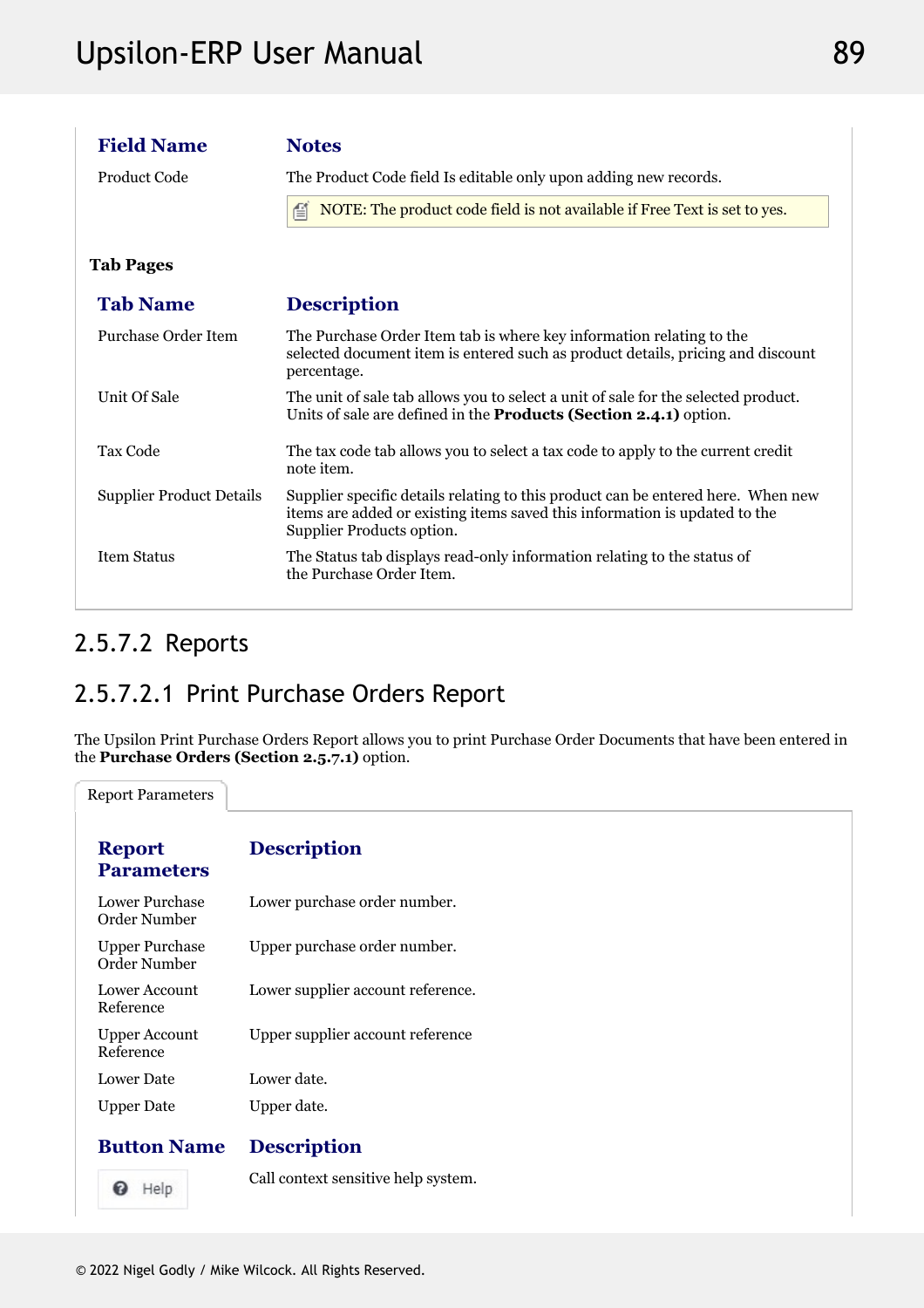

### 2.5.7.2.2 Purchase Orders Report

The Upsilon Purchase Orders Report allows you to produce a filtered list of purchase orders that have been entered in the Purchase Orders option.

| <b>Report Parameters</b>              |                              |
|---------------------------------------|------------------------------|
| <b>Parameter</b><br><b>Name</b>       | <b>Description</b>           |
| Lower Purchase<br>Order Number        | Lower purchase order number. |
| <b>Upper Purchase</b><br>Order Number | Upper purchase order number. |
| Lower Account<br>Reference            | Lower account reference.     |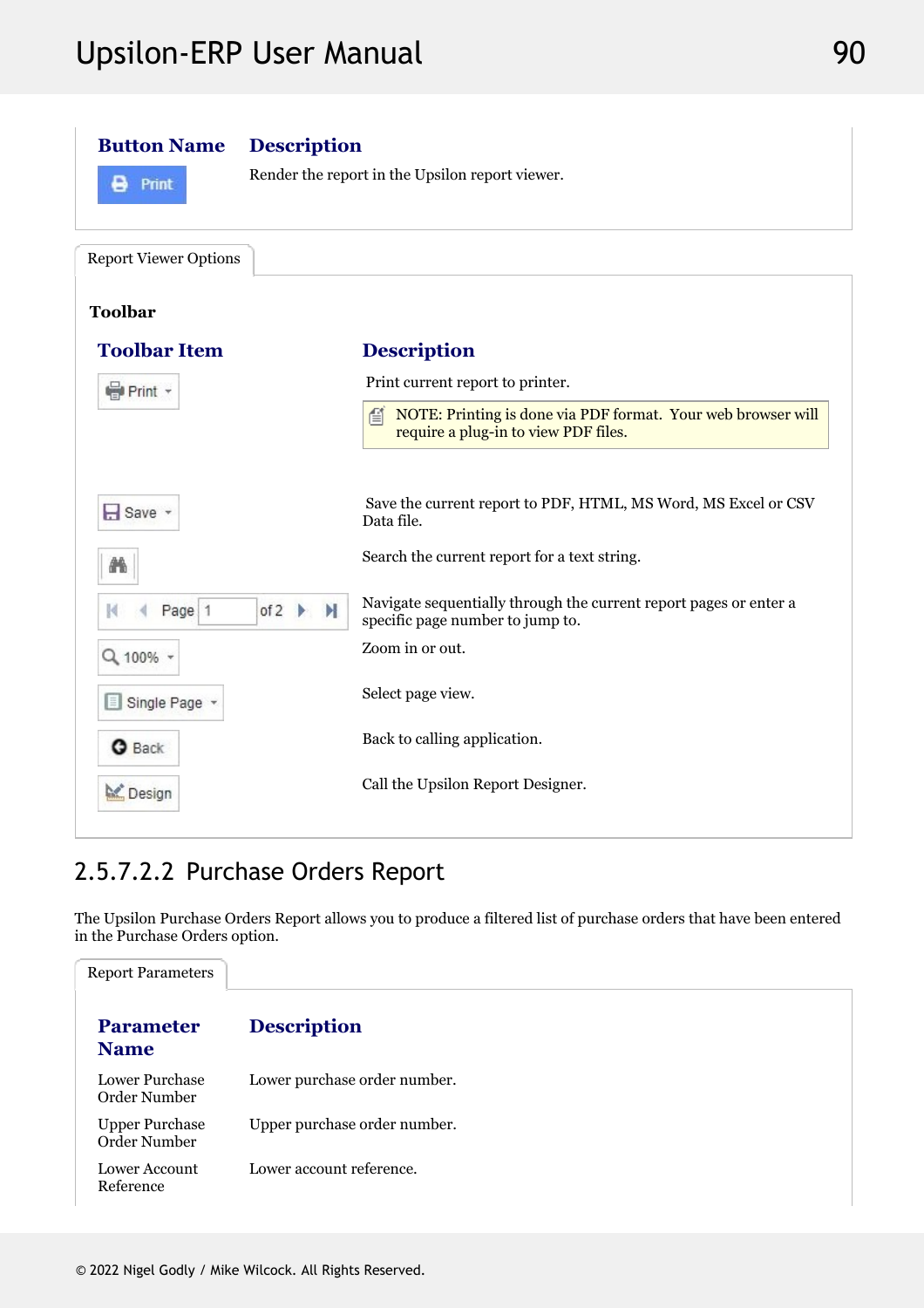| <b>Parameter</b><br><b>Name</b>   | <b>Description</b>                              |  |
|-----------------------------------|-------------------------------------------------|--|
| <b>Upper Account</b><br>Reference | Upper account reference                         |  |
| <b>Lower Date</b>                 | Lower date.                                     |  |
| <b>Upper Date</b>                 | Upper date.                                     |  |
| <b>Button Name</b>                | <b>Description</b>                              |  |
| ❸<br>Help                         | Call context sensitive help system.             |  |
| Е<br>Print                        | Render the report in the Upsilon report viewer. |  |
|                                   |                                                 |  |

Report Viewer Options

### **Toolbar**

| <b>Toolbar Item</b>                                   | <b>Description</b>                                                                                        |  |
|-------------------------------------------------------|-----------------------------------------------------------------------------------------------------------|--|
| <b>骨 Print</b> ▼                                      | Print current report to printer.                                                                          |  |
|                                                       | NOTE: Printing is done via PDF format. Your web browser will<br>儨<br>require a plug-in to view PDF files. |  |
|                                                       |                                                                                                           |  |
| <b>El</b> Save ▼                                      | Save the current report to PDF, HTML, MS Word, MS Excel or CSV<br>Data file.                              |  |
| 鸙                                                     | Search the current report for a text string.                                                              |  |
| $\blacktriangleright$<br>of $2 \rightarrow$<br>Page 1 | Navigate sequentially through the current report pages or enter a<br>specific page number to jump to.     |  |
| Q 100% +                                              | Zoom in or out.                                                                                           |  |
| ■ Single Page ▼                                       | Select page view.                                                                                         |  |
| <b>O</b> Back                                         | Back to calling application.                                                                              |  |
| Design                                                | Call the Upsilon Report Designer.                                                                         |  |

### 2.5.8 Debit Notes Overview

### **Debit Notes Overview**

### **Introduction**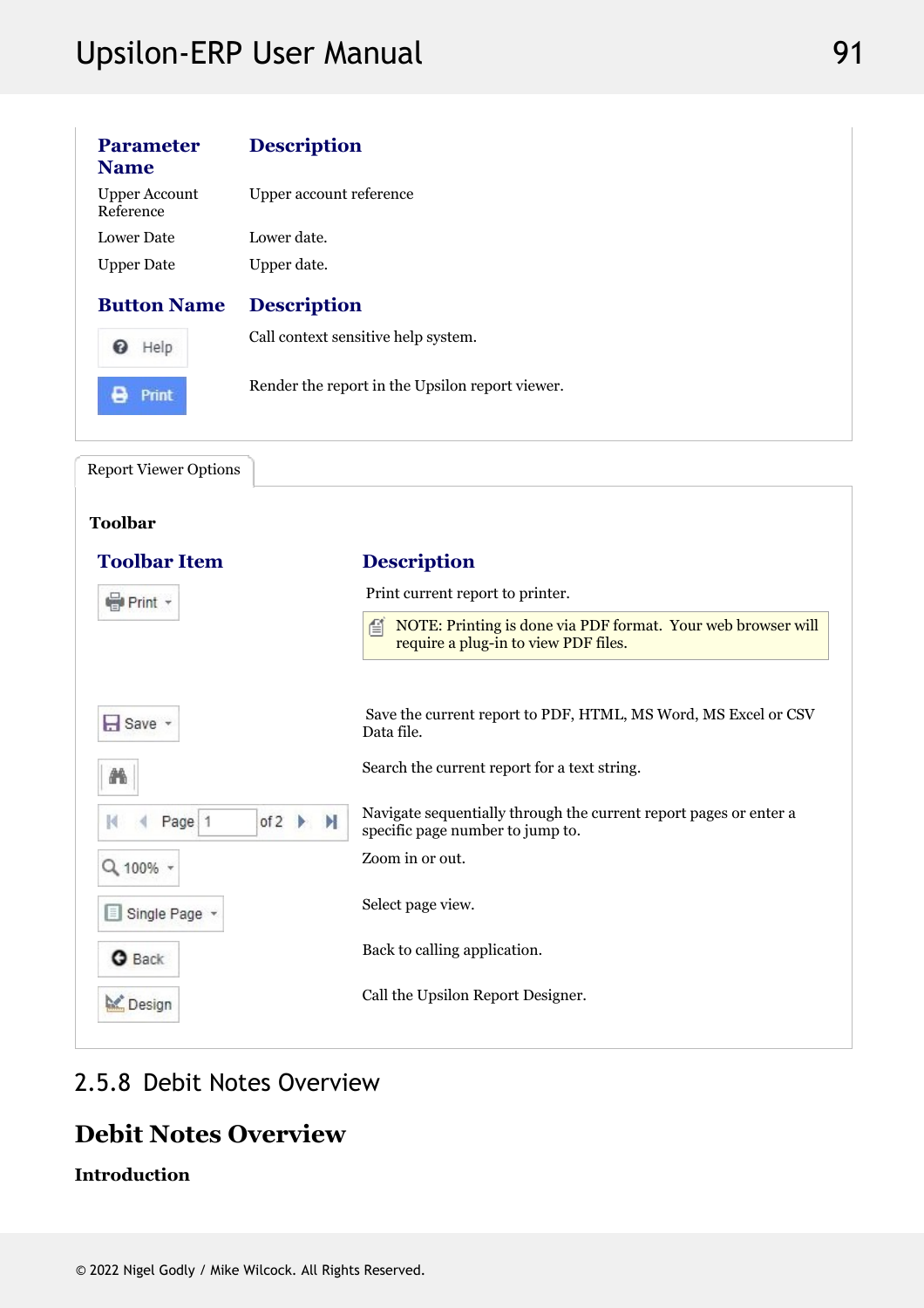Upsilon-ERP's Debit Notes Module allows you to create, analyse and produce documentation for the debit notes that you issue to your suppliers. The module is fully linked to the Purchase and Stock Control Modules meaning that any products previously ordered or manually entered into Products Supplier option automatically have their lead times, prices and discounts automatically carried over to any debit notes created. The module is also backed by fullyfeatured reporting options.

### **Reason Codes**

Each item added to a debit note can optionally have a reason code applied to allow analysis and reporting of items returned to suppliers and the motive for the return. Custom Reason Codes can be created in the Reason Codes option to specifically fit your business requirements.

#### **Duplicate Debit Note**

Recurring debit notes can be duplicated preventing the time consuming need for users to re-key information.

### 2.5.8.1 Debit Notes

The Upsilon Debit Notes option allows you to produce and manage Debit Notes for your supplier base. The module includes options to duplicate existing debit notes, links directly to the **Products (Section 2.4.1)** and Supplier Products options and is backed by fully featured reporting options.

For help on the Debit Note option DataGrid, header form or items form click the respective tab pages below.

Debit Notes DataGrid

The Upsilon Debit Notes DataGrid allows you to browse, filter and sort the Debit Note documents that you have created within the Upsilon Debit Notes module.

TIP: Clicking the pencil icon will launch the header form in edit mode for the selected record.

#### **Toolbar**

#### **Toolbar**

### **Description**

| Quick search   | The Quick Search option can be used to quickly filter the grid.                                                                                                                                                                                                                                          |
|----------------|----------------------------------------------------------------------------------------------------------------------------------------------------------------------------------------------------------------------------------------------------------------------------------------------------------|
|                | NOTE: Fields searched by the Quick Search option are Document Number,<br>自<br>Account Reference, Company Name and Returns Number.                                                                                                                                                                        |
| <b>Add New</b> | Add New record.                                                                                                                                                                                                                                                                                          |
| Search         | The search button can be used if a more detailed search is required. Using this<br>option the grid can be filtered by any value in any field.                                                                                                                                                            |
| Export *       | The Export button is used to export the grid records to an external,<br>downloadable data file. Supported file formats are MS Excel, CSV and XML. At<br>time of export there are also options to specify which columns are included in the<br>exported data along with other file type specific options. |
| Settings       | The Settings button can be used to customise the column layout of the grid by<br>adding or subtracting grid columns. The status of the grid can also be saved so<br>that the required grid status can be loaded again at a later time.                                                                   |
| з<br>Refresh   | Refresh the grid.                                                                                                                                                                                                                                                                                        |
| ๏<br>Help      | Calls context sensitive help system.                                                                                                                                                                                                                                                                     |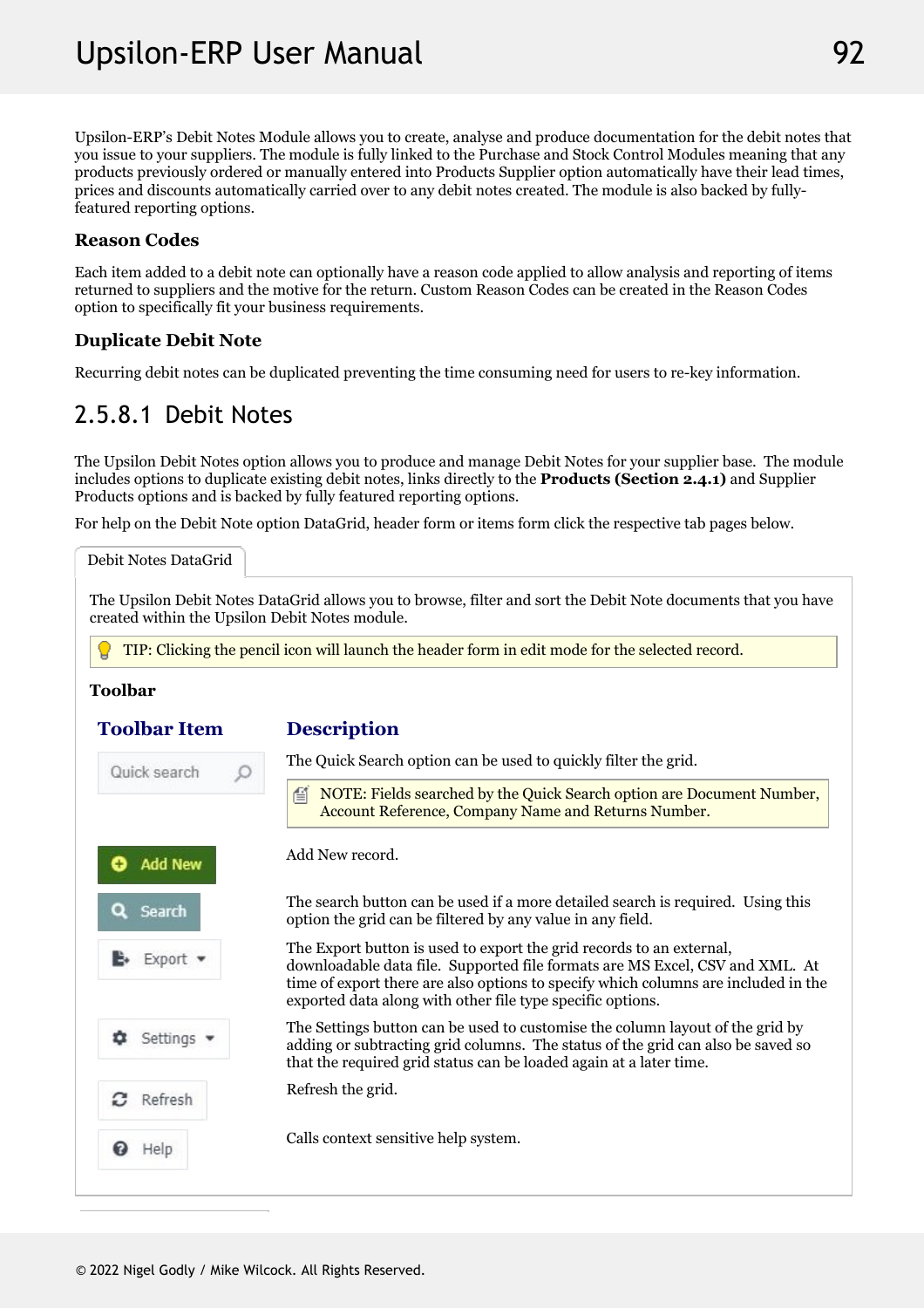| Debit Notes Header Form  |                                                                                                                                                                                                                                    |
|--------------------------|------------------------------------------------------------------------------------------------------------------------------------------------------------------------------------------------------------------------------------|
|                          | The Upsilon Debit Notes Header form allows you to edit and save the selected Debit Note record.                                                                                                                                    |
| <b>Toolbar</b>           |                                                                                                                                                                                                                                    |
| <b>Toolbar Item</b>      | <b>Description</b>                                                                                                                                                                                                                 |
| <b>Add New</b>           | Add new record.                                                                                                                                                                                                                    |
|                          | NOTE: When in Add mode the form toolbar buttons will be replaced with<br>自<br>Add and Cancel buttons. Add will add the new record and Cancel will<br>return the form to Edit mode.                                                 |
| Save<br>а                | Save the form.                                                                                                                                                                                                                     |
| 狂<br>Options $\bullet$   | Print<br>Print this Debit Note.                                                                                                                                                                                                    |
|                          | Duplicate<br>Duplicate this Debit Note.                                                                                                                                                                                            |
| ❸<br>Help                | Call the context sensitive help system.                                                                                                                                                                                            |
| Back<br>o                | Return to calling grid.                                                                                                                                                                                                            |
| <b>Items Toolbar</b>     |                                                                                                                                                                                                                                    |
|                          | TIP: Clicking the pencil icon will launch the items form in edit mode for the selected item record.                                                                                                                                |
| <b>Toolbar Item</b>      | Description.                                                                                                                                                                                                                       |
| <b>Add New</b>           | Add new item record.                                                                                                                                                                                                               |
|                          | NOTE: When in Add mode the form toolbar buttons will be replaced with<br>昌<br>Add and Cancel buttons. Add will add the new record and Cancel will<br>return the form to Edit mode.                                                 |
| <b>Mandatory Fields</b>  |                                                                                                                                                                                                                                    |
| <b>Field Name</b>        | <b>Notes</b>                                                                                                                                                                                                                       |
| <b>Account Reference</b> | Lookup from the <b>Suppliers (Section 2.3.1)</b> option. The Account Reference<br>field Is editable only upon adding new records.                                                                                                  |
| Document Date            | Must be a valid date.                                                                                                                                                                                                              |
| <b>Tab Pages</b>         |                                                                                                                                                                                                                                    |
| <b>Tab Name</b>          | <b>Description</b>                                                                                                                                                                                                                 |
| Debit Note               | The Debit Note tab is where the key information relating to the current Debit<br>Note is entered, such as the supplier account reference, document date, returns<br>number and so on.                                              |
| <b>Supplier Details</b>  | The supplier details tab contains the contact information for the<br>current Purchase Order and is copied from the suppliers (Section 2.3.1)<br>option at the time the account reference field is populated. Details can be edited |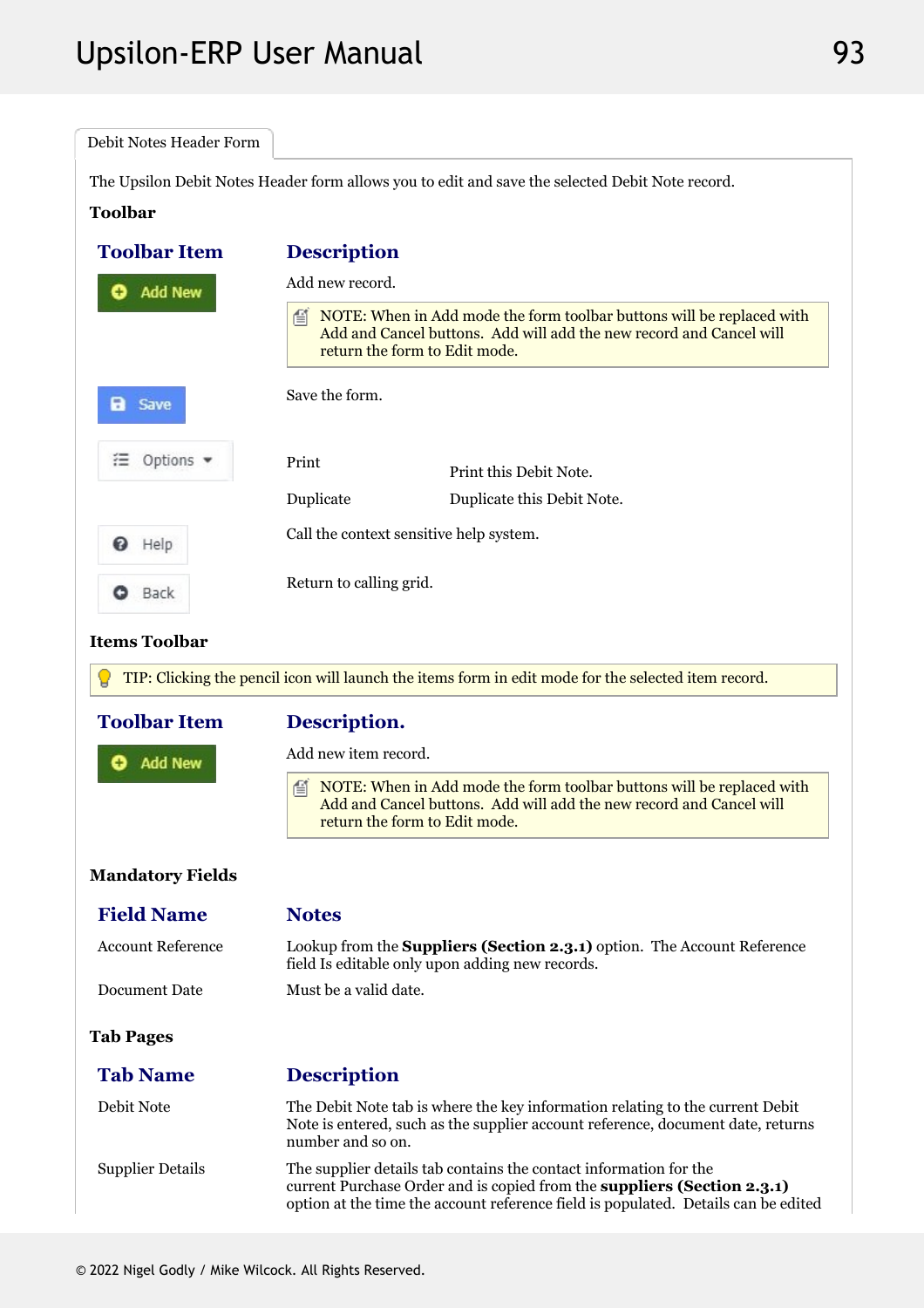| <b>Tab Name</b>  | <b>Description</b><br>if required.                                                                                                                                                          |  |
|------------------|---------------------------------------------------------------------------------------------------------------------------------------------------------------------------------------------|--|
| Delivery Address | The delivery address tab allows you to edit the delivery address for the current<br>document. Available delivery addresses are taken from the Delivery<br>Addresses (Section 2.6.4) option. |  |
| Carriage         | The Carriage tab allows you to enter a carriage value and tax code for the selected<br>document.                                                                                            |  |
| <b>Notes</b>     | The Notes tab allows you to enter any notes relating to the current document.<br>NOTE: Maximum 255 characters.<br>囼                                                                         |  |
| Status           | The Status tab displays read-only information relating to the status of the<br>document.                                                                                                    |  |

```
Debit Notes Items Form
```
The Upsilon Debit Note Items form allows you to edit, save or delete the selected Debit Note item record.

### **Toolbar**

| <b>Toolbar Item</b>     | <b>Description</b>                                                                                                                                                                                                                                                     |
|-------------------------|------------------------------------------------------------------------------------------------------------------------------------------------------------------------------------------------------------------------------------------------------------------------|
| Add New<br>æ            | Add new record.                                                                                                                                                                                                                                                        |
|                         | 昏<br>NOTE: When in Add mode the form toolbar buttons will be replaced with<br>Add and Cancel buttons. Add will add the new record and Cancel will<br>return the form to Edit mode or back to the quotation header dependant<br>upon which add item button was clicked. |
| а<br>Save               | Save the form.                                                                                                                                                                                                                                                         |
| <b>Delete</b>           | Delete the current record.                                                                                                                                                                                                                                             |
| ๏<br>Help               | Call the context sensitive help system.                                                                                                                                                                                                                                |
| Back<br>o               | Return to calling form.                                                                                                                                                                                                                                                |
| <b>Mandatory Fields</b> |                                                                                                                                                                                                                                                                        |
| <b>Field Name</b>       | <b>Notes</b>                                                                                                                                                                                                                                                           |
| Product Code            | The Product Code field Is editable only upon adding new records.                                                                                                                                                                                                       |
|                         | NOTE: The product code field is not available if Free Text is set to yes.<br>昏                                                                                                                                                                                         |
| <b>Tab Pages</b>        |                                                                                                                                                                                                                                                                        |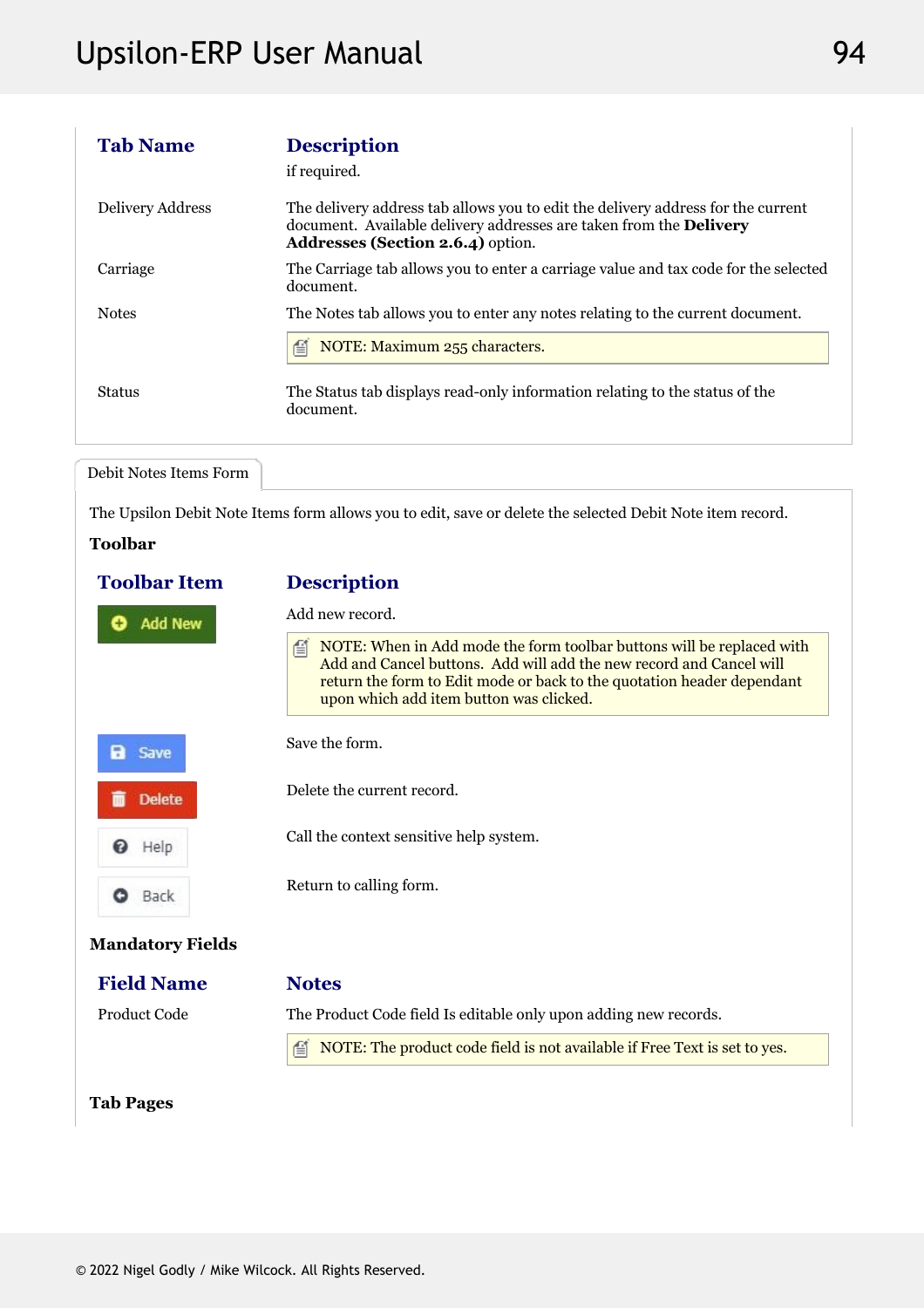| <b>Tab Name</b>                 | <b>Description</b>                                                                                                                                                                          |  |
|---------------------------------|---------------------------------------------------------------------------------------------------------------------------------------------------------------------------------------------|--|
| Debit Note Item                 | The Debit Note Item tab is where key information relating to the<br>selected document item is entered such as product details, pricing and discount<br>percentage.                          |  |
| Unit Of Sale                    | The unit of sale tab allows you to select a unit of sale for the selected product.<br>Units of sale are defined in the <b>Products (Section 2.4.1)</b> option.                              |  |
| Tax Code                        | The tax code tab allows you to select a tax code to apply to the current credit<br>note item.                                                                                               |  |
| <b>Supplier Product Details</b> | Supplier specific details relating to this product can be entered here. When new<br>items are added or existing items saved this information is updated to the<br>Supplier Products option. |  |
| <b>Item Status</b>              | The Status tab displays read-only information relating to the status of the Debit<br>Note Item.                                                                                             |  |
|                                 |                                                                                                                                                                                             |  |

### 2.5.8.2 Reason Codes

The Upsilon Reason Codes option is used to create and manage reason codes records. Debit Notes created within the Debit notes option can then be assigned a reason code indicating the reason why the goods are being returned to a supplier.

For further help on the grid and form options click the respective tab pages below.



The Upsilon reason codes grid allows you to browse, filter and sort the reason code records that you have created within the Upsilon reason codes option.

TIP: Clicking the pencil icon will launch the form in edit mode for the selected record.

#### **Toolbar**

#### **Toolbar**

#### **Description**

The Quick Search option can be used to quickly filter the grid. Quick search  $\circ$ 儨 NOTE: Fields searched by the Quick Search option are Reason Code and Description. Add new record. **Add New** The search button can be used if a more detailed search is required. Using this Search option the grid can be filtered by any value in any field. The Export button is used to export the grid records to an external, downloadable Export data file. Supported file formats are MS Excel, CSV and XML. At time of export there are also options to specify which columns are included in the exported data along with other file type specific options. The Settings button can be used to customise the column layout of the grid by Settings adding or subtracting grid columns. The status of the grid can also be saved so that the required grid status can be loaded again at a later time. Refresh the grid. Refresh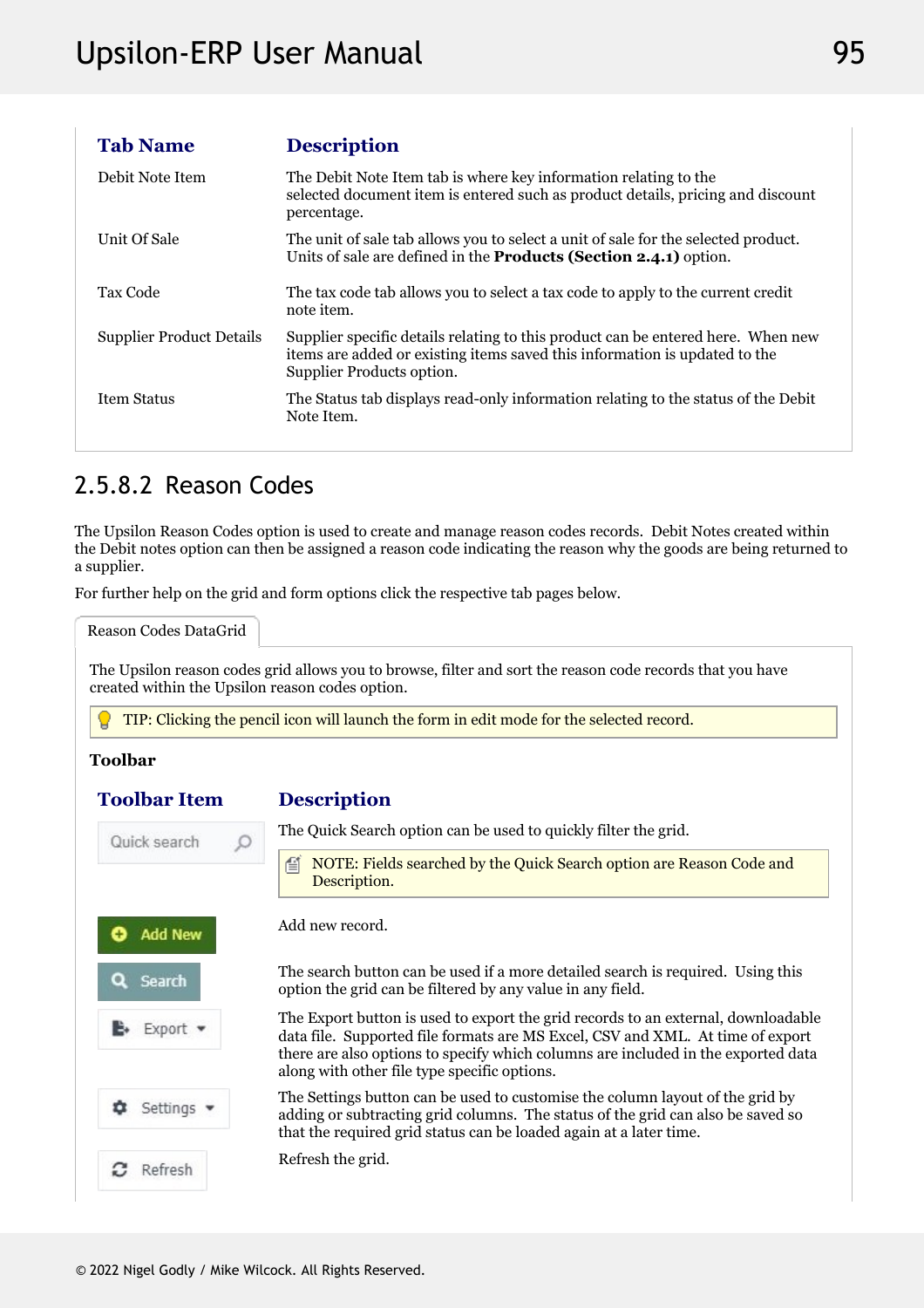### **Toolbar**

**O** Help

### **Description**

Calls context sensitive help system.

Reason Codes Form

The reason codes form allows you to add, edit, save or delete records.

### **Toolbar**

| <b>Toolbar Item</b> | <b>Description</b>                                                                                                                                                                 |
|---------------------|------------------------------------------------------------------------------------------------------------------------------------------------------------------------------------|
| Add New             | Add new record.                                                                                                                                                                    |
|                     | NOTE: When in Add mode the form toolbar buttons will be replaced with Add<br>自<br>and Cancel buttons. Add will add the new record and Cancel will return the<br>form to Edit mode. |
| <b>a</b> Save       | Save the current record.                                                                                                                                                           |
| <b>Delete</b>       | Delete the current record.                                                                                                                                                         |
|                     | 儨<br>NOTE: The system will not allow deletion of an Reason Code if it is in use within<br>the debit notes (Section 2.5.8.1) module.                                                |
| ๏<br>Help           | Call the context sensitive help system.                                                                                                                                            |
| Back                | Return to the calling grid.                                                                                                                                                        |
|                     |                                                                                                                                                                                    |

### **Mandatory Fields**

**Field Name Notes** Reason Code The Reason Code field Is editable only upon adding new records and must be unique within the Reason Codes option.

### 2.5.8.3 Reports

### 2.5.8.3.1 Print Debit Notes Report

The Upsilon Print Debit Notes Report allows you to print Debit Note Documents that have been entered in the **Debit Notes (Section 2.5.8.1)** option.

| <b>Report Parameters</b>           |                          |  |
|------------------------------------|--------------------------|--|
| <b>Report</b><br><b>Parameters</b> | <b>Description</b>       |  |
| Lower Debit<br>Note Number         | Lower debit note number. |  |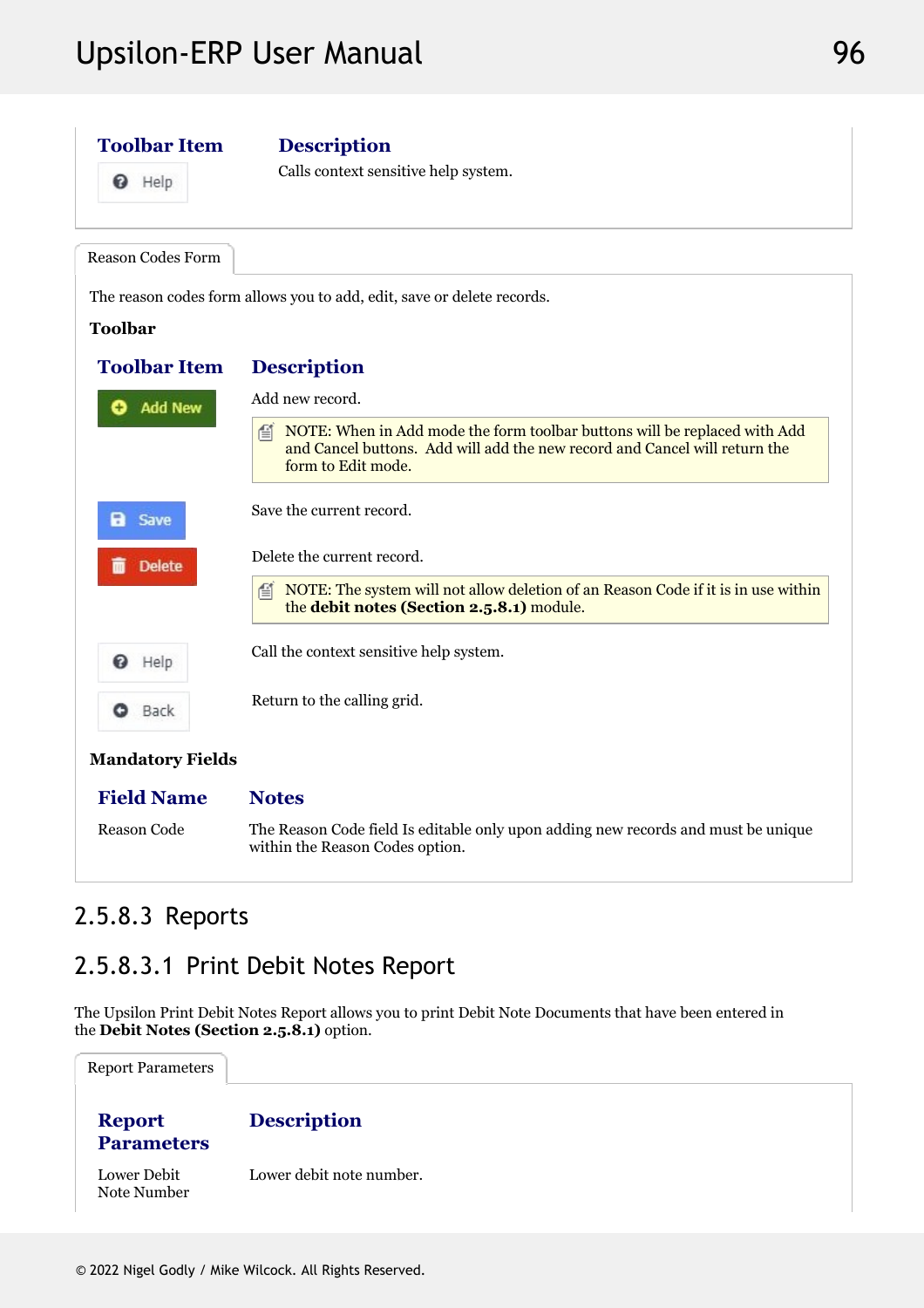| <b>Report</b><br><b>Parameters</b> | <b>Description</b>                              |  |
|------------------------------------|-------------------------------------------------|--|
| <b>Upper Debit</b><br>Note Number  | Upper debit note number.                        |  |
| Lower Account<br>Reference         | Lower supplier account reference.               |  |
| <b>Upper Account</b><br>Reference  | Upper supplier account reference                |  |
| <b>Lower Date</b>                  | Lower date.                                     |  |
| <b>Upper Date</b>                  | Upper date.                                     |  |
| <b>Button Name</b>                 | <b>Description</b>                              |  |
| Help<br>ଈ                          | Call context sensitive help system.             |  |
| Print                              | Render the report in the Upsilon report viewer. |  |

Report Viewer Options

### **Toolbar**

| <b>Toolbar Item</b>                                   | <b>Description</b>                                                                                        |
|-------------------------------------------------------|-----------------------------------------------------------------------------------------------------------|
| Print +                                               | Print current report to printer.                                                                          |
|                                                       | NOTE: Printing is done via PDF format. Your web browser will<br>囼<br>require a plug-in to view PDF files. |
| <b>El</b> Save ▼                                      | Save the current report to PDF, HTML, MS Word, MS Excel or CSV<br>Data file.                              |
| 鸙                                                     | Search the current report for a text string.                                                              |
| $\blacktriangleright$<br>of $2 \rightarrow$<br>Page 1 | Navigate sequentially through the current report pages or enter a<br>specific page number to jump to.     |
| Q 100% +                                              | Zoom in or out.                                                                                           |
| ■ Single Page ▼                                       | Select page view.                                                                                         |
| <b>O</b> Back                                         | Back to calling application.                                                                              |
| Oesign                                                | Call the Upsilon Report Designer.                                                                         |

## 2.5.8.3.2 Debit Notes Report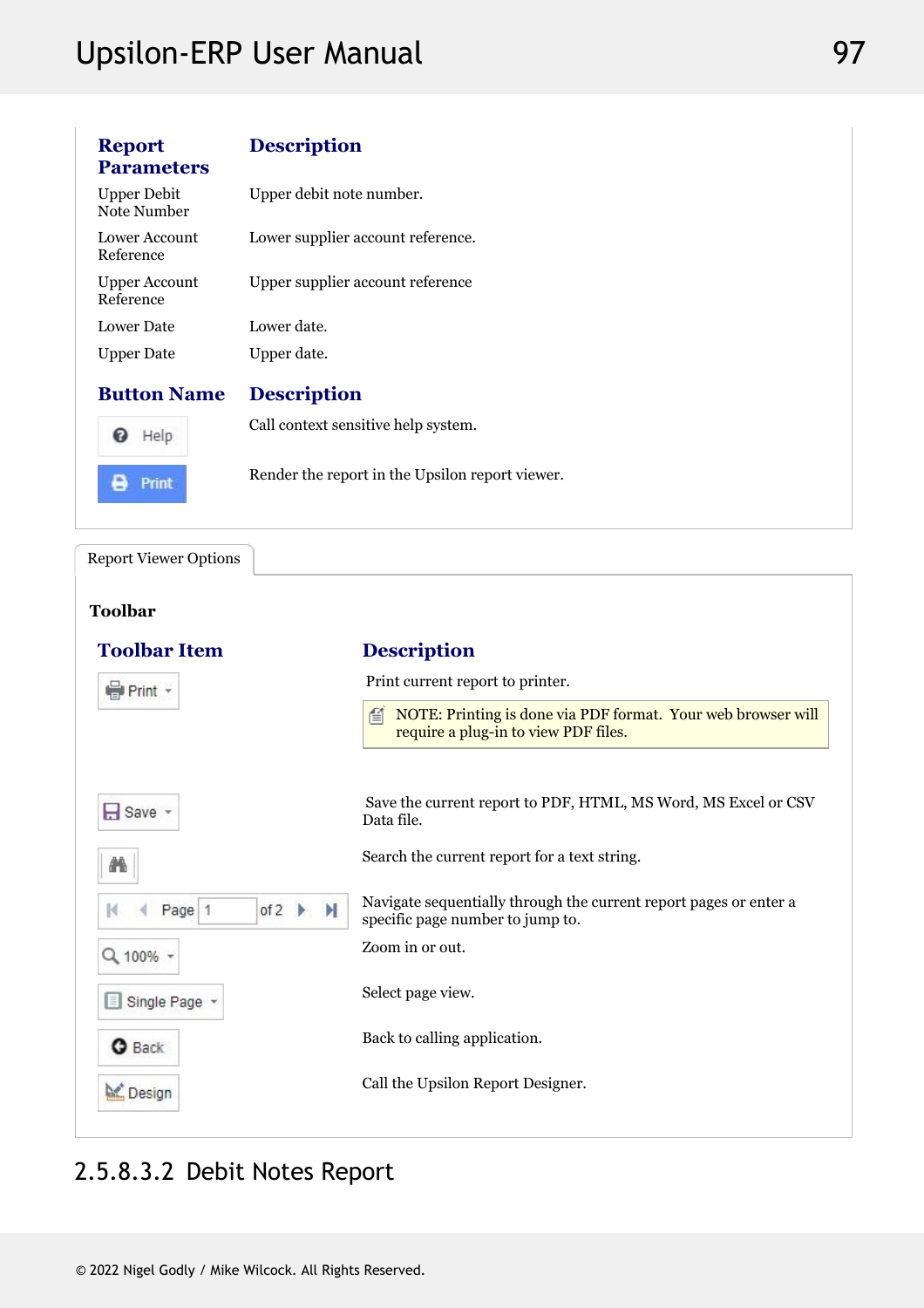The Upsilon Debit Notes Report allows you to produce a filtered list of debit notes that have been entered in the **Debit Notes (Section 2.5.8.1)** option.

Report Parameters

| <b>Description</b>                              |  |
|-------------------------------------------------|--|
| Lower debit note number.                        |  |
| Upper debit note number.                        |  |
| Lower account reference.                        |  |
| Upper account reference                         |  |
| Lower date.                                     |  |
| Upper date.                                     |  |
| <b>Description</b>                              |  |
| Call context sensitive help system.             |  |
| Render the report in the Upsilon report viewer. |  |
|                                                 |  |

Report Viewer Options

### **Toolbar**

| <b>Toolbar Item</b>             | <b>Description</b>                                                                                        |
|---------------------------------|-----------------------------------------------------------------------------------------------------------|
| e Print +                       | Print current report to printer.                                                                          |
|                                 | NOTE: Printing is done via PDF format. Your web browser will<br>晋<br>require a plug-in to view PDF files. |
| Save -                          | Save the current report to PDF, HTML, MS Word, MS Excel or CSV<br>Data file.                              |
| 鸙                               | Search the current report for a text string.                                                              |
| H<br>of $2 \rightarrow$<br>Page | Navigate sequentially through the current report pages or enter a<br>specific page number to jump to.     |
| Q 100% +                        | Zoom in or out.                                                                                           |
| ■ Single Page ▼                 | Select page view.                                                                                         |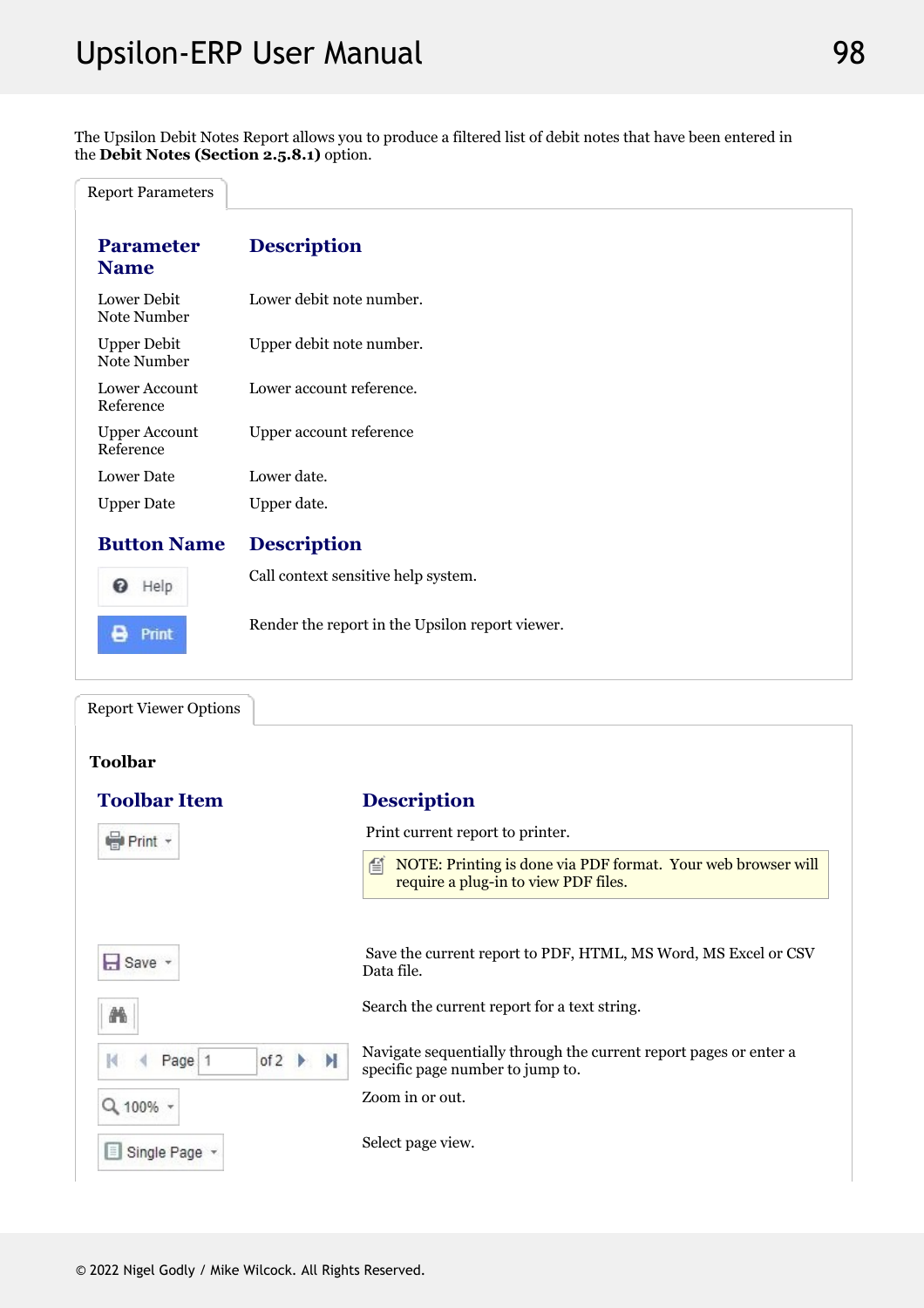| <b>Toolbar Item</b> | <b>Description</b>                |  |
|---------------------|-----------------------------------|--|
| <b>O</b> Back       | Back to calling application.      |  |
| Design              | Call the Upsilon Report Designer. |  |
|                     |                                   |  |

## 2.5.8.3.3 Reason Codes Report

The Upsilon Reason Codes Report allows you to produce a list of Reason Codes that have been entered in the **Reason Codes (Section 2.5.8.2)** option.

| <b>Report Parameters</b>             |                                                 |
|--------------------------------------|-------------------------------------------------|
| <b>Parameter</b><br><b>Name</b>      | <b>Description</b>                              |
| Lower Reason Code Lower reason code. |                                                 |
|                                      | Upper Reason Code Upper reason code.            |
| <b>Button Name</b>                   | <b>Description</b>                              |
| ଈ<br>Help                            | Call context sensitive help system.             |
| Print                                | Render the report in the Upsilon report viewer. |
|                                      |                                                 |

| <b>Report Viewer Options</b>                          |                                                                                                           |
|-------------------------------------------------------|-----------------------------------------------------------------------------------------------------------|
| <b>Toolbar</b>                                        |                                                                                                           |
| <b>Toolbar Item</b>                                   | <b>Description</b>                                                                                        |
| Print +                                               | Print current report to printer.                                                                          |
|                                                       | NOTE: Printing is done via PDF format. Your web browser will<br>昏<br>require a plug-in to view PDF files. |
| <b>El</b> Save ▼                                      | Save the current report to PDF, HTML, MS Word, MS Excel or CSV<br>Data file.                              |
| 鸙                                                     | Search the current report for a text string.                                                              |
| $\blacktriangleright$<br>of $2 \rightarrow$<br>Page 1 | Navigate sequentially through the current report pages or enter a<br>specific page number to jump to.     |
| Q 100% +                                              | Zoom in or out.                                                                                           |
| ■ Single Page +                                       | Select page view.                                                                                         |
|                                                       |                                                                                                           |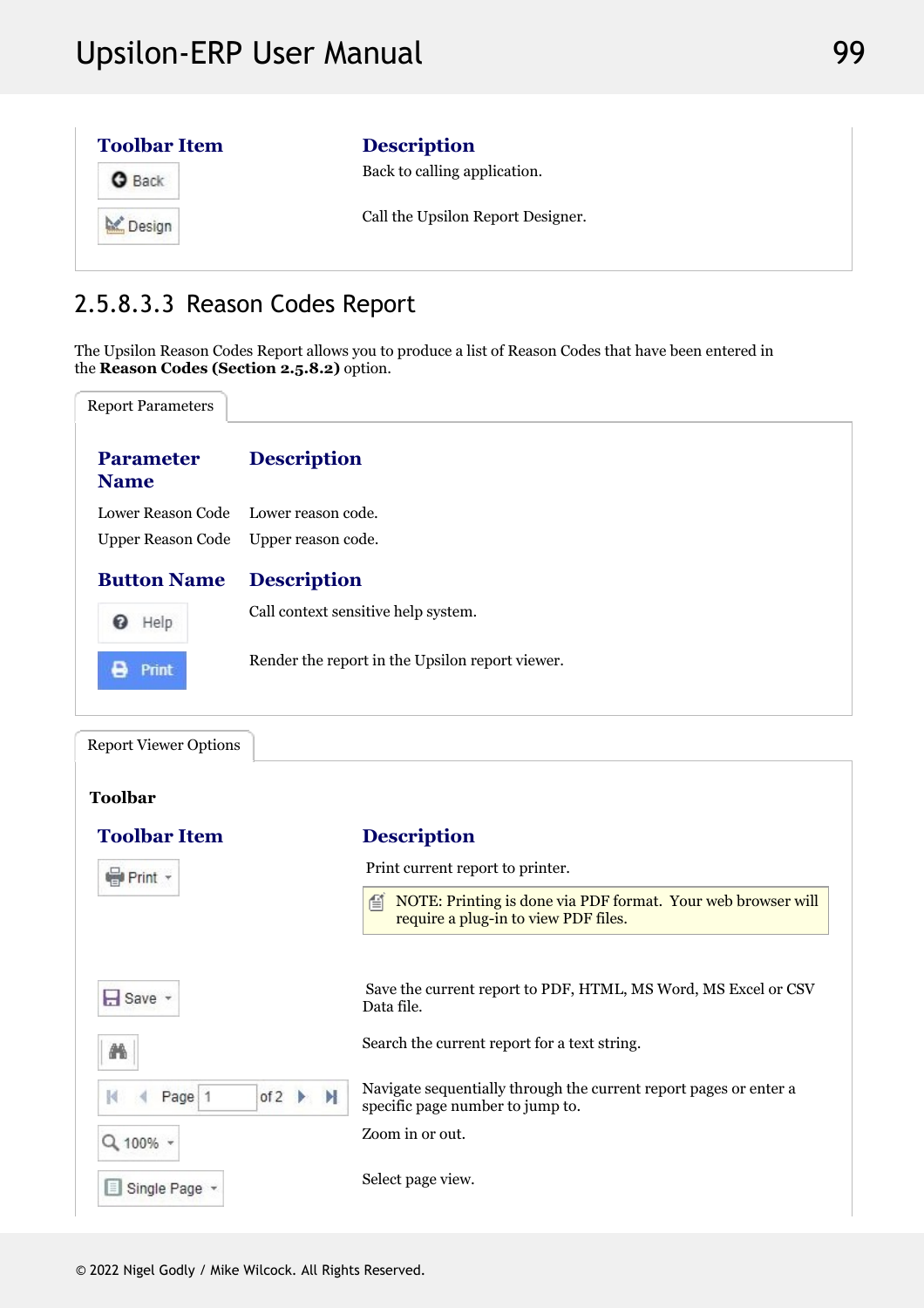## 2.6 Settings (overview)

The Upsilon-ERP Settings module allows you to manage various options relating to the management of the system. These options include creating user accounts, user groups and managing user security, managing system tables such as tax codes and delivery addresses and viewing the system event log.

## 2.6.1 Company Information

The Upsilon Company Information option allows you to manage the contact information for your organisation. The information entered here will appear upon printed output such as reports and documents. Only one company record can exist.

For further help on the data grid and form options click the respective tab pages below.

| <b>Toolbar</b>         | TIP: Clicking the pencil icon will launch the form in edit mode for the company record.                                                                                                                                                                                                                  |
|------------------------|----------------------------------------------------------------------------------------------------------------------------------------------------------------------------------------------------------------------------------------------------------------------------------------------------------|
| <b>Toolbar Item</b>    | <b>Description</b>                                                                                                                                                                                                                                                                                       |
| Export $\bullet$<br>Ŀ. | The Export button is used to export the grid records to an external, downloadable data<br>file. Supported file formats are MS Excel, CSV and XML. At time of export there are<br>also options to specify which columns are included in the exported data along with<br>other file type specific options. |
| е<br>Refresh           | Refresh the grid.                                                                                                                                                                                                                                                                                        |
| Help<br>๏              | Calls context sensitive help system.                                                                                                                                                                                                                                                                     |

The Upsilon Customers form allows you to edit and save the company record.

**Toolbar**

Company Information Form

#### **Toolbar Description**



Save the form.

Call the context sensitive help system.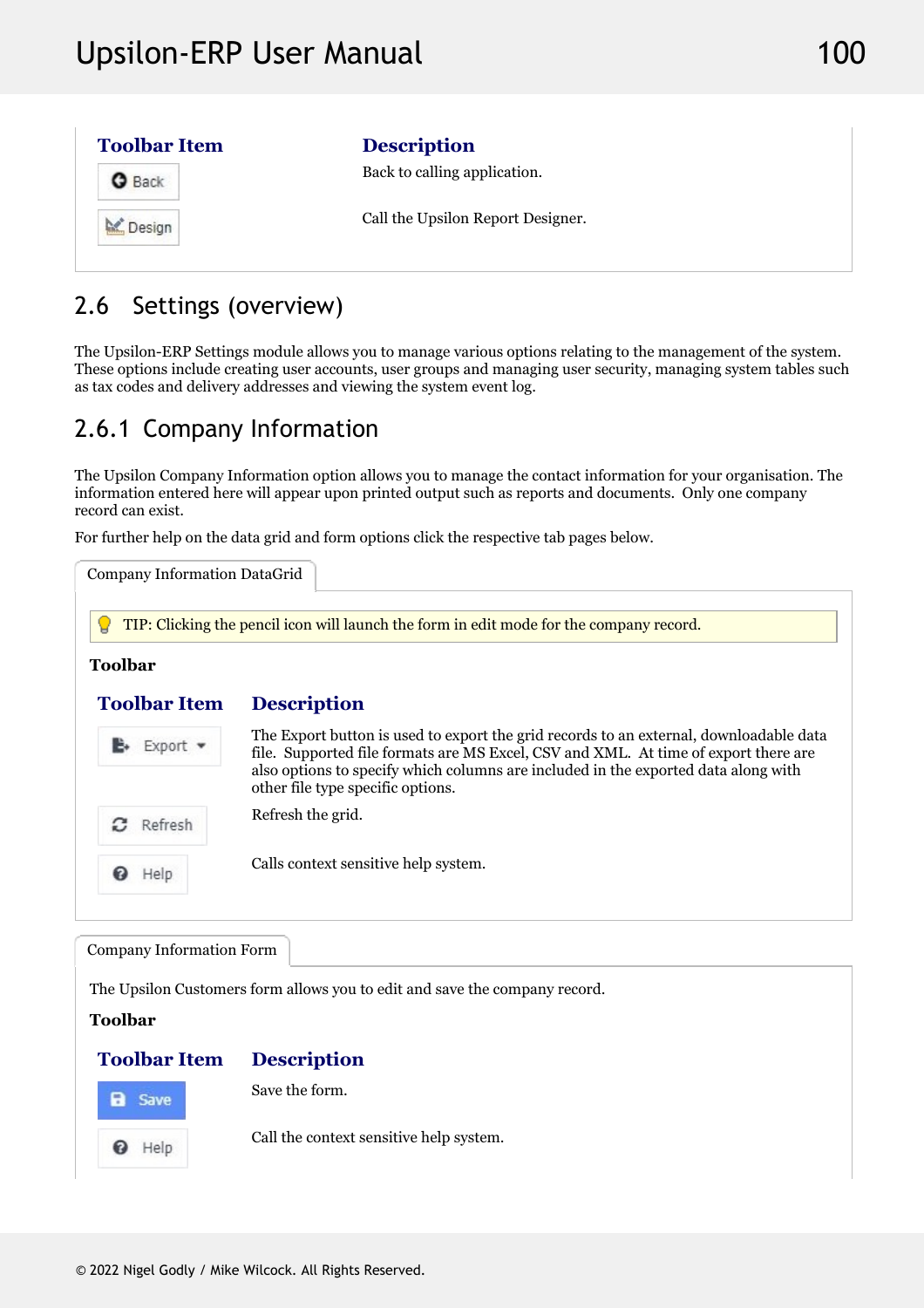#### **Toolbar Description**

**O** Back

Return to calling grid.

**Mandatory Fields**

#### **Field Name Notes**

Name The field is mandatory. This value of this field is displayed at the bottom of the screen along with the current branch and logged in user and is also displayed on reports and documents.

## 2.6.2 Branch Information

The Upsilon Branch Information option is used to create one or more branches for each physical location in which your organisation operates.

For further help on the data grid and form options click the respective tab pages below.

Branch Information DataGrid

The Upsilon Branch Information DataGrid allows you to browse, filter and sort the branch records that you have created within the Upsilon branches option.

TIP: Clicking the pencil icon will launch the form in edit mode for the selected record.

### **Toolbar**

### **Toolbar**

#### **Description**

| Quick search   | The Quick Search option can be used to quickly filter the grid.                                                                                                                                                                                                                                          |
|----------------|----------------------------------------------------------------------------------------------------------------------------------------------------------------------------------------------------------------------------------------------------------------------------------------------------------|
|                | 囼<br>NOTE: Fields searched by the Quick Search option are Company Name,<br>Addresses 1, Address 2, Address 3, Address 4, Locality, Town / City, County<br>and Postcode.                                                                                                                                  |
| <b>Add New</b> | Add new record.                                                                                                                                                                                                                                                                                          |
| Q<br>Search    | The search button can be used if a more detailed search is required. Using this<br>option the grid can be filtered by any value in any field.                                                                                                                                                            |
| Export *       | The Export button is used to export the grid records to an external, downloadable<br>data file. Supported file formats are MS Excel, CSV and XML. At time of export<br>there are also options to specify which columns are included in the exported data<br>along with other file type specific options. |
| Settings •     | The Settings button can be used to customise the column layout of the grid by<br>adding or subtracting grid columns. The status of the grid can also be saved so<br>that the required grid status can be loaded again at a later time.                                                                   |
| з<br>Refresh   | Refresh the grid.                                                                                                                                                                                                                                                                                        |
| Help<br>ฌ      | Calls context sensitive help system.                                                                                                                                                                                                                                                                     |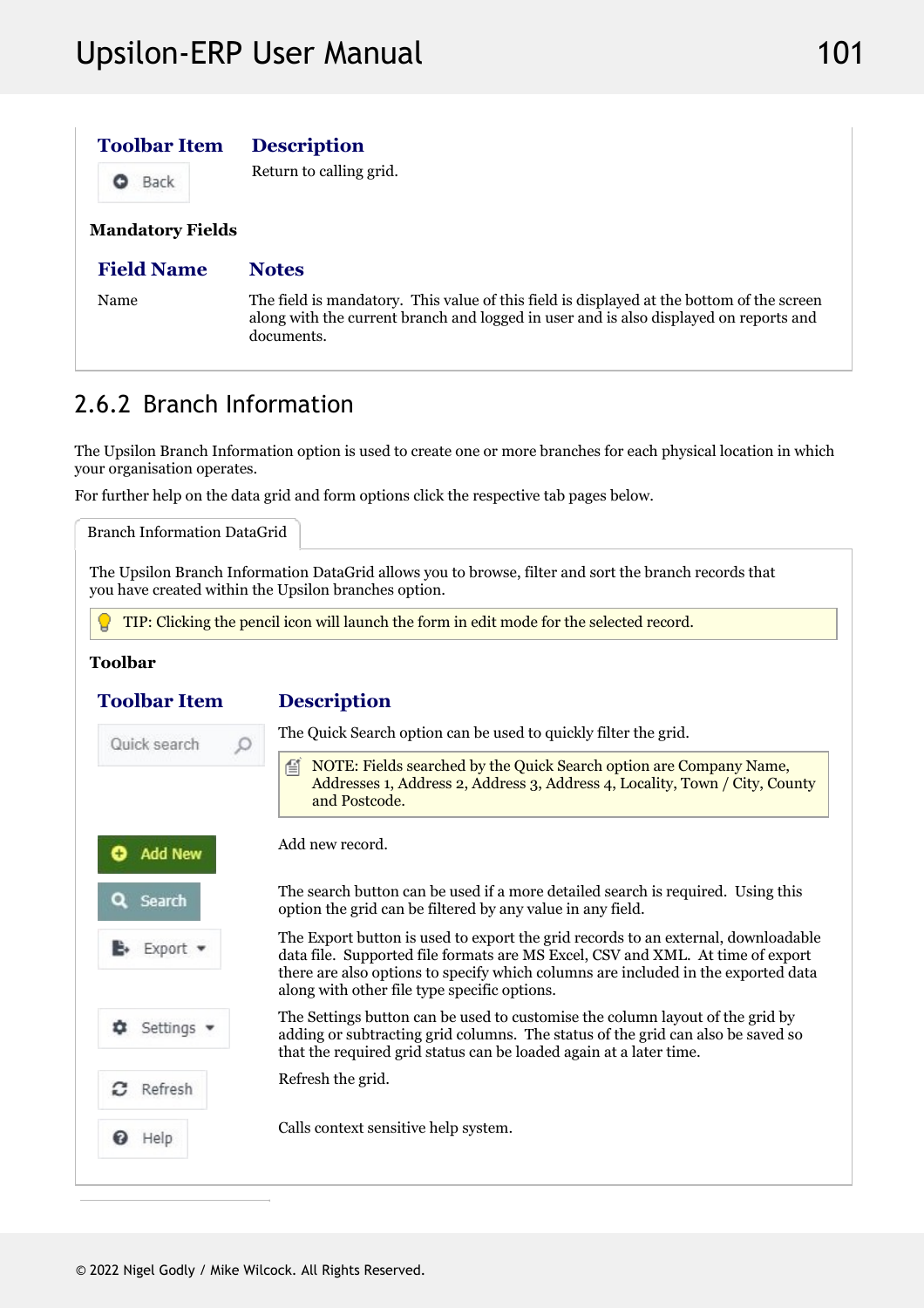| <b>Branch Information Form</b> |                                                                                                                                                                                    |  |
|--------------------------------|------------------------------------------------------------------------------------------------------------------------------------------------------------------------------------|--|
|                                | The Branch Information form allows you to add, edit, save or delete records.                                                                                                       |  |
| <b>Toolbar</b>                 |                                                                                                                                                                                    |  |
| <b>Toolbar Item</b>            | <b>Description</b>                                                                                                                                                                 |  |
| <b>Add New</b><br>o            | Add new record.                                                                                                                                                                    |  |
|                                | NOTE: When in Add mode the form toolbar buttons will be replaced with Add<br>囼<br>and Cancel buttons. Add will add the new record and Cancel will return the<br>form to Edit mode. |  |
| $\blacksquare$<br>Save         | Save the current record.                                                                                                                                                           |  |
| <b>Delete</b><br>TIT           | Delete the current record.                                                                                                                                                         |  |
| ❸<br>Help                      | Call the context sensitive help system.                                                                                                                                            |  |
| Back<br>o                      | Return to the calling grid.                                                                                                                                                        |  |
| <b>Mandatory Fields</b>        |                                                                                                                                                                                    |  |
| <b>Field Name</b>              | <b>Notes</b>                                                                                                                                                                       |  |
| Name                           | The Name field must be populated.                                                                                                                                                  |  |

## 2.6.3 Tax Codes

The Upsilon Tax Codes option is used to create customer tax codes which can then be used throughout the system. For further help on the data grid and form options click the respective tab pages below.

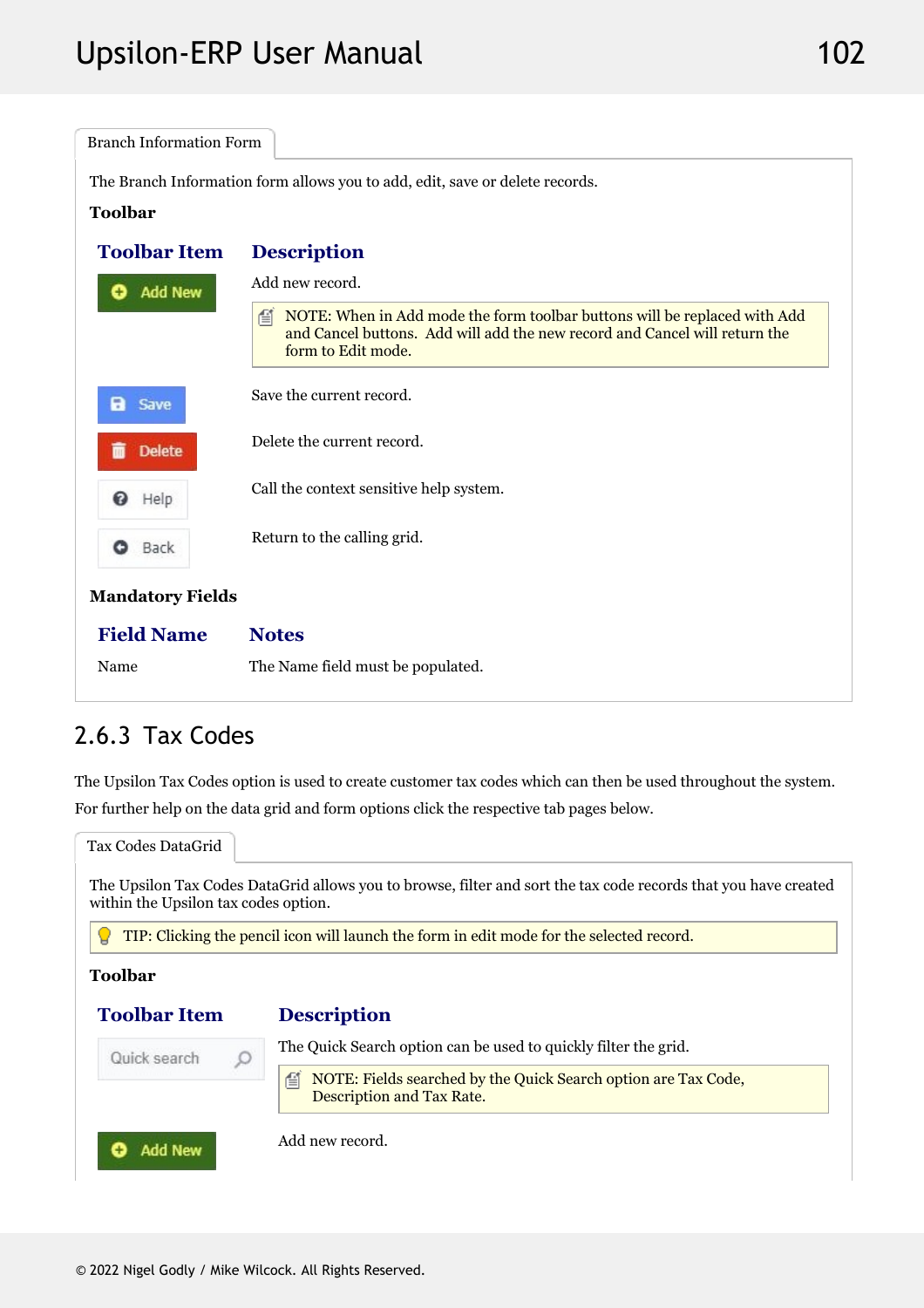| <b>Toolbar Item</b> | <b>Description</b>                                                                                                                                                                                                                                                                                       |  |
|---------------------|----------------------------------------------------------------------------------------------------------------------------------------------------------------------------------------------------------------------------------------------------------------------------------------------------------|--|
| Q Search            | The search button can be used if a more detailed search is required. Using this<br>option the grid can be filtered by any value in any field.                                                                                                                                                            |  |
| Export *            | The Export button is used to export the grid records to an external, downloadable<br>data file. Supported file formats are MS Excel, CSV and XML. At time of export<br>there are also options to specify which columns are included in the exported data<br>along with other file type specific options. |  |
| Settings =          | The Settings button can be used to customise the column layout of the grid by<br>adding or subtracting grid columns. The status of the grid can also be saved so<br>that the required grid status can be loaded again at a later time.                                                                   |  |
| Refresh             | Refresh the grid.                                                                                                                                                                                                                                                                                        |  |
| Help<br>€           | Calls context sensitive help system.                                                                                                                                                                                                                                                                     |  |
|                     |                                                                                                                                                                                                                                                                                                          |  |

Tax Codes Form

The Tax Codes form allows you to add, edit, save or delete records.

### **Toolbar**

#### **Toolbar Description**

| <b>Add New</b> | Add new record.                                                                                                                                                                                                                          |
|----------------|------------------------------------------------------------------------------------------------------------------------------------------------------------------------------------------------------------------------------------------|
|                | NOTE: When in Add mode the form toolbar buttons will be replaced with Add<br>〔<br>and Cancel buttons. Add will add the new record and Cancel will return the<br>form to Edit mode.                                                       |
| <b>a</b> Save  | Save the current record.                                                                                                                                                                                                                 |
| <b>Delete</b>  | Delete the current record.                                                                                                                                                                                                               |
|                | 自<br>NOTE: The system will not allow deletion of a Tax Code if it is in use within the<br>quotation, sales orders, invoices, credit notes, pro-forma invoices, purchase<br>orders, debit notes, customers, branches or products modules. |
| Help<br>Ø      | Call the context sensitive help system.                                                                                                                                                                                                  |
| <b>Back</b>    | Return to the calling grid.                                                                                                                                                                                                              |
|                |                                                                                                                                                                                                                                          |

### **Mandatory Fields**

| <b>Field Name</b><br><b>Notes</b>                                                                                          |  |
|----------------------------------------------------------------------------------------------------------------------------|--|
| The Tax Code field Is editable only upon adding new records and must be unique<br>Tax Code<br>within the Tax Codes option. |  |

### 2.6.4 Delivery Addresses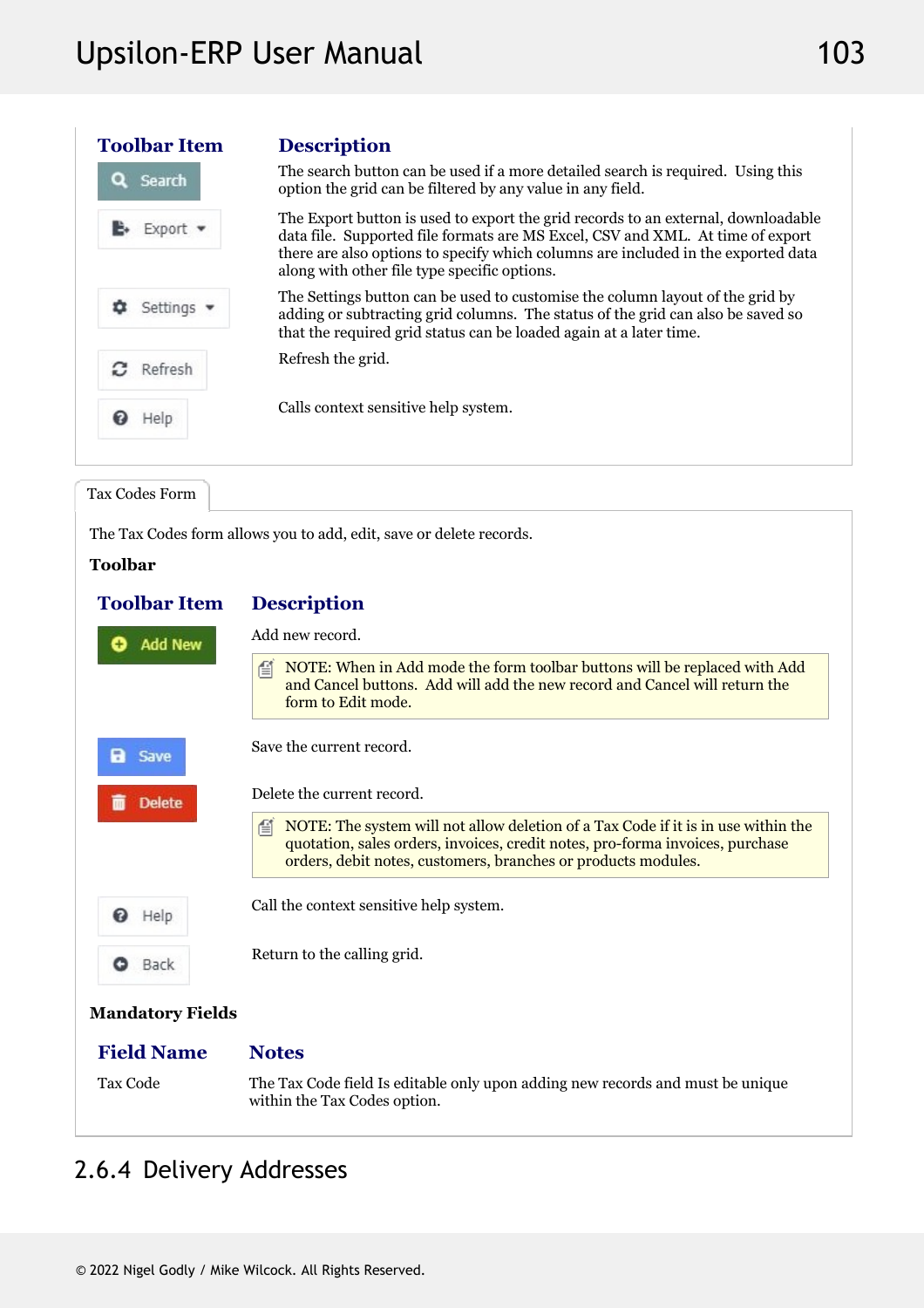The Upsilon Delivery Addresses option is used to create delivery addresses for your organisation which are then available for selection on Purchase Orders & Debit Notes.

For further help on the data grid and form options click the respective tab pages below.

Delivery Addresses DataGrid

The Upsilon Delivery Addresses DataGrid allows you to browse, filter and sort the tax code records that you have created within the Upsilon tax codes option.

TIP: Clicking the pencil icon will launch the form in edit mode for the selected record.

#### **Toolbar**

| <b>Toolbar Item</b>           | <b>Description</b>                                                                                                                                                                                                                                                                                       |
|-------------------------------|----------------------------------------------------------------------------------------------------------------------------------------------------------------------------------------------------------------------------------------------------------------------------------------------------------|
| Quick search                  | The Quick Search option can be used to quickly filter the grid.                                                                                                                                                                                                                                          |
|                               | NOTE: Fields searched by the Quick Search option are Company Name,<br>囼<br>Addresses 1, Address 2, Address 3, Address 4, Locality, Town / City, County<br>and Postcode.                                                                                                                                  |
| <b>Add New</b>                | Add new record.                                                                                                                                                                                                                                                                                          |
| Q<br>Search                   | The search button can be used if a more detailed search is required. Using this<br>option the grid can be filtered by any value in any field.                                                                                                                                                            |
| Export *                      | The Export button is used to export the grid records to an external, downloadable<br>data file. Supported file formats are MS Excel, CSV and XML. At time of export<br>there are also options to specify which columns are included in the exported data<br>along with other file type specific options. |
| Settings $\blacktriangledown$ | The Settings button can be used to customise the column layout of the grid by<br>adding or subtracting grid columns. The status of the grid can also be saved so<br>that the required grid status can be loaded again at a later time.                                                                   |
| е<br>Refresh                  | Refresh the grid.                                                                                                                                                                                                                                                                                        |
| Help<br>0                     | Calls context sensitive help system.                                                                                                                                                                                                                                                                     |

#### Delivery Addresses Form

The Delivery Addresses form allows you to add, edit, save or delete records.

#### **Toolbar**

#### **Toolbar Description**

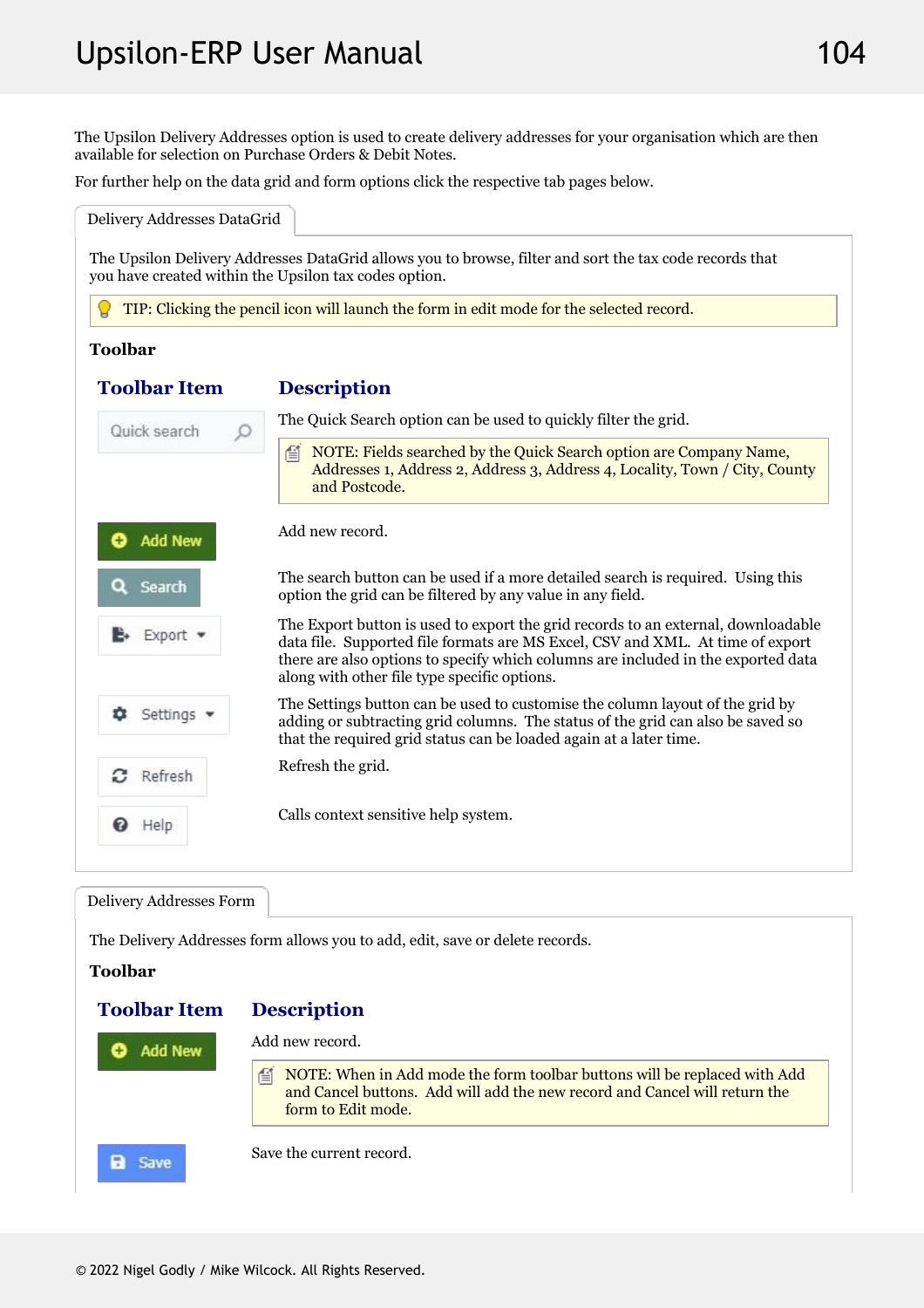| <b>Toolbar Item</b> | <b>Description</b>                      |  |
|---------------------|-----------------------------------------|--|
| <b>Delete</b>       | Delete the current record.              |  |
| Help                | Call the context sensitive help system. |  |
| Back                | Return to the calling grid.             |  |
|                     |                                         |  |

#### **Mandatory Fields**

**Field Name Notes** Company Name The Company Name field must be populated.

### 2.6.5 Log Viewer

The Upsilon Log Viewer option is used to view the Upsilon system event log. Whenever a user accesses an option in the system or inserts, updates or deletes a record the event is logged in the Upsilon system log along with other information such as the name of the user and their IP address.

For further help on the data grid and form options click the respective tab pages below.

Log Viewer DataGrid

The Upsilon Log Viewer DataGrid allows you to browse, filter and sort the system log records that have been generated by Upsilon.

#### **Toolbar**

### **Toolbar**

#### **Description**

The Quick Search option can be used to quickly filter the grid. Quick search  $\equiv$  NOTE: Fields searched by the Quick Search option are User Name and Application. The search button can be used if a more detailed search is required. Using this Search option the grid can be filtered by any value in any field. The Export button is used to export the grid records to an external, downloadable Export data file. Supported file formats are MS Excel, CSV and XML. At time of export there are also options to specify which columns are included in the exported data along with other file type specific options. The Settings button can be used to customise the column layout of the grid by Settings adding or subtracting grid columns. The status of the grid can also be saved so that the required grid status can be loaded again at a later time. Refresh the grid. Refresh Calls context sensitive help system. Help

### 2.6.6 Security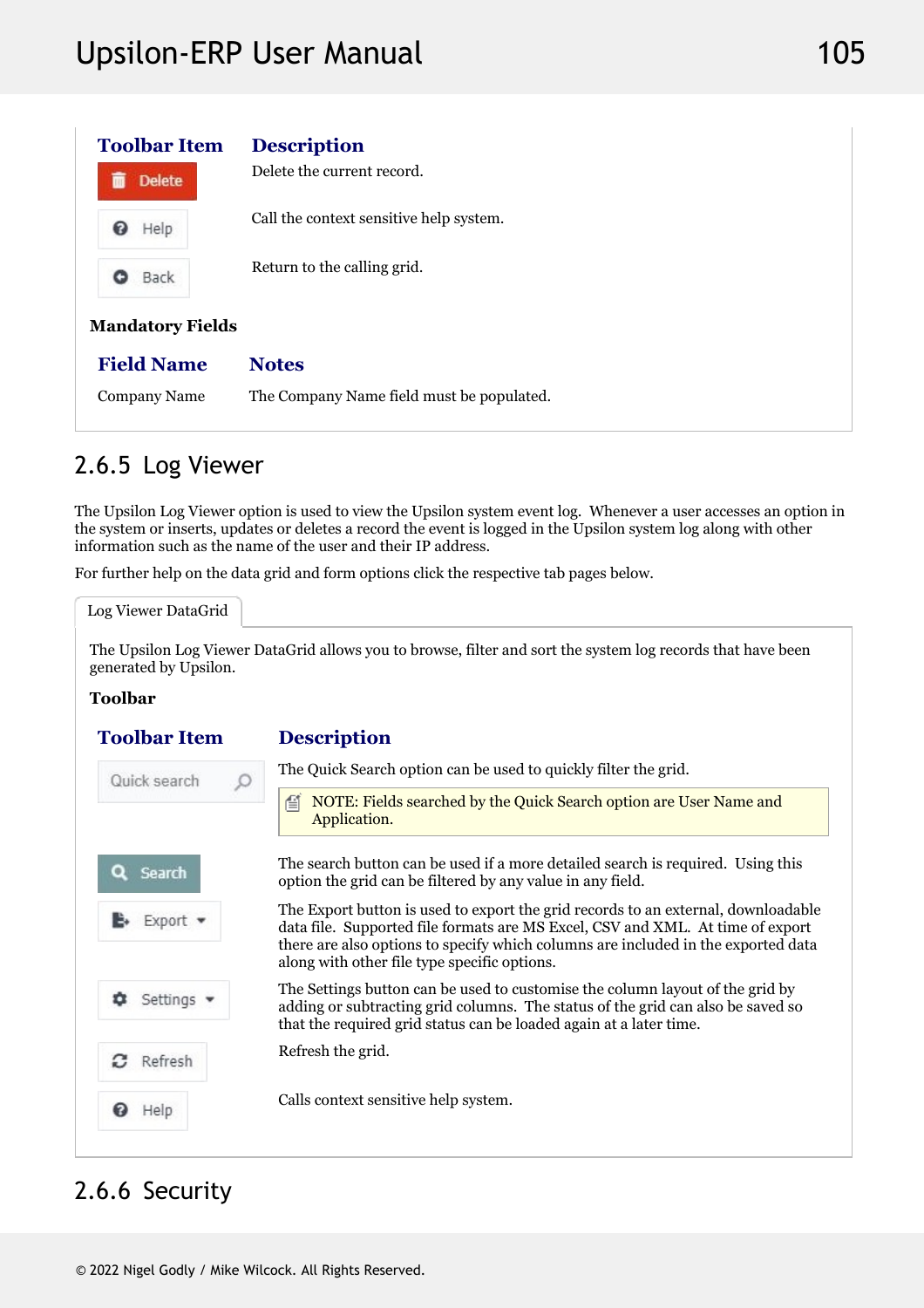### 2.6.6.1 Users

The Upsilon Users option is used to create user accounts. Once created user accounts can then be assigned to a **user group (Section 2.6.6.2)** and given access to **branches (Section 2.6.2)** within the system.

For help on the user option grid or form click the respective tab pages below.



Users Form

The users form allows you to edit, save or delete the selected user record.

#### **Toolbar**

**Add New** 

#### **Toolbar Description**

Add new record.

儨 NOTE: When in Add mode the form toolbar buttons will be replaced with Add and Cancel buttons. Add will add the new record and Cancel will return the form to Edit mode.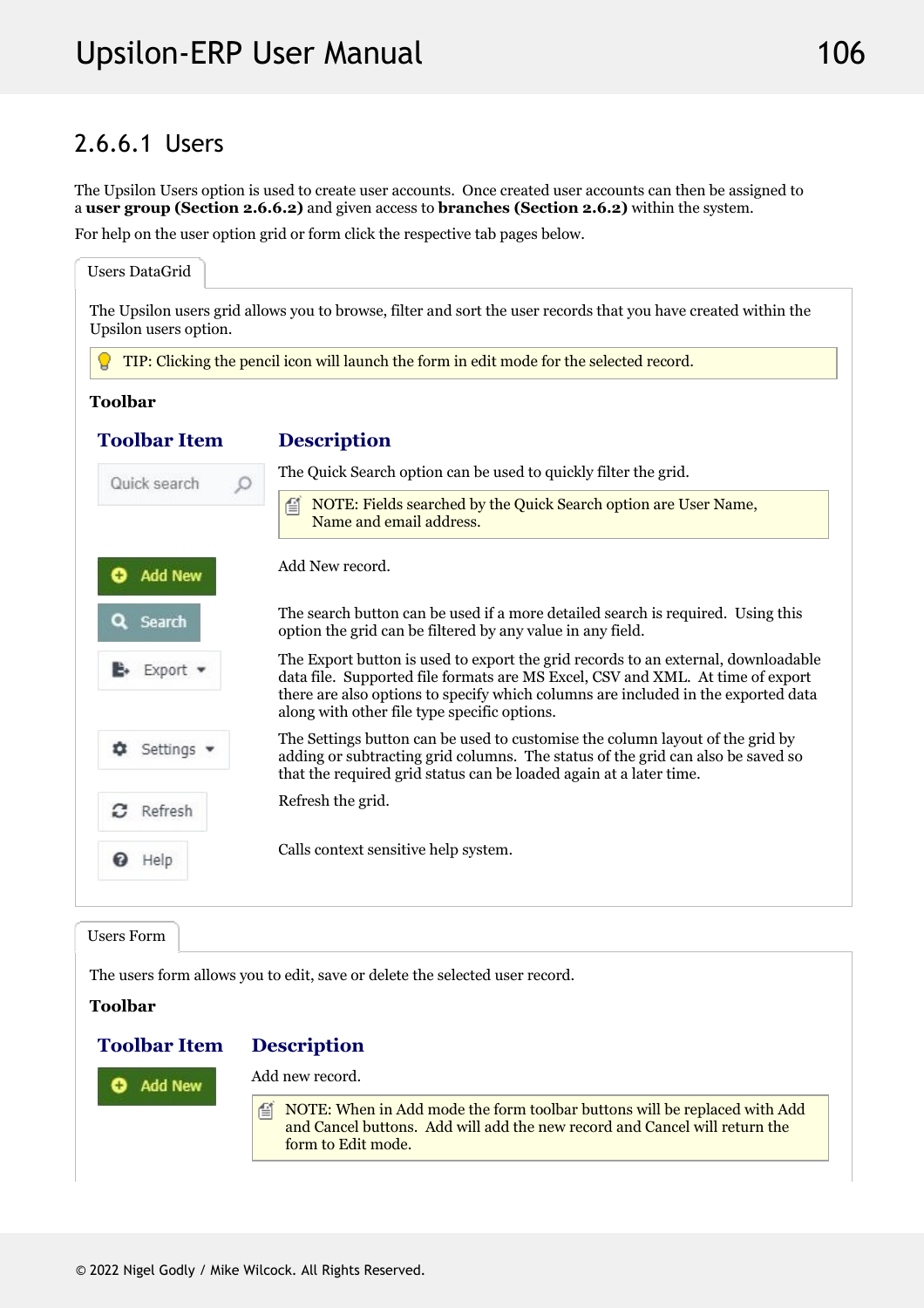| <b>Toolbar Item</b><br>a<br>Save | <b>Description</b><br>Save the form.                    |  |
|----------------------------------|---------------------------------------------------------|--|
| <b>Delete</b><br>m               | Delete the current record.                              |  |
| ❸<br>Help                        | Call the context sensitive help system.                 |  |
| Back<br>o                        | Return to calling grid.                                 |  |
| <b>Mandatory Fields</b>          |                                                         |  |
| <b>Field Name</b>                | <b>Notes</b>                                            |  |
| Login Name                       | Field must be populated.                                |  |
| Password                         | Field must be populated                                 |  |
| <b>Branch Access</b>             | At least one branch must be specified per user account. |  |

### 2.6.6.2 User Groups

The Upsilon User Groups option allows you to create user groups which can then be assigned specific application access rights to each module throughout the system.

For help on the groups option grid or form click the respective tab pages below.

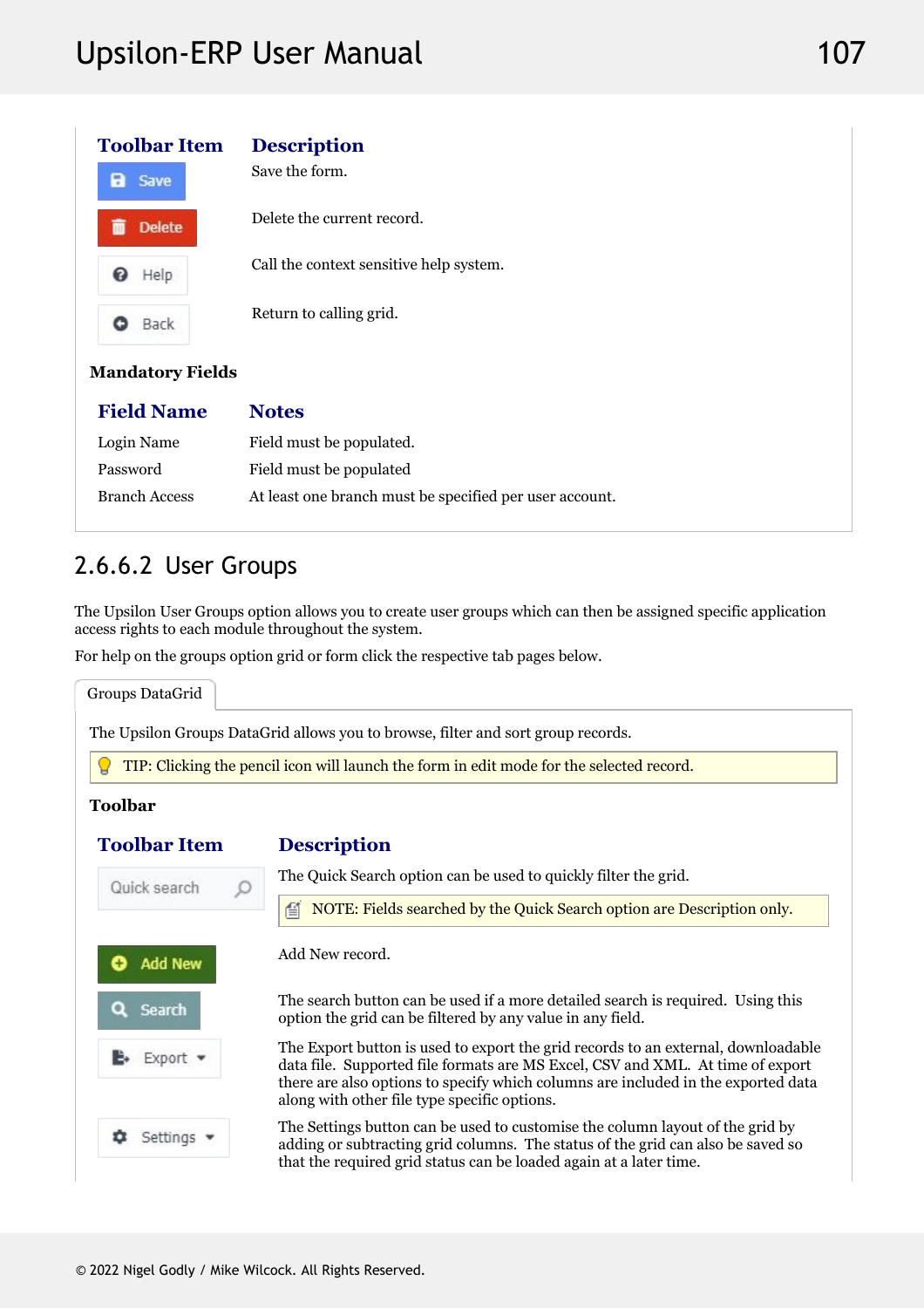# Upsilon-ERP User Manual

| <b>Toolbar Item</b> | <b>Description</b>                   |  |
|---------------------|--------------------------------------|--|
| Refresh<br>с        | Refresh the grid.                    |  |
| Help<br>⊌           | Calls context sensitive help system. |  |
|                     |                                      |  |

Groups Form

The Groups form allows you to edit, save or delete the selected Group record.

#### **Toolbar**

#### **Toolbar Description**

| <b>Add New</b><br>o     | Add new record.                                                                                                                                                                    |  |
|-------------------------|------------------------------------------------------------------------------------------------------------------------------------------------------------------------------------|--|
|                         | NOTE: When in Add mode the form toolbar buttons will be replaced with Add<br>自<br>and Cancel buttons. Add will add the new record and Cancel will return the<br>form to Edit mode. |  |
| <b>a</b> Save           | Save the form.                                                                                                                                                                     |  |
| <b>Delete</b>           | Delete the current record.                                                                                                                                                         |  |
| ❸<br>Help               | Call the context sensitive help system.                                                                                                                                            |  |
| Back<br>o               | Return to calling grid.                                                                                                                                                            |  |
| <b>Mandatory Fields</b> |                                                                                                                                                                                    |  |
| <b>Field Name</b>       | <b>Notes</b>                                                                                                                                                                       |  |
| Description             | The Description field must be populated.                                                                                                                                           |  |

### 2.7 User Menu (Overview)

The Upsilon-ERP User Menu module allows you to manage various options relating to the currently logged in user. These options include viewing and editing the currently logged in users information, accessing the Upsilon-ERP webhelp, accessing the Upsilon-ERP About Page and logging out of the system.

### 2.7.1 My Profile

By selecting the My Profile option the currently logged in user can view and amend their user profile.

### 2.7.2 About

The Upsilon About page contains information about the current version of the system, details of the web server in use to host the system and also contact information should you require technical support.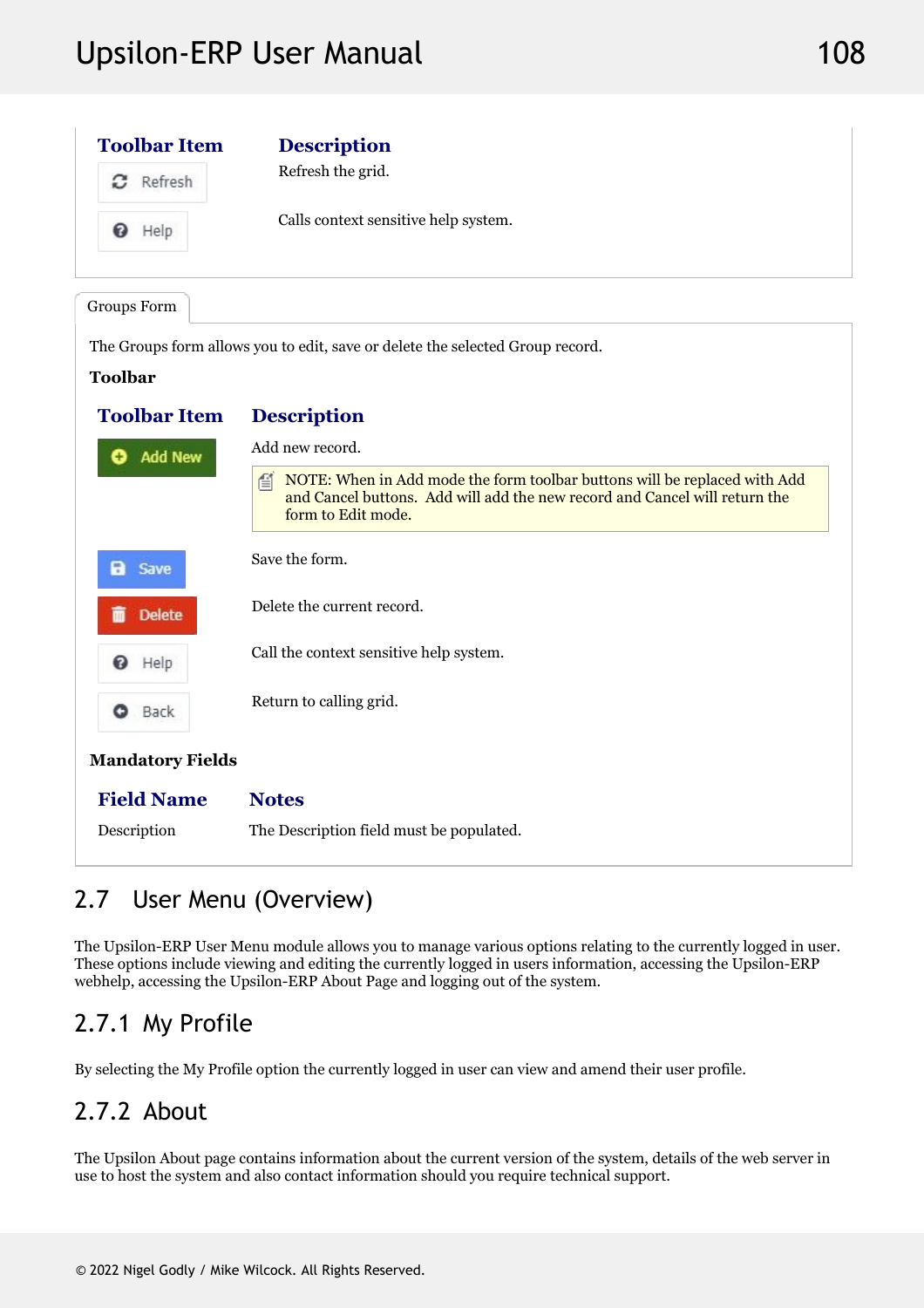## 2.7.3 Logout

Selecting this option will log the current user out of the system completely returning them to the Upsilon-ERP login page.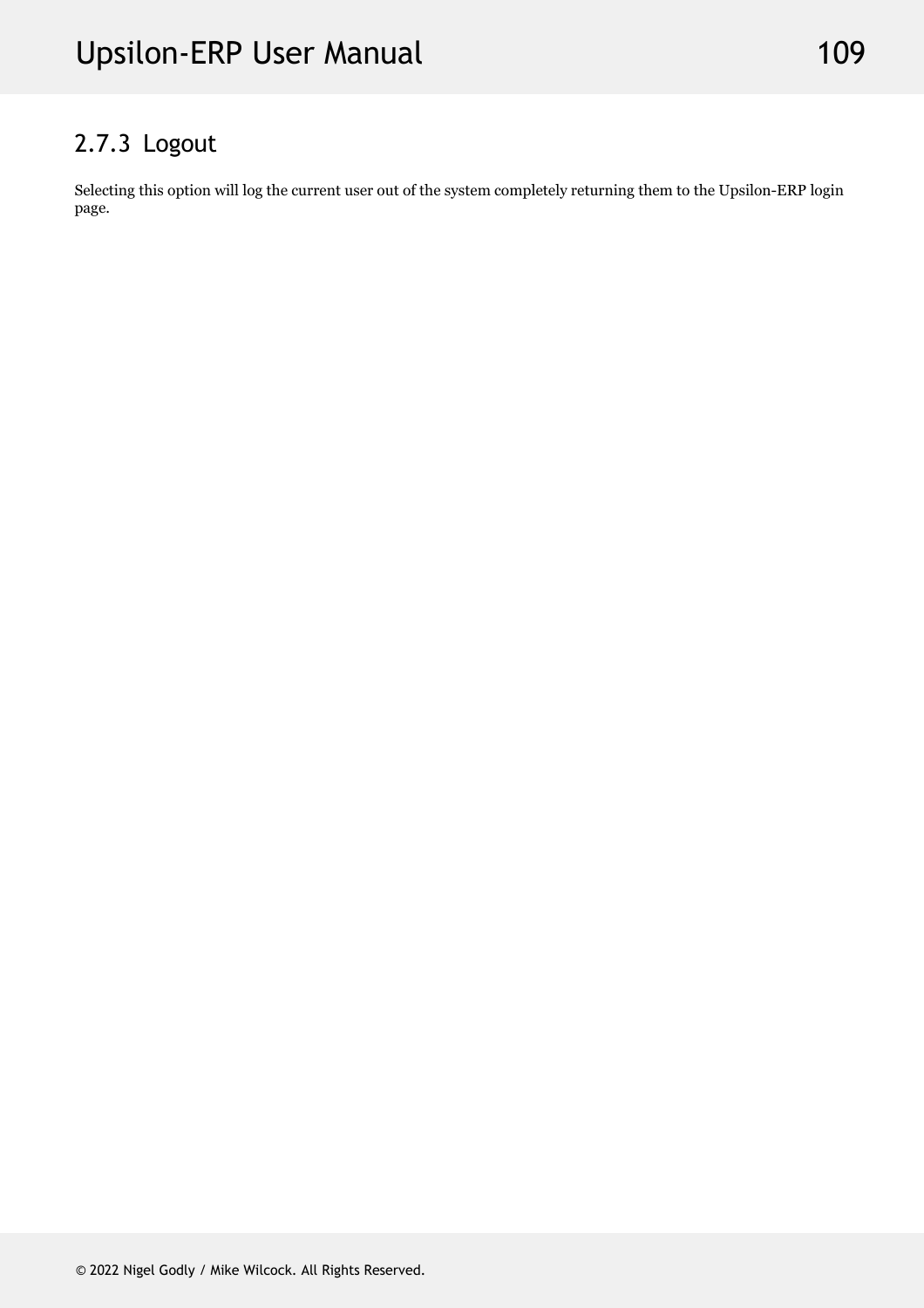#### 3 Index

**About, 108 Adjust Level, 29-30 Analysis Codes, 9-11 Analysis Codes Report, 14-15 Branch Information, 101-102 Business Types, 11-12 Business Types Report, 16 Cancellation Types, 48-50 Cancellation Types Report, 53-54 Categories, 12-13 Company Information, 100-101 Credit Notes, 68-71 Credit Notes Dashboard, 7 Credit Notes Overview, 68 Credit Notes Report, 72-74 Customer Categories Report, 17 Customers, 7-9 Customers Report, 13-14 Dashboards Overview, 6 Debit Notes, 92-95 Debit Notes Dashboard, 7 Debit Notes Overview, 91-92 Debit Notes Report, 97-99 Delivery Addresses, 103-105 Documents (overview), 43 Inter-Branch Transfer, 31 Invoice Numbers Report, 61-62 Invoices, 62-65 Invoices Dashboard, 6-7 Invoices For A Given Order, 58 Invoices Overview, 62 Invoices Report, 67-68 ISO Ratings, 19-21 Lead Types, 47-48 Lead Types Report, 52-53 Log Viewer, 105 Logout, 108-109 Luckins Commodity Code Enquiry, 34-36 Luckins Create Processing, 36-37 Luckins Distributors Database Overview, 31-32 Luckins Options, 38-39 Luckins Product Range Enquiry, 32-34 Luckins Revision Processing, 37 Luckins Special Processing, 37-38**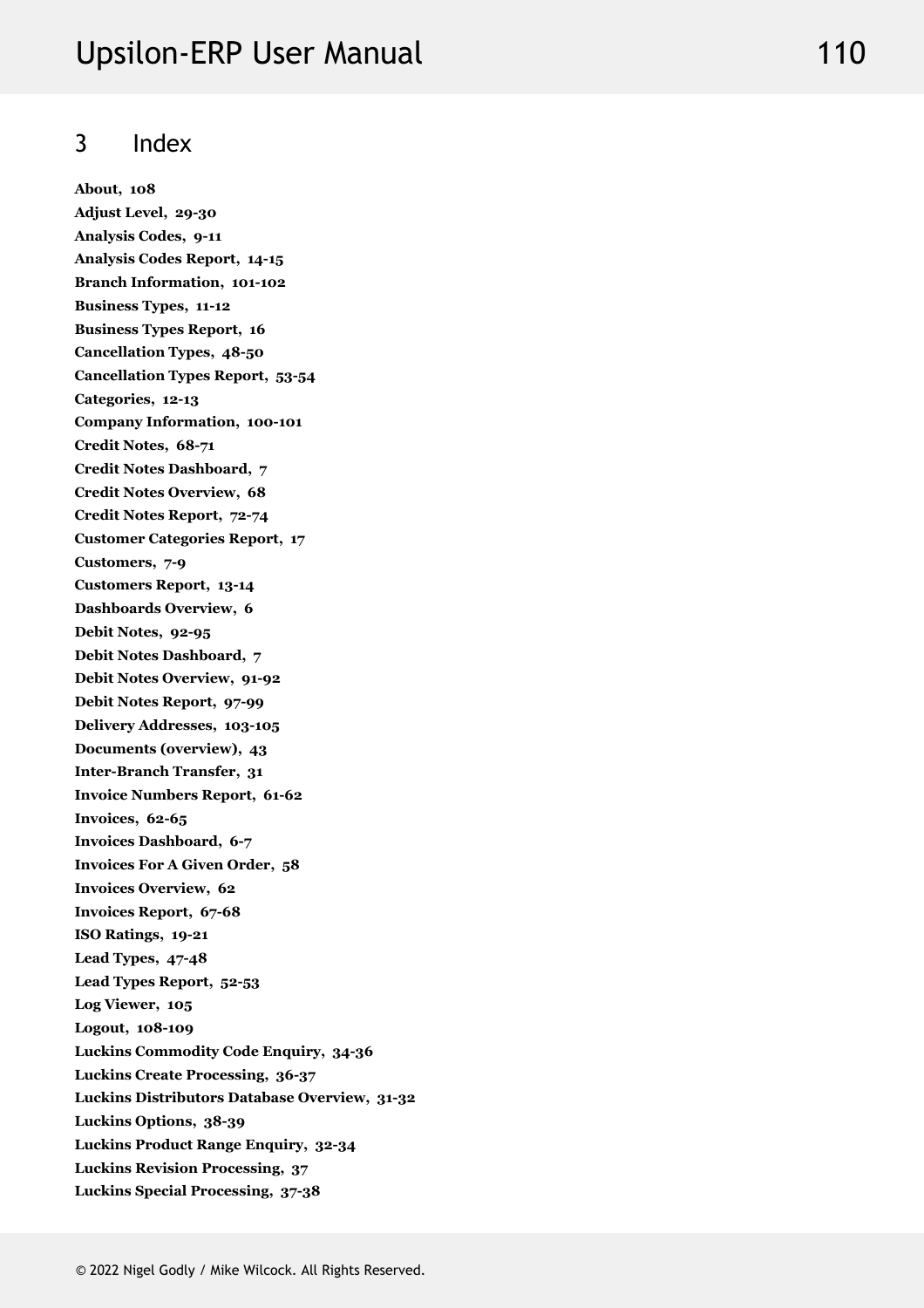**My Profile, 108 Print Credit Notes Report, 71-72 Print Debit Notes Report, 96-97 Print Invoices Report, 65-67 Print Order Confirmation Report, 58-60 Print Picking List Report, 84-85 Print Pro-Forma Invoices Report, 77-78 Print Purchase Orders Report, 89-90 Print Quotations Report, 50-51 Product Adjustments In, 28-29 Product Adjustments Out, 29 Product Categories, 26-27 Product Categories Report, 40-41 Product Transactions Report, 41-42 Product Valuation Report, 42-43 Products, 24-25 Products Report, 39-40 Pro-Forma Invoices, 74-77 Pro-Forma Invoices Dashboard, 7 Pro-Forma Invoices Overview, 74 Pro-Forma Invoices Report, 78-79 Purchase Dashboard, 6 Purchase Module Overview, 18 Purchase Orders, 86-89 Purchase Orders Dashboard , 7 Purchase Orders Overview, 85-86 Purchase Orders Report, 90-91 Quarantine In, 30 Quarantine Out, 30-31 Quotations, 44-47 Quotations Dashboard, 6 Quotations Overview, 43-44 Quotations Report, 51-52 Reason Codes, 95-96 Reason Codes Report, 99-100 Sales Dashboard, 6 Sales Module Overview, 7 Sales Orders, 55-58 Sales Orders Dashboard, 6 Sales Orders Overview, 54-55 Sales Orders Report, 60-61 Settings (overview), 100 Stock Control Dashboard, 6 Stock Control Overview, 23-24 Supplier ISO Ratings Report, 22-23 Suppliers, 18-19**